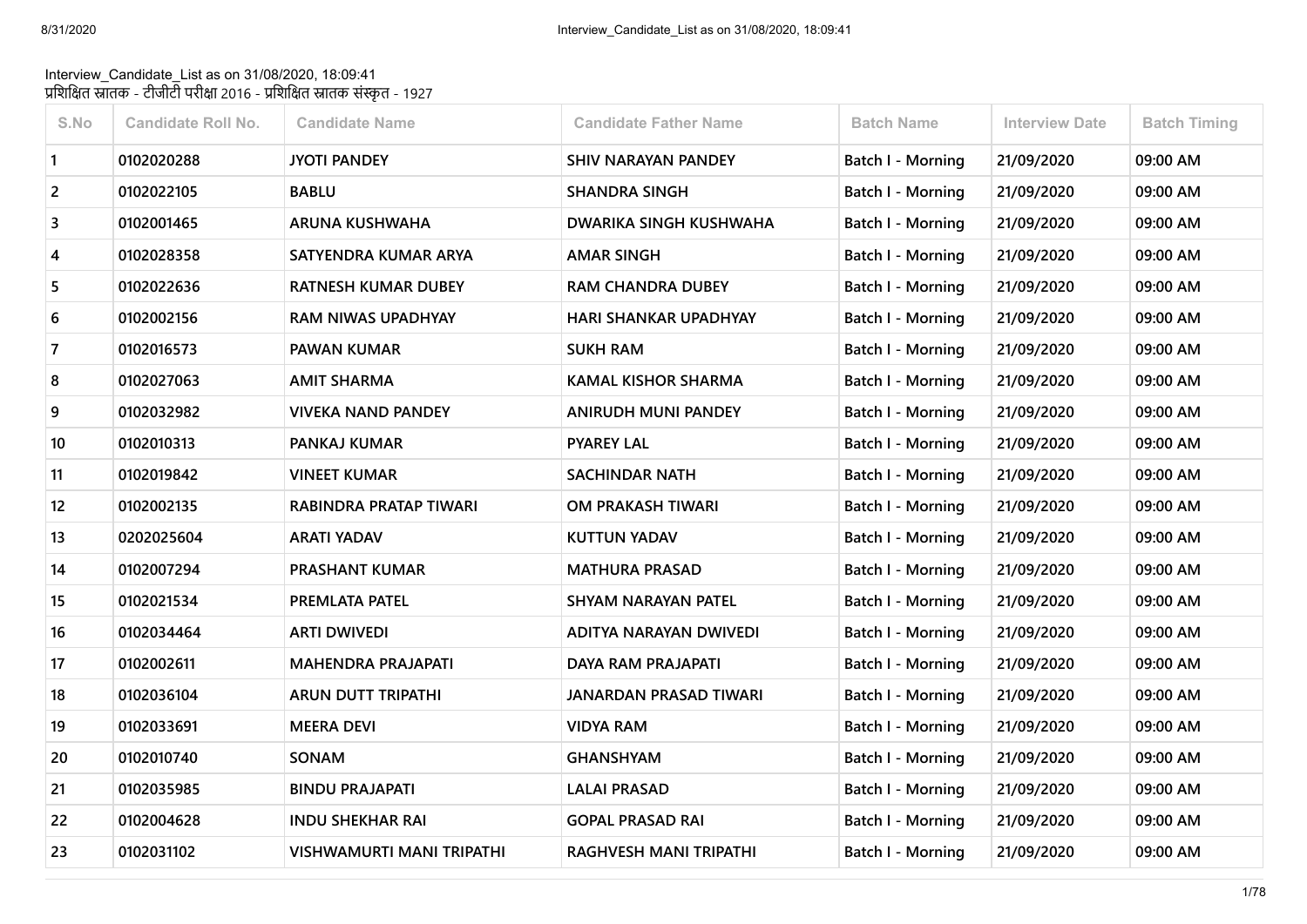| S.No | <b>Candidate Roll No.</b> | <b>Candidate Name</b>         | <b>Candidate Father Name</b> | <b>Batch Name</b>        | <b>Interview Date</b> | <b>Batch Timing</b> |
|------|---------------------------|-------------------------------|------------------------------|--------------------------|-----------------------|---------------------|
| 24   | 0102035325                | <b>BINA YADAV</b>             | <b>RAM DEV YADAV</b>         | <b>Batch I - Morning</b> | 21/09/2020            | 09:00 AM            |
| 25   | 0102016535                | <b>RAJENDRA PRASAD</b>        | <b>MURAT DHWAJ DWIVEDI</b>   | Batch I - Morning        | 21/09/2020            | 09:00 AM            |
| 26   | 0102017561                | SWECHCHHA SINGH               | <b>GAJENDRA SINGH</b>        | Batch I - Morning        | 21/09/2020            | 09:00 AM            |
| 27   | 0102023816                | <b>RAVI KUMAR</b>             | <b>RAM NATH</b>              | <b>Batch I - Morning</b> | 21/09/2020            | 09:00 AM            |
| 28   | 0102026158                | SATYA NARAIN MAURYA           | <b>RAM SAROJ MAURYA</b>      | Batch I - Morning        | 21/09/2020            | 09:00 AM            |
| 29   | 0102032620                | <b>SUNIL KUMAR</b>            | <b>RAMJEET</b>               | <b>Batch I - Morning</b> | 21/09/2020            | 09:00 AM            |
| 30   | 0202016858                | <b>SARITA MAURYA</b>          | BHAGAVANDEEN                 | Batch I - Morning        | 21/09/2020            | 09:00 AM            |
| 31   | 0202016938                | <b>SARITA MISHRA</b>          | <b>SURESH CHANDRA MISRA</b>  | <b>Batch I - Morning</b> | 21/09/2020            | 09:00 AM            |
| 32   | 0102016849                | <b>KM GAYATRI</b>             | <b>VISHNU DUTT</b>           | Batch I - Morning        | 21/09/2020            | 09:00 AM            |
| 33   | 0102015382                | <b>VIMAL CHANDRA TIWARI</b>   | <b>CHANDRA BHAN TIWARI</b>   | Batch I - Morning        | 21/09/2020            | 09:00 AM            |
| 34   | 0102021536                | <b>RASHMI YADAV</b>           | <b>DILIP KUMAR YADAV</b>     | Batch I - Morning        | 21/09/2020            | 09:00 AM            |
| 35   | 0102011016                | <b>RAMESH KUMAR YADAV</b>     | SHEKHRAJ YADAV               | <b>Batch I - Morning</b> | 21/09/2020            | 09:00 AM            |
| 36   | 0102031910                | <b>LAXMI NARAYAN</b>          | <b>DHARAM PAL SINGH</b>      | Batch I - Morning        | 21/09/2020            | 09:00 AM            |
| 37   | 0102008086                | <b>CHANDRA DEV MISHRA</b>     | <b>GAURI SHANKAR MISHRA</b>  | <b>Batch I - Morning</b> | 21/09/2020            | 09:00 AM            |
| 38   | 0102012427                | <b>GANESH DUTT MISRA</b>      | <b>RAM BARAN MISRA</b>       | Batch I - Morning        | 21/09/2020            | 09:00 AM            |
| 39   | 0102010796                | <b>RAMESH KUMAR SHUKLA</b>    | <b>KRISHNA KUMAR SHULKA</b>  | Batch I - Morning        | 21/09/2020            | 09:00 AM            |
| 40   | 0102019690                | <b>KULDIP KUMAR</b>           | <b>CHHAVIRAJ</b>             | Batch I - Morning        | 21/09/2020            | 09:00 AM            |
| 41   | 0102003893                | NITOO YADAV                   | RAM MURATI YADAV             | <b>Batch I - Morning</b> | 21/09/2020            | 09:00 AM            |
| 42   | 0102029659                | <b>SHIVANI</b>                | YASHPAL SINGH                | <b>Batch I - Morning</b> | 21/09/2020            | 09:00 AM            |
| 43   | 0102005547                | <b>DIVAKAR CHATURVEDI</b>     | <b>SURYNATH CHATURVEDI</b>   | <b>Batch I - Morning</b> | 21/09/2020            | 09:00 AM            |
| 44   | 0102030093                | POONAM SHUKLA                 | RAKESH KUMAR SHUKLA          | <b>Batch I - Morning</b> | 21/09/2020            | 09:00 AM            |
| 45   | 0102032742                | <b>VIVEK PATHAK</b>           | <b>HARI SHANKAR PATHAK</b>   | Batch I - Morning        | 21/09/2020            | 09:00 AM            |
| 46   | 0102004526                | <b>BRIJESH KUMAR TRIPATHI</b> | SHRI RAM TRIPATHI            | <b>Batch I - Morning</b> | 21/09/2020            | 09:00 AM            |
| 47   | 0102005213                | <b>NUTAN</b>                  | <b>VISHUA NATH SINGH</b>     | Batch I - Morning        | 21/09/2020            | 09:00 AM            |
| 48   | 0102004189                | KHUSHBOO JAIN                 | <b>GULAB CHANDRA JAIN</b>    | <b>Batch I - Morning</b> | 21/09/2020            | 09:00 AM            |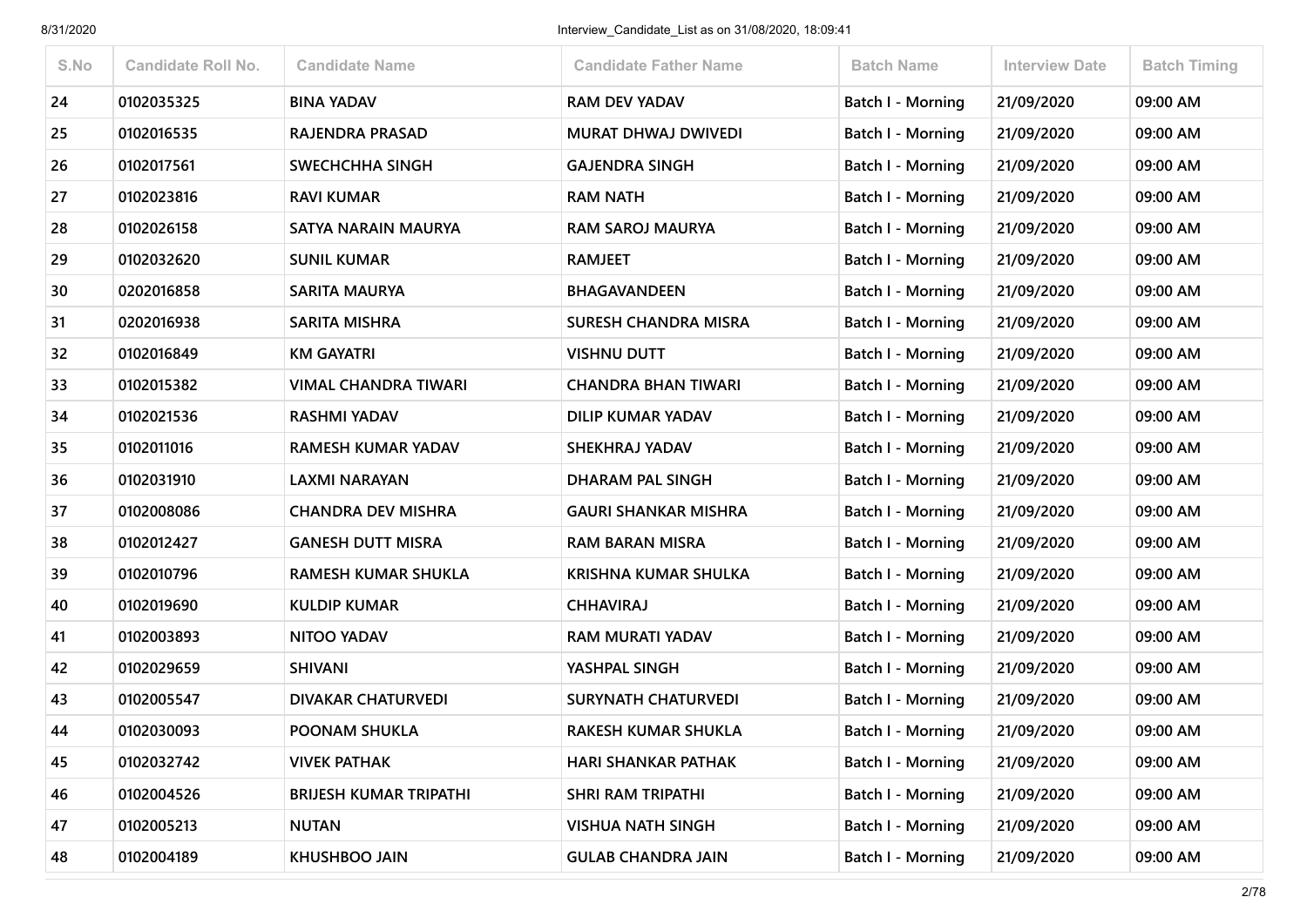| S.No | <b>Candidate Roll No.</b> | <b>Candidate Name</b>       | <b>Candidate Father Name</b> | <b>Batch Name</b>                 | <b>Interview Date</b> | <b>Batch Timing</b> |
|------|---------------------------|-----------------------------|------------------------------|-----------------------------------|-----------------------|---------------------|
| 49   | 0102002324                | <b>ANIRUDDHA KUMAR</b>      | <b>JAGDISH PRASAD</b>        | <b>Batch I - Morning</b>          | 21/09/2020            | 09:00 AM            |
| 50   | 0102032639                | <b>SHRADDHA TIWARI</b>      | RAMENDRA BHUSHAN TIWARI      | Batch I - Morning                 | 21/09/2020            | 09:00 AM            |
| 51   | 0102023091                | <b>MANOJ KUMAR</b>          | <b>MEVALAL</b>               | Batch I - Morning                 | 21/09/2020            | 09:00 AM            |
| 52   | 0102026550                | <b>LAL CHANDRA</b>          | <b>BACHCHU LAL</b>           | <b>Batch I - Morning</b>          | 21/09/2020            | 09:00 AM            |
| 53   | 0102020806                | DEEPESH KUMAR SHUKLA        | <b>BAL KRISHNA SHUKLA</b>    | <b>Batch I - Morning</b>          | 21/09/2020            | 09:00 AM            |
| 54   | 0102031594                | PRIYANKA SINGH              | <b>CHANDRA PRATAP SINGH</b>  | Batch II - Afternoon              | 21/09/2020            | 01:00 PM            |
| 55   | 0102027433                | POONAM DEVI                 | <b>DHEERAJ SINGH</b>         | Batch II - Afternoon              | 21/09/2020            | 01:00 PM            |
| 56   | 0102008852                | <b>MUKUNDA KANT SHUKLA</b>  | RAJESHWARI PRASAD SHUKLA     | Batch II - Afternoon              | 21/09/2020            | 01:00 PM            |
| 57   | 0102020277                | SACHIT KUMAR DIXIT          | <b>RAJEEV DIXIT</b>          | Batch II - Afternoon              | 21/09/2020            | 01:00 PM            |
| 58   | 0102011962                | <b>VIJAY SHANKAR</b>        | <b>RAM SEWAK PRASAD</b>      | Batch II - Afternoon              | 21/09/2020            | 01:00 PM            |
| 59   | 0102003965                | <b>ARVIND KUMAR SINGH</b>   | <b>KANHAIYA LAL SINGH</b>    | Batch II - Afternoon              | 21/09/2020            | 01:00 PM            |
| 60   | 0102007589                | <b>KIRAN YADAV</b>          | <b>RAM SAKAL YADAV</b>       | Batch II - Afternoon              | 21/09/2020            | 01:00 PM            |
| 61   | 0102009676                | RAMESH CHANDRA YADAV        | <b>HARISH CHANDRA YADAV</b>  | Batch II - Afternoon              | 21/09/2020            | 01:00 PM            |
| 62   | 0102021277                | <b>SADHANA GARGA</b>        | <b>MUSADDI LAL GARGA</b>     | Batch II - Afternoon 21/09/2020   |                       | 01:00 PM            |
| 63   | 0102028188                | <b>KAMALESH SINGH PATEL</b> | NAGENDRA PRASAD SINGH        | Batch II - Afternoon              | 21/09/2020            | 01:00 PM            |
| 64   | 0102035548                | <b>KAPIL MUNI TIWARI</b>    | <b>GURNARAYAN TIWARI</b>     | Batch II - Afternoon              | 21/09/2020            | 01:00 PM            |
| 65   | 0102013046                | <b>CHHAMA PANDEY</b>        | <b>VIJAI NATH PANDEY</b>     | Batch II - Afternoon              | 21/09/2020            | 01:00 PM            |
| 66   | 0102017137                | <b>RUDHA PRATAP SINGH</b>   | <b>SHARDA SINGH</b>          | Batch II - Afternoon              | 21/09/2020            | 01:00 PM            |
| 67   | 0102033809                | KM RACHNA UPADHYAY          | <b>BADRI PRASAD</b>          | Batch II - Afternoon   21/09/2020 |                       | 01:00 PM            |
| 68   | 0102002242                | <b>VED PRAKASH</b>          | <b>PANCHAM RAM</b>           | Batch II - Afternoon              | 21/09/2020            | 01:00 PM            |
| 69   | 0202012466                | <b>CHAUDHARY AKANKSHA</b>   | <b>SEVA RAM</b>              | Batch II - Afternoon              | 21/09/2020            | 01:00 PM            |
| 70   | 0102024564                | <b>ARADHANA SHUKLA</b>      | <b>VIJAY PRAKASH</b>         | Batch II - Afternoon 21/09/2020   |                       | 01:00 PM            |
| 71   | 0102033414                | <b>PUJA DEVI</b>            | <b>ANAND PRAKASH PANDEY</b>  | Batch II - Afternoon              | 21/09/2020            | 01:00 PM            |
| 72   | 0102011911                | <b>MANEESH KUMAR RAI</b>    | <b>KESHBHAN RAI</b>          | Batch II - Afternoon              | 21/09/2020            | 01:00 PM            |
| 73   | 0102006405                | <b>ASHARPHI LAL</b>         | <b>KALOO RAM</b>             | Batch II - Afternoon              | 21/09/2020            | 01:00 PM            |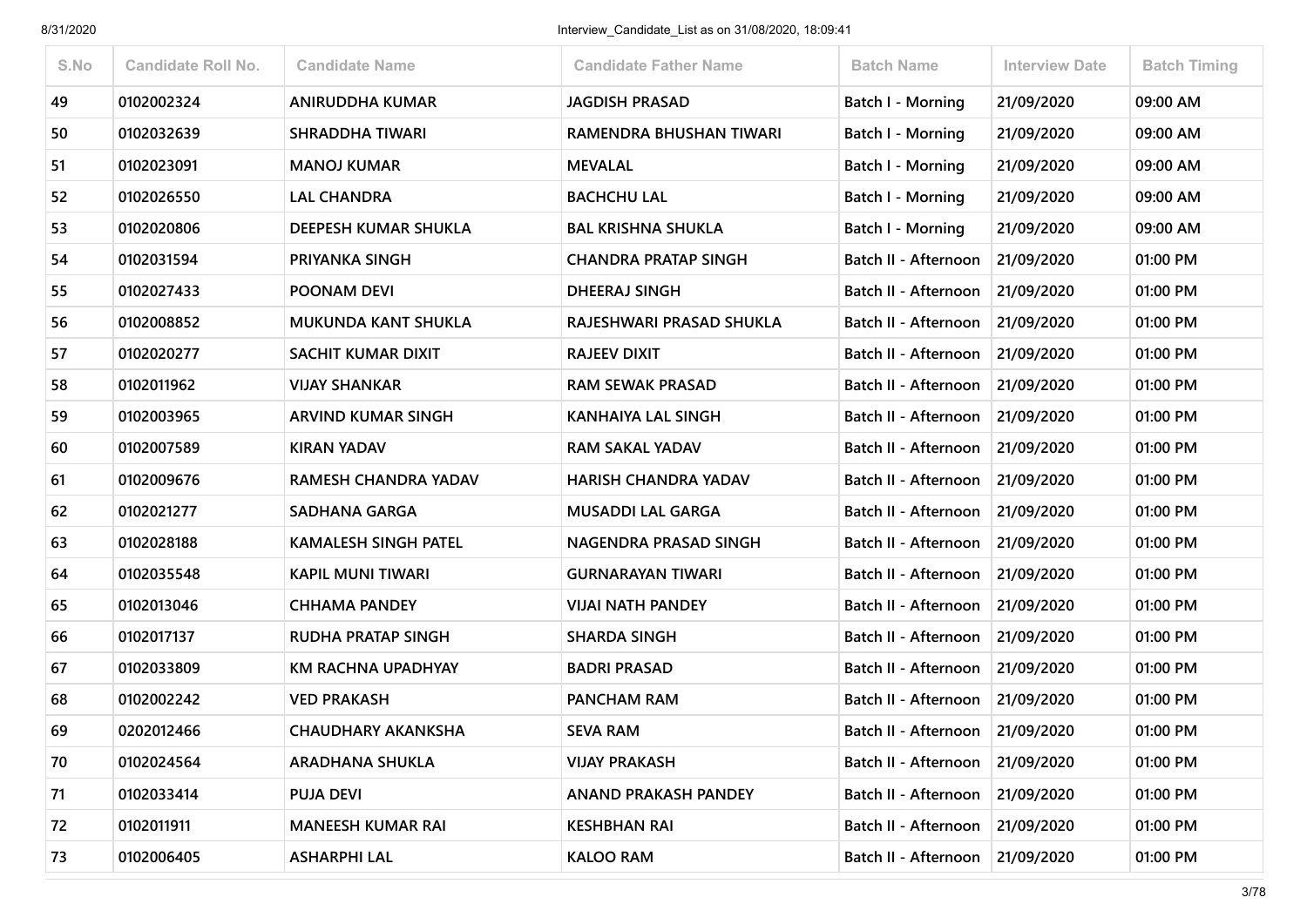| S.No | <b>Candidate Roll No.</b> | <b>Candidate Name</b>       | <b>Candidate Father Name</b>  | <b>Batch Name</b>                 | <b>Interview Date</b> | <b>Batch Timing</b> |
|------|---------------------------|-----------------------------|-------------------------------|-----------------------------------|-----------------------|---------------------|
| 74   | 0102001209                | <b>KAVITA DEVI</b>          | RAVINDRA KUMAR TRIPATHI       | Batch II - Afternoon              | 21/09/2020            | 01:00 PM            |
| 75   | 0102015957                | <b>RUCHI BARNWAL</b>        | <b>RAMJI BARNWAL</b>          | Batch II - Afternoon              | 21/09/2020            | 01:00 PM            |
| 76   | 0202021828                | <b>JYOTI SINGH</b>          | <b>ASHOK KUMAR SINGH</b>      | Batch II - Afternoon              | 21/09/2020            | 01:00 PM            |
| 77   | 0102024806                | <b>DEVBRAT DUBEY</b>        | <b>SURESH DUBEY</b>           | Batch II - Afternoon              | 21/09/2020            | 01:00 PM            |
| 78   | 0102032823                | <b>ANAND SWAROOP PATHAK</b> | <b>KRISHN CHAND PATHAK</b>    | Batch II - Afternoon              | 21/09/2020            | 01:00 PM            |
| 79   | 0102001528                | <b>ICHCHHA TIWARI</b>       | <b>VIJAY KUMAR TIWARI</b>     | Batch II - Afternoon              | 21/09/2020            | 01:00 PM            |
| 80   | 0202031191                | <b>MEENA SINGH</b>          | <b>SANT BUX SINGH</b>         | Batch II - Afternoon              | 21/09/2020            | 01:00 PM            |
| 81   | 0102018524                | <b>ANUPAM</b>               | <b>RAM TIRTH</b>              | Batch II - Afternoon              | 21/09/2020            | 01:00 PM            |
| 82   | 0102012611                | <b>MANGALESH SINGH</b>      | <b>MOHAN LAL YADAV</b>        | Batch II - Afternoon              | 21/09/2020            | 01:00 PM            |
| 83   | 0102012357                | <b>ROHIT PANDEY</b>         | PRAVEEN CHANDRA PANDEY        | Batch II - Afternoon              | 21/09/2020            | 01:00 PM            |
| 84   | 0102012932                | <b>NAND LAL</b>             | <b>PYARE LAL</b>              | Batch II - Afternoon   21/09/2020 |                       | 01:00 PM            |
| 85   | 0102004554                | <b>PRAMOD KUMAR</b>         | <b>MADHAV PRASAD</b>          | Batch II - Afternoon              | 21/09/2020            | 01:00 PM            |
| 86   | 0102015675                | RAJENDRA KUMAR              | <b>MITTHU LAL</b>             | Batch II - Afternoon              | 21/09/2020            | 01:00 PM            |
| 87   | 0102013762                | <b>VIKAS KUMAR DWIVEDI</b>  | <b>VISHWAMBHAR DWIVEDI</b>    | Batch II - Afternoon              | 21/09/2020            | 01:00 PM            |
| 88   | 0102021337                | SADHANA GUPTA               | <b>RADHE SHYAM</b>            | Batch II - Afternoon              | 21/09/2020            | 01:00 PM            |
| 89   | 0102028775                | <b>RAKESH KUMAR</b>         | <b>BHAI LAL</b>               | Batch II - Afternoon              | 21/09/2020            | 01:00 PM            |
| 90   | 0102004049                | <b>KHUSHABU SINGH</b>       | <b>MATA BAKSH SINGH</b>       | Batch II - Afternoon              | 21/09/2020            | 01:00 PM            |
| 91   | 0102020108                | <b>JYOTI MISHRA</b>         | SHANKAR PRASAD MISHRA         | Batch II - Afternoon              | 21/09/2020            | 01:00 PM            |
| 92   | 0102014827                | <b>GARIMA YADAV</b>         | PRABHAT YADAV                 | Batch II - Afternoon   21/09/2020 |                       | 01:00 PM            |
| 93   | 0102031547                | <b>HARI RAM</b>             | <b>RAM NATH</b>               | Batch II - Afternoon              | 21/09/2020            | 01:00 PM            |
| 94   | 0102011322                | VIJAY NARAYAN TIWARI        | <b>BALI RAM TRIPATHI</b>      | Batch II - Afternoon   21/09/2020 |                       | 01:00 PM            |
| 95   | 0102015442                | <b>VIMAL KUMAR</b>          | <b>SANTOSH KUMAR</b>          | Batch II - Afternoon   21/09/2020 |                       | 01:00 PM            |
| 96   | 0102004562                | <b>VENKAT RAMAN SHUKLA</b>  | <b>BHAGAWAN PRASAD SHUKLA</b> | Batch II - Afternoon              | 21/09/2020            | 01:00 PM            |
| 97   | 0102027093                | POONAM DEVI                 | <b>RAM ASARE SHUKLA</b>       | Batch II - Afternoon 21/09/2020   |                       | 01:00 PM            |
| 98   | 0102002942                | <b>VED RAM</b>              | <b>SUKH LAL</b>               | Batch II - Afternoon              | 21/09/2020            | 01:00 PM            |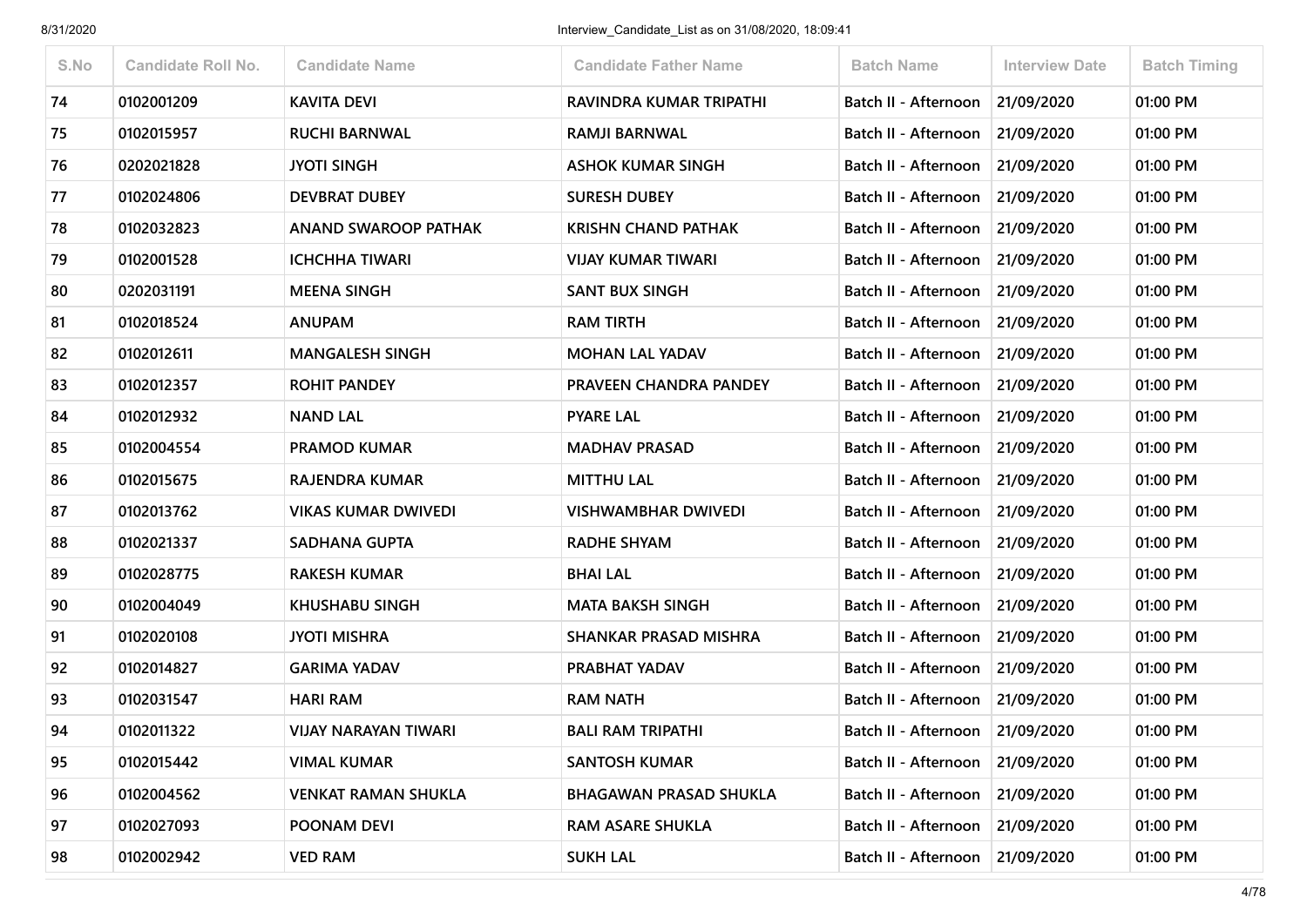| S.No | <b>Candidate Roll No.</b> | <b>Candidate Name</b>       | <b>Candidate Father Name</b> | <b>Batch Name</b>        | <b>Interview Date</b> | <b>Batch Timing</b> |
|------|---------------------------|-----------------------------|------------------------------|--------------------------|-----------------------|---------------------|
| 99   | 0102030427                | <b>HARI GOVIND SHUKLA</b>   | <b>ARJUN PRASAD SHUKLA</b>   | Batch II - Afternoon     | 21/09/2020            | 01:00 PM            |
| 100  | 0102001820                | SHYAM BABOO BHARTIYA        | <b>INDRA LAL BHARTIYA</b>    | Batch II - Afternoon     | 21/09/2020            | 01:00 PM            |
| 101  | 0102001798                | SANJAY KUMAR YADAV          | <b>SHARDA YADAV</b>          | Batch II - Afternoon     | 21/09/2020            | 01:00 PM            |
| 102  | 0102037096                | <b>REKHA YADAV</b>          | <b>SHRI NATH YADAV</b>       | Batch II - Afternoon     | 21/09/2020            | 01:00 PM            |
| 103  | 0102016263                | AKHILESH PRASAD SHUKLA      | <b>SHIV DAYAL SHUKLA</b>     | Batch II - Afternoon     | 21/09/2020            | 01:00 PM            |
| 104  | 0102020999                | <b>SHIKHA PANDEY</b>        | <b>MADAN MOHAN PANDEY</b>    | Batch II - Afternoon     | 21/09/2020            | 01:00 PM            |
| 105  | 0102001814                | <b>PRAGYA PATEL</b>         | <b>MAYA RAM VERMA</b>        | Batch II - Afternoon     | 21/09/2020            | 01:00 PM            |
| 106  | 0102028563                | AMRENDRA KUMAR TRIPATHI     | <b>DEO PRAKASH TRIPATHI</b>  | <b>Batch I - Morning</b> | 22/09/2020            | 09:00 AM            |
| 107  | 0102035883                | ANIL KUMAR                  | <b>JAI KARAN</b>             | Batch I - Morning        | 22/09/2020            | 09:00 AM            |
| 108  | 0102010893                | PANKAJ KUMAR MISHRA         | SHIVABHADRA PRASAD MISHRA    | Batch I - Morning        | 22/09/2020            | 09:00 AM            |
| 109  | 0102026283                | <b>AMIT KUMAR SINGH</b>     | SURENDRA PRATAP SINGH        | Batch I - Morning        | 22/09/2020            | 09:00 AM            |
| 110  | 0202013604                | <b>ANKITA TRIPATHI</b>      | LAXMI KANT TRIPATHI          | Batch I - Morning        | 22/09/2020            | 09:00 AM            |
| 111  | 0102025231                | <b>MANOJ KUMAR SHARMA</b>   | <b>VIJAY PAL SHARMA</b>      | Batch I - Morning        | 22/09/2020            | 09:00 AM            |
| 112  | 0102019104                | ANUPAM KUMAR PANDEY         | RAMA SHANKAR PANDEY          | <b>Batch I - Morning</b> | 22/09/2020            | 09:00 AM            |
| 113  | 0102015423                | <b>AKHILESH KUMAR SAROJ</b> | <b>KASHI RAM SAROJ</b>       | Batch I - Morning        | 22/09/2020            | 09:00 AM            |
| 114  | 0102016115                | RAJENDRA KUMAR SHUKLA       | <b>RAM MANOHAR SHUKLA</b>    | Batch I - Morning        | 22/09/2020            | 09:00 AM            |
| 115  | 0102018358                | SARITA SRIVASTAVA           | JEET BAHADUR SRIVASTAVA      | Batch I - Morning        | 22/09/2020            | 09:00 AM            |
| 116  | 0102028635                | <b>RAKESH KUMAR</b>         | <b>GAYA PRASAD YADAV</b>     | Batch I - Morning        | 22/09/2020            | 09:00 AM            |
| 117  | 0102021272                | <b>NEELAM PANDEY</b>        | <b>AJAY KUMAR PANDEY</b>     | <b>Batch I - Morning</b> | 22/09/2020            | 09:00 AM            |
| 118  | 0102007314                | <b>PRASHANT KUMAR</b>       | <b>MAHESH CHAND SHARMA</b>   | Batch I - Morning        | 22/09/2020            | 09:00 AM            |
| 119  | 0102026979                | <b>SHIV PRASAD PATHAK</b>   | <b>NAND LAL PATHAK</b>       | Batch I - Morning        | 22/09/2020            | 09:00 AM            |
| 120  | 0102010137                | RITU BALA DIXIT             | SATI PRASAD DIXIT            | Batch I - Morning        | 22/09/2020            | 09:00 AM            |
| 121  | 0102021377                | SADHANA KUMARI              | RAM PRAKASH SHUKLA           | Batch I - Morning        | 22/09/2020            | 09:00 AM            |
| 122  | 0102037043                | ANIL KUMAR MISHRA           | <b>VIDYAPATI MISHRA</b>      | <b>Batch I - Morning</b> | 22/09/2020            | 09:00 AM            |
| 123  | 0102016777                | <b>RUCHI SINGH</b>          | <b>SHRI PRAKASH SINGH</b>    | <b>Batch I - Morning</b> | 22/09/2020            | 09:00 AM            |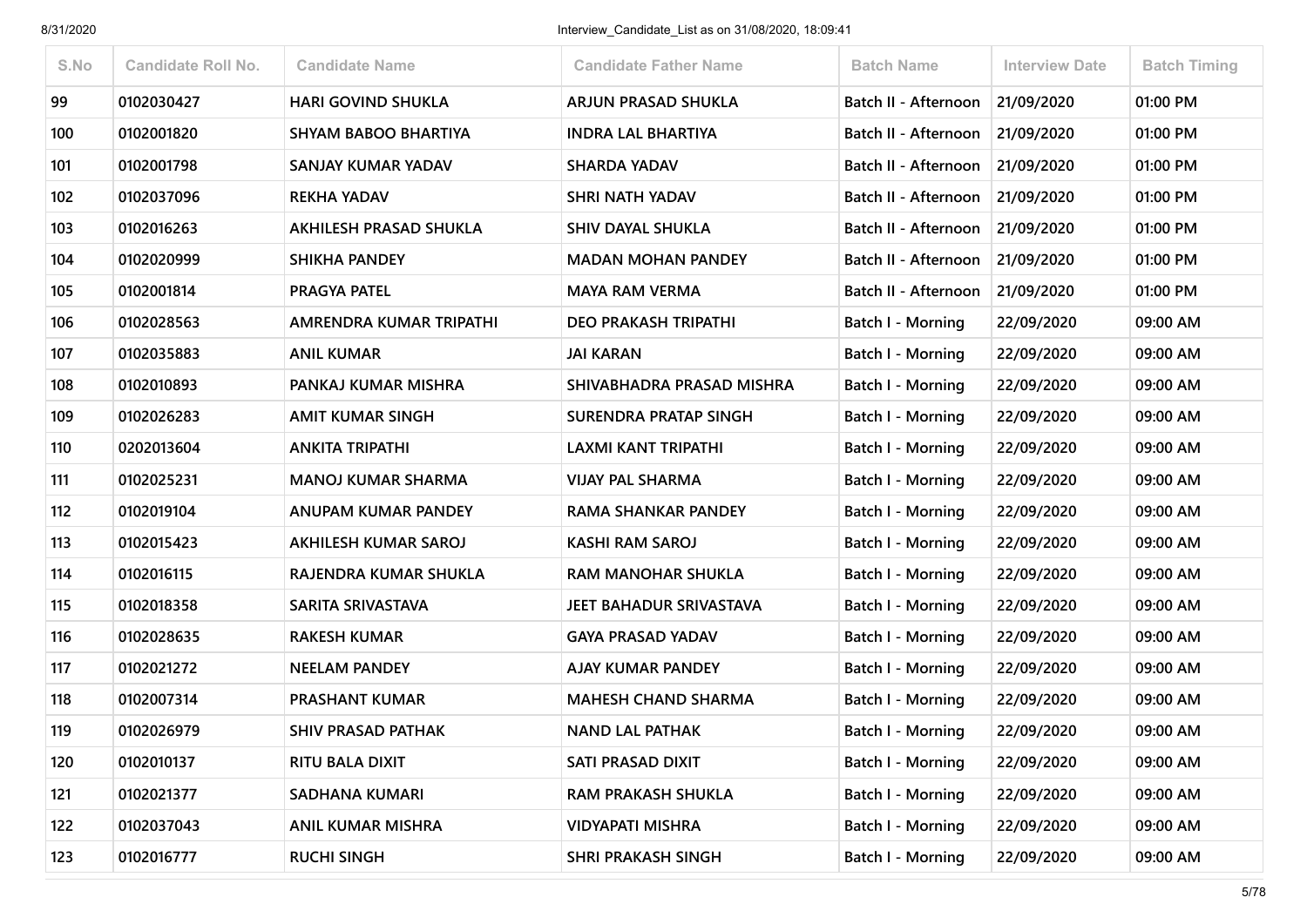| S.No | <b>Candidate Roll No.</b> | <b>Candidate Name</b>        | <b>Candidate Father Name</b>  | <b>Batch Name</b>        | <b>Interview Date</b> | <b>Batch Timing</b> |
|------|---------------------------|------------------------------|-------------------------------|--------------------------|-----------------------|---------------------|
| 124  | 0102013125                | <b>ASHUTOSH SHUKLA</b>       | OM PRAKASH SHUKLA             | <b>Batch I - Morning</b> | 22/09/2020            | 09:00 AM            |
| 125  | 0102022839                | <b>SHILPI RASTOGI</b>        | <b>ANIL KUMAR RASTOGI</b>     | Batch I - Morning        | 22/09/2020            | 09:00 AM            |
| 126  | 0102010034                | PRATIBHA TIWARI              | <b>LALIT KUMAR MISHRA</b>     | <b>Batch I - Morning</b> | 22/09/2020            | 09:00 AM            |
| 127  | 0102031997                | <b>SANGEETA</b>              | <b>CHHOTE LAL PANDEY</b>      | Batch I - Morning        | 22/09/2020            | 09:00 AM            |
| 128  | 0102029254                | PRIYANKA MISHRA              | RADHEY SHYAM MISHRA           | Batch I - Morning        | 22/09/2020            | 09:00 AM            |
| 129  | 0102015230                | <b>KRISHNA KANT PACHAURI</b> | <b>SHIV HARI SHARMA</b>       | Batch I - Morning        | 22/09/2020            | 09:00 AM            |
| 130  | 0102006663                | <b>AJAI KUMAR PANDEY</b>     | <b>KRISHNA KUMAR PANDEY</b>   | Batch I - Morning        | 22/09/2020            | 09:00 AM            |
| 131  | 0102031263                | <b>ANAND KUMAR</b>           | <b>RAM KALESH</b>             | Batch I - Morning        | 22/09/2020            | 09:00 AM            |
| 132  | 0102003823                | <b>ABHISHEK KUMAR SANT</b>   | <b>RAM LAL</b>                | <b>Batch I - Morning</b> | 22/09/2020            | 09:00 AM            |
| 133  | 0102008371                | <b>MAMTA DEVI</b>            | <b>ASHOK KUMAR</b>            | Batch I - Morning        | 22/09/2020            | 09:00 AM            |
| 134  | 0102020706                | DEEPCHAND YADAV              | <b>JAIPRAKASH YADAV</b>       | <b>Batch I - Morning</b> | 22/09/2020            | 09:00 AM            |
| 135  | 0102027377                | SANDEEP KUMAR RAJAK          | <b>CHHOTELAL RAJAK</b>        | Batch I - Morning        | 22/09/2020            | 09:00 AM            |
| 136  | 0102007126                | <b>CHANDAN YADAV</b>         | <b>MEVA LAL YADAV</b>         | Batch I - Morning        | 22/09/2020            | 09:00 AM            |
| 137  | 0102036388                | <b>KARUNA PANDEY</b>         | <b>BALRAM PANDEY</b>          | <b>Batch I - Morning</b> | 22/09/2020            | 09:00 AM            |
| 138  | 0102013422                | <b>VIKAS DUBEY</b>           | DHARMENDRA KUMAR DUBEY        | <b>Batch I - Morning</b> | 22/09/2020            | 09:00 AM            |
| 139  | 0102016225                | <b>AVANEESH KUMAR PANDEY</b> | <b>VIJAY NARAYAN PANDEY</b>   | Batch I - Morning        | 22/09/2020            | 09:00 AM            |
| 140  | 0102035032                | <b>NIL KANT SHUKLA</b>       | <b>HAUSHALA PRASAD SHUKLA</b> | <b>Batch I - Morning</b> | 22/09/2020            | 09:00 AM            |
| 141  | 0102026997                | <b>SANDEEP KUMAR GUPTA</b>   | <b>SANT LAL GUPTA</b>         | Batch I - Morning        | 22/09/2020            | 09:00 AM            |
| 142  | 0102002593                | <b>NISHA YADAV</b>           | <b>RAM SAJIWAN</b>            | <b>Batch I - Morning</b> | 22/09/2020            | 09:00 AM            |
| 143  | 0102003648                | <b>INDRESH DWIVEDI</b>       | SHYAM NARAYAN DWIVEDI         | <b>Batch I - Morning</b> | 22/09/2020            | 09:00 AM            |
| 144  | 0102036971                | <b>MITHILESH KUMAR</b>       | SHARDA PRASAD VISHWAKARMA     | Batch I - Morning        | 22/09/2020            | 09:00 AM            |
| 145  | 0102012838                | <b>SAPNA SAHU</b>            | <b>JHALLU PRASAD</b>          | Batch I - Morning        | 22/09/2020            | 09:00 AM            |
| 146  | 0102036421                | <b>VANDANA SHARMA</b>        | <b>VINOD KUMAR SHARMA</b>     | Batch I - Morning        | 22/09/2020            | 09:00 AM            |
| 147  | 0102026795                | <b>RAJU KUMAR</b>            | <b>HARI LAL</b>               | <b>Batch I - Morning</b> | 22/09/2020            | 09:00 AM            |
| 148  | 0102000087                | <b>ARUN KUMAR PANDEY</b>     | <b>VIRENDRA KUMAR PANDEY</b>  | Batch I - Morning        | 22/09/2020            | 09:00 AM            |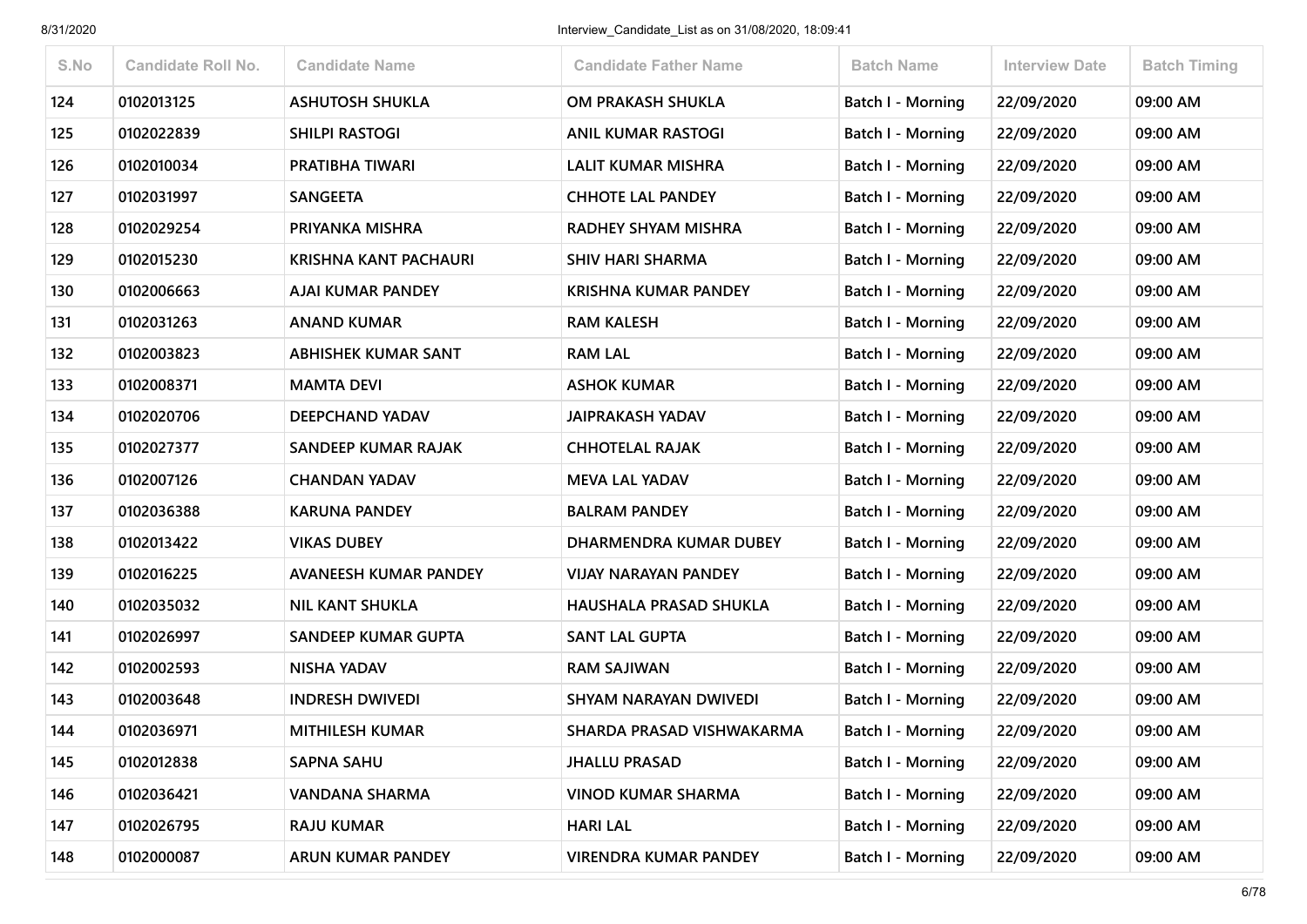| S.No | <b>Candidate Roll No.</b> | <b>Candidate Name</b>        | <b>Candidate Father Name</b>        | <b>Batch Name</b>        | <b>Interview Date</b> | <b>Batch Timing</b> |
|------|---------------------------|------------------------------|-------------------------------------|--------------------------|-----------------------|---------------------|
| 149  | 0102010921                | <b>SUSHANT KUMAR SHUKLA</b>  | <b>BAL MUKUND SHUKLA</b>            | <b>Batch I - Morning</b> | 22/09/2020            | 09:00 AM            |
| 150  | 0102003675                | <b>RADHA DEVI</b>            | <b>RAM NARAYAN</b>                  | <b>Batch I - Morning</b> | 22/09/2020            | 09:00 AM            |
| 151  | 0102019717                | <b>SACHIN</b>                | <b>ANIL KUMAR GAUR</b>              | <b>Batch I - Morning</b> | 22/09/2020            | 09:00 AM            |
| 152  | 0102025442                | <b>VINOD KUMAR YADAV</b>     | <b>BALDHARI YADAV</b>               | Batch I - Morning        | 22/09/2020            | 09:00 AM            |
| 153  | 0102024687                | <b>GOVIND NARAYAN PANDEY</b> | <b>RAJARAM PANDEY</b>               | Batch I - Morning        | 22/09/2020            | 09:00 AM            |
| 154  | 0102014443                | <b>AKHILESH KUMAR</b>        | <b>OMPRAKASH</b>                    | <b>Batch I - Morning</b> | 22/09/2020            | 09:00 AM            |
| 155  | 0102011956                | <b>RAMJEET</b>               | <b>HINTARAM</b>                     | Batch I - Morning        | 22/09/2020            | 09:00 AM            |
| 156  | 0102017527                | <b>GEETA</b>                 | <b>MANSHA RAM MOURYA</b>            | Batch I - Morning        | 22/09/2020            | 09:00 AM            |
| 157  | 0102022736                | RATNESH KUMAR TIWARI         | <b>CHHOTE LAL TIWARI</b>            | <b>Batch I - Morning</b> | 22/09/2020            | 09:00 AM            |
| 158  | 0102005566                | <b>CHACHAL KUMAR MISHRA</b>  | <b>GULAB CHANDRA MISHRA</b>         | Batch I - Morning        | 22/09/2020            | 09:00 AM            |
| 159  | 0102024798                | <b>SATISH KUMAR MISHRA</b>   | <b>KRISHNA KUMAR MISHRA</b>         | Batch II - Afternoon     | 22/09/2020            | 01:00 PM            |
| 160  | 0102011784                | ANJU SRIVASTAVA              | <b>VIJAY BAHADUR LAL SRIVASTAVA</b> | Batch II - Afternoon     | 22/09/2020            | 01:00 PM            |
| 161  | 0102034066                | DHIRAJ KUMAR PATHAK          | <b>LAL CHANDRA PATHAK</b>           | Batch II - Afternoon     | 22/09/2020            | 01:00 PM            |
| 162  | 0102027684                | <b>ARCHANA DEVI</b>          | <b>MAHESH PRASAD</b>                | Batch II - Afternoon     | 22/09/2020            | 01:00 PM            |
| 163  | 0102027773                | POONAM GUPTA                 | <b>L N GUPTA</b>                    | Batch II - Afternoon     | 22/09/2020            | 01:00 PM            |
| 164  | 0102037235                | <b>RAM KUMAR</b>             | <b>MUKTI NATH</b>                   | Batch II - Afternoon     | 22/09/2020            | 01:00 PM            |
| 165  | 0102025165                | <b>BANDANA</b>               | <b>SUBHASH CHANDRA</b>              | Batch II - Afternoon     | 22/09/2020            | 01:00 PM            |
| 166  | 0202029731                | <b>MAYA UPADHYAY</b>         | RAJENDRA PRASAD UPADHYAY            | Batch II - Afternoon     | 22/09/2020            | 01:00 PM            |
| 167  | 0102001114                | PRAGATI KUMAR MISHRA         | <b>MAYA SHANKAR MISHRA</b>          | Batch II - Afternoon     | 22/09/2020            | 01:00 PM            |
| 168  | 0102002656                | <b>RAM PRAKASH AWASTHI</b>   | PARMA NAND AWASTHI                  | Batch II - Afternoon     | 22/09/2020            | 01:00 PM            |
| 169  | 0102037229                | <b>KM RENU SHUKLA</b>        | RAVI PRAKASH MISHRA                 | Batch II - Afternoon     | 22/09/2020            | 01:00 PM            |
| 170  | 0102001387                | <b>DINESH KUMAR</b>          | <b>SHYAM SINGH</b>                  | Batch II - Afternoon     | 22/09/2020            | 01:00 PM            |
| 171  | 0202023050                | <b>KUSUM</b>                 | <b>MANNI LAL</b>                    | Batch II - Afternoon     | 22/09/2020            | 01:00 PM            |
| 172  | 0102036209                | <b>KM REETA PAL</b>          | <b>RAMADHAR PAL</b>                 | Batch II - Afternoon     | 22/09/2020            | 01:00 PM            |
| 173  | 0102024835                | RAJNEESH JAISWAL             | CHANDRAMA PRASAD JAISWAL            | Batch II - Afternoon     | 22/09/2020            | 01:00 PM            |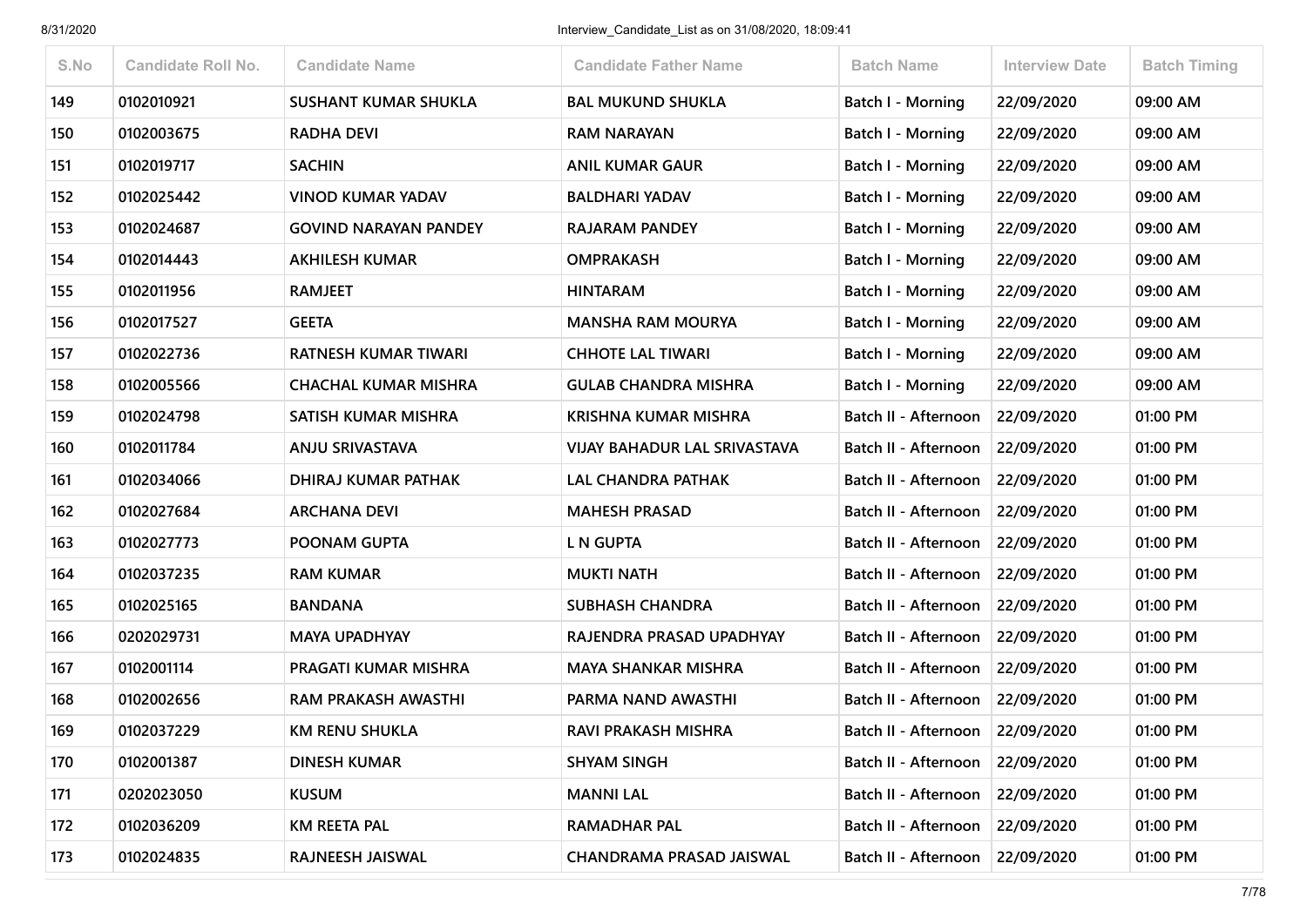| S.No | <b>Candidate Roll No.</b> | <b>Candidate Name</b>           | <b>Candidate Father Name</b>  | <b>Batch Name</b>               | <b>Interview Date</b> | <b>Batch Timing</b> |
|------|---------------------------|---------------------------------|-------------------------------|---------------------------------|-----------------------|---------------------|
| 174  | 0102001061                | <b>SUNITA RAI</b>               | RAVINDRA KUMAR RAI            | Batch II - Afternoon            | 22/09/2020            | 01:00 PM            |
| 175  | 0102035590                | <b>MADHU TIWARI</b>             | <b>VAIDYANATH TIWARI</b>      | Batch II - Afternoon            | 22/09/2020            | 01:00 PM            |
| 176  | 0102036177                | SANJAI KUMAR                    | <b>BABU RAM</b>               | Batch II - Afternoon            | 22/09/2020            | 01:00 PM            |
| 177  | 0102027227                | <b>GURUDEV SHANKER BHARDWAJ</b> | YOGENDRA SHARMA               | Batch II - Afternoon            | 22/09/2020            | 01:00 PM            |
| 178  | 0102009726                | CHANDRA PRAKASH TRIPATHI        | <b>MARKANDAY TRIPATHI</b>     | Batch II - Afternoon            | 22/09/2020            | 01:00 PM            |
| 179  | 0102037164                | ARUN KUMAR DWIVEDI              | <b>SHAKTISEN DWIVEDI</b>      | Batch II - Afternoon            | 22/09/2020            | 01:00 PM            |
| 180  | 0102001885                | <b>ARUNIMA SINGH</b>            | <b>ASHOK KUMAR SINGH</b>      | Batch II - Afternoon            | 22/09/2020            | 01:00 PM            |
| 181  | 0102015773                | PAVAN KUMAR AWASTHI             | <b>RAM GOPAL</b>              | Batch II - Afternoon            | 22/09/2020            | 01:00 PM            |
| 182  | 0102009167                | <b>DURGESH KUMAR DUBEY</b>      | <b>SHRI RAM CHANDRA DUBEY</b> | Batch II - Afternoon            | 22/09/2020            | 01:00 PM            |
| 183  | 0102030579                | <b>SHIVENDRA KUMAR</b>          | <b>BIRBAL MAURYA</b>          | Batch II - Afternoon            | 22/09/2020            | 01:00 PM            |
| 184  | 0102032966                | <b>DHEERAJ BHATT</b>            | <b>GANESH DUTT BHATT</b>      | Batch II - Afternoon 22/09/2020 |                       | 01:00 PM            |
| 185  | 0102008464                | ANJANA KUMARI                   | <b>RAM KISHUN</b>             | Batch II - Afternoon            | 22/09/2020            | 01:00 PM            |
| 186  | 0102009587                | <b>DURGESH KUMARI</b>           | <b>KRISHNA KUMAR</b>          | Batch II - Afternoon            | 22/09/2020            | 01:00 PM            |
| 187  | 0102015281                | SUTIKSHNA KUMAR TIWARI          | <b>VISHWAMITRA TIWARI</b>     | Batch II - Afternoon            | 22/09/2020            | 01:00 PM            |
| 188  | 0102015495                | RAJENDRA KUMAR                  | RAM AWATAR SINGH              | Batch II - Afternoon            | 22/09/2020            | 01:00 PM            |
| 189  | 0102018838                | SARITA YADAV                    | <b>RAM ROOP YADAV</b>         | Batch II - Afternoon            | 22/09/2020            | 01:00 PM            |
| 190  | 0102021037                | SADHANA ARYA                    | <b>HARIRAJ SINGH</b>          | Batch II - Afternoon            | 22/09/2020            | 01:00 PM            |
| 191  | 0102008256                | RAMBAHORAN VERMA                | <b>SUNDER LAL</b>             | Batch II - Afternoon            | 22/09/2020            | 01:00 PM            |
| 192  | 0102029255                | RAKESH KUMAR MAURYA             | <b>BHOLA NATH MAURYA</b>      | Batch II - Afternoon            | 22/09/2020            | 01:00 PM            |
| 193  | 0102004477                | <b>RESHMA YADAV</b>             | <b>RAM JEET YADAV</b>         | Batch II - Afternoon            | 22/09/2020            | 01:00 PM            |
| 194  | 0102007018                | <b>SANTOSH KUMAR</b>            | <b>MAHENDRA KUMAR</b>         | Batch II - Afternoon            | 22/09/2020            | 01:00 PM            |
| 195  | 0102031654                | PRIYANKA SINGH                  | <b>BHARAT RAJ SINGH</b>       | Batch II - Afternoon            | 22/09/2020            | 01:00 PM            |
| 196  | 0102013770                | <b>KRISHAN ARYA</b>             | OM PAL SINGH                  | Batch II - Afternoon            | 22/09/2020            | 01:00 PM            |
| 197  | 0102013576                | RANAJANA SINGH                  | <b>JAY PRAKASH SINGH</b>      | Batch II - Afternoon            | 22/09/2020            | 01:00 PM            |
| 198  | 0102025236                | <b>RAVI SHANKAR SINGH</b>       | <b>HAUSHILA PRASAD SINGH</b>  | Batch II - Afternoon            | 22/09/2020            | 01:00 PM            |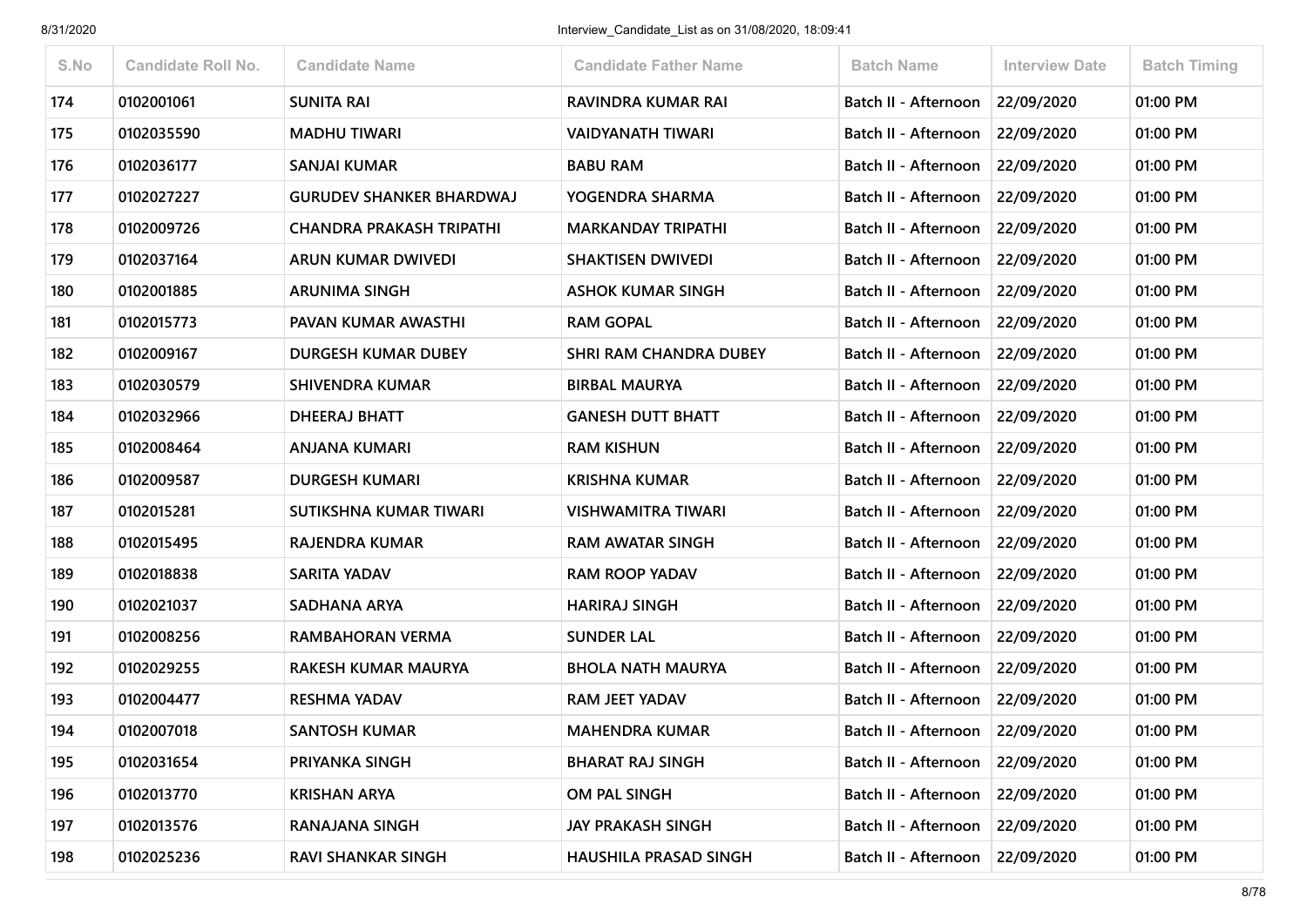| S.No | <b>Candidate Roll No.</b> | <b>Candidate Name</b>          | <b>Candidate Father Name</b>      | <b>Batch Name</b>        | <b>Interview Date</b> | <b>Batch Timing</b> |
|------|---------------------------|--------------------------------|-----------------------------------|--------------------------|-----------------------|---------------------|
| 199  | 0202004113                | <b>NITU KUMARI</b>             | <b>NARPAL SINGH</b>               | Batch II - Afternoon     | 22/09/2020            | 01:00 PM            |
| 200  | 0102014024                | <b>ANKUR TYAGI</b>             | <b>LAKHPAT SINGH</b>              | Batch II - Afternoon     | 22/09/2020            | 01:00 PM            |
| 201  | 0102034792                | <b>NIKHIL ARYA</b>             | SHYAM NARAYAN SHARMA              | Batch II - Afternoon     | 22/09/2020            | 01:00 PM            |
| 202  | 0102032127                | <b>HARI SHYAM VERMA</b>        | <b>KESHAWA PRASAD VERMA</b>       | Batch II - Afternoon     | 22/09/2020            | 01:00 PM            |
| 203  | 0102034354                | <b>PUNAM SAROJ</b>             | <b>DHANESHWAR SAROJ</b>           | Batch II - Afternoon     | 22/09/2020            | 01:00 PM            |
| 204  | 0102011681                | <b>SUSHIL KUMAR</b>            | KAMLESH KUMAR AWASTHI             | Batch II - Afternoon     | 22/09/2020            | 01:00 PM            |
| 205  | 0102000424                | <b>BIRENDRA VIKRAMA MISHRA</b> | <b>JAI NARAYAN MISHRA</b>         | Batch II - Afternoon     | 22/09/2020            | 01:00 PM            |
| 206  | 0102028991                | <b>MAUSAMI SINGH</b>           | <b>SHIV MOHAN SINGH</b>           | Batch II - Afternoon     | 22/09/2020            | 01:00 PM            |
| 207  | 0102027372                | <b>NEETI SHARMA</b>            | NITYANAND SHARMA                  | Batch II - Afternoon     | 22/09/2020            | 01:00 PM            |
| 208  | 0102007965                | <b>ASHISH KUMAR PANDEY</b>     | <b>JAGAT NARAYAN PANDEY</b>       | Batch II - Afternoon     | 22/09/2020            | 01:00 PM            |
| 209  | 0102021915                | <b>RAJESH KUMAR YADAV</b>      | <b>MALE RAM YADAV</b>             | Batch II - Afternoon     | 22/09/2020            | 01:00 PM            |
| 210  | 0102021228                | <b>JYOTI SHUKLA</b>            | RAJENDRA PRASAD SHUKLA            | Batch II - Afternoon     | 22/09/2020            | 01:00 PM            |
| 211  | 0102019883                | <b>ALOK KUMAR PANDEY</b>       | TRIYUGI NARAYAN PANDEY            | Batch I - Morning        | 23/09/2020            | 09:00 AM            |
| 212  | 0102003207                | DINESH KUMAR PRAJAPATI         | <b>GHANSHYAM PRASAD PRAJAPATI</b> | Batch I - Morning        | 23/09/2020            | 09:00 AM            |
| 213  | 0102001286                | BRAJENDRA KUMAR TIWARI         | UMA SHANKAR TIWARI                | Batch I - Morning        | 23/09/2020            | 09:00 AM            |
| 214  | 0102013342                | <b>VIKAS CHAND KANNOJIA</b>    | ADYA PRASAD KANNOJIA              | Batch I - Morning        | 23/09/2020            | 09:00 AM            |
| 215  | 0102005940                | <b>SITA</b>                    | <b>DEVI SINGH</b>                 | <b>Batch I - Morning</b> | 23/09/2020            | 09:00 AM            |
| 216  | 0102020737                | <b>SADHANA</b>                 | <b>VISHNU SEWAK MISHRA</b>        | Batch I - Morning        | 23/09/2020            | 09:00 AM            |
| 217  | 0102015245                | ATUL KUMAR DWIVEDI             | <b>RAVENDRA KUMAR</b>             | <b>Batch I - Morning</b> | 23/09/2020            | 09:00 AM            |
| 218  | 0202035632                | <b>NILIMA PANDEY</b>           | <b>AMBRISH PANDEY</b>             | Batch I - Morning        | 23/09/2020            | 09:00 AM            |
| 219  | 0102024417                | <b>SAMAR BAHADUR</b>           | <b>NOHAR LAL</b>                  | Batch I - Morning        | 23/09/2020            | 09:00 AM            |
| 220  | 0102032252                | NEHA SRIVASTAVA                | <b>VIJAY KUMAR SRIVASTAVA</b>     | <b>Batch I - Morning</b> | 23/09/2020            | 09:00 AM            |
| 221  | 0102009278                | SANTOSH KUMAR RAJAK            | <b>CHOTE LAL</b>                  | <b>Batch I - Morning</b> | 23/09/2020            | 09:00 AM            |
| 222  | 0202003652                | <b>MONIKA BAJPAI</b>           | <b>ASHOK KUMAR BAJPAI</b>         | Batch I - Morning        | 23/09/2020            | 09:00 AM            |
| 223  | 0102001965                | <b>ARVIND</b>                  | <b>SAHDEV RAM</b>                 | <b>Batch I - Morning</b> | 23/09/2020            | 09:00 AM            |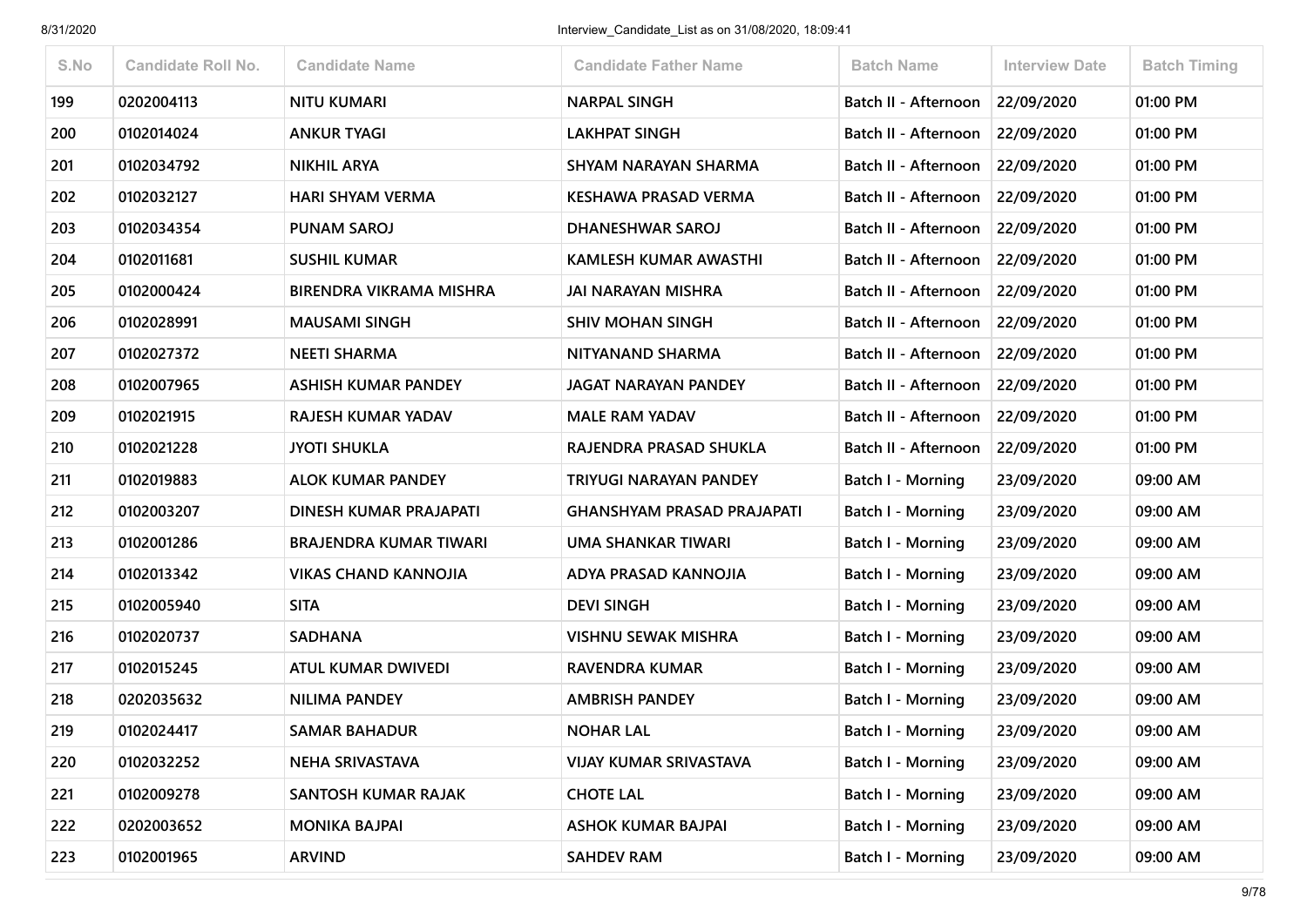| S.No | <b>Candidate Roll No.</b> | <b>Candidate Name</b>        | <b>Candidate Father Name</b>  | <b>Batch Name</b>        | <b>Interview Date</b> | <b>Batch Timing</b> |
|------|---------------------------|------------------------------|-------------------------------|--------------------------|-----------------------|---------------------|
| 224  | 0102013075                | <b>RAJAN TIWARI</b>          | <b>JATASHANKAR TIWARI</b>     | <b>Batch I - Morning</b> | 23/09/2020            | 09:00 AM            |
| 225  | 0102027986                | DHAN SHEKHAR YADAV           | SRI NATH YADAV                | Batch I - Morning        | 23/09/2020            | 09:00 AM            |
| 226  | 0102012566                | <b>CHAYA RANI</b>            | <b>RAMNIRNJAN SINGH</b>       | <b>Batch I - Morning</b> | 23/09/2020            | 09:00 AM            |
| 227  | 0102000778                | SANJAY KUMAR ARYA            | <b>DAYARAM</b>                | Batch I - Morning        | 23/09/2020            | 09:00 AM            |
| 228  | 0102023987                | <b>GORAKH NATH</b>           | <b>RAM ACHAL</b>              | <b>Batch I - Morning</b> | 23/09/2020            | 09:00 AM            |
| 229  | 0102021520                | SUDHIR KUMAR TRIPATHI        | HARIHAR DATT TRIPATHI         | <b>Batch I - Morning</b> | 23/09/2020            | 09:00 AM            |
| 230  | 0102027422                | <b>VIRENDRA BAHADUR</b>      | <b>ADITYA NARAYAN</b>         | Batch I - Morning        | 23/09/2020            | 09:00 AM            |
| 231  | 0102006376                | <b>RAMA NIVAS SHUKLA</b>     | RAJ BIHARI SHUKLA             | Batch I - Morning        | 23/09/2020            | 09:00 AM            |
| 232  | 0102036117                | SANIT KUMAR SINGH            | <b>AVADH NARESH SINGH</b>     | <b>Batch I - Morning</b> | 23/09/2020            | 09:00 AM            |
| 233  | 0102008269                | <b>KIRTI KOTARYA</b>         | DINESH KUMAR KOTARYA          | <b>Batch I - Morning</b> | 23/09/2020            | 09:00 AM            |
| 234  | 0102006084                | <b>ANITA SINGH</b>           | RAJ BALLABH SINGH             | <b>Batch I - Morning</b> | 23/09/2020            | 09:00 AM            |
| 235  | 0102019514                | <b>PREM KUMAR</b>            | <b>RAM LAKHAN</b>             | Batch I - Morning        | 23/09/2020            | 09:00 AM            |
| 236  | 0102034179                | <b>SHRI KRISHNA KUMAR</b>    | UMA SHANKAR TIWARI            | <b>Batch I - Morning</b> | 23/09/2020            | 09:00 AM            |
| 237  | 0102019132                | <b>NEELAM AGRAWAL</b>        | <b>VIRENDRA AGRAWAL</b>       | <b>Batch I - Morning</b> | 23/09/2020            | 09:00 AM            |
| 238  | 0102024409                | <b>KM MEENAKSHI</b>          | <b>JANARDAN PRASAD</b>        | <b>Batch I - Morning</b> | 23/09/2020            | 09:00 AM            |
| 239  | 0102021601                | <b>TRAPTI DEVI</b>           | <b>RAM BAHADUR SINGH</b>      | Batch I - Morning        | 23/09/2020            | 09:00 AM            |
| 240  | 0102006465                | <b>ASHEES KUMAR</b>          | <b>SOBH NATH</b>              | Batch I - Morning        | 23/09/2020            | 09:00 AM            |
| 241  | 0102016085                | <b>AVADHESH KUMAR PANDEY</b> | <b>SADA NAND PANDEY</b>       | Batch I - Morning        | 23/09/2020            | 09:00 AM            |
| 242  | 0102034586                | DHIRENDRA KUMAR TIWARI       | <b>GAYADEEN TIWARI</b>        | <b>Batch I - Morning</b> | 23/09/2020            | 09:00 AM            |
| 243  | 0102011356                | <b>RAMESH TRIPATHI</b>       | <b>LAXMI NARAYAN TRIPATHI</b> | Batch I - Morning        | 23/09/2020            | 09:00 AM            |
| 244  | 0102027736                | <b>REEMA</b>                 | <b>RAM KHELAWAN</b>           | Batch I - Morning        | 23/09/2020            | 09:00 AM            |
| 245  | 0202019762                | <b>VINDU SHUKLA</b>          | AYODHYA PRASAD SHUKLA         | Batch I - Morning        | 23/09/2020            | 09:00 AM            |
| 246  | 0102005366                | <b>BUDDHI SAGAR TIWARI</b>   | <b>SHANKAR TIWARI</b>         | Batch I - Morning        | 23/09/2020            | 09:00 AM            |
| 247  | 0102027285                | <b>BASANTI DEVI</b>          | <b>JAGDISH CHANDRA</b>        | Batch I - Morning        | 23/09/2020            | 09:00 AM            |
| 248  | 0102021643                | <b>AMAR JEET</b>             | <b>RAM CHANDER</b>            | Batch I - Morning        | 23/09/2020            | 09:00 AM            |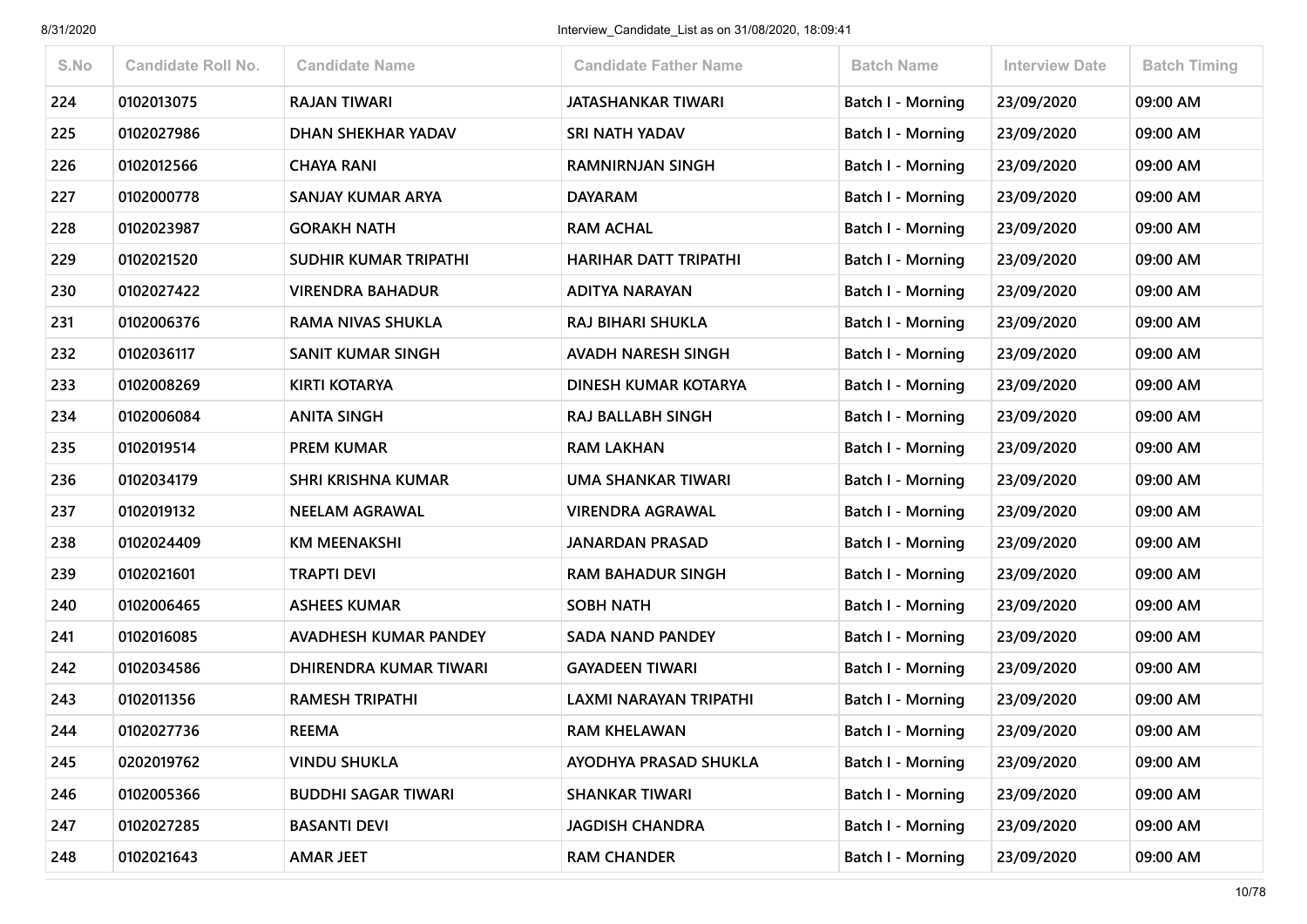| S.No | <b>Candidate Roll No.</b> | <b>Candidate Name</b>     | <b>Candidate Father Name</b>  | <b>Batch Name</b>                 | <b>Interview Date</b> | <b>Batch Timing</b> |
|------|---------------------------|---------------------------|-------------------------------|-----------------------------------|-----------------------|---------------------|
| 249  | 0102026210                | <b>LAL BAHADUR YADAV</b>  | <b>RAM NAND YADAV</b>         | <b>Batch I - Morning</b>          | 23/09/2020            | 09:00 AM            |
| 250  | 0102012039                | <b>SHARMILA</b>           | <b>GHURAHOO</b>               | Batch I - Morning                 | 23/09/2020            | 09:00 AM            |
| 251  | 0102018102                | <b>VINAY KUMAR MISHRA</b> | <b>GHAN SHYAM MISHRA</b>      | <b>Batch I - Morning</b>          | 23/09/2020            | 09:00 AM            |
| 252  | 0102024028                | <b>KAJAL RAI</b>          | <b>JYOTI NARAIN</b>           | Batch I - Morning                 | 23/09/2020            | 09:00 AM            |
| 253  | 0102014239                | <b>SHASHI KANT PANDEY</b> | SURENDRA NATH PANDEY          | <b>Batch I - Morning</b>          | 23/09/2020            | 09:00 AM            |
| 254  | 0102016840                | SUBHASH CHANDRA PRAJAPATI | RAM ASARE PRAJAPATI           | <b>Batch I - Morning</b>          | 23/09/2020            | 09:00 AM            |
| 255  | 0102030746                | <b>DHARMENDRA KUMAR</b>   | <b>LALATA PRASAD</b>          | Batch I - Morning                 | 23/09/2020            | 09:00 AM            |
| 256  | 0102016681                | <b>SWATI DWIVEDI</b>      | SRI KANT DWIVEDI              | Batch I - Morning                 | 23/09/2020            | 09:00 AM            |
| 257  | 0102031915                | <b>RAKSHA JAIN</b>        | <b>AJIT PRASAD JAIN</b>       | <b>Batch I - Morning</b>          | 23/09/2020            | 09:00 AM            |
| 258  | 0102002598                | <b>SANJAY SINGH</b>       | <b>AMAR NATH</b>              | <b>Batch I - Morning</b>          | 23/09/2020            | 09:00 AM            |
| 259  | 0102035062                | YESHDEV ARYA              | <b>MANAK CHAND</b>            | <b>Batch I - Morning</b>          | 23/09/2020            | 09:00 AM            |
| 260  | 0102008395                | RAHUL KUMAR MISHRA        | <b>BADRI NARAYAN MISHRA</b>   | Batch I - Morning                 | 23/09/2020            | 09:00 AM            |
| 261  | 0102030400                | <b>SUNEEL KUMAR</b>       | <b>RAM LAL</b>                | Batch I - Morning                 | 23/09/2020            | 09:00 AM            |
| 262  | 0102005640                | <b>SINDHOO YADAV</b>      | THAKUR PRASAD YADAV           | <b>Batch I - Morning</b>          | 23/09/2020            | 09:00 AM            |
| 263  | 0102028593                | POONAM MAURYA             | <b>JAYRAM MAURY</b>           | <b>Batch I - Morning</b>          | 23/09/2020            | 09:00 AM            |
| 264  | 0102007320                | SMITA SHUKLA              | <b>SHIVA KANT SHUKLA</b>      | Batch II - Afternoon              | 23/09/2020            | 01:00 PM            |
| 265  | 0102027297                | SANDEEP KUMAR PATHAK      | <b>VIMALESH PRASAD PATHAK</b> | Batch II - Afternoon              | 23/09/2020            | 01:00 PM            |
| 266  | 0102005490                | <b>KM SHASHI KALA</b>     | <b>SHEO PRATAP MISHRA</b>     | Batch II - Afternoon              | 23/09/2020            | 01:00 PM            |
| 267  | 0102012296                | <b>RAMKUMAR PATHAK</b>    | <b>SANTOSH PATHAK</b>         | Batch II - Afternoon   23/09/2020 |                       | 01:00 PM            |
| 268  | 0102015802                | <b>VIMAL KUMAR SINGH</b>  | <b>PANNA LAL</b>              | Batch II - Afternoon              | 23/09/2020            | 01:00 PM            |
| 269  | 0102014772                | NARENDRA KUMAR PATEL      | <b>BANVARI LAL</b>            | Batch II - Afternoon              | 23/09/2020            | 01:00 PM            |
| 270  | 0102028183                | AMITANSHU                 | <b>VIVEK KUMAR PANDEY</b>     | Batch II - Afternoon 23/09/2020   |                       | 01:00 PM            |
| 271  | 0102003486                | <b>BRIJESH KUMAR</b>      | <b>PANCHHI LAL</b>            | Batch II - Afternoon              | 23/09/2020            | 01:00 PM            |
| 272  | 0102026167                | <b>GULSHAN KUMAR</b>      | <b>HARI RAM</b>               | Batch II - Afternoon              | 23/09/2020            | 01:00 PM            |
| 273  | 0102023664                | APARNESH KUMAR SHUKLA     | <b>RAMA SHANKAR SHUKLA</b>    | Batch II - Afternoon              | 23/09/2020            | 01:00 PM            |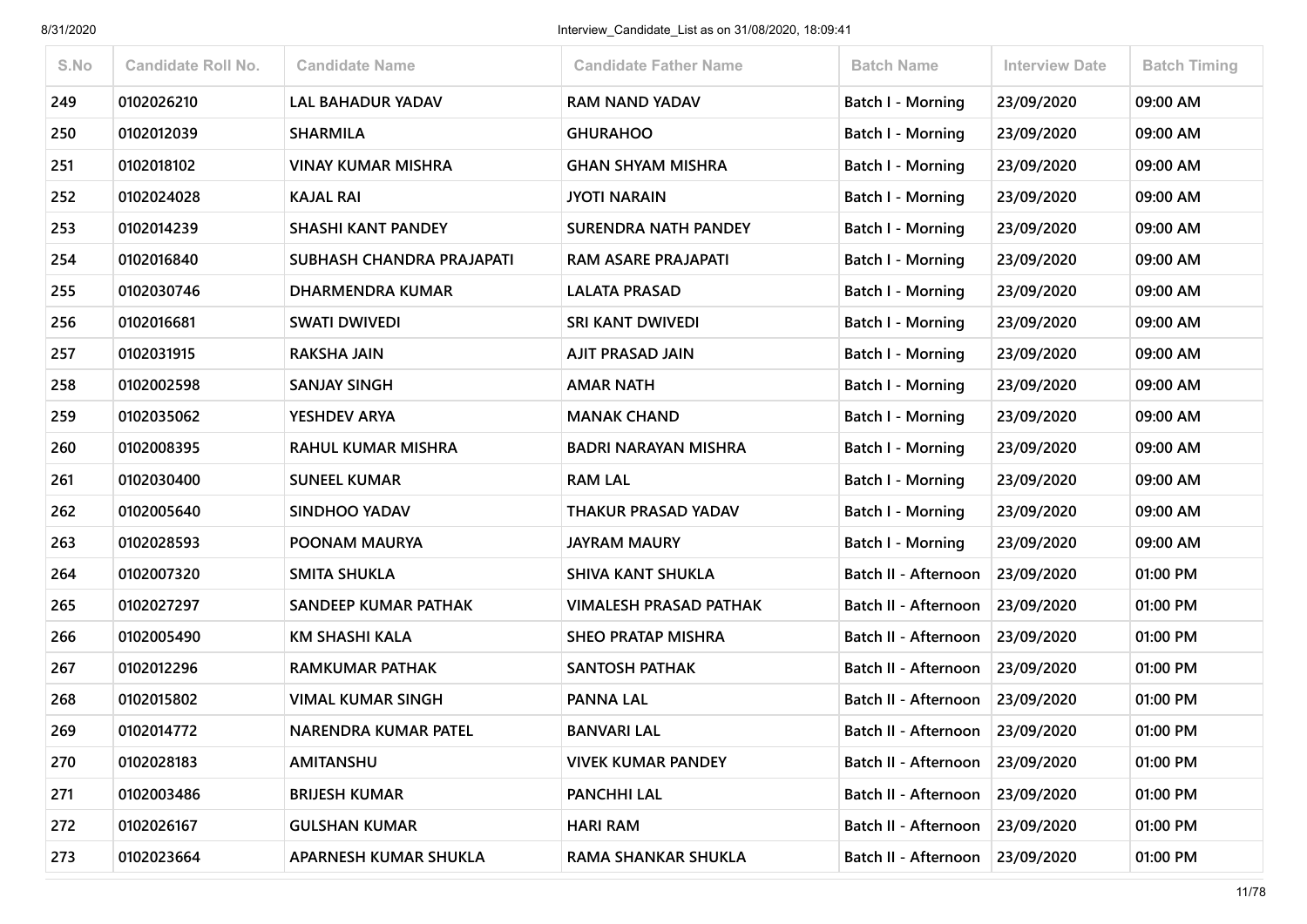| S.No | <b>Candidate Roll No.</b> | <b>Candidate Name</b>       | <b>Candidate Father Name</b> | <b>Batch Name</b>                 | <b>Interview Date</b> | <b>Batch Timing</b> |
|------|---------------------------|-----------------------------|------------------------------|-----------------------------------|-----------------------|---------------------|
| 274  | 0102021355                | <b>RAJESH KUMAR TIWARI</b>  | <b>RAM SUNDER TIWARI</b>     | Batch II - Afternoon              | 23/09/2020            | 01:00 PM            |
| 275  | 0102034293                | PRACHI LATA                 | <b>MAHESH PAL SINGH</b>      | Batch II - Afternoon              | 23/09/2020            | 01:00 PM            |
| 276  | 0102012715                | RAJA RAM                    | <b>LALAI RAM</b>             | Batch II - Afternoon 23/09/2020   |                       | 01:00 PM            |
| 277  | 0102034010                | <b>MADAN PAL SINGH</b>      | <b>NARPAL SINGH</b>          | Batch II - Afternoon              | 23/09/2020            | 01:00 PM            |
| 278  | 0102010016                | <b>RAMESH KUMAR</b>         | RAM KHELAWAN YADAV           | Batch II - Afternoon              | 23/09/2020            | 01:00 PM            |
| 279  | 0102028791                | <b>MATESHWARI SINGH</b>     | <b>BRIJ RAJ SINGH</b>        | Batch II - Afternoon              | 23/09/2020            | 01:00 PM            |
| 280  | 0102012576                | <b>RAMPAL</b>               | <b>RANVIR SINGH</b>          | Batch II - Afternoon              | 23/09/2020            | 01:00 PM            |
| 281  | 0102017384                | <b>ANUGYA DEVI</b>          | <b>ARVIND DUTT DWIVEDI</b>   | Batch II - Afternoon 23/09/2020   |                       | 01:00 PM            |
| 282  | 0102002805                | <b>ARVIND KUMAR</b>         | <b>DAMBAR SINGH</b>          | Batch II - Afternoon              | 23/09/2020            | 01:00 PM            |
| 283  | 0102006874                | <b>PRAMOD TIWARI</b>        | PRASIDDHA NARAYAN TIWARI     | Batch II - Afternoon              | 23/09/2020            | 01:00 PM            |
| 284  | 0102032247                | <b>HARIDAWAR VERMA</b>      | <b>BENIMADHAV VERMA</b>      | Batch II - Afternoon 23/09/2020   |                       | 01:00 PM            |
| 285  | 0102024681                | <b>UMA DEVI</b>             | <b>RAM ASAREY</b>            | Batch II - Afternoon              | 23/09/2020            | 01:00 PM            |
| 286  | 0102014171                | <b>MANISH KUMAR SINGH</b>   | TEJ BAHADUR SINGH            | Batch II - Afternoon              | 23/09/2020            | 01:00 PM            |
| 287  | 0102030367                | <b>HARI DAS TIWARI</b>      | YADU PATI TIWARI             | Batch II - Afternoon 23/09/2020   |                       | 01:00 PM            |
| 288  | 0102004553                | NITYANAND PATHAK            | KRISHNA NAND PATHAK          | Batch II - Afternoon              | 23/09/2020            | 01:00 PM            |
| 289  | 0102029957                | SANDHYA MISHRA              | AMOGH CHANDRA MISHRA         | Batch II - Afternoon   23/09/2020 |                       | 01:00 PM            |
| 290  | 0202035144                | <b>ARTI SAROJ</b>           | <b>MITHAI LAL SAROJ</b>      | Batch II - Afternoon              | 23/09/2020            | 01:00 PM            |
| 291  | 0102001582                | <b>VARUN</b>                | RAJENDRA PRASAD SHARMA       | Batch II - Afternoon              | 23/09/2020            | 01:00 PM            |
| 292  | 0102018996                | <b>RASHI</b>                | <b>RAMPAL SINGH</b>          | Batch II - Afternoon   23/09/2020 |                       | 01:00 PM            |
| 293  | 0202002739                | SHAILAJA DEVI               | <b>CHANDRA KISHOR YADAV</b>  | Batch II - Afternoon              | 23/09/2020            | 01:00 PM            |
| 294  | 0202008924                | ANJANA VISHWAKARMA          | <b>PANNA LAL</b>             | Batch II - Afternoon              | 23/09/2020            | 01:00 PM            |
| 295  | 0102000645                | ARUN KUMAR TIWARI           | <b>VIJAY RAM TIWARI</b>      | Batch II - Afternoon 23/09/2020   |                       | 01:00 PM            |
| 296  | 0102021067                | <b>GIREESH CHAND LAL</b>    | <b>SACHCHAN LAL</b>          | Batch II - Afternoon              | 23/09/2020            | 01:00 PM            |
| 297  | 0102014246                | <b>CHHOTE LAL VERMA</b>     | <b>TRILOKI NATH VERMA</b>    | Batch II - Afternoon 23/09/2020   |                       | 01:00 PM            |
| 298  | 0102003371                | <b>MAHESH BAHADUR SINGH</b> | <b>RAM LAKHAN SINGH</b>      | Batch II - Afternoon              | 23/09/2020            | 01:00 PM            |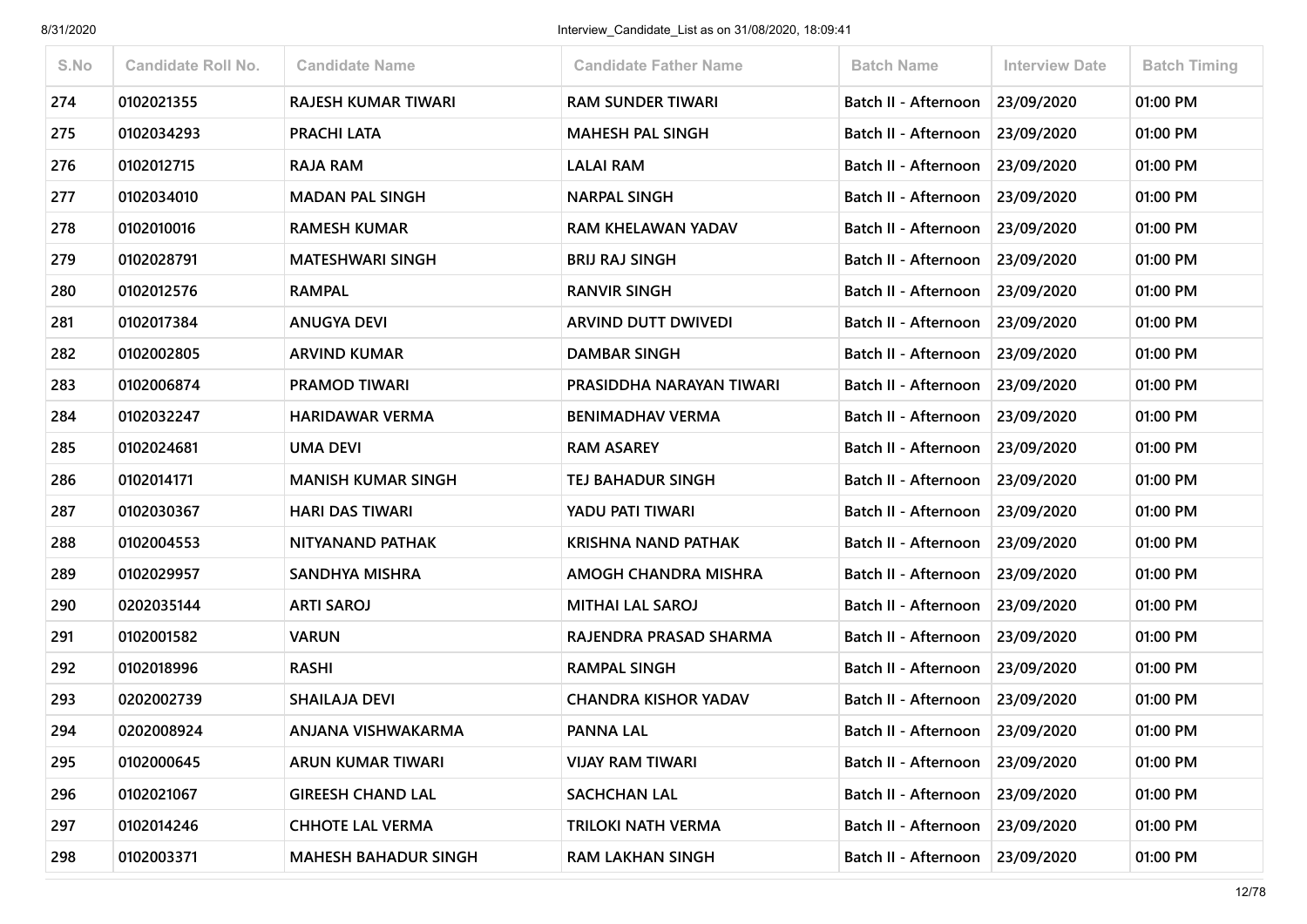| S.No | <b>Candidate Roll No.</b> | <b>Candidate Name</b>        | <b>Candidate Father Name</b>  | <b>Batch Name</b>               | <b>Interview Date</b> | <b>Batch Timing</b> |
|------|---------------------------|------------------------------|-------------------------------|---------------------------------|-----------------------|---------------------|
| 299  | 0102021832                | <b>NEELAM SINGH</b>          | <b>SURESH SINGH</b>           | Batch II - Afternoon 23/09/2020 |                       | 01:00 PM            |
| 300  | 0102028387                | <b>GYANENDRA SINGH YADAV</b> | LAL BAHADUR SINGH             | Batch II - Afternoon            | 23/09/2020            | 01:00 PM            |
| 301  | 0102036404                | <b>ARUN KUMAR</b>            | <b>RAM MURTI PANDEY</b>       | Batch II - Afternoon            | 23/09/2020            | 01:00 PM            |
| 302  | 0102026747                | <b>GUNJAN VASHISTHA</b>      | RADHEY SHYAM SHARMA           | Batch II - Afternoon 23/09/2020 |                       | 01:00 PM            |
| 303  | 0102019642                | <b>VINDU DEVI</b>            | <b>RAM PRATAP</b>             | Batch II - Afternoon            | 23/09/2020            | 01:00 PM            |
| 304  | 0102024783                | <b>AMIT KUMAR</b>            | <b>HARISH CHANDRA</b>         | Batch II - Afternoon 23/09/2020 |                       | 01:00 PM            |
| 305  | 0202017710                | <b>KSHAMA PATEL</b>          | <b>MANSHA RAM</b>             | Batch II - Afternoon            | 23/09/2020            | 01:00 PM            |
| 306  | 0102021956                | <b>RATI SINGH</b>            | <b>VINOD SINGH</b>            | Batch II - Afternoon            | 23/09/2020            | 01:00 PM            |
| 307  | 0102017542                | <b>VINAY KUMAR</b>           | <b>THAKUR PRASAD</b>          | Batch II - Afternoon            | 23/09/2020            | 01:00 PM            |
| 308  | 0202011370                | KM VANDANA DEVI              | <b>DAYA RAM</b>               | Batch II - Afternoon            | 23/09/2020            | 01:00 PM            |
| 309  | 0102022628                | <b>JYOTIMA SINGH</b>         | <b>SHIV SHANKER SINGH</b>     | Batch II - Afternoon 23/09/2020 |                       | 01:00 PM            |
| 310  | 0102009936                | <b>RAMESH KUMAR</b>          | <b>SATYA NARAYAN</b>          | Batch II - Afternoon            | 23/09/2020            | 01:00 PM            |
| 311  | 0102011448                | <b>JAY PRAKASH PASI</b>      | <b>MOTI LAL</b>               | Batch II - Afternoon            | 23/09/2020            | 01:00 PM            |
| 312  | 0102000461                | <b>VANDANA YADAV</b>         | <b>BANWARI LAL YADAV</b>      | Batch II - Afternoon 23/09/2020 |                       | 01:00 PM            |
| 313  | 0102006447                | <b>DIVYA SHUKLA</b>          | DURGA BHUSHAN SHUKLA          | Batch II - Afternoon            | 23/09/2020            | 01:00 PM            |
| 314  | 0102016040                | SUBEDAR SURENDRA PRASAD      | <b>SIDDHANATH</b>             | Batch II - Afternoon            | 23/09/2020            | 01:00 PM            |
| 315  | 0102026197                | <b>SANDEEP KUMAR</b>         | <b>MUNNI LAL</b>              | Batch II - Afternoon            | 23/09/2020            | 01:00 PM            |
| 316  | 0102007567                | <b>DORI LAL SHARMA</b>       | <b>MOHAN SHYAM SHARMA</b>     | <b>Batch I - Morning</b>        | 24/09/2020            | 09:00 AM            |
| 317  | 0102028906                | <b>DHANOJ MAURYA</b>         | <b>RADHEY SHYAM</b>           | <b>Batch I - Morning</b>        | 24/09/2020            | 09:00 AM            |
| 318  | 0102036869                | <b>KM RENU</b>               | <b>ROSHAN YADAV</b>           | Batch I - Morning               | 24/09/2020            | 09:00 AM            |
| 319  | 0102003645                | <b>ARVIND KUMAR RAI</b>      | SURENDRA NATH RAI             | Batch I - Morning               | 24/09/2020            | 09:00 AM            |
| 320  | 0102003992                | <b>MONIKA MISHRA</b>         | <b>KRISHNA KANT MISHRA</b>    | <b>Batch I - Morning</b>        | 24/09/2020            | 09:00 AM            |
| 321  | 0102026981                | <b>UMESH CHANDRA</b>         | <b>HARI LAL</b>               | Batch I - Morning               | 24/09/2020            | 09:00 AM            |
| 322  | 0102029034                | PRIYANKA MAURYA              | <b>SIYA RAM MAURYA</b>        | Batch I - Morning               | 24/09/2020            | 09:00 AM            |
| 323  | 0102002755                | RACHANA TRIPATHI             | <b>GAURI SHANKER TRIPATHI</b> | Batch I - Morning               | 24/09/2020            | 09:00 AM            |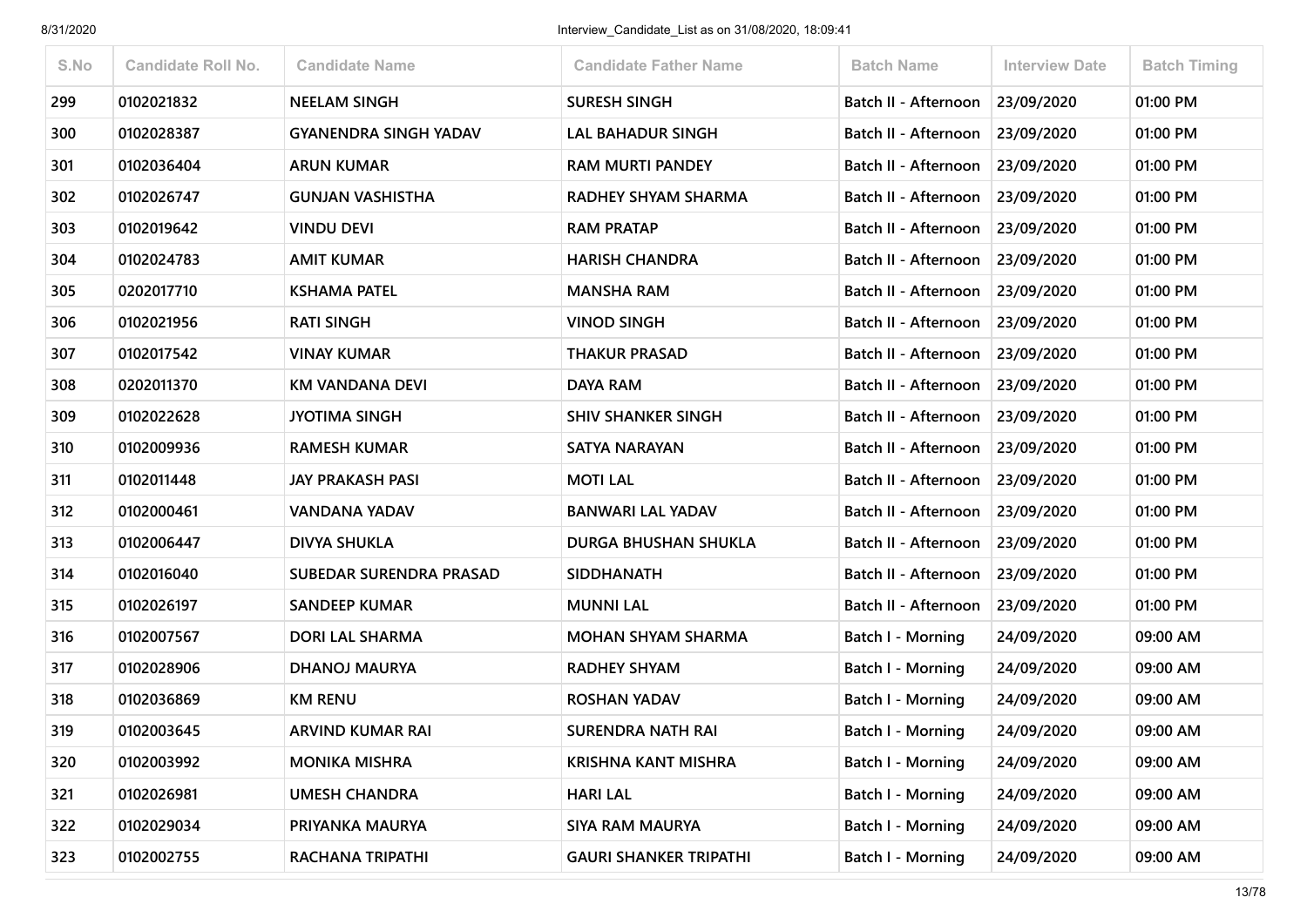| S.No | <b>Candidate Roll No.</b> | <b>Candidate Name</b>       | <b>Candidate Father Name</b> | <b>Batch Name</b>        | <b>Interview Date</b> | <b>Batch Timing</b> |
|------|---------------------------|-----------------------------|------------------------------|--------------------------|-----------------------|---------------------|
| 324  | 0102021227                | <b>GIREESH SHARMA</b>       | RAJENDRA NATH SHARMA         | <b>Batch I - Morning</b> | 24/09/2020            | 09:00 AM            |
| 325  | 0102034477                | SANGEETA YADAV              | <b>BILLU YADAV</b>           | Batch I - Morning        | 24/09/2020            | 09:00 AM            |
| 326  | 0102013445                | <b>ASHUTOSH YADAV</b>       | OM PRAKASH YADAV             | Batch I - Morning        | 24/09/2020            | 09:00 AM            |
| 327  | 0102004046                | <b>BRIJESH KUMAR MISHRA</b> | <b>RAM UJAGIR MISHRA</b>     | Batch I - Morning        | 24/09/2020            | 09:00 AM            |
| 328  | 0102035235                | <b>RAM DHAREE TIWARI</b>    | <b>SHAYAM LAL TIWARI</b>     | <b>Batch I - Morning</b> | 24/09/2020            | 09:00 AM            |
| 329  | 0102010087                | <b>DUSHYANT SINGH</b>       | RAJENDRA SINGH               | Batch I - Morning        | 24/09/2020            | 09:00 AM            |
| 330  | 0102015760                | <b>SUBASH CHANDRA YADAV</b> | RAJENDRA PRASAD              | Batch I - Morning        | 24/09/2020            | 09:00 AM            |
| 331  | 0102027108                | <b>KAMAL RISHA</b>          | <b>CHOTEY LAL SINGH</b>      | Batch I - Morning        | 24/09/2020            | 09:00 AM            |
| 332  | 0102010357                | <b>RITU KUMARI</b>          | <b>DINESH CHANDRA SHARMA</b> | <b>Batch I - Morning</b> | 24/09/2020            | 09:00 AM            |
| 333  | 0102024962                | <b>VINOD KUMAR TIWARI</b>   | <b>BANSHI DHAR TIWARI</b>    | Batch I - Morning        | 24/09/2020            | 09:00 AM            |
| 334  | 0102010640                | <b>SONALI DEVI</b>          | <b>BHOLA RAM</b>             | <b>Batch I - Morning</b> | 24/09/2020            | 09:00 AM            |
| 335  | 0102020011                | <b>MANJU VERMA</b>          | <b>UDAYRAJ VERMA</b>         | <b>Batch I - Morning</b> | 24/09/2020            | 09:00 AM            |
| 336  | 0102017724                | ANUJ KUMAR MISHRA           | <b>SHIV SHANKAR MISHRA</b>   | <b>Batch I - Morning</b> | 24/09/2020            | 09:00 AM            |
| 337  | 0102010789                | <b>KM ANJALI SHARA</b>      | <b>RABISH SHARMA</b>         | Batch I - Morning        | 24/09/2020            | 09:00 AM            |
| 338  | 0102031234                | PRIYANKA SINGH              | <b>RAMA SHANKAR SINGH</b>    | Batch I - Morning        | 24/09/2020            | 09:00 AM            |
| 339  | 0102008907                | <b>DURGESH KISHOR</b>       | <b>NAND KISHOR</b>           | <b>Batch I - Morning</b> | 24/09/2020            | 09:00 AM            |
| 340  | 0102022891                | <b>MANOJ KUMAR</b>          | <b>NANKU PRASAD</b>          | <b>Batch I - Morning</b> | 24/09/2020            | 09:00 AM            |
| 341  | 0102008849                | KISHORI SHYAM KAUSHIK       | <b>RAMDUTT KAUSHIK</b>       | Batch I - Morning        | 24/09/2020            | 09:00 AM            |
| 342  | 0102005230                | <b>KM SHANTI DEVI</b>       | <b>KAMLESH KUMAR</b>         | <b>Batch I - Morning</b> | 24/09/2020            | 09:00 AM            |
| 343  | 0102031352                | <b>NEHA KUMARI</b>          | <b>SURAJ PRASAD</b>          | Batch I - Morning        | 24/09/2020            | 09:00 AM            |
| 344  | 0102002206                | <b>BRIJ BIHARI YADAV</b>    | <b>AMAR NATH YADAV</b>       | Batch I - Morning        | 24/09/2020            | 09:00 AM            |
| 345  | 0102028089                | <b>KM NOOTAN</b>            | RANA PRATAP YADAV            | <b>Batch I - Morning</b> | 24/09/2020            | 09:00 AM            |
| 346  | 0102011835                | RAJ KUMAR YADAVA            | NANHAKU RAM YADAVA           | <b>Batch I - Morning</b> | 24/09/2020            | 09:00 AM            |
| 347  | 0102014476                | RANJAN KUMAR PATHAK         | <b>UDAY BHAN PATHAK</b>      | <b>Batch I - Morning</b> | 24/09/2020            | 09:00 AM            |
| 348  | 0102035452                | NILESH KUMAR MISHRA         | KAMALESH PRASAD PAYASI       | <b>Batch I - Morning</b> | 24/09/2020            | 09:00 AM            |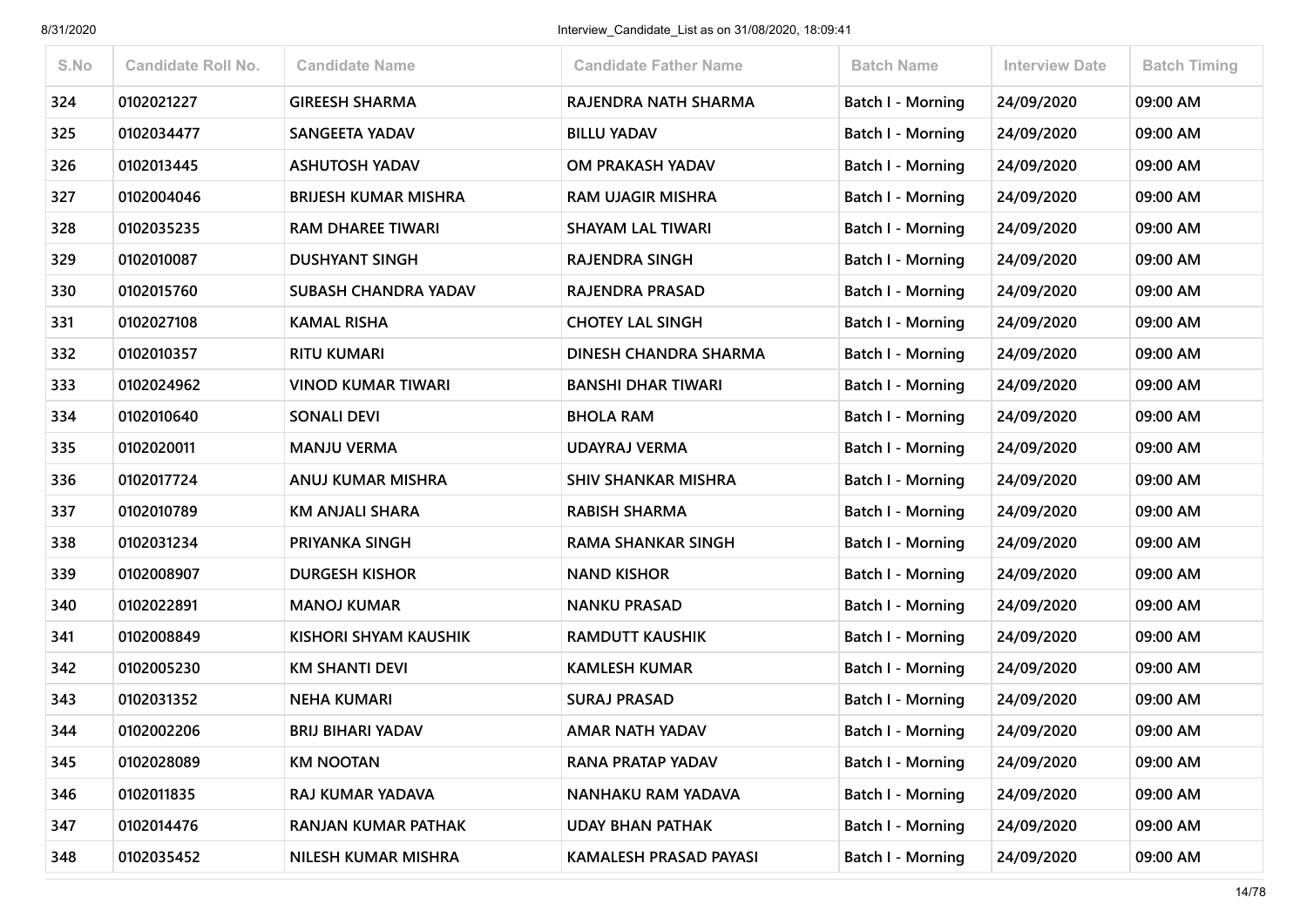| S.No | <b>Candidate Roll No.</b> | <b>Candidate Name</b>        | <b>Candidate Father Name</b>   | <b>Batch Name</b>        | <b>Interview Date</b> | <b>Batch Timing</b> |
|------|---------------------------|------------------------------|--------------------------------|--------------------------|-----------------------|---------------------|
| 349  | 0102009135                | <b>RAI BAHADUR</b>           | <b>SHIV JOR</b>                | <b>Batch I - Morning</b> | 24/09/2020            | 09:00 AM            |
| 350  | 0102011297                | <b>RMAKANT ARYA</b>          | <b>MEGHPAL SINGH</b>           | <b>Batch I - Morning</b> | 24/09/2020            | 09:00 AM            |
| 351  | 0102036914                | PUSHPA DEVI PATEL            | <b>SHIV BAHADUR</b>            | Batch I - Morning        | 24/09/2020            | 09:00 AM            |
| 352  | 0102015817                | <b>RUCHI</b>                 | <b>CHANDRA PRAKASH PANDEY</b>  | <b>Batch I - Morning</b> | 24/09/2020            | 09:00 AM            |
| 353  | 0102023499                | <b>SHIPRA SINGH</b>          | <b>NARENDRA SINGH</b>          | Batch I - Morning        | 24/09/2020            | 09:00 AM            |
| 354  | 0102006411                | <b>MAMATA</b>                | <b>ANARAG KUMAR</b>            | <b>Batch I - Morning</b> | 24/09/2020            | 09:00 AM            |
| 355  | 0102004428                | <b>INDU PRAKASH SINGH</b>    | <b>SUBEDAR SINGH</b>           | Batch I - Morning        | 24/09/2020            | 09:00 AM            |
| 356  | 0102001482                | <b>VARTIKA MISHRA</b>        | <b>JYOTI PRAKASH MISHRA</b>    | <b>Batch I - Morning</b> | 24/09/2020            | 09:00 AM            |
| 357  | 0102010365                | <b>ASHOK KUMAR MISHRA</b>    | <b>KRISHNA KANT MISHRA</b>     | <b>Batch I - Morning</b> | 24/09/2020            | 09:00 AM            |
| 358  | 0102009203                | AJAY KUMAR SANDEEP           | <b>RAM SUMER</b>               | Batch I - Morning        | 24/09/2020            | 09:00 AM            |
| 359  | 0102017984                | <b>ANUJ SHARMA</b>           | <b>UMESH CHANDAR SHARMA</b>    | Batch I - Morning        | 24/09/2020            | 09:00 AM            |
| 360  | 0102011282                | <b>VIJAY NANDINI</b>         | RAJ NARAYAN SINGH              | <b>Batch I - Morning</b> | 24/09/2020            | 09:00 AM            |
| 361  | 0102031254                | PRIYANKA SINGH               | <b>RAM SAGAR SINGH</b>         | <b>Batch I - Morning</b> | 24/09/2020            | 09:00 AM            |
| 362  | 0102002113                | <b>NISHA SHARMA</b>          | NARENDRA KUMAR SHARMA          | <b>Batch I - Morning</b> | 24/09/2020            | 09:00 AM            |
| 363  | 0202008851                | <b>MAMTA MAURYA</b>          | <b>RAM DULAR MAURYA</b>        | <b>Batch I - Morning</b> | 24/09/2020            | 09:00 AM            |
| 364  | 0102019063                | ALKESH KUMAR MISHRA          | <b>KRISHAN MOHAN MISHRA</b>    | <b>Batch I - Morning</b> | 24/09/2020            | 09:00 AM            |
| 365  | 0102007961                | <b>SURESH KUMAR UPADHYAY</b> | KAILASH NATH UPADHYAY          | <b>Batch I - Morning</b> | 24/09/2020            | 09:00 AM            |
| 366  | 0102013979                | SHASHI KALA YADAV            | <b>SHIWDAS YADAV</b>           | <b>Batch I - Morning</b> | 24/09/2020            | 09:00 AM            |
| 367  | 0102030662                | <b>VISHRAM SINGH</b>         | <b>RAM SAHAYA</b>              | <b>Batch I - Morning</b> | 24/09/2020            | 09:00 AM            |
| 368  | 0102000196                | KAUSHALESH PRASAD SHUKLA     | <b>VISHWAMBHAR NATH SHUKLA</b> | <b>Batch I - Morning</b> | 24/09/2020            | 09:00 AM            |
| 369  | 0102035820                | <b>SUNIL MISHRA</b>          | SHIVSHARMA MISHRA              | Batch II - Afternoon     | 24/09/2020            | 01:00 PM            |
| 370  | 0102012196                | RAMKISHAN TENGURIYA          | LATOORI PRASAD TENGURIYA       | Batch II - Afternoon     | 24/09/2020            | 01:00 PM            |
| 371  | 0102032782                | <b>VIVEK PRIY GAUTAM</b>     | <b>HARTISH CHANDR</b>          | Batch II - Afternoon     | 24/09/2020            | 01:00 PM            |
| 372  | 0102019582                | <b>VINDU</b>                 | RAM ACHHAIBER VERMA            | Batch II - Afternoon     | 24/09/2020            | 01:00 PM            |
| 373  | 0102012561                | <b>SUSHIL KUMAR SINGH</b>    | <b>HARI SHANKAR SINGH</b>      | Batch II - Afternoon     | 24/09/2020            | 01:00 PM            |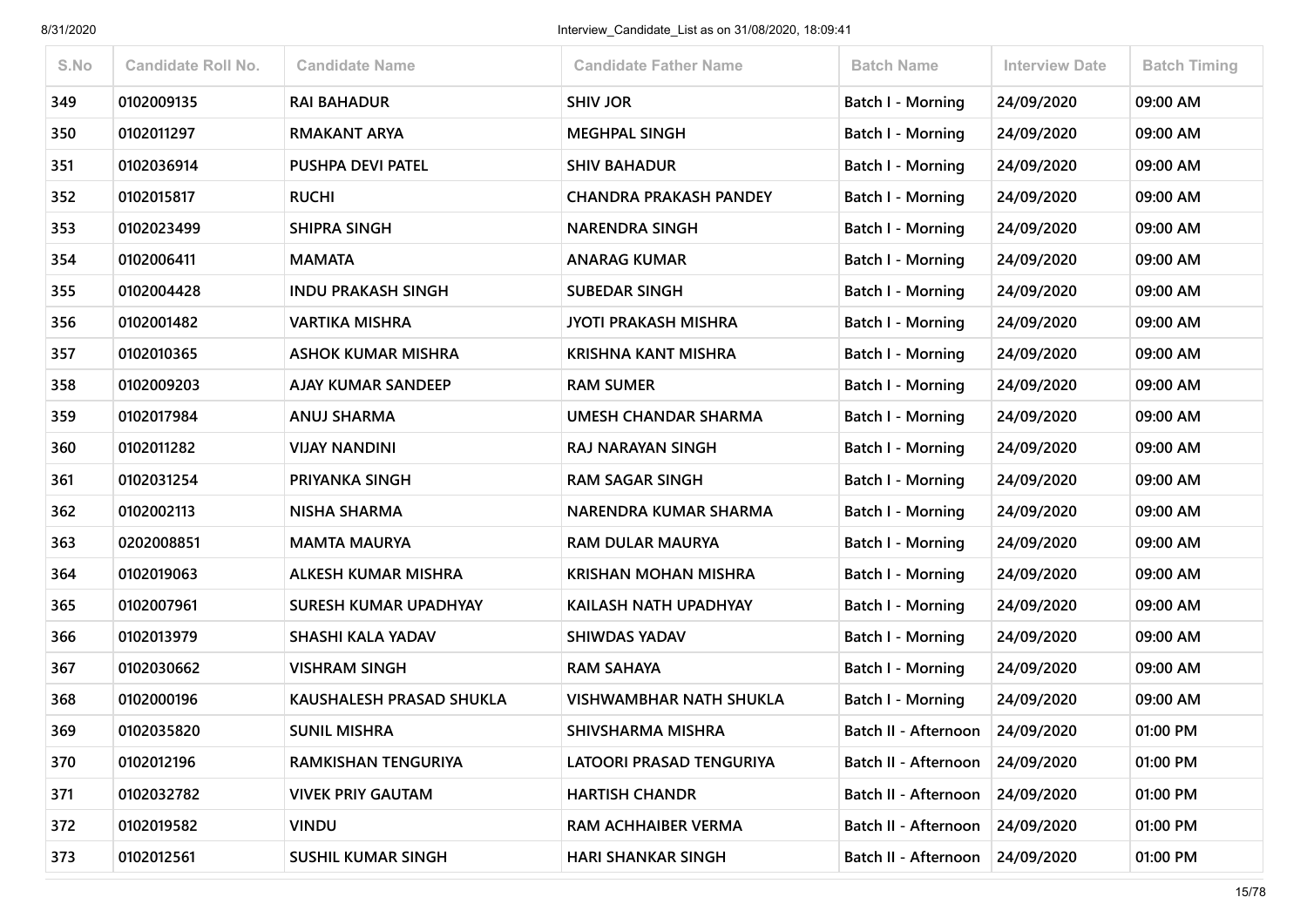| S.No | <b>Candidate Roll No.</b> | <b>Candidate Name</b>         | <b>Candidate Father Name</b> | <b>Batch Name</b>                 | <b>Interview Date</b> | <b>Batch Timing</b> |
|------|---------------------------|-------------------------------|------------------------------|-----------------------------------|-----------------------|---------------------|
| 374  | 0102023682                | <b>VINOD KUMAR</b>            | <b>AYODHYA PRASAD</b>        | Batch II - Afternoon              | 24/09/2020            | 01:00 PM            |
| 375  | 0102037213                | <b>PRADEEP KUMAR TRIPATHI</b> | <b>RAM RAJ TRIPATHI</b>      | Batch II - Afternoon              | 24/09/2020            | 01:00 PM            |
| 376  | 0102012005                | <b>ASHUTOSH KAUSHIK</b>       | <b>KRISHNA DUTT KAUSHIK</b>  | Batch II - Afternoon              | 24/09/2020            | 01:00 PM            |
| 377  | 0102012258                | <b>SAPANA SINGH</b>           | <b>RAM ACCHAIVER SINGH</b>   | Batch II - Afternoon              | 24/09/2020            | 01:00 PM            |
| 378  | 0102035646                | <b>DILEEP KUMAR</b>           | <b>VIKRAM RAM</b>            | Batch II - Afternoon              | 24/09/2020            | 01:00 PM            |
| 379  | 0102030606                | DHARMENDRA KUMAR              | <b>NAGESHWAR PRASAD</b>      | Batch II - Afternoon              | 24/09/2020            | 01:00 PM            |
| 380  | 0202029979                | <b>SHIVANI PATEL</b>          | <b>RANGI LAL PATEL</b>       | Batch II - Afternoon              | 24/09/2020            | 01:00 PM            |
| 381  | 0102009276                | <b>RAMESH CHANDRA</b>         | <b>METURAM</b>               | Batch II - Afternoon              | 24/09/2020            | 01:00 PM            |
| 382  | 0102010353                | PANKAJ KUMAR                  | <b>MATA PRASAD VERMA</b>     | Batch II - Afternoon              | 24/09/2020            | 01:00 PM            |
| 383  | 0102036761                | <b>VANDANA SINGH</b>          | <b>SHIVA MURTI SINGH</b>     | Batch II - Afternoon              | 24/09/2020            | 01:00 PM            |
| 384  | 0102031463                | <b>ANAND KUMAR</b>            | <b>ANKUSH KHANDADE</b>       | Batch II - Afternoon 24/09/2020   |                       | 01:00 PM            |
| 385  | 0102011537                | <b>ROHIT GANGWAR</b>          | RAMESHWAR DAYAL GANGWAR      | Batch II - Afternoon              | 24/09/2020            | 01:00 PM            |
| 386  | 0102004883                | <b>ACHHE LAL BHARATI</b>      | <b>MAHANTH RAJ</b>           | Batch II - Afternoon              | 24/09/2020            | 01:00 PM            |
| 387  | 0102018362                | <b>VINAY KUMAR SHUKLA</b>     | YAMUNA PRASAD SHUKLA         | Batch II - Afternoon              | 24/09/2020            | 01:00 PM            |
| 388  | 0102023882                | <b>VINOD KUMAR DUBEY</b>      | <b>RAJ NATH DUBEY</b>        | Batch II - Afternoon              | 24/09/2020            | 01:00 PM            |
| 389  | 0102017352                | <b>NAVITA</b>                 | <b>JAI BHAGWAN</b>           | Batch II - Afternoon              | 24/09/2020            | 01:00 PM            |
| 390  | 0102007433                | OM PRAKASH TIWARI             | RAJESHWARI PRASAD TIWARI     | Batch II - Afternoon              | 24/09/2020            | 01:00 PM            |
| 391  | 0102037176                | <b>REKHA YADAV</b>            | RAM JANAM YADAV              | Batch II - Afternoon              | 24/09/2020            | 01:00 PM            |
| 392  | 0102033186                | DHEERAJ KUMAR SINGH           | SHEETLA PRASAD SINGH         | Batch II - Afternoon   24/09/2020 |                       | 01:00 PM            |
| 393  | 0102036726                | <b>DILIP KUMAR</b>            | <b>VIJAY NARAYAN RAM</b>     | Batch II - Afternoon              | 24/09/2020            | 01:00 PM            |
| 394  | 0102025431                | <b>MANOJ KUMAR SINGH</b>      | <b>VIRENDRA PRATAP SINGH</b> | Batch II - Afternoon              | 24/09/2020            | 01:00 PM            |
| 395  | 0102009778                | SANTOSH KUMAR TIWARI          | VINDHYAVASINI PRASAD TIWARI  | Batch II - Afternoon 24/09/2020   |                       | 01:00 PM            |
| 396  | 0102031622                | <b>VIVEK KUMAR</b>            | <b>SATYA DEV</b>             | Batch II - Afternoon              | 24/09/2020            | 01:00 PM            |
| 397  | 0102036995                | RAM KRISHNA PAL               | <b>RAM KARAN PAL</b>         | Batch II - Afternoon 24/09/2020   |                       | 01:00 PM            |
| 398  | 0102004194                | <b>PRAMOD KUMAR</b>           | <b>RAM JEET</b>              | Batch II - Afternoon              | 24/09/2020            | 01:00 PM            |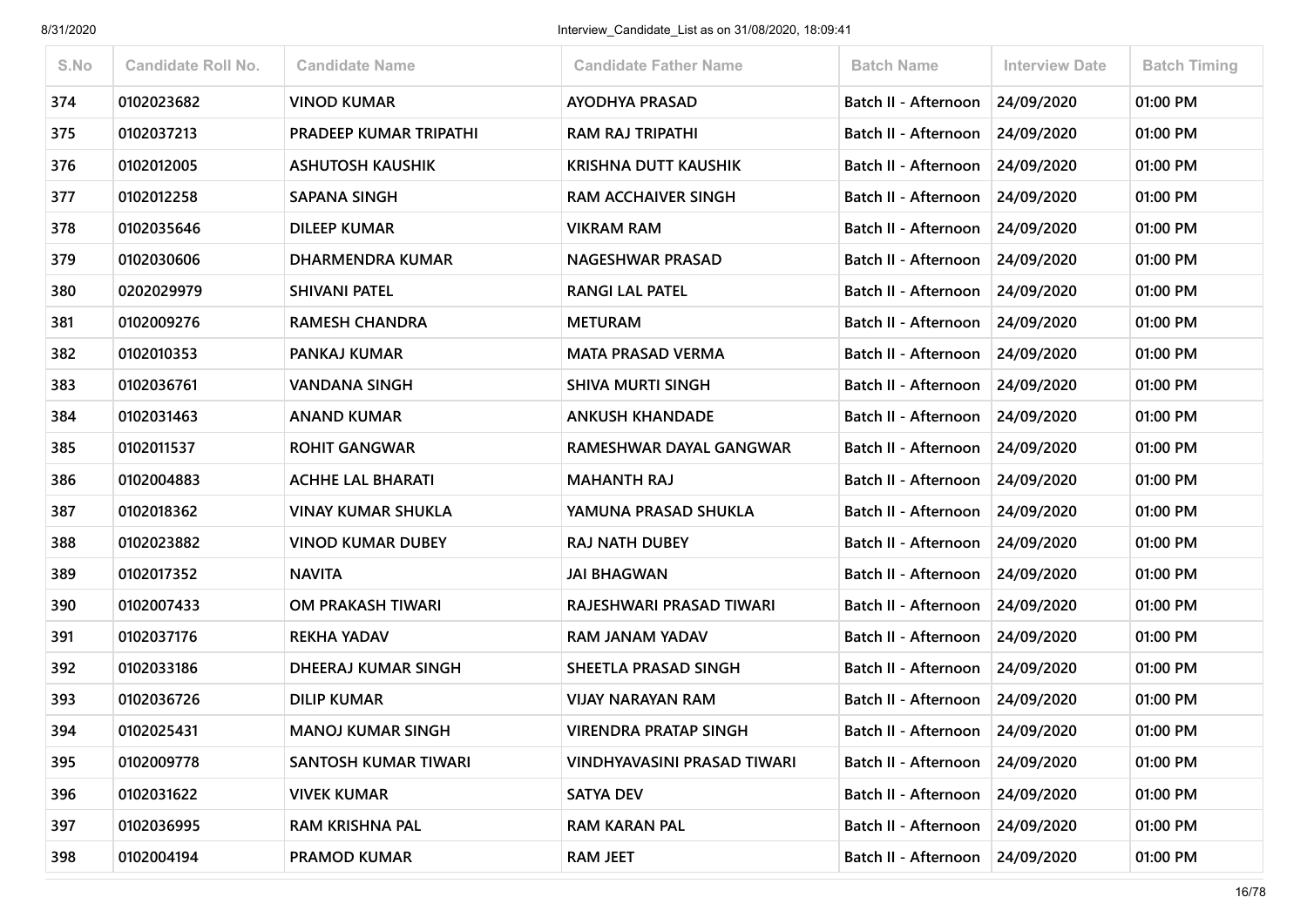| S.No | <b>Candidate Roll No.</b> | <b>Candidate Name</b>     | <b>Candidate Father Name</b>    | <b>Batch Name</b>               | <b>Interview Date</b> | <b>Batch Timing</b> |
|------|---------------------------|---------------------------|---------------------------------|---------------------------------|-----------------------|---------------------|
| 399  | 0102018432                | <b>NEELAM</b>             | <b>RAM LAL</b>                  | Batch II - Afternoon 24/09/2020 |                       | 01:00 PM            |
| 400  | 0102006823                | AJAI KUMAR YADAV          | <b>RAM PHER YADAV</b>           | Batch II - Afternoon            | 24/09/2020            | 01:00 PM            |
| 401  | 0102007343                | <b>AJAY KUMAR</b>         | <b>SHER BAHADUR</b>             | Batch II - Afternoon            | 24/09/2020            | 01:00 PM            |
| 402  | 0102014904                | <b>ANOOP KUMAR PANDEY</b> | <b>ANIL KUMAR PANDEY</b>        | Batch II - Afternoon            | 24/09/2020            | 01:00 PM            |
| 403  | 0102035214                | PUNITA YADAV              | SHIVNATH YADAV                  | Batch II - Afternoon            | 24/09/2020            | 01:00 PM            |
| 404  | 0102025183                | <b>AMIT KUMAR DUBEY</b>   | <b>BALMUKUND DUBEY</b>          | Batch II - Afternoon 24/09/2020 |                       | 01:00 PM            |
| 405  | 0202021850                | <b>KUMUD SINGH</b>        | <b>NARENDRA PRATAP</b>          | Batch II - Afternoon            | 24/09/2020            | 01:00 PM            |
| 406  | 0102006085                | <b>ASHA SHUKLA</b>        | RAM NIWAS TIWARI                | Batch II - Afternoon            | 24/09/2020            | 01:00 PM            |
| 407  | 0102037035                | <b>RAM KRISHNA PANDEY</b> | <b>CHAKRA PANI PANDEY</b>       | Batch II - Afternoon            | 24/09/2020            | 01:00 PM            |
| 408  | 0102035833                | <b>PRADEEP KUMAR</b>      | <b>ASHOK KUMAR SINGH</b>        | Batch II - Afternoon            | 24/09/2020            | 01:00 PM            |
| 409  | 0102000252                | YOGNATH SHUKLA            | <b>DEENA NATH SHUKLA</b>        | Batch II - Afternoon            | 24/09/2020            | 01:00 PM            |
| 410  | 0102018097                | <b>RUPA VERMA</b>         | <b>RAM SET VERMA</b>            | Batch II - Afternoon            | 24/09/2020            | 01:00 PM            |
| 411  | 0102024991                | <b>MANOJ KUMAR PAYASI</b> | <b>CHATUR PRASAD PAYASI</b>     | Batch II - Afternoon            | 24/09/2020            | 01:00 PM            |
| 412  | 0202021668                | <b>JYOTI SINGH</b>        | <b>KANATA PRASAD SINGH</b>      | Batch II - Afternoon 24/09/2020 |                       | 01:00 PM            |
| 413  | 0202017686                | <b>DEEP MALA SINGH</b>    | <b>BRAHAM BAHADUR SINGH</b>     | Batch II - Afternoon            | 24/09/2020            | 01:00 PM            |
| 414  | 0102022944                | <b>ANURUDDHA KUMAR</b>    | <b>BAJRANGA BAHADUR</b>         | Batch II - Afternoon            | 24/09/2020            | 01:00 PM            |
| 415  | 0202000530                | <b>KM ROSHAN JAHAN</b>    | <b>MAINUDDEEN</b>               | Batch II - Afternoon            | 24/09/2020            | 01:00 PM            |
| 416  | 0102016058                | <b>SARITA DEVI</b>        | <b>HARI RAM</b>                 | Batch II - Afternoon            | 24/09/2020            | 01:00 PM            |
| 417  | 0102012135                | <b>RAJ MANI</b>           | VIKRAMA DITYA NISHAD            | Batch II - Afternoon            | 24/09/2020            | 01:00 PM            |
| 418  | 0102029661                | <b>UPENDRA PRASAD</b>     | <b>GAJENDRA PRASAD NAUTIYAL</b> | Batch II - Afternoon            | 24/09/2020            | 01:00 PM            |
| 419  | 0102002646                | <b>BRIJBHUSHAN SHARMA</b> | <b>KAILASH CHANDRA SHARMA</b>   | Batch II - Afternoon            | 24/09/2020            | 01:00 PM            |
| 420  | 0102014172                | <b>NARENDRA KUMAR</b>     | <b>SHRI SHYAM</b>               | Batch II - Afternoon            | 24/09/2020            | 01:00 PM            |
| 421  | 0102009363                | <b>AJAY KUMAR SINGH</b>   | PARAMA NAND SINGH               | Batch I - Morning               | 25/09/2020            | 09:00 AM            |
| 422  | 0102025092                | NEERAJ KUMAR SHARMA       | TEJ RAM SHARMA                  | Batch I - Morning               | 25/09/2020            | 09:00 AM            |
| 423  | 0102024218                | SATISH CHANDRA BHUSHAN    | <b>LAKSHMI NARAYAN</b>          | <b>Batch I - Morning</b>        | 25/09/2020            | 09:00 AM            |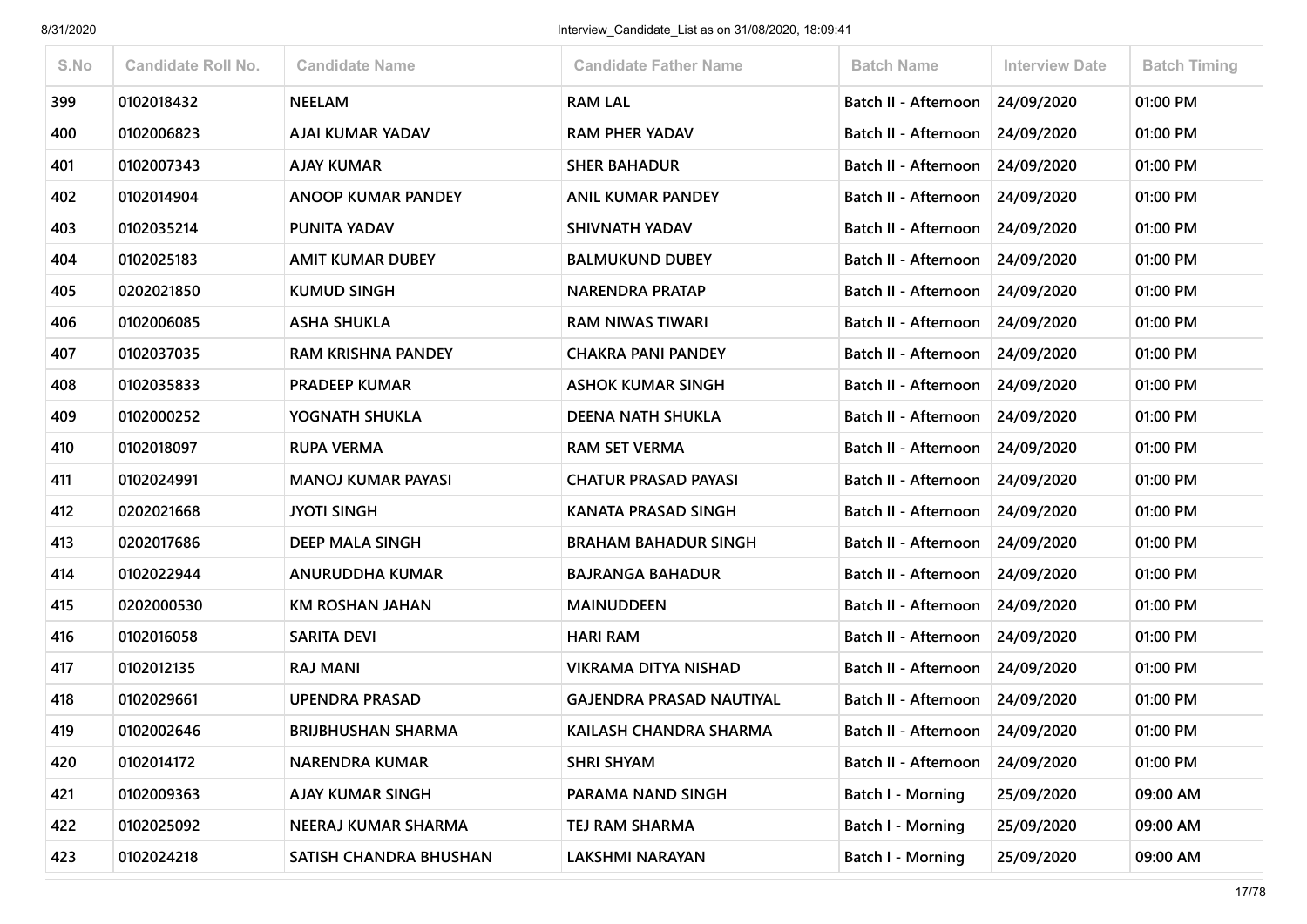| S.No | <b>Candidate Roll No.</b> | <b>Candidate Name</b>          | <b>Candidate Father Name</b>  | <b>Batch Name</b>        | <b>Interview Date</b> | <b>Batch Timing</b> |
|------|---------------------------|--------------------------------|-------------------------------|--------------------------|-----------------------|---------------------|
| 424  | 0102026238                | <b>SATYA NARAYAN</b>           | <b>DHARAM VEER SINGH</b>      | <b>Batch I - Morning</b> | 25/09/2020            | 09:00 AM            |
| 425  | 0102021043                | <b>ALPANA VERMA</b>            | <b>RAMESH CHAND</b>           | Batch I - Morning        | 25/09/2020            | 09:00 AM            |
| 426  | 0102009204                | ANJANI KUMAR TIWARI            | <b>KAPIL DEO TIWARI</b>       | <b>Batch I - Morning</b> | 25/09/2020            | 09:00 AM            |
| 427  | 0102003239                | <b>SHAILENDRA KUMAR</b>        | <b>FOOL CHANDRA</b>           | Batch I - Morning        | 25/09/2020            | 09:00 AM            |
| 428  | 0102023692                | <b>NEENA SAXENA</b>            | <b>SURESH CHANDRA SAXENA</b>  | <b>Batch I - Morning</b> | 25/09/2020            | 09:00 AM            |
| 429  | 0102026602                | <b>VIPIN KUMAR MISHRA</b>      | <b>RAM AUTAR MISHRA</b>       | <b>Batch I - Morning</b> | 25/09/2020            | 09:00 AM            |
| 430  | 0102016888                | JITENDRA KUMAR TIWARI          | RAJENDRA PARSAD TIWARI        | Batch I - Morning        | 25/09/2020            | 09:00 AM            |
| 431  | 0102032081                | <b>USHA GANGWAR</b>            | <b>JHABBOO LAL</b>            | Batch I - Morning        | 25/09/2020            | 09:00 AM            |
| 432  | 0102000052                | <b>MITHILESH MANI TRIPATHI</b> | <b>JANARDAN MANI TRIPATHI</b> | Batch I - Morning        | 25/09/2020            | 09:00 AM            |
| 433  | 0102015645                | ATUL KUMAR YADAV               | DHARAM RAJ YADAV              | <b>Batch I - Morning</b> | 25/09/2020            | 09:00 AM            |
| 434  | 0202011437                | <b>ROHINI SINGH</b>            | <b>SURENDRA SINGH</b>         | <b>Batch I - Morning</b> | 25/09/2020            | 09:00 AM            |
| 435  | 0102016348                | JITENDRA KUMAR PAL             | RAJESHWAR PRASAD PAL          | Batch I - Morning        | 25/09/2020            | 09:00 AM            |
| 436  | 0102022018                | <b>SARVESH KUMAR</b>           | <b>BABU RAM</b>               | <b>Batch I - Morning</b> | 25/09/2020            | 09:00 AM            |
| 437  | 0102008177                | <b>RISHA YADAV</b>             | <b>RAM MURTI YADAV</b>        | <b>Batch I - Morning</b> | 25/09/2020            | 09:00 AM            |
| 438  | 0102009286                | <b>CHANDRA PRAKASH</b>         | <b>SANGAM LAL MISHRA</b>      | <b>Batch I - Morning</b> | 25/09/2020            | 09:00 AM            |
| 439  | 0102034720                | <b>SUNIL KUMAR SAROJ</b>       | <b>CHANNAR SAROJ</b>          | Batch I - Morning        | 25/09/2020            | 09:00 AM            |
| 440  | 0102007996                | <b>RAMASHRAYA</b>              | <b>RAM KISHOR</b>             | Batch I - Morning        | 25/09/2020            | 09:00 AM            |
| 441  | 0102025011                | <b>MANOJ KUMAR PRAJAPATI</b>   | SIDDHA NATH PRAJAPATI         | Batch I - Morning        | 25/09/2020            | 09:00 AM            |
| 442  | 0102019139                | <b>SHEETU</b>                  | <b>RAM ASHARE</b>             | <b>Batch I - Morning</b> | 25/09/2020            | 09:00 AM            |
| 443  | 0102018590                | <b>KULDEEP</b>                 | <b>OMPAL SINGH</b>            | Batch I - Morning        | 25/09/2020            | 09:00 AM            |
| 444  | 0102024464                | <b>ARADHANA MISHRA</b>         | <b>BRAJ NATH MISHRA</b>       | Batch I - Morning        | 25/09/2020            | 09:00 AM            |
| 445  | 0102007761                | <b>SURESH KUMAR PATEL</b>      | RACHCHAN PRASAD PATEL         | <b>Batch I - Morning</b> | 25/09/2020            | 09:00 AM            |
| 446  | 0102000767                | <b>DINESH CHANDRA</b>          | <b>RAMA SHANKAR</b>           | Batch I - Morning        | 25/09/2020            | 09:00 AM            |
| 447  | 0202033237                | SANGEETA PATEL                 | RAMMURAT                      | Batch I - Morning        | 25/09/2020            | 09:00 AM            |
| 448  | 0102015494                | PREETEE DEVI                   | <b>RAM NARESH</b>             | Batch I - Morning        | 25/09/2020            | 09:00 AM            |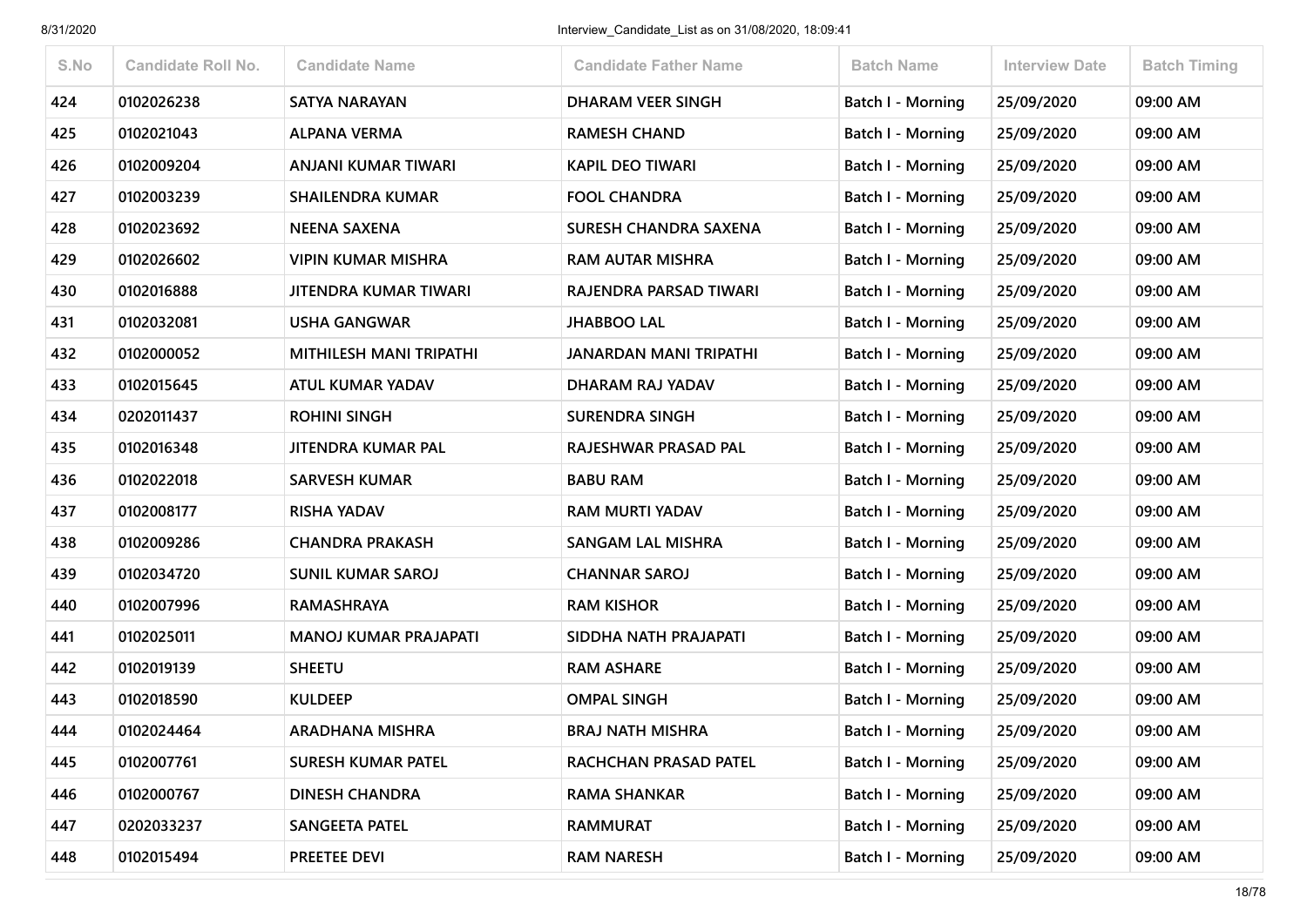| S.No | <b>Candidate Roll No.</b> | <b>Candidate Name</b>        | <b>Candidate Father Name</b>  | <b>Batch Name</b>        | <b>Interview Date</b> | <b>Batch Timing</b> |
|------|---------------------------|------------------------------|-------------------------------|--------------------------|-----------------------|---------------------|
| 449  | 0102030622                | <b>VISHNUKANT SHUKLA</b>     | <b>LALLU PRASAD</b>           | <b>Batch I - Morning</b> | 25/09/2020            | 09:00 AM            |
| 450  | 0102035611                | <b>MINA DEVI</b>             | <b>DAYA SHANKAR</b>           | Batch I - Morning        | 25/09/2020            | 09:00 AM            |
| 451  | 0102030053                | <b>POONAM SHUKLA</b>         | <b>VIJAY PRAKASH SHUKLA</b>   | Batch I - Morning        | 25/09/2020            | 09:00 AM            |
| 452  | 0102019739                | <b>SHER PAL</b>              | PHOOL CHAND                   | Batch I - Morning        | 25/09/2020            | 09:00 AM            |
| 453  | 0102007205                | <b>ASHISH KUMAR</b>          | <b>RAM JIYAVAN</b>            | Batch I - Morning        | 25/09/2020            | 09:00 AM            |
| 454  | 0102027590                | LALIT KUMAR MISHRA           | RAJENDRA PRASAD MISHRA        | <b>Batch I - Morning</b> | 25/09/2020            | 09:00 AM            |
| 455  | 0102023555                | <b>RAJIV KUMAR</b>           | <b>GIRJA SHANKAR</b>          | Batch I - Morning        | 25/09/2020            | 09:00 AM            |
| 456  | 0102000605                | <b>ARUN KUMAR SINGH</b>      | <b>DURGA SINGH</b>            | Batch I - Morning        | 25/09/2020            | 09:00 AM            |
| 457  | 0102032522                | <b>VIVEK KUMAR VERMA</b>     | <b>VIJAYENDRA KUMAR VERMA</b> | <b>Batch I - Morning</b> | 25/09/2020            | 09:00 AM            |
| 458  | 0102014203                | <b>AKHILESH KUMAR</b>        | <b>SANT RAM</b>               | Batch I - Morning        | 25/09/2020            | 09:00 AM            |
| 459  | 0102029259                | <b>SHIVAM SINGH</b>          | PRAHLAD SINGH                 | <b>Batch I - Morning</b> | 25/09/2020            | 09:00 AM            |
| 460  | 0102019562                | VINDRESH KUMAR PAL           | <b>RAM CHANDRA PAL</b>        | <b>Batch I - Morning</b> | 25/09/2020            | 09:00 AM            |
| 461  | 0102028763                | <b>AMRIT KUMAR</b>           | <b>OM PRAKASH</b>             | Batch I - Morning        | 25/09/2020            | 09:00 AM            |
| 462  | 0102032608                | <b>KANCHAN GAUTAM</b>        | <b>PYARE LAL GAUTAM</b>       | Batch I - Morning        | 25/09/2020            | 09:00 AM            |
| 463  | 0102004603                | ACHALENDRA PRATAP SINGH      | <b>BHARAT PRATAP SINGH</b>    | Batch I - Morning        | 25/09/2020            | 09:00 AM            |
| 464  | 0102019457                | SACHENDRA KUMAR TRIPATHI     | <b>SURESH PRASAD TRIPATHI</b> | Batch I - Morning        | 25/09/2020            | 09:00 AM            |
| 465  | 0102031377                | <b>SANGAM LAL TIWARI</b>     | LAL JI                        | <b>Batch I - Morning</b> | 25/09/2020            | 09:00 AM            |
| 466  | 0102035635                | <b>RAM JAGAT</b>             | <b>RAM YAGYA</b>              | Batch I - Morning        | 25/09/2020            | 09:00 AM            |
| 467  | 0102000528                | <b>HIMESH TIWARI</b>         | <b>KALPNATH TIWARI</b>        | <b>Batch I - Morning</b> | 25/09/2020            | 09:00 AM            |
| 468  | 0102027792                | <b>NEETU</b>                 | <b>RAM MOHAN TIWARI</b>       | Batch I - Morning        | 25/09/2020            | 09:00 AM            |
| 469  | 0102012495                | <b>RAJ SHEKHAR UPADHYAY</b>  | <b>SANTRAM UPADHYAY</b>       | <b>Batch I - Morning</b> | 25/09/2020            | 09:00 AM            |
| 470  | 0102018082                | <b>VINAY KUMAR MISHRA</b>    | <b>JAGDISH PRASAD MISHRA</b>  | Batch I - Morning        | 25/09/2020            | 09:00 AM            |
| 471  | 0102020027                | <b>GHAN SHYAM</b>            | <b>NET RAM</b>                | Batch I - Morning        | 25/09/2020            | 09:00 AM            |
| 472  | 0102004926                | <b>BRIJESH PAL</b>           | <b>RAM CHET PAL</b>           | <b>Batch I - Morning</b> | 25/09/2020            | 09:00 AM            |
| 473  | 0102021307                | <b>GIRIJA SHANKAR PANDEY</b> | <b>RAMBANSH PANDEY</b>        | <b>Batch I - Morning</b> | 25/09/2020            | 09:00 AM            |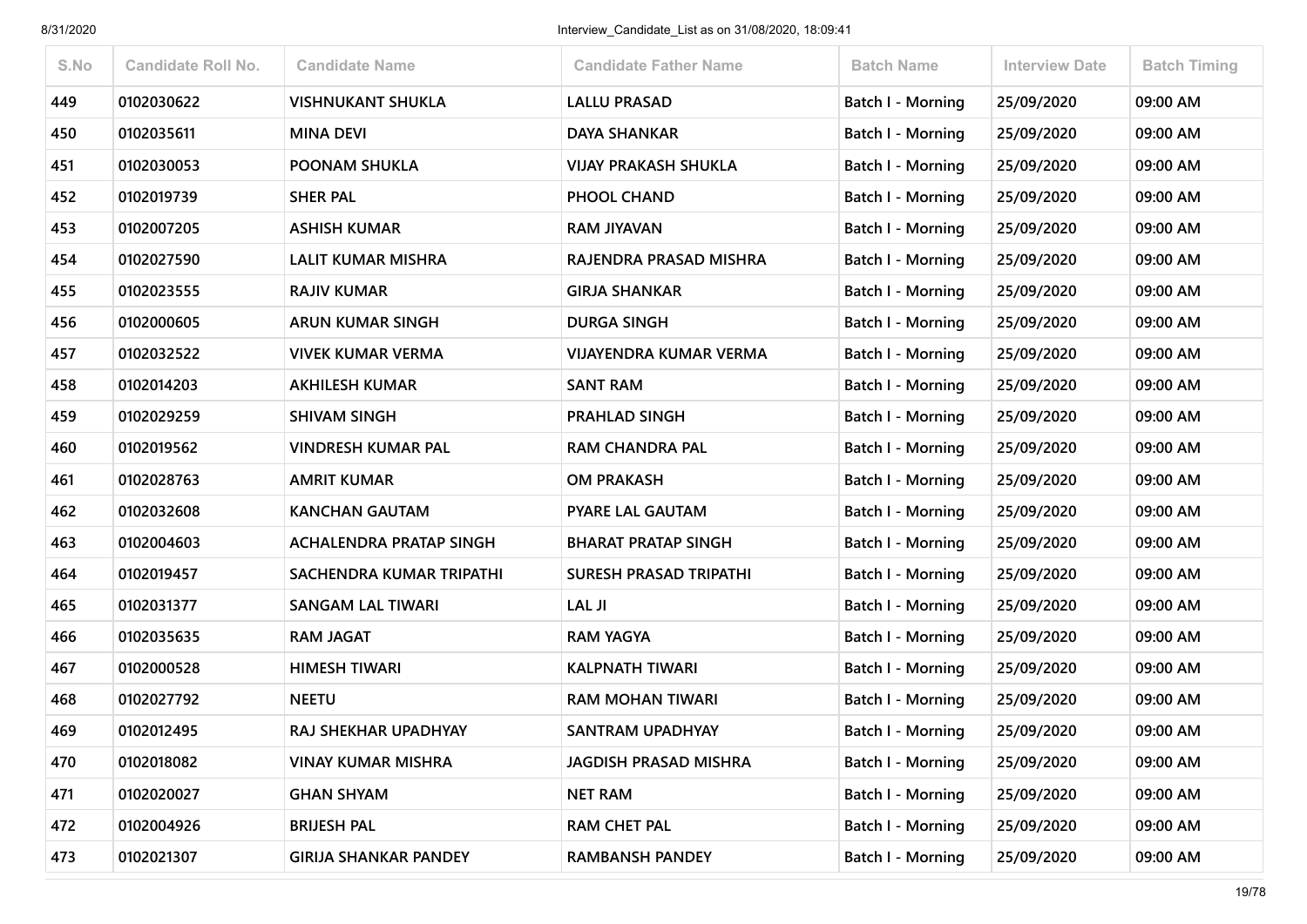| S.No | <b>Candidate Roll No.</b> | <b>Candidate Name</b>             | <b>Candidate Father Name</b> | <b>Batch Name</b>                 | <b>Interview Date</b> | <b>Batch Timing</b> |
|------|---------------------------|-----------------------------------|------------------------------|-----------------------------------|-----------------------|---------------------|
| 474  | 0102037294                | <b>PUSHPA MISHRA</b>              | <b>THAKUR PRASAD MISHRA</b>  | Batch II - Afternoon              | 25/09/2020            | 01:00 PM            |
| 475  | 0102034999                | <b>SHRIKANTI RAWAT</b>            | <b>RAM SHANKER RAWAT</b>     | Batch II - Afternoon              | 25/09/2020            | 01:00 PM            |
| 476  | 0102021298                | <b>SARSWATI</b>                   | <b>RAM BILAS</b>             | Batch II - Afternoon              | 25/09/2020            | 01:00 PM            |
| 477  | 0102000644                | <b>ANIL KUMAR SINGH</b>           | <b>RAM MANI SINGH</b>        | Batch II - Afternoon              | 25/09/2020            | 01:00 PM            |
| 478  | 0102011481                | <b>SUSHIL KUMAR</b>               | <b>SHYAM LAL</b>             | Batch II - Afternoon              | 25/09/2020            | 01:00 PM            |
| 479  | 0102012547                | <b>GANESH KUMAR GUPTA</b>         | <b>LAUTAN RAM GUPTA</b>      | Batch II - Afternoon              | 25/09/2020            | 01:00 PM            |
| 480  | 0102014127                | <b>GARIMA DEVI</b>                | RAVINDRA SINGH               | Batch II - Afternoon              | 25/09/2020            | 01:00 PM            |
| 481  | 0102009881                | <b>SURYA PRAKASH SINGH</b>        | <b>RAM CHANDRA SINGH</b>     | Batch II - Afternoon              | 25/09/2020            | 01:00 PM            |
| 482  | 0102034934                | <b>PUNEETA VERMA</b>              | <b>MUNNI LAL VERMA</b>       | Batch II - Afternoon              | 25/09/2020            | 01:00 PM            |
| 483  | 0102013986                | <b>CHHOTE LAL</b>                 | <b>RAM SAJAN</b>             | Batch II - Afternoon              | 25/09/2020            | 01:00 PM            |
| 484  | 0102034625                | <b>BHUWANESHWAR PRASAD PANDEY</b> | <b>RAJ KUMARI DEVI</b>       | Batch II - Afternoon 25/09/2020   |                       | 01:00 PM            |
| 485  | 0102005422                | <b>VIBHA MISHRA</b>               | PRAVEEN KUMAR SHUKLA         | Batch II - Afternoon              | 25/09/2020            | 01:00 PM            |
| 486  | 0102006161                | <b>SURENDRA SINGH</b>             | <b>BHOLA SINGH</b>           | Batch II - Afternoon              | 25/09/2020            | 01:00 PM            |
| 487  | 0102034893                | <b>PRADEEP KUMAR</b>              | <b>SHRINATH DIWVEDI</b>      | Batch II - Afternoon   25/09/2020 |                       | 01:00 PM            |
| 488  | 0102000445                | <b>BIRENDRA YADAV</b>             | <b>LALSA YADAV</b>           | Batch II - Afternoon              | 25/09/2020            | 01:00 PM            |
| 489  | 0102002272                | <b>MOHINI DEVI</b>                | <b>NAVEEN CHANDRA SHUKLA</b> | Batch II - Afternoon              | 25/09/2020            | 01:00 PM            |
| 490  | 0102022557                | SADHANA YADAV                     | PALAK DHARI YADAV            | Batch II - Afternoon              | 25/09/2020            | 01:00 PM            |
| 491  | 0102011439                | <b>SHARADA DEVI PANDEY</b>        | <b>SHIV PRASAD</b>           | Batch II - Afternoon              | 25/09/2020            | 01:00 PM            |
| 492  | 0202021556                | <b>RASHMI YADAV</b>               | <b>DHANI LAL YADAV</b>       | Batch II - Afternoon   25/09/2020 |                       | 01:00 PM            |
| 493  | 0102018129                | <b>KM JAI DEVI</b>                | <b>GAURI SHANKAR</b>         | Batch II - Afternoon              | 25/09/2020            | 01:00 PM            |
| 494  | 0202025572                | <b>NEERAJ MAURYA</b>              | <b>GANGA RAM MAURYA</b>      | Batch II - Afternoon              | 25/09/2020            | 01:00 PM            |
| 495  | 0102001455                | <b>PUSPA</b>                      | <b>RAM SURAT YADAV</b>       | Batch II - Afternoon   25/09/2020 |                       | 01:00 PM            |
| 496  | 0102004234                | <b>PRAMOD KUMAR</b>               | <b>RAM GULAM</b>             | Batch II - Afternoon              | 25/09/2020            | 01:00 PM            |
| 497  | 0102016787                | <b>GAYATRI DEVI</b>               | <b>RAM JEET</b>              | Batch II - Afternoon              | 25/09/2020            | 01:00 PM            |
| 498  | 0102033060                | <b>SUNIL KUMAR</b>                | <b>NARESH CHANDRA SHARMA</b> | Batch II - Afternoon              | 25/09/2020            | 01:00 PM            |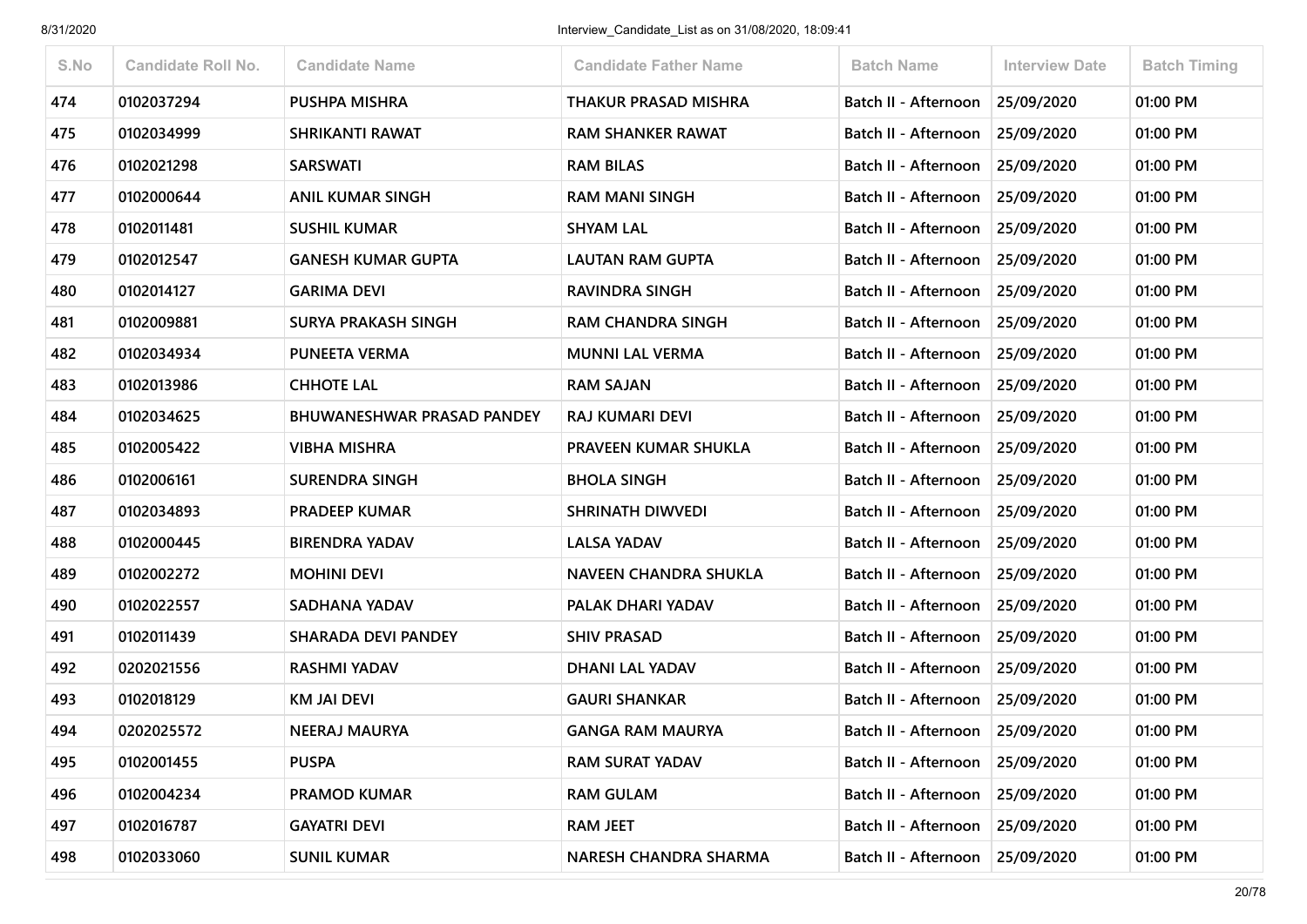| S.No | <b>Candidate Roll No.</b> | <b>Candidate Name</b>           | <b>Candidate Father Name</b>  | <b>Batch Name</b>               | <b>Interview Date</b> | <b>Batch Timing</b> |
|------|---------------------------|---------------------------------|-------------------------------|---------------------------------|-----------------------|---------------------|
| 499  | 0202003837                | <b>RENU YADAV</b>               | <b>RAM DULAR YADAV</b>        | Batch II - Afternoon            | 25/09/2020            | 01:00 PM            |
| 500  | 0102020514                | PREM PAL SINGH                  | <b>RAJENDRA SINGH</b>         | Batch II - Afternoon            | 25/09/2020            | 01:00 PM            |
| 501  | 0102019495                | <b>RAJESH KUMAR</b>             | <b>BIJENDER KUMAR</b>         | Batch II - Afternoon            | 25/09/2020            | 01:00 PM            |
| 502  | 0102007846                | <b>CHANDRA BHAWAN PANDEY</b>    | <b>SITARAM PANDEY</b>         | Batch II - Afternoon            | 25/09/2020            | 01:00 PM            |
| 503  | 0102031850                | LAXMI NAG                       | <b>SANJAY NAG</b>             | Batch II - Afternoon            | 25/09/2020            | 01:00 PM            |
| 504  | 0102016488                | JITENDRA KUMAR PANDEY           | DEV SHARAN PANDEY             | Batch II - Afternoon            | 25/09/2020            | 01:00 PM            |
| 505  | 0102005095                | RAGHAV BAJPAI                   | ARVIND KUMAR BAJPAI           | Batch II - Afternoon            | 25/09/2020            | 01:00 PM            |
| 506  | 0102014200                | <b>SONU KUMAR</b>               | <b>FOOL SINGH</b>             | Batch II - Afternoon            | 25/09/2020            | 01:00 PM            |
| 507  | 0102005029                | <b>KIRAN</b>                    | HAUSHILA PRASAD MAURYA        | Batch II - Afternoon            | 25/09/2020            | 01:00 PM            |
| 508  | 0102030902                | <b>VISHWA KESARWANI</b>         | SUBHASH CHANDRA KESARWANI     | Batch II - Afternoon            | 25/09/2020            | 01:00 PM            |
| 509  | 0102027018                | SATYA PRAKASH PANDEY            | <b>RAM PHER PANDEY</b>        | Batch II - Afternoon 25/09/2020 |                       | 01:00 PM            |
| 510  | 0102026574                | PRIYANK TIWARI                  | NARENDRA NATH TIWARI          | Batch II - Afternoon            | 25/09/2020            | 01:00 PM            |
| 511  | 0102037303                | ANIL KUMAR MISHRA               | <b>GANGA PRASAD MISHRA</b>    | Batch II - Afternoon            | 25/09/2020            | 01:00 PM            |
| 512  | 0102007063                | AJAY BHAN SINGH CHAUHAN         | <b>SHRADDHA BUX SINGH</b>     | Batch II - Afternoon            | 25/09/2020            | 01:00 PM            |
| 513  | 0102004797                | <b>RICHA</b>                    | <b>VED PRAKASH SINGH</b>      | Batch II - Afternoon            | 25/09/2020            | 01:00 PM            |
| 514  | 0102010142                | <b>VIJAY KUMAR SONKAR</b>       | <b>HARISHCHANDRA SONKAR</b>   | Batch II - Afternoon            | 25/09/2020            | 01:00 PM            |
| 515  | 0102001440                | <b>SHWETA SINGH</b>             | <b>ANIL SINGH</b>             | Batch II - Afternoon            | 25/09/2020            | 01:00 PM            |
| 516  | 0102030362                | <b>VISHNU PRAKASH TRIPATHI</b>  | <b>SURYA PRAKASH TRIPATHI</b> | Batch II - Afternoon            | 25/09/2020            | 01:00 PM            |
| 517  | 0102031107                | <b>HARI OM PANDEY</b>           | <b>MADAN MOHAN PANDEY</b>     | Batch II - Afternoon            | 25/09/2020            | 01:00 PM            |
| 518  | 0102009409                | KM AKANKHHA MISHRA              | <b>BAL MUKUND MISHRA</b>      | Batch II - Afternoon            | 25/09/2020            | 01:00 PM            |
| 519  | 0202005412                | <b>MRIDULA TRIPATHI</b>         | YOGESH CHANDRA TRIPATHI       | Batch II - Afternoon            | 25/09/2020            | 01:00 PM            |
| 520  | 0102016802                | <b>VIMLESH KUMAR CHATURVEDI</b> | <b>NARAYAN CHATURVEDI</b>     | Batch II - Afternoon 25/09/2020 |                       | 01:00 PM            |
| 521  | 0102015430                | <b>KRISHNA KUMAR</b>            | <b>SRI RAM</b>                | Batch II - Afternoon            | 25/09/2020            | 01:00 PM            |
| 522  | 0102031002                | <b>VISHWA VIBHA TRIPATHI</b>    | <b>VISHWA NATH TRIPATHI</b>   | Batch II - Afternoon            | 25/09/2020            | 01:00 PM            |
| 523  | 0102023544                | <b>APARNA TRIPATHI</b>          | SHYAM BIHARI TRIPATHI         | Batch II - Afternoon            | 25/09/2020            | 01:00 PM            |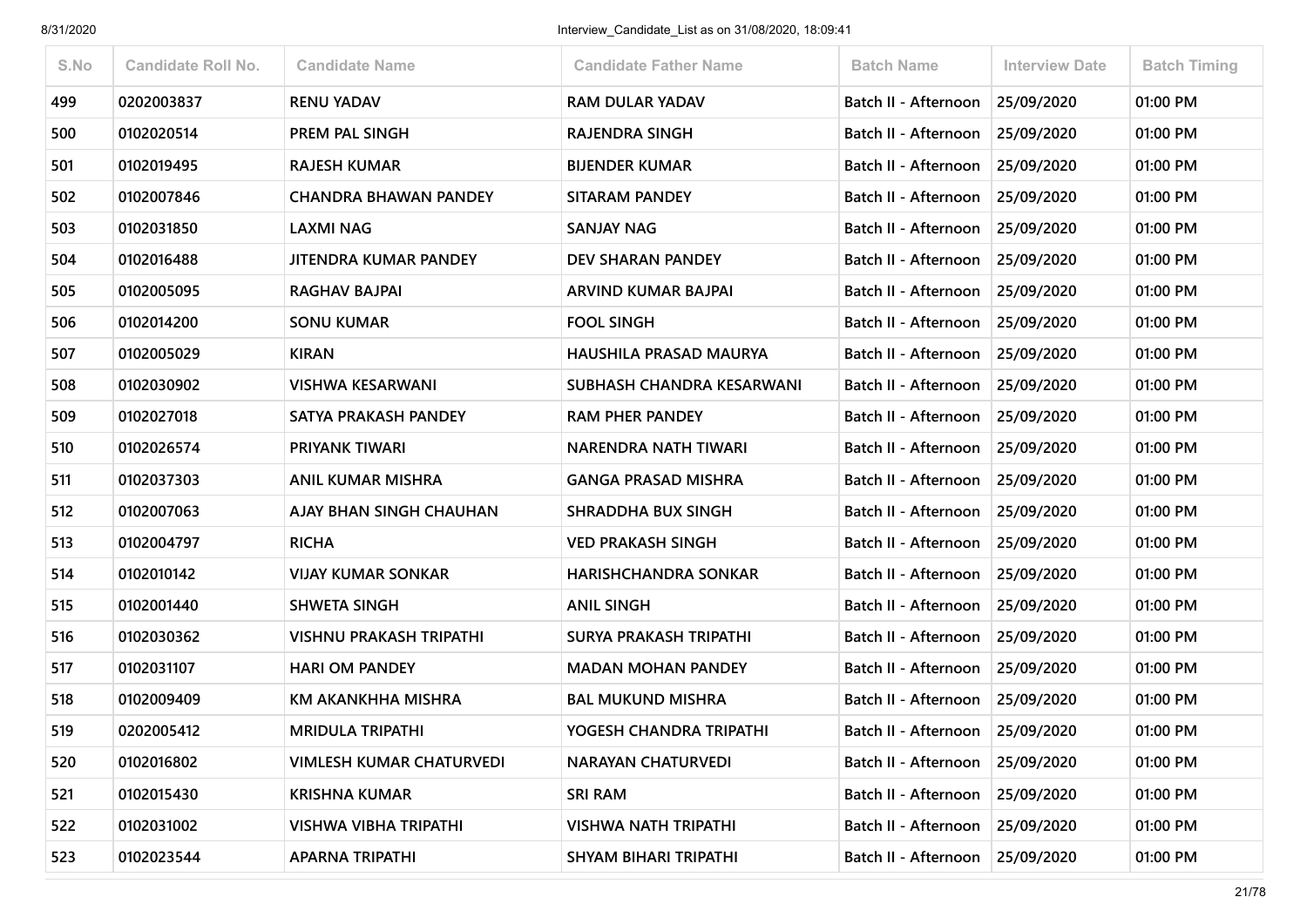| S.No | <b>Candidate Roll No.</b> | <b>Candidate Name</b>        | <b>Candidate Father Name</b> | <b>Batch Name</b>           | <b>Interview Date</b> | <b>Batch Timing</b> |
|------|---------------------------|------------------------------|------------------------------|-----------------------------|-----------------------|---------------------|
| 524  | 0102004946                | <b>BRIJESH PANDAY</b>        | NARWADA PRASAD PANDAY        | Batch II - Afternoon        | 25/09/2020            | 01:00 PM            |
| 525  | 0102025645                | <b>BANDANA KUMARI</b>        | <b>SHESH MANI SHUKLA</b>     | <b>Batch II - Afternoon</b> | 25/09/2020            | 01:00 PM            |
| 526  | 0102035717                | <b>SANGITA RAI</b>           | <b>ARUN RAI</b>              | <b>Batch I - Morning</b>    | 28/09/2020            | 09:00 AM            |
| 527  | 0102026603                | <b>AMIT KUMAR TRIPATHI</b>   | SHESH NARAYAN TRIPATHI       | Batch I - Morning           | 28/09/2020            | 09:00 AM            |
| 528  | 0102005762                | <b>VIBHA SINGH</b>           | DEV NARAYAN SINGH            | Batch I - Morning           | 28/09/2020            | 09:00 AM            |
| 529  | 0102004519                | <b>SHAILESH KUMAR</b>        | <b>LALLU PRASAD</b>          | <b>Batch I - Morning</b>    | 28/09/2020            | 09:00 AM            |
| 530  | 0102004207                | <b>DINESH SINGH</b>          | <b>SARVA JEET SINGH</b>      | Batch I - Morning           | 28/09/2020            | 09:00 AM            |
| 531  | 0102019821                | <b>TARNISH TRIPATHI</b>      | KAUSHLENDRA MANI TRIPATHI    | Batch I - Morning           | 28/09/2020            | 09:00 AM            |
| 532  | 0102018299                | <b>SHEELA YADAV</b>          | <b>RAM DAUR YADAV</b>        | Batch I - Morning           | 28/09/2020            | 09:00 AM            |
| 533  | 0102027302                | <b>VIR BAHADUR SINGH</b>     | <b>SHIV SHANKAR SINGH</b>    | <b>Batch I - Morning</b>    | 28/09/2020            | 09:00 AM            |
| 534  | 0102010836                | <b>RAMESH KUMAR SINGH</b>    | <b>RAM BACHAN SINGH</b>      | <b>Batch I - Morning</b>    | 28/09/2020            | 09:00 AM            |
| 535  | 0102036870                | <b>MADHURI DEVI</b>          | <b>MUNNA LAL</b>             | Batch I - Morning           | 28/09/2020            | 09:00 AM            |
| 536  | 0102025661                | UMA SHANKAR MISHRA           | <b>NANHAKAU MISHRA</b>       | Batch I - Morning           | 28/09/2020            | 09:00 AM            |
| 537  | 0102015739                | <b>SHASHI PRASAD</b>         | <b>GULAB PRASAD</b>          | <b>Batch I - Morning</b>    | 28/09/2020            | 09:00 AM            |
| 538  | 0102024020                | <b>SUMAN</b>                 | LOCHAI YADAV                 | <b>Batch I - Morning</b>    | 28/09/2020            | 09:00 AM            |
| 539  | 0202001502                | <b>VARTIKA PANDEY</b>        | <b>GYANENDRA NATH PANDEY</b> | Batch I - Morning           | 28/09/2020            | 09:00 AM            |
| 540  | 0102011635                | <b>RAJ KUMAR TRIPATHI</b>    | PURUSOTTAM PRASAD TRIPATHI   | Batch I - Morning           | 28/09/2020            | 09:00 AM            |
| 541  | 0102030502                | <b>VISHNU SHANKAR TIWARI</b> | <b>RAJ MANI TIWARI</b>       | Batch I - Morning           | 28/09/2020            | 09:00 AM            |
| 542  | 0102001105                | ARUN KUMAR YADAV             | <b>INDRADEO YADAV</b>        | <b>Batch I - Morning</b>    | 28/09/2020            | 09:00 AM            |
| 543  | 0102028155                | <b>RAKESH KUMAR</b>          | <b>RAGHU NATH</b>            | Batch I - Morning           | 28/09/2020            | 09:00 AM            |
| 544  | 0102010973                | PANKAJ KUMAR MISHRA          | KRISHNA DATT MISHARA         | Batch I - Morning           | 28/09/2020            | 09:00 AM            |
| 545  | 0102027776                | <b>REEMA</b>                 | PARAS NATH                   | Batch I - Morning           | 28/09/2020            | 09:00 AM            |
| 546  | 0102020912                | <b>NEELAM MISHRA</b>         | PRAKASH NARAYAN MISHRA       | Batch I - Morning           | 28/09/2020            | 09:00 AM            |
| 547  | 0102012665                | <b>ASHUTOSH KUMAR YADAV</b>  | <b>BABU LAL YADAV</b>        | Batch I - Morning           | 28/09/2020            | 09:00 AM            |
| 548  | 0102011536                | RAMESHWAR NATH TIWARI        | AWADH NARAYAN TIWARI         | <b>Batch I - Morning</b>    | 28/09/2020            | 09:00 AM            |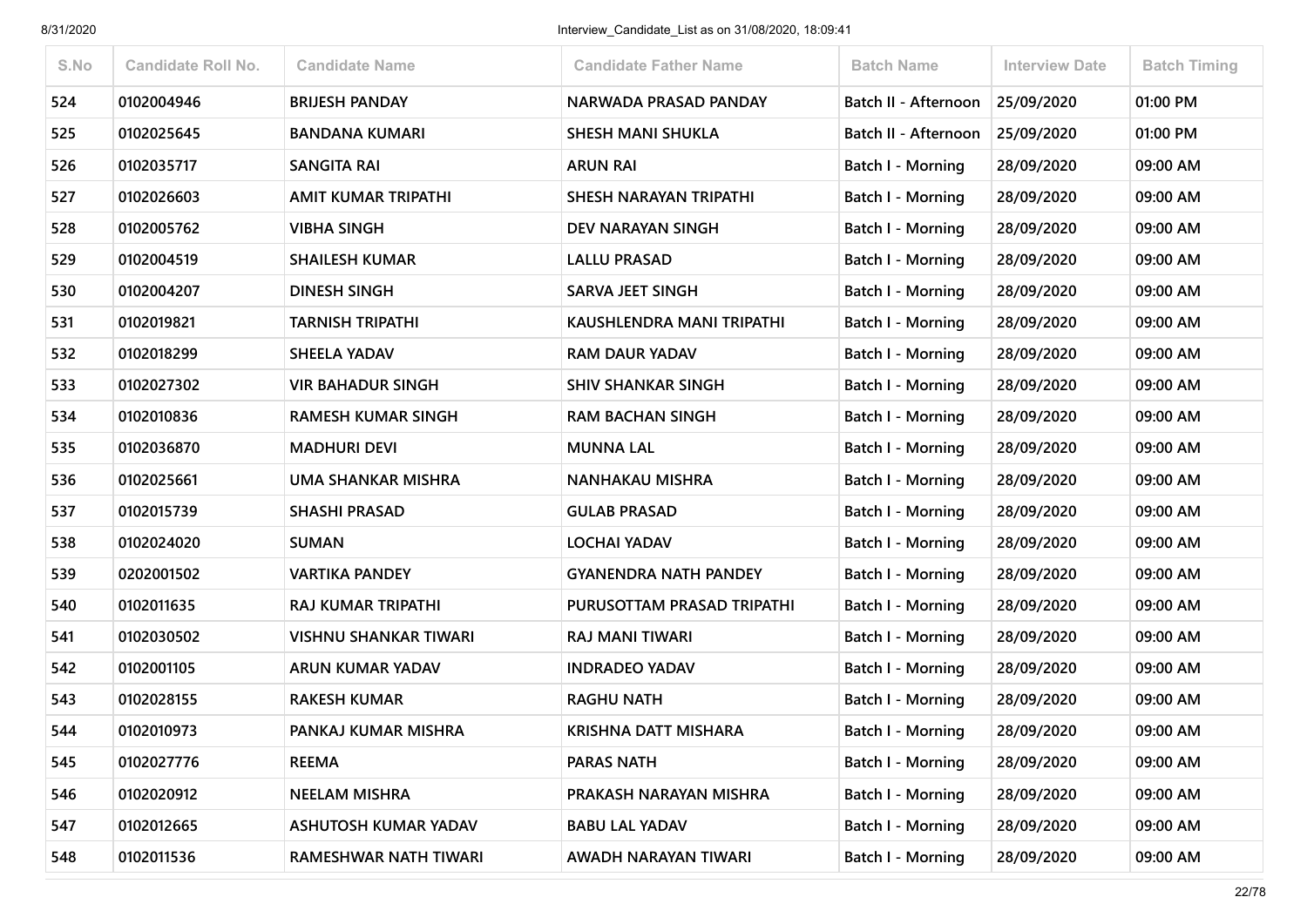| S.No | <b>Candidate Roll No.</b> | <b>Candidate Name</b>         | <b>Candidate Father Name</b>  | <b>Batch Name</b>        | <b>Interview Date</b> | <b>Batch Timing</b> |
|------|---------------------------|-------------------------------|-------------------------------|--------------------------|-----------------------|---------------------|
| 549  | 0102029081                | <b>UPASANA PANDEY</b>         | <b>ASHOK KUMAR PANDEY</b>     | <b>Batch I - Morning</b> | 28/09/2020            | 09:00 AM            |
| 550  | 0102002580                | <b>SHYAM KISHOR MISHRA</b>    | ANANDI PRASAD MISHRA          | Batch I - Morning        | 28/09/2020            | 09:00 AM            |
| 551  | 0102006276                | <b>RAMA NAND</b>              | <b>SESH NARAYAN</b>           | <b>Batch I - Morning</b> | 28/09/2020            | 09:00 AM            |
| 552  | 0202028477                | SANDEEPA DEVI                 | <b>KRIPA SHANKAR MAURYA</b>   | Batch I - Morning        | 28/09/2020            | 09:00 AM            |
| 553  | 0102016180                | SUBHAKAR KUMAR JHA            | RAJ KUMAR JHA                 | Batch I - Morning        | 28/09/2020            | 09:00 AM            |
| 554  | 0202009457                | <b>RITA TIWARI</b>            | <b>NARSINGH TIWARI</b>        | Batch I - Morning        | 28/09/2020            | 09:00 AM            |
| 555  | 0102017197                | <b>RUDRA KUMAR OJHA</b>       | <b>SHRI NIWAS OJHA</b>        | Batch I - Morning        | 28/09/2020            | 09:00 AM            |
| 556  | 0102021921                | <b>TRIBHUWAN NATH DUBEY</b>   | NAGENDRA PRASAD DUBEY         | <b>Batch I - Morning</b> | 28/09/2020            | 09:00 AM            |
| 557  | 0102019862                | <b>VINEET KUMAR</b>           | <b>RAKESH KUMAR</b>           | Batch I - Morning        | 28/09/2020            | 09:00 AM            |
| 558  | 0102024771                | <b>MANOJ KUMAR PANDEY</b>     | <b>SUDAMA PANDEY</b>          | <b>Batch I - Morning</b> | 28/09/2020            | 09:00 AM            |
| 559  | 0102004825                | <b>ASHA</b>                   | <b>VISHNU DAYAL</b>           | Batch I - Morning        | 28/09/2020            | 09:00 AM            |
| 560  | 0102013263                | AKASH KUMAR MISHRA            | KAILASH CHANDRA MISHRA        | Batch I - Morning        | 28/09/2020            | 09:00 AM            |
| 561  | 0102002091                | <b>MAHENDRA KUMAR PAL</b>     | <b>BRINDA PRASAD PAL</b>      | Batch I - Morning        | 28/09/2020            | 09:00 AM            |
| 562  | 0102032254                | PRIYANKA TRIPATHI             | <b>SURENDRA NATH TRIPATHI</b> | <b>Batch I - Morning</b> | 28/09/2020            | 09:00 AM            |
| 563  | 0102003896                | <b>RAM SAJEEON</b>            | <b>RAM ROOP</b>               | Batch I - Morning        | 28/09/2020            | 09:00 AM            |
| 564  | 0102026073                | <b>POONAM</b>                 | <b>KRISHNA KANT DWIVEDI</b>   | <b>Batch I - Morning</b> | 28/09/2020            | 09:00 AM            |
| 565  | 0102008394                | PRATIBHA ARYA                 | <b>AMRIT LAL SHARMA</b>       | Batch I - Morning        | 28/09/2020            | 09:00 AM            |
| 566  | 0102009035                | <b>RAHUL TRIVEDI</b>          | <b>SHIV DULARE TRIVEDI</b>    | <b>Batch I - Morning</b> | 28/09/2020            | 09:00 AM            |
| 567  | 0102002050                | KM SANJALI MAURYA             | <b>SAHDEV MAURYA</b>          | Batch I - Morning        | 28/09/2020            | 09:00 AM            |
| 568  | 0102034813                | <b>PRADEEP KUMAR</b>          | <b>SURYA BALI</b>             | Batch I - Morning        | 28/09/2020            | 09:00 AM            |
| 569  | 0102021486                | <b>DEEPIKA PANDEY</b>         | <b>RAMESH PANDEY</b>          | <b>Batch I - Morning</b> | 28/09/2020            | 09:00 AM            |
| 570  | 0102031522                | <b>VIVEK KRISHNA TRIPATHI</b> | KANHIYA KRISHNA TRIPATHI      | <b>Batch I - Morning</b> | 28/09/2020            | 09:00 AM            |
| 571  | 0102018306                | <b>DEEPA MAURAY</b>           | <b>RAM ASARE</b>              | Batch I - Morning        | 28/09/2020            | 09:00 AM            |
| 572  | 0202018634                | PREETI UPADHYAYA              | SUNDER LAL UPADHYAYA          | <b>Batch I - Morning</b> | 28/09/2020            | 09:00 AM            |
| 573  | 0102005242                | <b>VIBHA GUPTA</b>            | <b>OM PRAKASH</b>             | <b>Batch I - Morning</b> | 28/09/2020            | 09:00 AM            |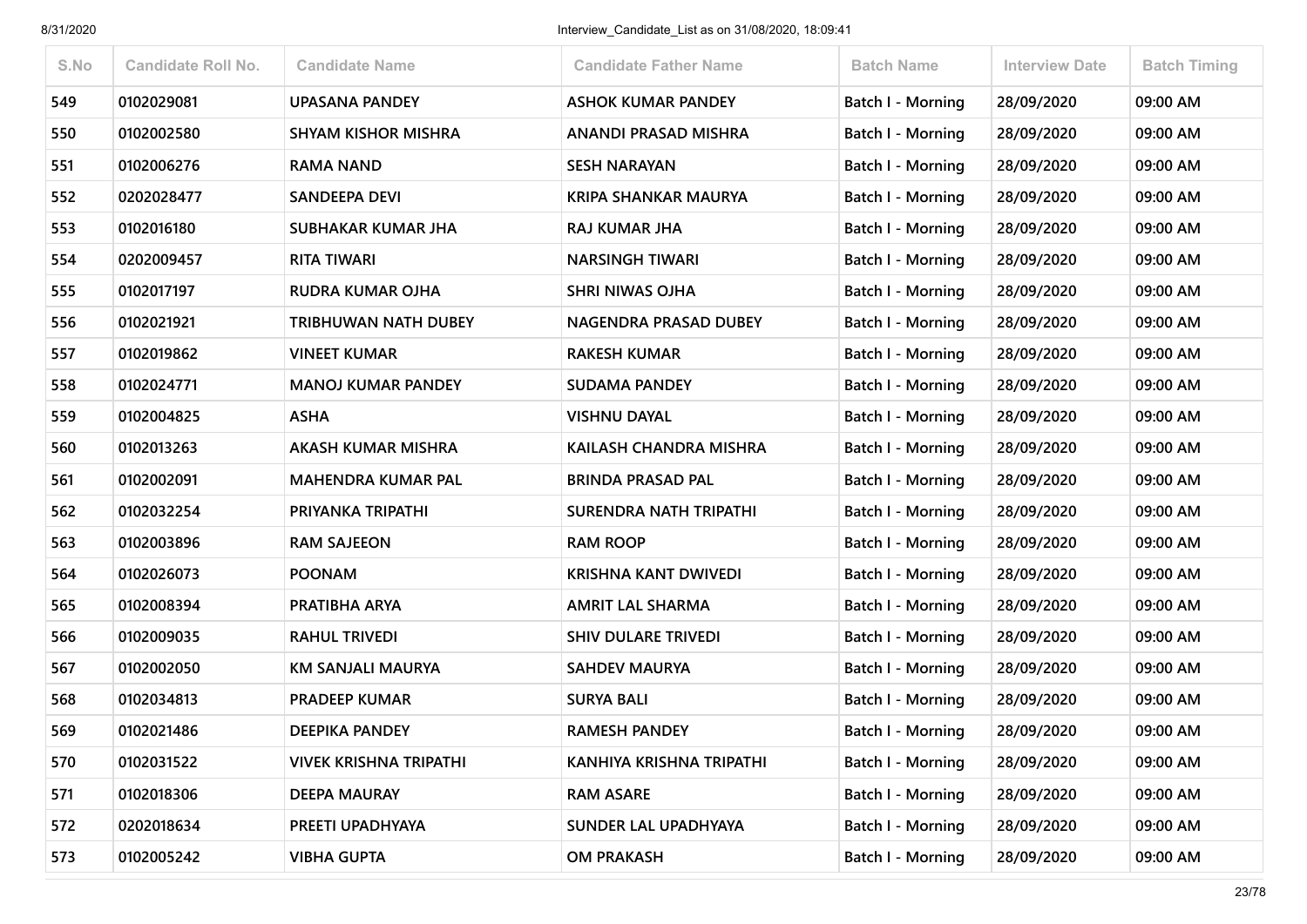| S.No | <b>Candidate Roll No.</b> | <b>Candidate Name</b>      | <b>Candidate Father Name</b>  | <b>Batch Name</b>               | <b>Interview Date</b> | <b>Batch Timing</b> |
|------|---------------------------|----------------------------|-------------------------------|---------------------------------|-----------------------|---------------------|
| 574  | 0102036047                | <b>HEMANT KUMAR TIWARI</b> | <b>SHIV KUMAR TIWARI</b>      | <b>Batch I - Morning</b>        | 28/09/2020            | 09:00 AM            |
| 575  | 0102006763                | <b>AJAI KUMAR TIWARI</b>   | <b>JAGDAMBA PRASAD TIWARI</b> | Batch I - Morning               | 28/09/2020            | 09:00 AM            |
| 576  | 0102012173                | PANKAJ SINGH               | <b>RAJ KUMAR SINGH</b>        | <b>Batch I - Morning</b>        | 28/09/2020            | 09:00 AM            |
| 577  | 0102031760                | <b>SUNEETA SINGH</b>       | <b>UDAI BHAN SINGH</b>        | Batch I - Morning               | 28/09/2020            | 09:00 AM            |
| 578  | 0202032313                | <b>PORSHIYA</b>            | <b>RATAN SINGH</b>            | Batch I - Morning               | 28/09/2020            | 09:00 AM            |
| 579  | 0102033780                | <b>SUNIL KUMAR</b>         | <b>ASHA RAM</b>               | Batch II - Afternoon            | 28/09/2020            | 01:00 PM            |
| 580  | 0102020485                | <b>BABITA AGARWAL</b>      | <b>HARI SHANKAR AGARWAL</b>   | Batch II - Afternoon            | 28/09/2020            | 01:00 PM            |
| 581  | 0102010873                | PANKAJ KUMAR JHA           | RADHAKANT JHA                 | Batch II - Afternoon            | 28/09/2020            | 01:00 PM            |
| 582  | 0102002996                | <b>RAM PRASAD PATHAK</b>   | <b>NAND LAL PATHAK</b>        | Batch II - Afternoon            | 28/09/2020            | 01:00 PM            |
| 583  | 0102033387                | <b>HARISH CHANDRA</b>      | <b>MEVA LAL</b>               | Batch II - Afternoon            | 28/09/2020            | 01:00 PM            |
| 584  | 0102008925                | <b>ASHOK KUMAR</b>         | <b>SHYAM NARAYAN</b>          | Batch II - Afternoon            | 28/09/2020            | 01:00 PM            |
| 585  | 0102013905                | ASHWANI KUMAR PANDEY       | <b>SHIV SHANKAR PANDEY</b>    | Batch II - Afternoon            | 28/09/2020            | 01:00 PM            |
| 586  | 0102027497                | SANDEEP KUMAR SHUKLA       | RAMESH CHANDRA SHUKLA         | Batch II - Afternoon            | 28/09/2020            | 01:00 PM            |
| 587  | 0102029515                | <b>RAKESH KUMAR PAL</b>    | <b>SHYAM LAL</b>              | Batch II - Afternoon            | 28/09/2020            | 01:00 PM            |
| 588  | 0102019654                | <b>PREM LAL</b>            | <b>SARJU LAL</b>              | Batch II - Afternoon            | 28/09/2020            | 01:00 PM            |
| 589  | 0102034990                | <b>MADHU LATA DEVI</b>     | <b>MUNNU LAL</b>              | Batch II - Afternoon            | 28/09/2020            | 01:00 PM            |
| 590  | 0102030803                | <b>ANAMIKA SINGH</b>       | <b>JAY PRAKASH SINGH</b>      | Batch II - Afternoon            | 28/09/2020            | 01:00 PM            |
| 591  | 0102003745                | ARVIND KUMAR SHARMA        | RAM YAGYA SHARMA              | Batch II - Afternoon            | 28/09/2020            | 01:00 PM            |
| 592  | 0102003601                | <b>SUREKHA MISHRA</b>      | <b>RAM SAGAR MISHRA</b>       | Batch II - Afternoon            | 28/09/2020            | 01:00 PM            |
| 593  | 0102029522                | <b>VISHAL KUMAR YADAV</b>  | <b>ACHCHHE LAL YADAV</b>      | Batch II - Afternoon            | 28/09/2020            | 01:00 PM            |
| 594  | 0102034057                | <b>SANGEETA VERMA</b>      | <b>HARI RAM VERMA</b>         | Batch II - Afternoon            | 28/09/2020            | 01:00 PM            |
| 595  | 0102012790                | <b>KOMAL MAURYA</b>        | NARENDRA DEV MAURYA           | Batch II - Afternoon            | 28/09/2020            | 01:00 PM            |
| 596  | 0102017013                | PAWAN KUMAR CHAUHAN        | RAM CHANDRA CHAUHAN           | Batch II - Afternoon            | 28/09/2020            | 01:00 PM            |
| 597  | 0202018071                | <b>MANJU DEVI</b>          | <b>JAY SHANKAR TEWARI</b>     | Batch II - Afternoon 28/09/2020 |                       | 01:00 PM            |
| 598  | 0102037105                | <b>BIPIN KUMAR</b>         | <b>BRINDABAN TRIPATHI</b>     | Batch II - Afternoon            | 28/09/2020            | 01:00 PM            |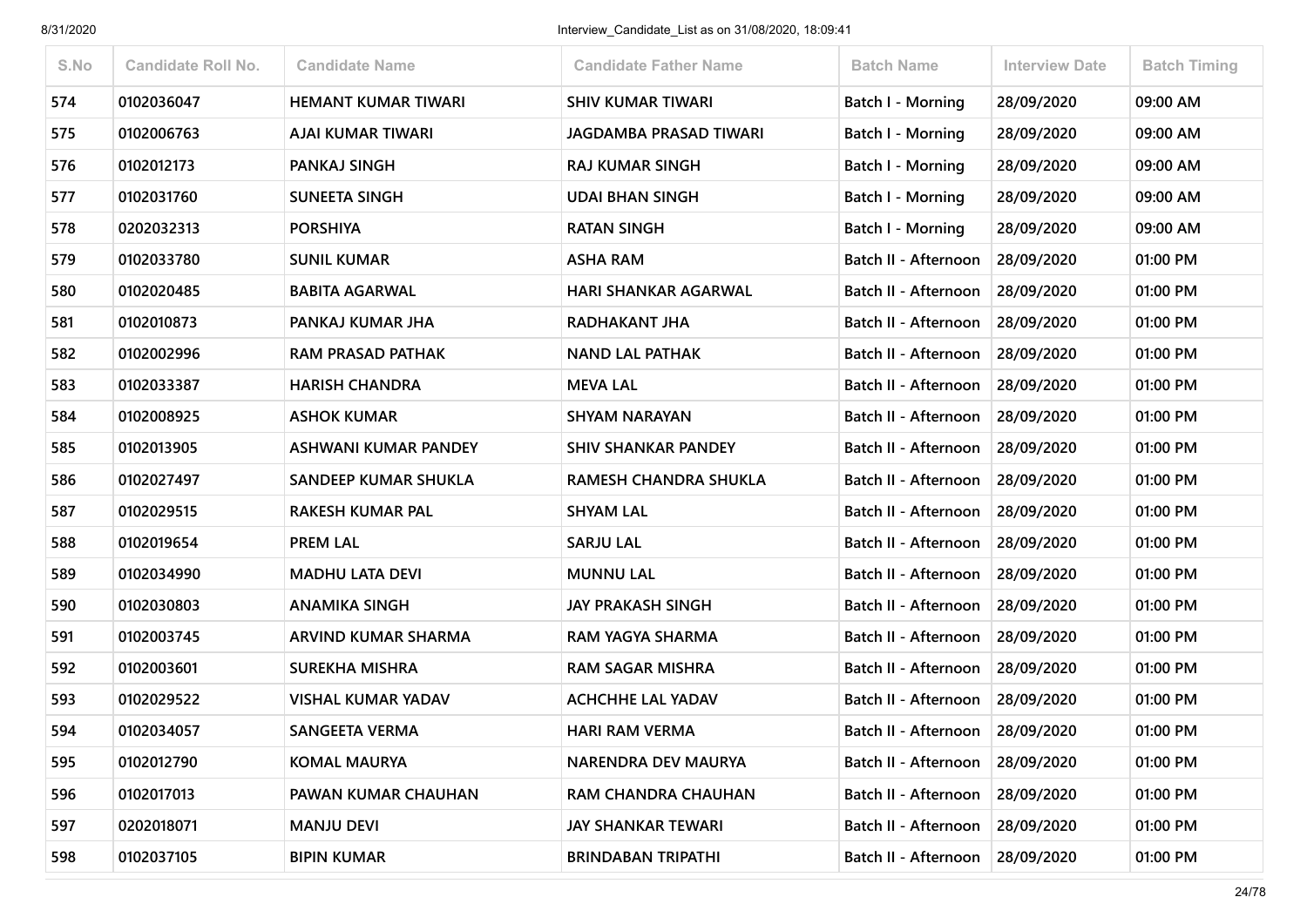| S.No | <b>Candidate Roll No.</b> | <b>Candidate Name</b>      | <b>Candidate Father Name</b> | <b>Batch Name</b>           | <b>Interview Date</b> | <b>Batch Timing</b> |
|------|---------------------------|----------------------------|------------------------------|-----------------------------|-----------------------|---------------------|
| 599  | 0102000298                | BIRENDRA KUMAR VISHWAKARMA | LAXMI NARAYAN VISHWAKARMA    | Batch II - Afternoon        | 28/09/2020            | 01:00 PM            |
| 600  | 0102024298                | SATISH CHANDRA MAURYA      | <b>LAL CHANDRA MAURYA</b>    | Batch II - Afternoon        | 28/09/2020            | 01:00 PM            |
| 601  | 0102018697                | <b>SABALOO PRASAD</b>      | AMARNATH PRAJAPATI           | Batch II - Afternoon        | 28/09/2020            | 01:00 PM            |
| 602  | 0102032136                | <b>REETA MAURYA</b>        | LAL JI KUSHWAHA              | Batch II - Afternoon        | 28/09/2020            | 01:00 PM            |
| 603  | 0102016369                | <b>KM DIPIKA</b>           | <b>SUSHIL KUMAR TRIPATHI</b> | Batch II - Afternoon        | 28/09/2020            | 01:00 PM            |
| 604  | 0102014558                | <b>SARIKA THAKUR</b>       | <b>BHUVANESHWAR SINGH</b>    | Batch II - Afternoon        | 28/09/2020            | 01:00 PM            |
| 605  | 0102010235                | <b>RAJ KUMAR</b>           | <b>RAMGARIB</b>              | Batch II - Afternoon        | 28/09/2020            | 01:00 PM            |
| 606  | 0102018022                | <b>VINAY KUMAR MISHRA</b>  | <b>SHWETU BANDHU MISHRA</b>  | Batch II - Afternoon        | 28/09/2020            | 01:00 PM            |
| 607  | 0202025125                | <b>BANDAN DEVI</b>         | <b>BHIKHARI LAL</b>          | Batch II - Afternoon        | 28/09/2020            | 01:00 PM            |
| 608  | 0102025267                | <b>GUDDU KHARWAR</b>       | <b>JAYA RAM KHARWAR</b>      | <b>Batch II - Afternoon</b> | 28/09/2020            | 01:00 PM            |
| 609  | 0102027028                | <b>KAMAL PRAKASH</b>       | <b>KISHAN SWAROOP</b>        | Batch II - Afternoon        | 28/09/2020            | 01:00 PM            |
| 610  | 0102026342                | <b>VIPIN KUMAR</b>         | <b>DHARM PAL</b>             | Batch II - Afternoon        | 28/09/2020            | 01:00 PM            |
| 611  | 0102037226                | <b>DILIP KUMAR GAUTAM</b>  | TEJ BAHADUR GAUTAM           | <b>Batch II - Afternoon</b> | 28/09/2020            | 01:00 PM            |
| 612  | 0102004767                | <b>DIPAK MAHESHWARI</b>    | <b>DWARIKA PRASAD</b>        | Batch II - Afternoon        | 28/09/2020            | 01:00 PM            |
| 613  | 0102017297                | <b>RUDRA PRASAD MISHRA</b> | <b>GOVIND PRASAD MISHRA</b>  | Batch II - Afternoon        | 28/09/2020            | 01:00 PM            |
| 614  | 0202036571                | <b>MIRA PRAJAPATI</b>      | <b>BANSHI LAL PRAJAPATI</b>  | Batch II - Afternoon        | 28/09/2020            | 01:00 PM            |
| 615  | 0102027924                | <b>ARCHANA DEVI</b>        | <b>DILLA PRASAD</b>          | Batch II - Afternoon        | 28/09/2020            | 01:00 PM            |
| 616  | 0102020935                | RAJESH KUMAR SHUKLA        | VANDHWASHNANI PRASAD SHUKLA  | Batch II - Afternoon        | 28/09/2020            | 01:00 PM            |
| 617  | 0102036841                | <b>VANDANA SINGH</b>       | <b>OMPRAKASH SINGH</b>       | Batch II - Afternoon        | 28/09/2020            | 01:00 PM            |
| 618  | 0102027438                | <b>SATYABIR KUMAR</b>      | <b>JAYRAM RAM</b>            | Batch II - Afternoon        | 28/09/2020            | 01:00 PM            |
| 619  | 0202026604                | <b>ARCHANA</b>             | <b>HARI RAM</b>              | Batch II - Afternoon        | 28/09/2020            | 01:00 PM            |
| 620  | 0102007642                | <b>VIJAI KUMAR YADAW</b>   | RAM DAYAL YADAW              | Batch II - Afternoon        | 28/09/2020            | 01:00 PM            |
| 621  | 0202013242                | <b>VIJYA KUMARI</b>        | <b>ANIL KUMAR</b>            | Batch II - Afternoon        | 28/09/2020            | 01:00 PM            |
| 622  | 0102034089                | <b>KM RAJANI</b>           | <b>RADHEY SHYAM RAI</b>      | Batch II - Afternoon        | 28/09/2020            | 01:00 PM            |
| 623  | 0102004183                | <b>ABHISHEK SINGH</b>      | <b>SHATRUGHN SINGH</b>       | Batch II - Afternoon        | 28/09/2020            | 01:00 PM            |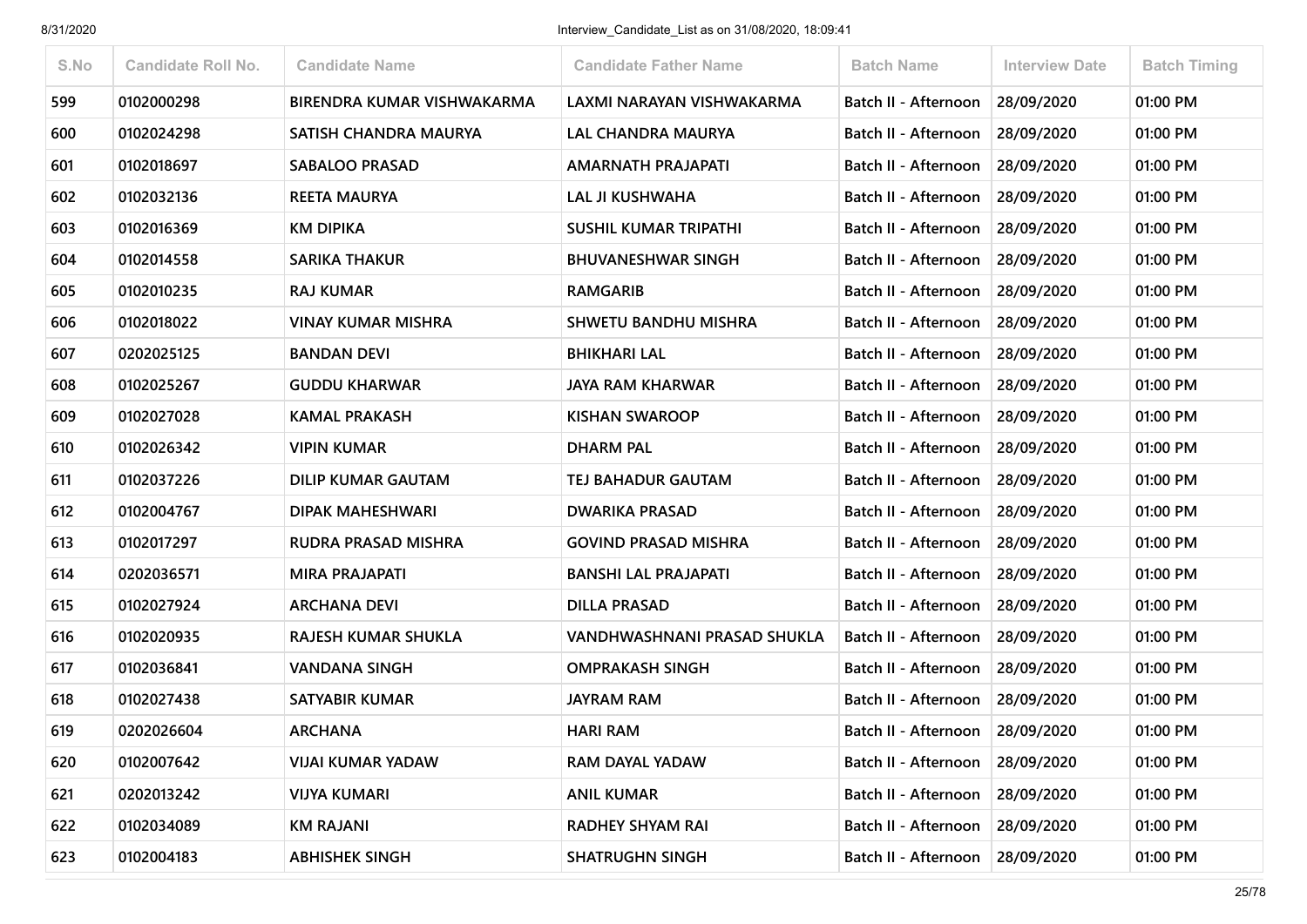| S.No | <b>Candidate Roll No.</b> | <b>Candidate Name</b>      | <b>Candidate Father Name</b> | <b>Batch Name</b>        | <b>Interview Date</b> | <b>Batch Timing</b> |
|------|---------------------------|----------------------------|------------------------------|--------------------------|-----------------------|---------------------|
| 624  | 0102008796                | RAMENDRA PRASAD SHUKLA     | <b>RAM BAHADUR SHUKLA</b>    | Batch II - Afternoon     | 28/09/2020            | 01:00 PM            |
| 625  | 0102037288                | <b>KAUSHAL KISHORE</b>     | <b>KESHAV PRASAD</b>         | Batch II - Afternoon     | 28/09/2020            | 01:00 PM            |
| 626  | 0102017744                | ANUJ KUMAR MISHRA          | SANTOSH KUMAR MISHRA         | Batch II - Afternoon     | 28/09/2020            | 01:00 PM            |
| 627  | 0102033073                | PRABHAKAR DATTA PANDEY     | PRANAV DEV PANDEY            | Batch II - Afternoon     | 28/09/2020            | 01:00 PM            |
| 628  | 0102016797                | <b>RUCHI SINGH</b>         | RANA VIJAY SHANKAR SINGH     | Batch II - Afternoon     | 28/09/2020            | 01:00 PM            |
| 629  | 0102013931                | <b>MANISH KUMAR OJHA</b>   | <b>SANGAM LAL OJHA</b>       | Batch II - Afternoon     | 28/09/2020            | 01:00 PM            |
| 630  | 0102010269                | <b>KM ANITA</b>            | <b>RAM SUMER</b>             | Batch II - Afternoon     | 28/09/2020            | 01:00 PM            |
| 631  | 0102027359                | <b>SHIV SAGAR</b>          | <b>NARBADA PRASAD</b>        | Batch I - Morning        | 29/09/2020            | 09:00 AM            |
| 632  | 0102008207                | <b>DURGA BIJAI SINGH</b>   | <b>GANGA PRASAD SINGH</b>    | <b>Batch I - Morning</b> | 29/09/2020            | 09:00 AM            |
| 633  | 0102020240                | <b>SUDHAKAR SHUKLA</b>     | <b>RAM DUTTA SHUKLA</b>      | Batch I - Morning        | 29/09/2020            | 09:00 AM            |
| 634  | 0102033873                | <b>PRABHAT MISHRA</b>      | RAMSHANKAR MISHRA            | Batch I - Morning        | 29/09/2020            | 09:00 AM            |
| 635  | 0102023625                | <b>BAL KRISHNA SINGH</b>   | <b>RAM CHANDRA SINGH</b>     | Batch I - Morning        | 29/09/2020            | 09:00 AM            |
| 636  | 0102028048                | KAMALESH KUMAR TIWARI      | RAMESH CHANDRA TIWARI        | <b>Batch I - Morning</b> | 29/09/2020            | 09:00 AM            |
| 637  | 0102007195                | <b>RAGINI TRIPATHI</b>     | RAM SAJIWAN TRIPATHI         | Batch I - Morning        | 29/09/2020            | 09:00 AM            |
| 638  | 0102020320                | <b>SUDHAKAR SINGH</b>      | <b>ALAKHA NARAYAN SINGH</b>  | Batch I - Morning        | 29/09/2020            | 09:00 AM            |
| 639  | 0102026367                | <b>GUNJAN</b>              | <b>SAHDEV</b>                | Batch I - Morning        | 29/09/2020            | 09:00 AM            |
| 640  | 0102036965                | <b>BIPIN CHANDRA YADAV</b> | <b>RAM AJOR YADAV</b>        | <b>Batch I - Morning</b> | 29/09/2020            | 09:00 AM            |
| 641  | 0102001098                | SANJAY KUMAR MISHRA        | RAMA SHANKER MISHRA          | Batch I - Morning        | 29/09/2020            | 09:00 AM            |
| 642  | 0102031189                | KM PREETI DEVI             | ARUN KUMAR DWIVEDI           | Batch I - Morning        | 29/09/2020            | 09:00 AM            |
| 643  | 0202018539                | <b>SHEELU</b>              | <b>HRIDAY NARAYAN PATHAK</b> | <b>Batch I - Morning</b> | 29/09/2020            | 09:00 AM            |
| 644  | 0102004673                | <b>NIVEDITA</b>            | <b>BAJARANG DUBEY</b>        | <b>Batch I - Morning</b> | 29/09/2020            | 09:00 AM            |
| 645  | 0102000106                | AADITAY KUMAR PANDEY       | <b>MHIPAT PANDEY</b>         | <b>Batch I - Morning</b> | 29/09/2020            | 09:00 AM            |
| 646  | 0102030370                | LAVLESH KUMAR MISHRA       | <b>BHALCHANDRA MISHRA</b>    | <b>Batch I - Morning</b> | 29/09/2020            | 09:00 AM            |
| 647  | 0102032648                | <b>KANCHAN GUPTA</b>       | <b>SHYAM SUNDER GUPTA</b>    | <b>Batch I - Morning</b> | 29/09/2020            | 09:00 AM            |
| 648  | 0102035515                | <b>RAM GOPAL</b>           | <b>GANESH PRASAD</b>         | <b>Batch I - Morning</b> | 29/09/2020            | 09:00 AM            |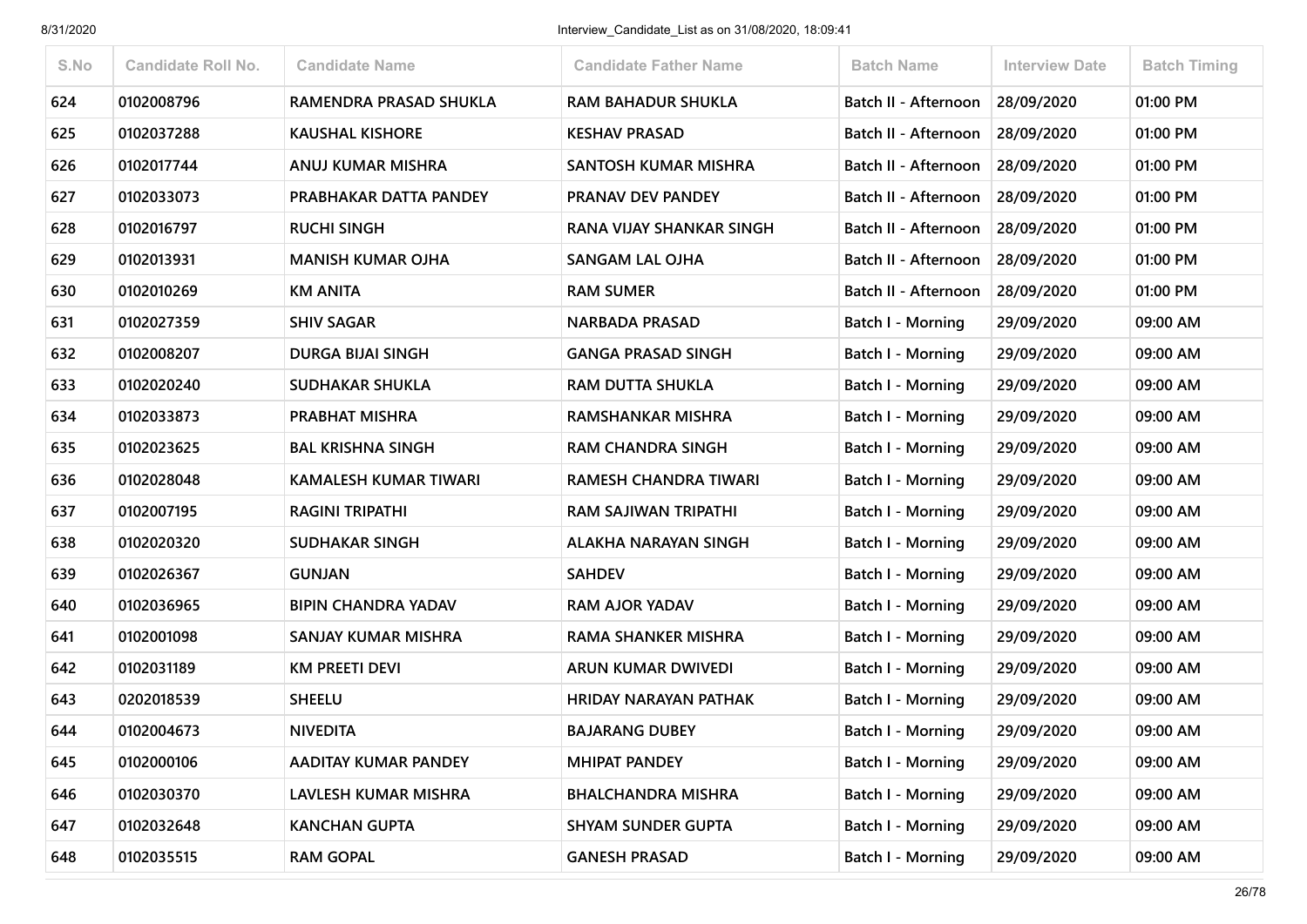| S.No | <b>Candidate Roll No.</b> | <b>Candidate Name</b>         | <b>Candidate Father Name</b> | <b>Batch Name</b>        | <b>Interview Date</b> | <b>Batch Timing</b> |
|------|---------------------------|-------------------------------|------------------------------|--------------------------|-----------------------|---------------------|
| 649  | 0102010326                | <b>CHANDRA SHEKHAR PANDEY</b> | <b>JAG NARAYAN PANDEY</b>    | Batch I - Morning        | 29/09/2020            | 09:00 AM            |
| 650  | 0102022438                | <b>SARVESH KUMAR TIWARI</b>   | HARINARAYAN TIWARI           | Batch I - Morning        | 29/09/2020            | 09:00 AM            |
| 651  | 0102023795                | <b>RAJIV KUMAR SINGH</b>      | <b>RAMAYAN PRASAD</b>        | Batch I - Morning        | 29/09/2020            | 09:00 AM            |
| 652  | 0102001399                | <b>SEENO MISHRA</b>           | RAJENDRA PRASAD              | Batch I - Morning        | 29/09/2020            | 09:00 AM            |
| 653  | 0102014563                | <b>AKHILESH KUMAR</b>         | <b>HARI RAM</b>              | Batch I - Morning        | 29/09/2020            | 09:00 AM            |
| 654  | 0102030134                | PRIYANKA RAI                  | <b>SURESH RAI</b>            | Batch I - Morning        | 29/09/2020            | 09:00 AM            |
| 655  | 0102000254                | <b>ANIL KUMAR PANDEY</b>      | <b>BARAMDEEN</b>             | Batch I - Morning        | 29/09/2020            | 09:00 AM            |
| 656  | 0102016928                | JITENDRA KUMAR TIWARI         | <b>DVARIKA PRASAD TIWARI</b> | <b>Batch I - Morning</b> | 29/09/2020            | 09:00 AM            |
| 657  | 0102010610                | KM TOSHI SHARMA               | <b>RAM KUMAR SHARMA</b>      | Batch I - Morning        | 29/09/2020            | 09:00 AM            |
| 658  | 0102012459                | <b>SHASHANK MISHRA</b>        | <b>SHRI KANT</b>             | Batch I - Morning        | 29/09/2020            | 09:00 AM            |
| 659  | 0102010486                | <b>CHANDRA SHEKHAR SINGH</b>  | <b>BHANU PRATAP SINGH</b>    | <b>Batch I - Morning</b> | 29/09/2020            | 09:00 AM            |
| 660  | 0102019584                | <b>ANUPAM PANDEY</b>          | <b>GIRIJESH DATT PANDEY</b>  | <b>Batch I - Morning</b> | 29/09/2020            | 09:00 AM            |
| 661  | 0102023077                | <b>SADHNA SINGH</b>           | VIKRAMA DITYA SINGH          | Batch I - Morning        | 29/09/2020            | 09:00 AM            |
| 662  | 0102016991                | <b>MANJOO YADAV</b>           | <b>RAM SHIROMANI YADAV</b>   | <b>Batch I - Morning</b> | 29/09/2020            | 09:00 AM            |
| 663  | 0102025543                | <b>AMIT KUMAR MISHRA</b>      | <b>RAM ASARE MISHRA</b>      | Batch I - Morning        | 29/09/2020            | 09:00 AM            |
| 664  | 0102003630                | <b>KM SAVITA</b>              | <b>RAM SHAKAL</b>            | Batch I - Morning        | 29/09/2020            | 09:00 AM            |
| 665  | 0102004027                | <b>DINESH PARGAI</b>          | <b>NAVEEN CHANDRA PARGAI</b> | <b>Batch I - Morning</b> | 29/09/2020            | 09:00 AM            |
| 666  | 0102020621                | TEJ PRATAP SINGH              | <b>BRIJ RAJ SINGH</b>        | Batch I - Morning        | 29/09/2020            | 09:00 AM            |
| 667  | 0102016915                | RAJENDRA PRASAD SINGH         | <b>SALIK RAM SINGH</b>       | Batch I - Morning        | 29/09/2020            | 09:00 AM            |
| 668  | 0102004877                | <b>RICHA ANSHUL DUBEY</b>     | <b>ASHOK KUMAR MISHRA</b>    | Batch I - Morning        | 29/09/2020            | 09:00 AM            |
| 669  | 0102022953                | POOJA MISHRA                  | KRISHNA KUMAR MISHRA         | Batch I - Morning        | 29/09/2020            | 09:00 AM            |
| 670  | 0102013279                | SHASHI BHUSHAN MISHARA        | SURENDRA NATH MISHRA         | <b>Batch I - Morning</b> | 29/09/2020            | 09:00 AM            |
| 671  | 0102003497                | <b>RENU VERMA</b>             | <b>JAGDISH PRASAD</b>        | <b>Batch I - Morning</b> | 29/09/2020            | 09:00 AM            |
| 672  | 0102032978                | <b>SAVITRI</b>                | <b>NEPAL SINGH</b>           | Batch I - Morning        | 29/09/2020            | 09:00 AM            |
| 673  | 0102010801                | <b>SUSHAMA TIVARI</b>         | <b>RAM SAKAL TIVARI</b>      | <b>Batch I - Morning</b> | 29/09/2020            | 09:00 AM            |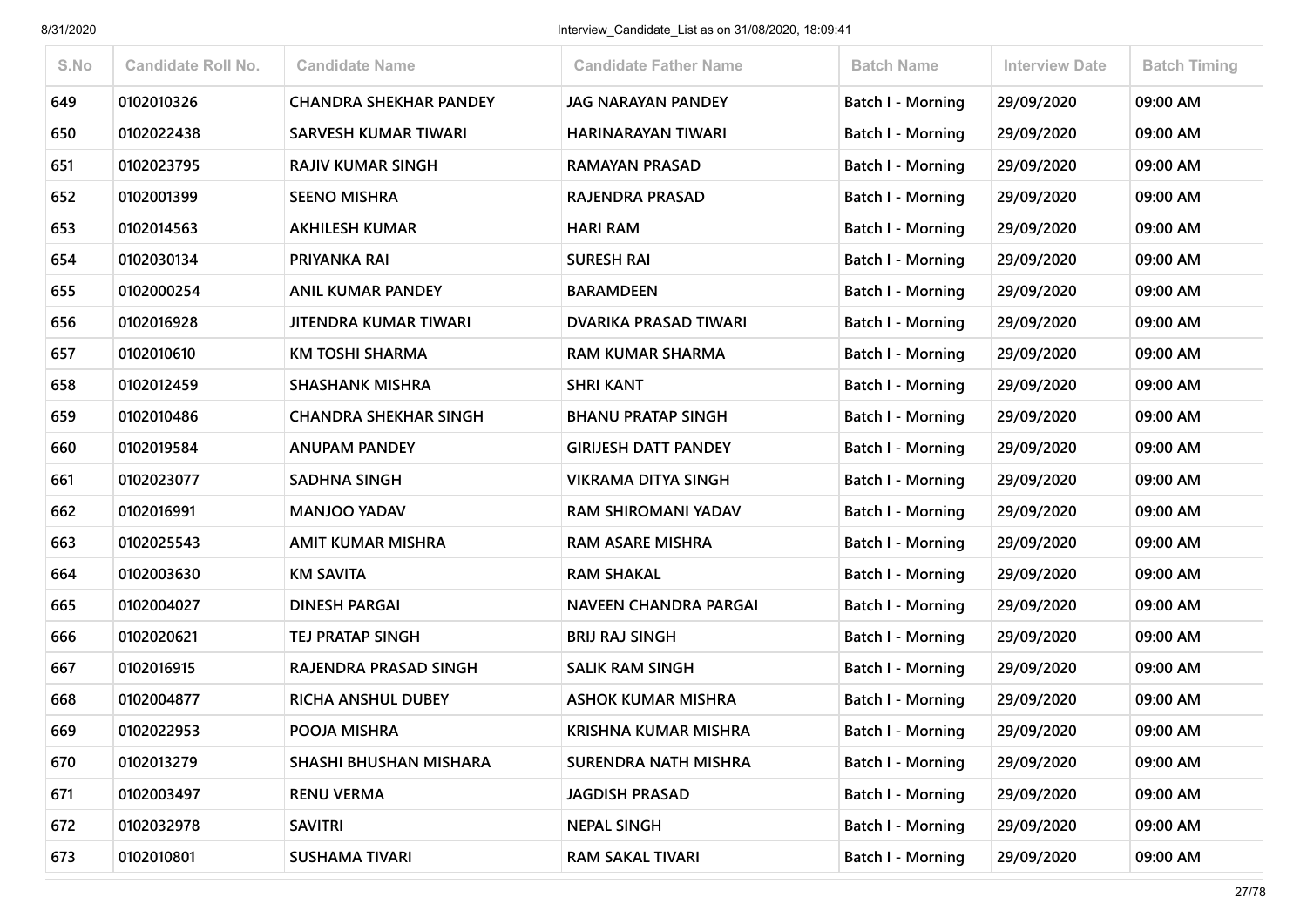| S.No | <b>Candidate Roll No.</b> | <b>Candidate Name</b>       | <b>Candidate Father Name</b>  | <b>Batch Name</b>           | <b>Interview Date</b> | <b>Batch Timing</b> |
|------|---------------------------|-----------------------------|-------------------------------|-----------------------------|-----------------------|---------------------|
| 674  | 0102003309                | <b>KESHAV PRAPAN PANDEY</b> | <b>SURESH PANDEY</b>          | <b>Batch I - Morning</b>    | 29/09/2020            | 09:00 AM            |
| 675  | 0102035303                | <b>ANIL KUMAR</b>           | <b>RAM JYAVAN</b>             | Batch I - Morning           | 29/09/2020            | 09:00 AM            |
| 676  | 0102023935                | RAJJAN LAL VERMA            | <b>ORI LAL</b>                | <b>Batch I - Morning</b>    | 29/09/2020            | 09:00 AM            |
| 677  | 0102032326                | <b>DHARMENDRA SINGH</b>     | <b>RAM CHET SINGH</b>         | Batch I - Morning           | 29/09/2020            | 09:00 AM            |
| 678  | 0202012052                | <b>NAMITA SHARMA</b>        | SHASHI KUMAR SHARMA           | Batch I - Morning           | 29/09/2020            | 09:00 AM            |
| 679  | 0102009448                | <b>JANESHWAR PRASAD</b>     | <b>RAN JEET SINGH</b>         | <b>Batch I - Morning</b>    | 29/09/2020            | 09:00 AM            |
| 680  | 0102007617                | <b>RINKU</b>                | <b>SHIV PRASAD</b>            | Batch I - Morning           | 29/09/2020            | 09:00 AM            |
| 681  | 0102011196                | <b>RAMESH POUDEL</b>        | <b>MAHNATH POUDEL</b>         | Batch I - Morning           | 29/09/2020            | 09:00 AM            |
| 682  | 0102025833                | <b>POONAM</b>               | <b>RAM ASAREY</b>             | <b>Batch I - Morning</b>    | 29/09/2020            | 09:00 AM            |
| 683  | 0102019163                | <b>ALOK</b>                 | <b>LAL PRATAP SINGH</b>       | Batch I - Morning           | 29/09/2020            | 09:00 AM            |
| 684  | 0102034942                | <b>YATI GUPTA</b>           | PRADEEP KUMAR GUPTA           | Batch II - Afternoon        | 29/09/2020            | 01:00 PM            |
| 685  | 0102010414                | PRATIGYA DEVI               | <b>SANT LAL MISHRA</b>        | Batch II - Afternoon        | 29/09/2020            | 01:00 PM            |
| 686  | 0102020097                | <b>SACHIN KUMAR RAO</b>     | <b>JANGEE LAL</b>             | <b>Batch II - Afternoon</b> | 29/09/2020            | 01:00 PM            |
| 687  | 0102018382                | <b>VINAY KUMAR SHUKLA</b>   | YADUNATH PRASAD SHUKLA        | Batch II - Afternoon        | 29/09/2020            | 01:00 PM            |
| 688  | 0102014321                | <b>SUSHMA MISHRA</b>        | RAMESHWAR PRASAD MISHRA       | Batch II - Afternoon        | 29/09/2020            | 01:00 PM            |
| 689  | 0102010105                | <b>ASHOK KUMAR DWIVEDI</b>  | RAMESH CHANDRA DWIVEDI        | Batch II - Afternoon        | 29/09/2020            | 01:00 PM            |
| 690  | 0102011175                | <b>RAJ KUMAR PAL</b>        | <b>KHUNBHUN PAL</b>           | Batch II - Afternoon        | 29/09/2020            | 01:00 PM            |
| 691  | 0102021816                | <b>RATAN MALA</b>           | <b>SHRIRAM MAURYA</b>         | Batch II - Afternoon        | 29/09/2020            | 01:00 PM            |
| 692  | 0102003478                | <b>SANJEEV KUMAR MISHRA</b> | <b>SHIV PRAKASH MISHRA</b>    | Batch II - Afternoon        | 29/09/2020            | 01:00 PM            |
| 693  | 0102019244                | <b>ANUPAM KUMARI</b>        | <b>RAM LAKHAN</b>             | Batch II - Afternoon        | 29/09/2020            | 01:00 PM            |
| 694  | 0102016702                | <b>VIMLESH KUMAR</b>        | <b>SHRIPAL</b>                | Batch II - Afternoon        | 29/09/2020            | 01:00 PM            |
| 695  | 0102003955                | RADHA RAMAN PANDEY          | <b>VIRENDRA PRASAD PANDEY</b> | Batch II - Afternoon        | 29/09/2020            | 01:00 PM            |
| 696  | 0102016501                | SWATI AWASTHI               | <b>KAMLESH AWASTHI</b>        | Batch II - Afternoon        | 29/09/2020            | 01:00 PM            |
| 697  | 0102028371                | <b>MANVENDRA SINGH</b>      | <b>DASHRATH PRASAD</b>        | Batch II - Afternoon        | 29/09/2020            | 01:00 PM            |
| 698  | 0202036347                | <b>HEMLATA</b>              | <b>RAM SURESH</b>             | Batch II - Afternoon        | 29/09/2020            | 01:00 PM            |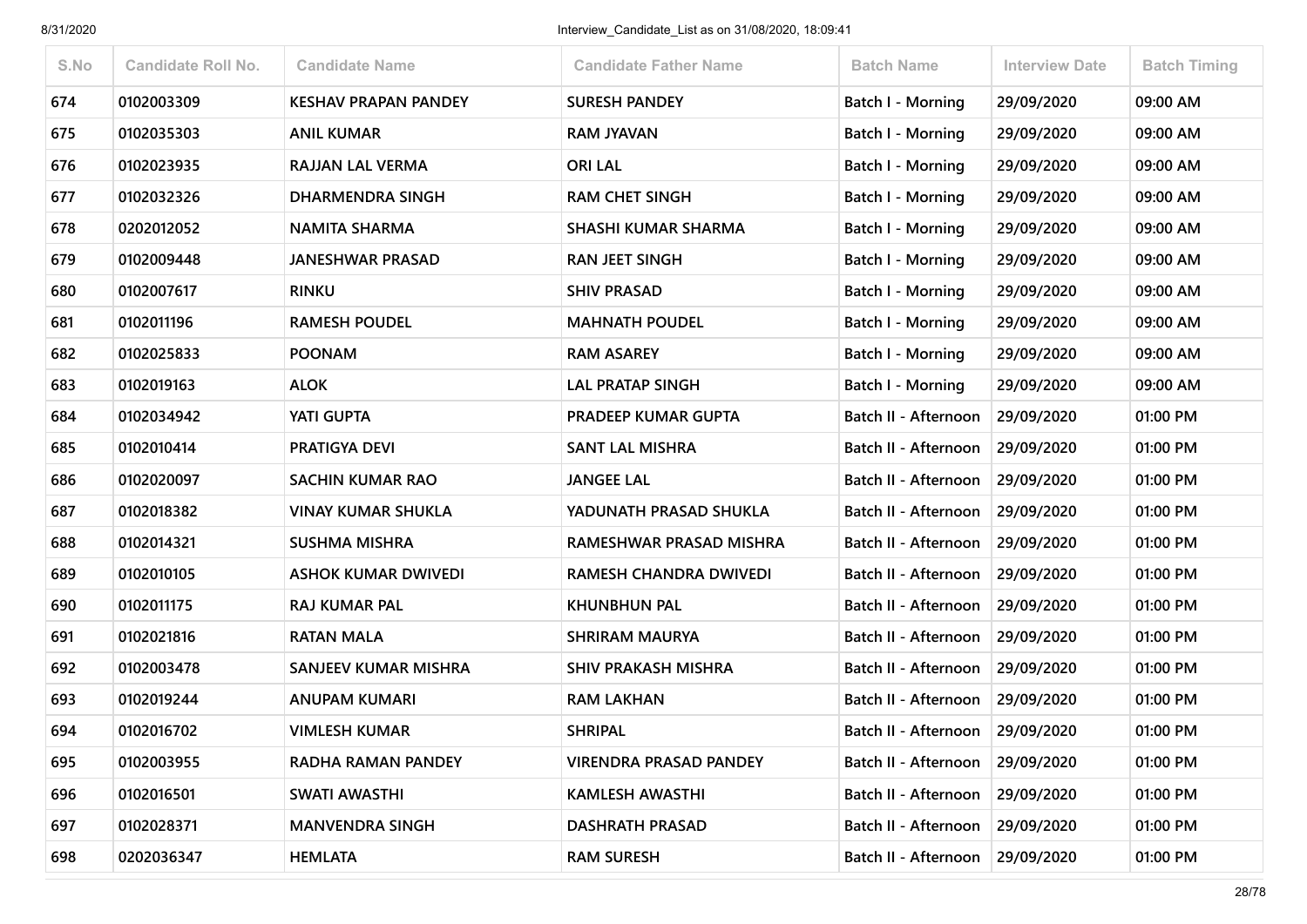| S.No | <b>Candidate Roll No.</b> | <b>Candidate Name</b>            | <b>Candidate Father Name</b> | <b>Batch Name</b>               | <b>Interview Date</b> | <b>Batch Timing</b> |
|------|---------------------------|----------------------------------|------------------------------|---------------------------------|-----------------------|---------------------|
| 699  | 0102028846                | DHANNAJAY KUMAR MAURYA           | <b>SHYAMLAL MAURYA</b>       | Batch II - Afternoon            | 29/09/2020            | 01:00 PM            |
| 700  | 0102026299                | <b>SHIV NARAYAN</b>              | <b>DUKHI LAL</b>             | Batch II - Afternoon            | 29/09/2020            | 01:00 PM            |
| 701  | 0102021396                | <b>RASHMI TRIPATHI</b>           | PREM NARAYAN TRIPATHI        | Batch II - Afternoon            | 29/09/2020            | 01:00 PM            |
| 702  | 0102024249                | KM MEENA KUMARI                  | <b>HAUSILA PRASAD PAL</b>    | Batch II - Afternoon            | 29/09/2020            | 01:00 PM            |
| 703  | 0102019679                | SHER BAHADUR SINGANIYA           | RAM KRIPAL SINGANIYA         | Batch II - Afternoon            | 29/09/2020            | 01:00 PM            |
| 704  | 0102012355                | RAJ NATH PANDEY                  | RADHEY MOHAN PANDEY          | Batch II - Afternoon            | 29/09/2020            | 01:00 PM            |
| 705  | 0102001784                | ANIL KUMAR YADAWA                | KAMALA PRASAD YADAWA         | Batch II - Afternoon            | 29/09/2020            | 01:00 PM            |
| 706  | 0102025786                | DEVENDRA KUMAR SHUKLA            | <b>GIRAJA SHANKAR SHUKLA</b> | Batch II - Afternoon            | 29/09/2020            | 01:00 PM            |
| 707  | 0102036003                | <b>ANIL KUMAR</b>                | <b>HARISH CHANDRA</b>        | Batch II - Afternoon            | 29/09/2020            | 01:00 PM            |
| 708  | 0102033309                | KM PURNIMA YADAV                 | <b>KRISHNA CHANDRA YADAV</b> | Batch II - Afternoon            | 29/09/2020            | 01:00 PM            |
| 709  | 0102000804                | <b>ANIL KUMAR SINGH</b>          | <b>JAGDAMBA PRASAD SINGH</b> | Batch II - Afternoon            | 29/09/2020            | 01:00 PM            |
| 710  | 0102006843                | <b>AJAI PANDEY</b>               | RAGHVENDRA PANDEY            | Batch II - Afternoon            | 29/09/2020            | 01:00 PM            |
| 711  | 0102037352                | NIRMAL SWACHCHHA SHUKLA          | <b>BABU RAM</b>              | Batch II - Afternoon            | 29/09/2020            | 01:00 PM            |
| 712  | 0102034221                | <b>VANDANA</b>                   | <b>MEVA LAL</b>              | Batch II - Afternoon            | 29/09/2020            | 01:00 PM            |
| 713  | 0102010073                | PANKAJ KUMAR                     | SRI KRISHNA                  | Batch II - Afternoon            | 29/09/2020            | 01:00 PM            |
| 714  | 0102001118                | SANJAY KUMAR MISHRA              | JANARDAN PRASAD MISHRA       | Batch II - Afternoon            | 29/09/2020            | 01:00 PM            |
| 715  | 0202010950                | KM USHA BHARTIYA                 | HARISCHANDRA BHARTIYA        | Batch II - Afternoon            | 29/09/2020            | 01:00 PM            |
| 716  | 0102023198                | <b>SATEESH KUMAR</b>             | <b>KASHI PRASAD</b>          | Batch II - Afternoon            | 29/09/2020            | 01:00 PM            |
| 717  | 0102017993                | PAWAN PANDEY                     | <b>RAM SURESH PANDEY</b>     | Batch II - Afternoon            | 29/09/2020            | 01:00 PM            |
| 718  | 0102002126                | <b>BRIJ BHUSHAN KUMAR MISHRA</b> | <b>RAKESH MISHRA</b>         | Batch II - Afternoon            | 29/09/2020            | 01:00 PM            |
| 719  | 0102001326                | <b>BRAJENDRA PATHAK</b>          | RADHE SHYAM PATHAK           | Batch II - Afternoon            | 29/09/2020            | 01:00 PM            |
| 720  | 0102014964                | <b>ANOOP KUMAR TIWARI</b>        | <b>LAKSHMI KANT TIWARI</b>   | Batch II - Afternoon            | 29/09/2020            | 01:00 PM            |
| 721  | 0102011367                | <b>GADEKAR VIVEK SANJAY</b>      | <b>GADEKAR SANJAY</b>        | Batch II - Afternoon            | 29/09/2020            | 01:00 PM            |
| 722  | 0102002856                | RAM PRAKASH TIWARI               | <b>BALRAM TIWARI</b>         | Batch II - Afternoon 29/09/2020 |                       | 01:00 PM            |
| 723  | 0102002565                | <b>ARVIND KUMAR</b>              | <b>PARAS NATH</b>            | Batch II - Afternoon            | 29/09/2020            | 01:00 PM            |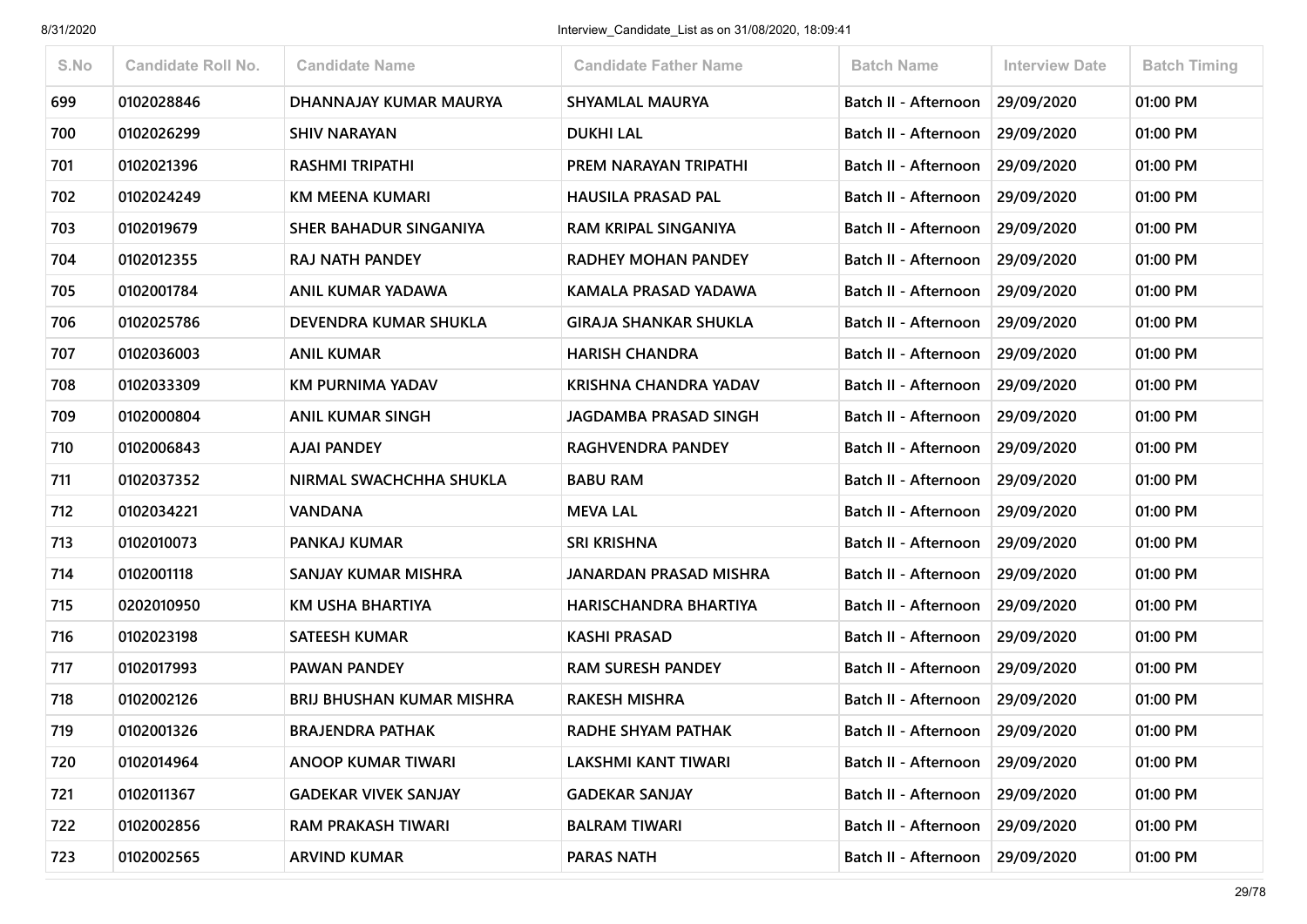| S.No | <b>Candidate Roll No.</b> | <b>Candidate Name</b>           | <b>Candidate Father Name</b>    | <b>Batch Name</b>           | <b>Interview Date</b> | <b>Batch Timing</b> |
|------|---------------------------|---------------------------------|---------------------------------|-----------------------------|-----------------------|---------------------|
| 724  | 0102003917                | <b>RENU YADAV</b>               | <b>GIRISH PRASAD YADAV</b>      | Batch II - Afternoon        | 29/09/2020            | 01:00 PM            |
| 725  | 0102000375                | <b>SHWETA DWIVEDI</b>           | SHASHI KANT                     | Batch II - Afternoon        | 29/09/2020            | 01:00 PM            |
| 726  | 0102024584                | <b>ARADHANA SHUKLA</b>          | <b>KARUNA SHANKAR SHUKLA</b>    | <b>Batch II - Afternoon</b> | 29/09/2020            | 01:00 PM            |
| 727  | 0102021730                | KUMUD RANJAN TRIPATHI           | <b>UMAKANT TRIPATHI</b>         | Batch II - Afternoon        | 29/09/2020            | 01:00 PM            |
| 728  | 0102001272                | <b>MOHAMMAD IRFAN SIDDEEKEE</b> | <b>ANUL HAQ SIDDEEKEE</b>       | <b>Batch II - Afternoon</b> | 29/09/2020            | 01:00 PM            |
| 729  | 0102032733                | PRABHA SHANKAR MISHRA           | <b>AMRIT LAL MISHRA</b>         | Batch II - Afternoon        | 29/09/2020            | 01:00 PM            |
| 730  | 0102028685                | <b>BEER BAHADUR</b>             | <b>SITARAM</b>                  | Batch II - Afternoon        | 29/09/2020            | 01:00 PM            |
| 731  | 0102004054                | <b>PRAMOD KUMAR</b>             | <b>RAM RANG TIWARI</b>          | Batch II - Afternoon        | 29/09/2020            | 01:00 PM            |
| 732  | 0102011280                | <b>SONAM SINGH</b>              | <b>SAROJ SINGH</b>              | Batch II - Afternoon        | 29/09/2020            | 01:00 PM            |
| 733  | 0102016068                | <b>JITENDRA KUMAR DWIVEDI</b>   | <b>KRISHNA DUTTA DWIVEDI</b>    | Batch II - Afternoon        | 29/09/2020            | 01:00 PM            |
| 734  | 0102025956                | <b>RAVINDR KUMAR PATHAK</b>     | KAMAL NARAYAN PATHAK            | Batch II - Afternoon        | 29/09/2020            | 01:00 PM            |
| 735  | 0102000317                | <b>ANIL KUMAR RAJAK</b>         | <b>RAM SHANKAR</b>              | Batch II - Afternoon        | 29/09/2020            | 01:00 PM            |
| 736  | 0102029605                | BHAGYAWANI TIWARI               | <b>JAGDISH TIWARI</b>           | Batch I - Morning           | 30/09/2020            | 09:00 AM            |
| 737  | 0102010437                | <b>RITU MOGHA</b>               | HARNARAYAN SINGH MOGHA          | Batch I - Morning           | 30/09/2020            | 09:00 AM            |
| 738  | 0102033899                | <b>SHRI KANT</b>                | <b>BHAGGOO RAM</b>              | Batch I - Morning           | 30/09/2020            | 09:00 AM            |
| 739  | 0102005246                | <b>BUDDHADATT SHUKLA</b>        | PRABHOODATT SHUKLA              | Batch I - Morning           | 30/09/2020            | 09:00 AM            |
| 740  | 0102002842                | <b>VED PRAKASH TIWARI</b>       | <b>UMA SHANKAR TIWARI</b>       | <b>Batch I - Morning</b>    | 30/09/2020            | 09:00 AM            |
| 741  | 0102033157                | SANGEETA OJHA                   | <b>ASHOK KUMAR</b>              | Batch I - Morning           | 30/09/2020            | 09:00 AM            |
| 742  | 0102000085                | AADESH KUMAR MISHRA             | <b>GYAN PRAKASH MISHRA</b>      | <b>Batch I - Morning</b>    | 30/09/2020            | 09:00 AM            |
| 743  | 0102015199                | <b>SHASHI PRABHA</b>            | <b>RAM KRIPAL SINGH CHANDEL</b> | Batch I - Morning           | 30/09/2020            | 09:00 AM            |
| 744  | 0202027836                | <b>REEMA DEVI</b>               | <b>RAM JIT VERMA</b>            | Batch I - Morning           | 30/09/2020            | 09:00 AM            |
| 745  | 0102034170                | <b>MADGANJAN PRASAD</b>         | <b>RAM SAKHA</b>                | <b>Batch I - Morning</b>    | 30/09/2020            | 09:00 AM            |
| 746  | 0102037286                | <b>DILIP KUMAR MAURYA</b>       | DAYA SHANKAR MAURYA             | <b>Batch I - Morning</b>    | 30/09/2020            | 09:00 AM            |
| 747  | 0102000684                | <b>ANIL KUMAR SINGH</b>         | NARENDRA PRATAP SINGH           | <b>Batch I - Morning</b>    | 30/09/2020            | 09:00 AM            |
| 748  | 0102028047                | <b>GYANDHAR BHARATI</b>         | <b>RAMNARESH PRASAD</b>         | <b>Batch I - Morning</b>    | 30/09/2020            | 09:00 AM            |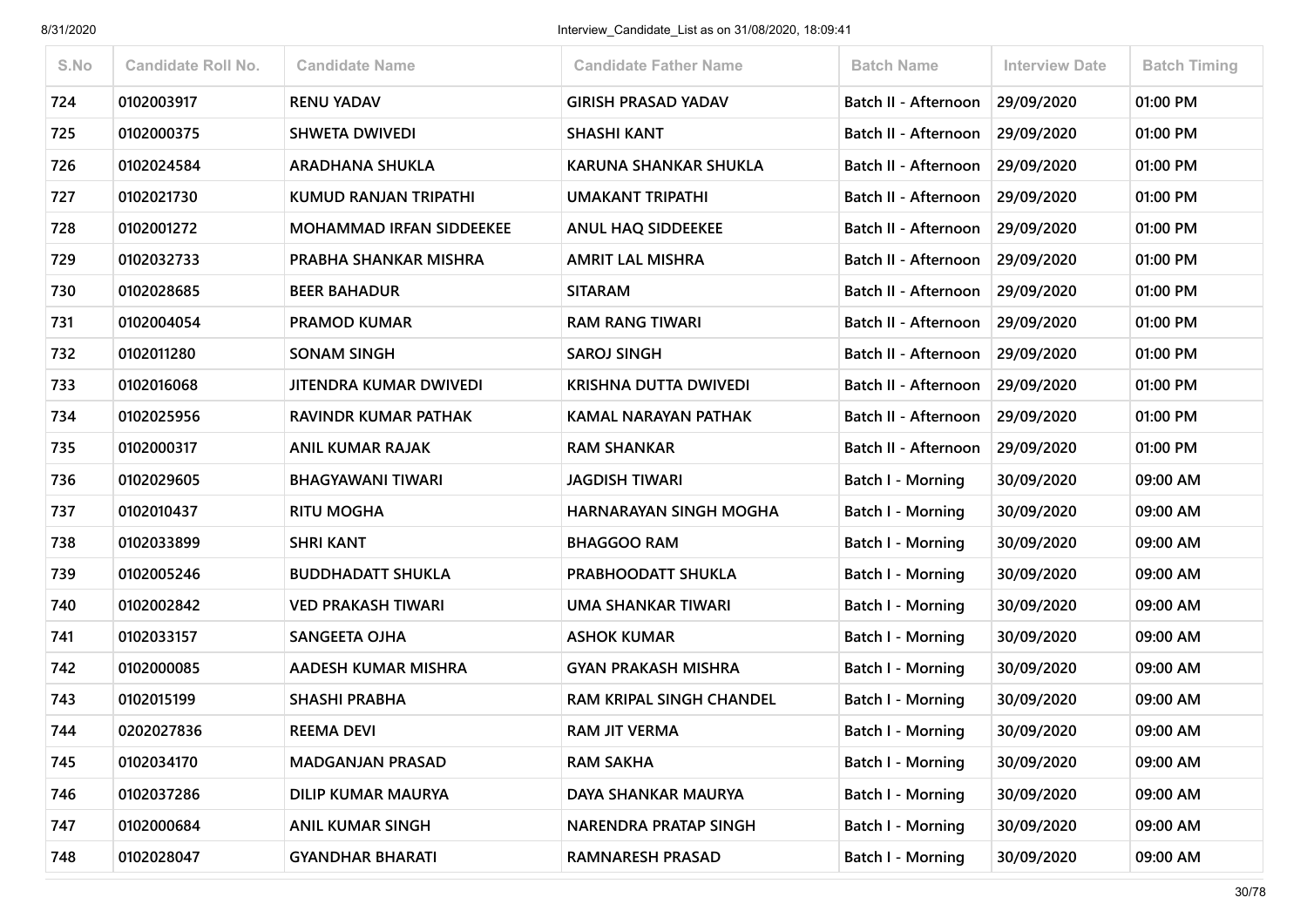| S.No | <b>Candidate Roll No.</b> | <b>Candidate Name</b>      | <b>Candidate Father Name</b> | <b>Batch Name</b>        | Interview Date | <b>Batch Timing</b> |
|------|---------------------------|----------------------------|------------------------------|--------------------------|----------------|---------------------|
| 749  | 0102022622                | <b>VINOD KUMAR</b>         | <b>RAM SURESH</b>            | Batch I - Morning        | 30/09/2020     | 09:00 AM            |
| 750  | 0102028108                | <b>KAMALESH PRASAD</b>     | <b>CHHOTELAL</b>             | Batch I - Morning        | 30/09/2020     | 09:00 AM            |
| 751  | 0102036613                | <b>PRADEEP KUMAR PATEL</b> | <b>SURYA LAL PATEL</b>       | Batch I - Morning        | 30/09/2020     | 09:00 AM            |
| 752  | 0102029539                | <b>SHIVANGI SINGH</b>      | <b>RAJESH KUMAR SINGH</b>    | <b>Batch I - Morning</b> | 30/09/2020     | 09:00 AM            |
| 753  | 0102003567                | DINESH KUMAR SINGH         | <b>HARIHAR PRASAD SINGH</b>  | Batch I - Morning        | 30/09/2020     | 09:00 AM            |
| 754  | 0102011908                | JAY SHANKAR VISHWAKARMA    | RAM LAL VISHWAKARMA          | Batch I - Morning        | 30/09/2020     | 09:00 AM            |
| 755  | 0102019285                | <b>AWASHISHT KUMAR</b>     | <b>HANSRAJ PRASAD</b>        | Batch I - Morning        | 30/09/2020     | 09:00 AM            |
| 756  | 0102024717                | <b>SAMARJEET VERMA</b>     | <b>RAM BHAVAN</b>            | Batch I - Morning        | 30/09/2020     | 09:00 AM            |
| 757  | 0102014339                | <b>SHASHI KANT TIWARI</b>  | RUDRAMANI PRASAD             | <b>Batch I - Morning</b> | 30/09/2020     | 09:00 AM            |
| 758  | 0102011385                | <b>ASHOK KUMAR YADAV</b>   | <b>RANG LAL YADAV</b>        | <b>Batch I - Morning</b> | 30/09/2020     | 09:00 AM            |
| 759  | 0202013384                | <b>ANKITA SINGH</b>        | <b>UDAIBHAN SINGH</b>        | <b>Batch I - Morning</b> | 30/09/2020     | 09:00 AM            |
| 760  | 0102010393                | PANKAJ KUMAR               | <b>LAKHAN SINGH</b>          | <b>Batch I - Morning</b> | 30/09/2020     | 09:00 AM            |
| 761  | 0102015147                | <b>GAURAV KUMAR</b>        | KAPIL KUMAR GUPT             | Batch I - Morning        | 30/09/2020     | 09:00 AM            |
| 762  | 0102003360                | <b>SHYAM SHANKER</b>       | <b>DAYA SHANKER</b>          | Batch I - Morning        | 30/09/2020     | 09:00 AM            |
| 763  | 0102001776                | <b>RAM NARESH MAURYA</b>   | TEJ BALI MAURYA              | <b>Batch I - Morning</b> | 30/09/2020     | 09:00 AM            |
| 764  | 0102027470                | <b>LALIT KUMAR</b>         | <b>BARAM DEEN PANDEY</b>     | <b>Batch I - Morning</b> | 30/09/2020     | 09:00 AM            |
| 765  | 0102013514                | PRAVEEN KUMAR JAIN         | <b>MULAYAM CHAND JAIN</b>    | Batch I - Morning        | 30/09/2020     | 09:00 AM            |
| 766  | 0102000025                | <b>BIRENDRA KUMAR</b>      | <b>TILAKU RAM</b>            | <b>Batch I - Morning</b> | 30/09/2020     | 09:00 AM            |
| 767  | 0102008746                | <b>CHANDRA KIRAN DEVI</b>  | <b>NAND LAL SINGH</b>        | <b>Batch I - Morning</b> | 30/09/2020     | 09:00 AM            |
| 768  | 0102012664                | <b>ANKIT KUMAR TIWARI</b>  | <b>SHOBHNATH TIWARI</b>      | Batch I - Morning        | 30/09/2020     | 09:00 AM            |
| 769  | 0102006864                | ANITA YADAVA               | RAJ BAHADUR YADAV            | <b>Batch I - Morning</b> | 30/09/2020     | 09:00 AM            |
| 770  | 0102032072                | <b>NEHA SINGH</b>          | <b>SHIV VARAN SINGH</b>      | Batch I - Morning        | 30/09/2020     | 09:00 AM            |
| 771  | 0102021620                | <b>SUDHIR PANDEY</b>       | <b>DEVATA PANDEY</b>         | Batch I - Morning        | 30/09/2020     | 09:00 AM            |
| 772  | 0102036551                | <b>MIRA KUMARI</b>         | <b>GUPTESHWAR TIWARI</b>     | <b>Batch I - Morning</b> | 30/09/2020     | 09:00 AM            |
| 773  | 0102017464                | <b>ANUJ KUMAR</b>          | <b>SIMAR PAL</b>             | <b>Batch I - Morning</b> | 30/09/2020     | 09:00 AM            |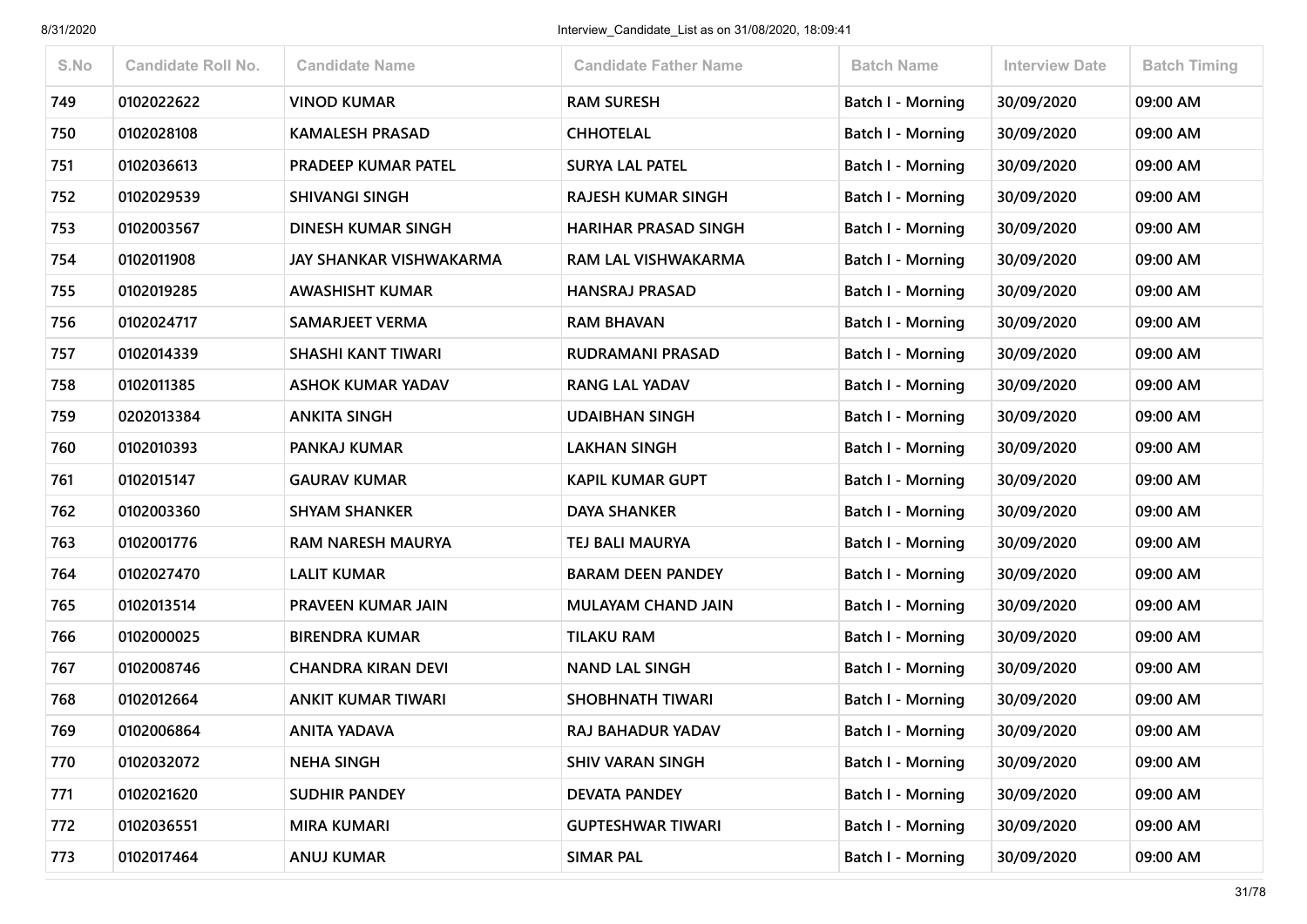| S.No | <b>Candidate Roll No.</b> | <b>Candidate Name</b>        | <b>Candidate Father Name</b> | <b>Batch Name</b>        | <b>Interview Date</b> | <b>Batch Timing</b> |
|------|---------------------------|------------------------------|------------------------------|--------------------------|-----------------------|---------------------|
| 774  | 0102037328                | <b>KAUSHAL KUMAR</b>         | <b>JHINKAREE UPADHAYAY</b>   | <b>Batch I - Morning</b> | 30/09/2020            | 09:00 AM            |
| 775  | 0102005811                | <b>MALIK RAM</b>             | <b>RADHE SHYAM</b>           | Batch I - Morning        | 30/09/2020            | 09:00 AM            |
| 776  | 0102033567                | <b>HARISH CHANDRA PANDEY</b> | <b>RAM MANOHAR PANDEY</b>    | <b>Batch I - Morning</b> | 30/09/2020            | 09:00 AM            |
| 777  | 0102014368                | <b>JETENDRA SINGH</b>        | <b>KRISHAN PAL SINGH</b>     | Batch I - Morning        | 30/09/2020            | 09:00 AM            |
| 778  | 0102019746                | <b>DEEPAK KUMAR RAI</b>      | RAMA SHANKAR RAI             | <b>Batch I - Morning</b> | 30/09/2020            | 09:00 AM            |
| 779  | 0102019181                | TARA CHANDRA SAHU            | <b>RAM JI SAHU</b>           | <b>Batch I - Morning</b> | 30/09/2020            | 09:00 AM            |
| 780  | 0102004607                | DIP CHANDRA                  | <b>AVADH KISHOR</b>          | Batch I - Morning        | 30/09/2020            | 09:00 AM            |
| 781  | 0102005374                | PRAMOD KUMAR MAURYA          | <b>RAM ASHISH MAURYA</b>     | Batch I - Morning        | 30/09/2020            | 09:00 AM            |
| 782  | 0102029668                | <b>KAMLESH KUMAR</b>         | <b>RAMPAL</b>                | <b>Batch I - Morning</b> | 30/09/2020            | 09:00 AM            |
| 783  | 0102032459                | <b>SHRADDHA GUPTA</b>        | SATISH CHANDRA GUPTA         | Batch I - Morning        | 30/09/2020            | 09:00 AM            |
| 784  | 0102020250                | <b>KUMARI CHANCHAL</b>       | RAJENDRA PRASAD              | <b>Batch I - Morning</b> | 30/09/2020            | 09:00 AM            |
| 785  | 0102025012                | NEERAJ KUMAR PANDEY          | <b>JAGDISH PRASAD PANDEY</b> | Batch I - Morning        | 30/09/2020            | 09:00 AM            |
| 786  | 0102007852                | <b>MUKESH KUMAR PATHAK</b>   | <b>RAM HARI PATHAK</b>       | Batch I - Morning        | 30/09/2020            | 09:00 AM            |
| 787  | 0102018865                | <b>AWADHESH KUMAR SAROJ</b>  | <b>KAMALA SHANKAR SAROJ</b>  | <b>Batch I - Morning</b> | 30/09/2020            | 09:00 AM            |
| 788  | 0102002205                | <b>ARVIND KUMAR</b>          | <b>SHRI KRASNAN</b>          | Batch I - Morning        | 30/09/2020            | 09:00 AM            |
| 789  | 0202010489                | <b>KM ANITA DUBEY</b>        | <b>JUIT BANDHAN DUBEY</b>    | Batch II - Afternoon     | 30/09/2020            | 01:00 PM            |
| 790  | 0102016512                | <b>NAVAL KISHOR SHUKLA</b>   | <b>RAM NARESH SHUKLA</b>     | Batch II - Afternoon     | 30/09/2020            | 01:00 PM            |
| 791  | 0202016961                | <b>SWATI MISHRA</b>          | RAMRAJ MISHRA                | Batch II - Afternoon     | 30/09/2020            | 01:00 PM            |
| 792  | 0102012684                | <b>ANKIT KUMAR TRIPATHI</b>  | <b>SRI PRAKASH TRIPATHI</b>  | Batch II - Afternoon     | 30/09/2020            | 01:00 PM            |
| 793  | 0102027033                | POONAM DEVI                  | <b>RAM KRIPAL DUBEY</b>      | Batch II - Afternoon     | 30/09/2020            | 01:00 PM            |
| 794  | 0102035322                | YOGENDRA KUMAR               | <b>RAM BABU</b>              | Batch II - Afternoon     | 30/09/2020            | 01:00 PM            |
| 795  | 0102025797                | <b>SANDEEP KUMAR</b>         | <b>SHRI KRISHNA</b>          | Batch II - Afternoon     | 30/09/2020            | 01:00 PM            |
| 796  | 0102016093                | PAVAN KUMAR SHUKLA           | PRABHU NATH SHUKLA           | Batch II - Afternoon     | 30/09/2020            | 01:00 PM            |
| 797  | 0102003769                | KHEM RAJ SHARMA              | PATI RAM SHARMA              | Batch II - Afternoon     | 30/09/2020            | 01:00 PM            |
| 798  | 0202001301                | <b>SUNITA SARASWAT</b>       | SURESH CHAND SARASWAT        | Batch II - Afternoon     | 30/09/2020            | 01:00 PM            |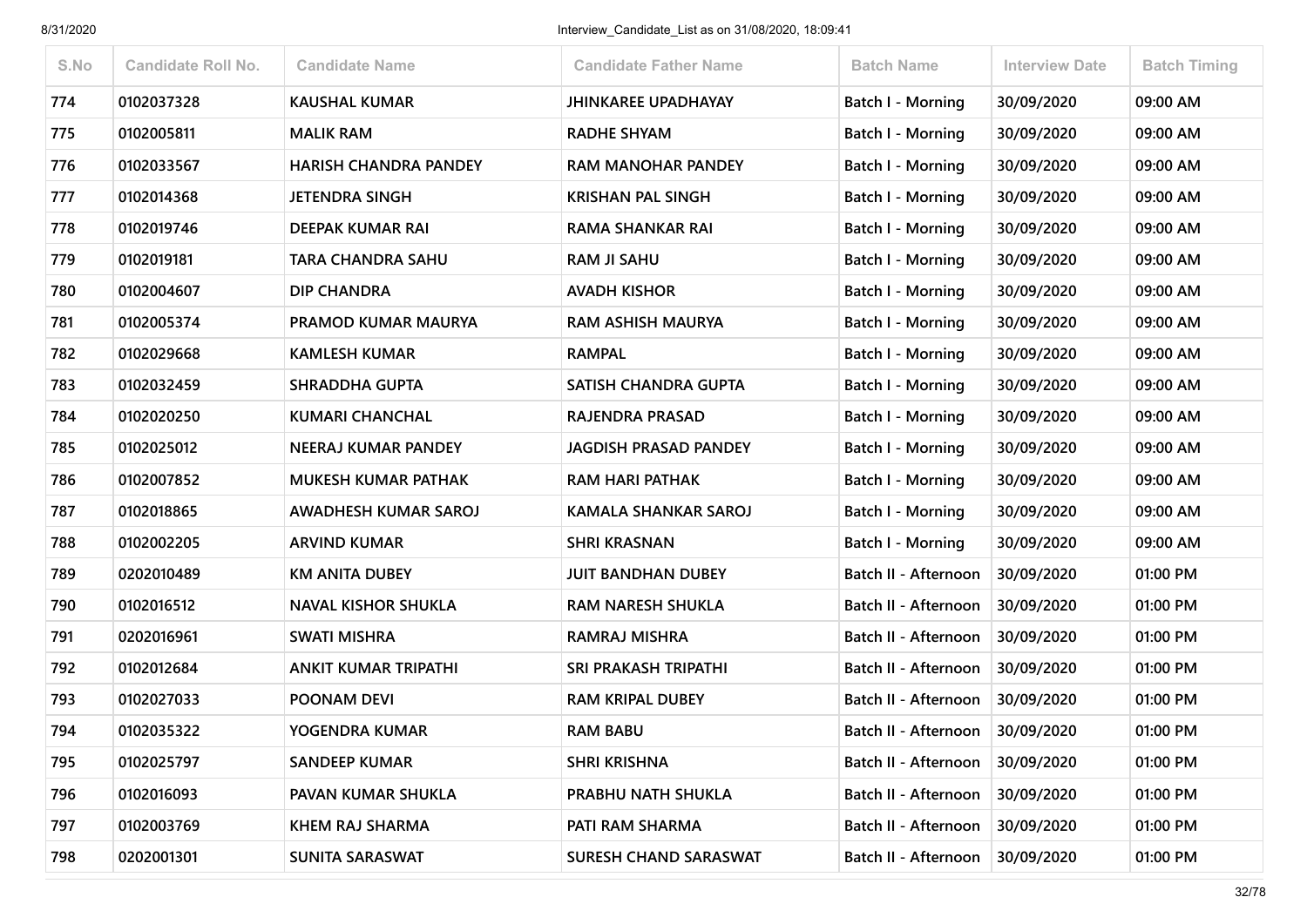| S.No | <b>Candidate Roll No.</b> | <b>Candidate Name</b>     | <b>Candidate Father Name</b>     | <b>Batch Name</b>               | <b>Interview Date</b> | <b>Batch Timing</b> |
|------|---------------------------|---------------------------|----------------------------------|---------------------------------|-----------------------|---------------------|
| 799  | 0102020736                | <b>RASHMI SHRIVASTAVA</b> | <b>MAHESH CHANDRA SRIVASTAVA</b> | Batch II - Afternoon            | 30/09/2020            | 01:00 PM            |
| 800  | 0102024162                | <b>VINOD KUMAR PAL</b>    | <b>RAM SANEHI PAL</b>            | Batch II - Afternoon            | 30/09/2020            | 01:00 PM            |
| 801  | 0102003187                | DINESH KUMAR PATHAK       | RAGHVENDRA DATT PATHAK           | Batch II - Afternoon            | 30/09/2020            | 01:00 PM            |
| 802  | 0102036623                | <b>ANIL KUMAR AWASTHI</b> | <b>TANNU LAL AWASTHI</b>         | Batch II - Afternoon            | 30/09/2020            | 01:00 PM            |
| 803  | 0102030795                | <b>RAKESH KUMAR YADAV</b> | <b>BABU LAL YADAV</b>            | Batch II - Afternoon            | 30/09/2020            | 01:00 PM            |
| 804  | 0102014230                | <b>KRISHANA SAHU</b>      | <b>KASHIRAM SAHU</b>             | Batch II - Afternoon            | 30/09/2020            | 01:00 PM            |
| 805  | 0102020862                | <b>VINEETA PANDEY</b>     | <b>SHYAM LAL PANDEY</b>          | Batch II - Afternoon            | 30/09/2020            | 01:00 PM            |
| 806  | 0102005217                | <b>RICHA MISHRA</b>       | RAJENDRA PRASAD MISHRA           | Batch II - Afternoon            | 30/09/2020            | 01:00 PM            |
| 807  | 0102005908                | <b>JAGANATH SHUKLA</b>    | <b>RAM NARESH SHUKLA</b>         | Batch II - Afternoon            | 30/09/2020            | 01:00 PM            |
| 808  | 0102017504                | <b>ANUJ KUMAR</b>         | <b>SHBHAJEET</b>                 | Batch II - Afternoon            | 30/09/2020            | 01:00 PM            |
| 809  | 0102015768                | <b>JITENDRA KUMAR</b>     | <b>JAIPAL SINGH</b>              | Batch II - Afternoon            | 30/09/2020            | 01:00 PM            |
| 810  | 0102018345                | <b>AWADHESH KUMAR</b>     | PHULA CHAND PRASAD               | Batch II - Afternoon            | 30/09/2020            | 01:00 PM            |
| 811  | 0102020238                | <b>SAROJ KUMARI</b>       | <b>MADAN MOHAN</b>               | Batch II - Afternoon            | 30/09/2020            | 01:00 PM            |
| 812  | 0102003386                | <b>BRIJESH KUMAR</b>      | <b>RAM BHAWAN</b>                | Batch II - Afternoon            | 30/09/2020            | 01:00 PM            |
| 813  | 0102030847                | <b>HARI NATH</b>          | <b>RAM NARAYAN</b>               | Batch II - Afternoon            | 30/09/2020            | 01:00 PM            |
| 814  | 0202024673                | POOJA SINGH               | <b>ACHHAIBAR SINGH</b>           | Batch II - Afternoon            | 30/09/2020            | 01:00 PM            |
| 815  | 0102020641                | TEJ PRATAP YADAV          | RAM NAGEENA YADAV                | Batch II - Afternoon            | 30/09/2020            | 01:00 PM            |
| 816  | 0102032362                | <b>VIVEK KUMAR SINGH</b>  | <b>VINOD KUMAR SINGH</b>         | Batch II - Afternoon            | 30/09/2020            | 01:00 PM            |
| 817  | 0102034655                | RAM CHANDRA SHUKLA        | <b>RAM HIT SHUKLA</b>            | Batch II - Afternoon            | 30/09/2020            | 01:00 PM            |
| 818  | 0102035055                | <b>RAM DEEN</b>           | <b>RAM SUMER</b>                 | Batch II - Afternoon            | 30/09/2020            | 01:00 PM            |
| 819  | 0102015833                | PAVAN KUMAR DWIVEDI       | AWADH NARAIN DWIVEDI             | Batch II - Afternoon            | 30/09/2020            | 01:00 PM            |
| 820  | 0102034848                | <b>KANTI SAROJ</b>        | <b>KISHORI LAL</b>               | Batch II - Afternoon 30/09/2020 |                       | 01:00 PM            |
| 821  | 0102023387                | <b>GOPAL JHA</b>          | <b>DEVANAND JHA</b>              | Batch II - Afternoon            | 30/09/2020            | 01:00 PM            |
| 822  | 0102030815                | RAKESH KUMAR YADAV        | AMAR NATH YADAV                  | Batch II - Afternoon            | 30/09/2020            | 01:00 PM            |
| 823  | 0102016767                | <b>GAYATRI DEVI</b>       | RAM KRIPAL TIWARI                | Batch II - Afternoon            | 30/09/2020            | 01:00 PM            |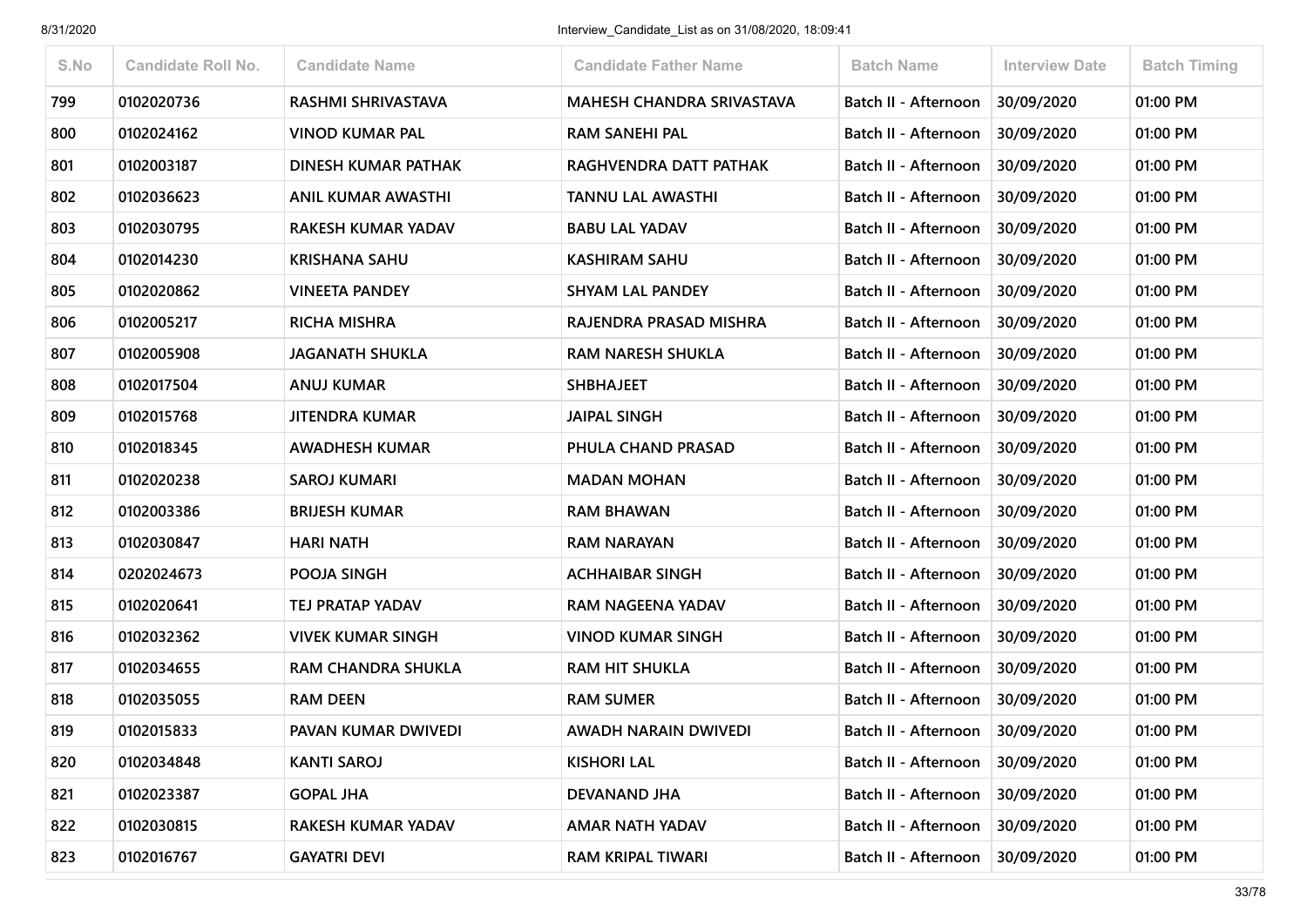| S.No | <b>Candidate Roll No.</b> | <b>Candidate Name</b>        | <b>Candidate Father Name</b> | <b>Batch Name</b>           | <b>Interview Date</b> | <b>Batch Timing</b> |
|------|---------------------------|------------------------------|------------------------------|-----------------------------|-----------------------|---------------------|
| 824  | 0102033937                | SANGEETA UPADHYAY            | <b>JHURI UPADHYAY</b>        | Batch II - Afternoon        | 30/09/2020            | 01:00 PM            |
| 825  | 0102023584                | <b>APARNA TRIVEDI</b>        | <b>MANOJ DUTT TRIVEDI</b>    | Batch II - Afternoon        | 30/09/2020            | 01:00 PM            |
| 826  | 0102036848                | <b>KARUNESH PANDEY</b>       | <b>VIJAY NATH PANDEY</b>     | Batch II - Afternoon        | 30/09/2020            | 01:00 PM            |
| 827  | 0102013051                | <b>MANIRAM TIWARI</b>        | <b>DURGA PRASAD TIWARI</b>   | Batch II - Afternoon        | 30/09/2020            | 01:00 PM            |
| 828  | 0102036783                | ANIL KUMAR DWIVEDI           | <b>SHIV SEVAK DWIVEDI</b>    | Batch II - Afternoon        | 30/09/2020            | 01:00 PM            |
| 829  | 0102007720                | <b>SMRITI GIRI</b>           | PREM NARAYAN GIRI            | Batch II - Afternoon        | 30/09/2020            | 01:00 PM            |
| 830  | 0102001200                | <b>SHWETA SHARMA</b>         | AWADHESH KUMAR SHARMA        | Batch II - Afternoon        | 30/09/2020            | 01:00 PM            |
| 831  | 0102036883                | <b>ANIL KUMAR GAUTAM</b>     | <b>CHHABBAL RAM</b>          | Batch II - Afternoon        | 30/09/2020            | 01:00 PM            |
| 832  | 0102022273                | POOJA GUPTA                  | <b>VIRENDRA PRASAD</b>       | Batch II - Afternoon        | 30/09/2020            | 01:00 PM            |
| 833  | 0102013795                | <b>RAJANI SINGH</b>          | <b>SANTOSH SINGH</b>         | <b>Batch II - Afternoon</b> | 30/09/2020            | 01:00 PM            |
| 834  | 0102033210                | LOKESH KUMAR PANDEY          | SURESH KUMAR PANDEY          | Batch II - Afternoon        | 30/09/2020            | 01:00 PM            |
| 835  | 0102017557                | <b>RUKMINI GAUR</b>          | <b>DAYANATH GAUR</b>         | Batch II - Afternoon        | 30/09/2020            | 01:00 PM            |
| 836  | 0102007792                | <b>MUKESH KUMAR PANDEY</b>   | <b>BHAGVANDAS PANDEY</b>     | Batch II - Afternoon        | 30/09/2020            | 01:00 PM            |
| 837  | 0102013359                | <b>SHASHI BHUSHAN SHUKLA</b> | <b>JAGAT NARAYAN SHUKLA</b>  | Batch II - Afternoon        | 30/09/2020            | 01:00 PM            |
| 838  | 0202034691                | <b>MEETA SRIVASTAVA</b>      | SATISH CHAND SRIVASTAVA      | Batch II - Afternoon        | 30/09/2020            | 01:00 PM            |
| 839  | 0202018904                | ANUPAM GANGWAR               | <b>RAM VILAS GANGWAR</b>     | Batch II - Afternoon        | 30/09/2020            | 01:00 PM            |
| 840  | 0102026642                | <b>VIPIN KUMAR PANDEY</b>    | <b>VIRENDRA KUMAR PANDEY</b> | Batch II - Afternoon        | 30/09/2020            | 01:00 PM            |
| 841  | 0102025849                | <b>KM NEELAM YADAV</b>       | SANEHI YADAV                 | Batch I - Morning           | 01/10/2020            | 09:00 AM            |
| 842  | 0202031517                | <b>SANGEETA</b>              | <b>SURESH TRIPATHI</b>       | <b>Batch I - Morning</b>    | 01/10/2020            | 09:00 AM            |
| 843  | 0102006215                | RAGHVENDRAPRAKASH SRIVASTAVA | <b>GOPAL JI SRIVASTAVA</b>   | Batch I - Morning           | 01/10/2020            | 09:00 AM            |
| 844  | 0102020254                | PREM NARAYAN                 | <b>SHYAM LAL</b>             | Batch I - Morning           | 01/10/2020            | 09:00 AM            |
| 845  | 0102027151                | <b>MANORAMA DEVI</b>         | <b>VIJAY BAHADUR TIWARI</b>  | Batch I - Morning           | 01/10/2020            | 09:00 AM            |
| 846  | 0102004901                | SURENDRA KUMAR MAURYA        | RAJESH KUMAR MAURYA          | Batch I - Morning           | 01/10/2020            | 09:00 AM            |
| 847  | 0102028102                | <b>VIRENDRA KUMAR</b>        | <b>JAG LAL</b>               | <b>Batch I - Morning</b>    | 01/10/2020            | 09:00 AM            |
| 848  | 0102015060                | <b>SREENIVAS MISHRA</b>      | <b>SUBEDAR MISHRA</b>        | <b>Batch I - Morning</b>    | 01/10/2020            | 09:00 AM            |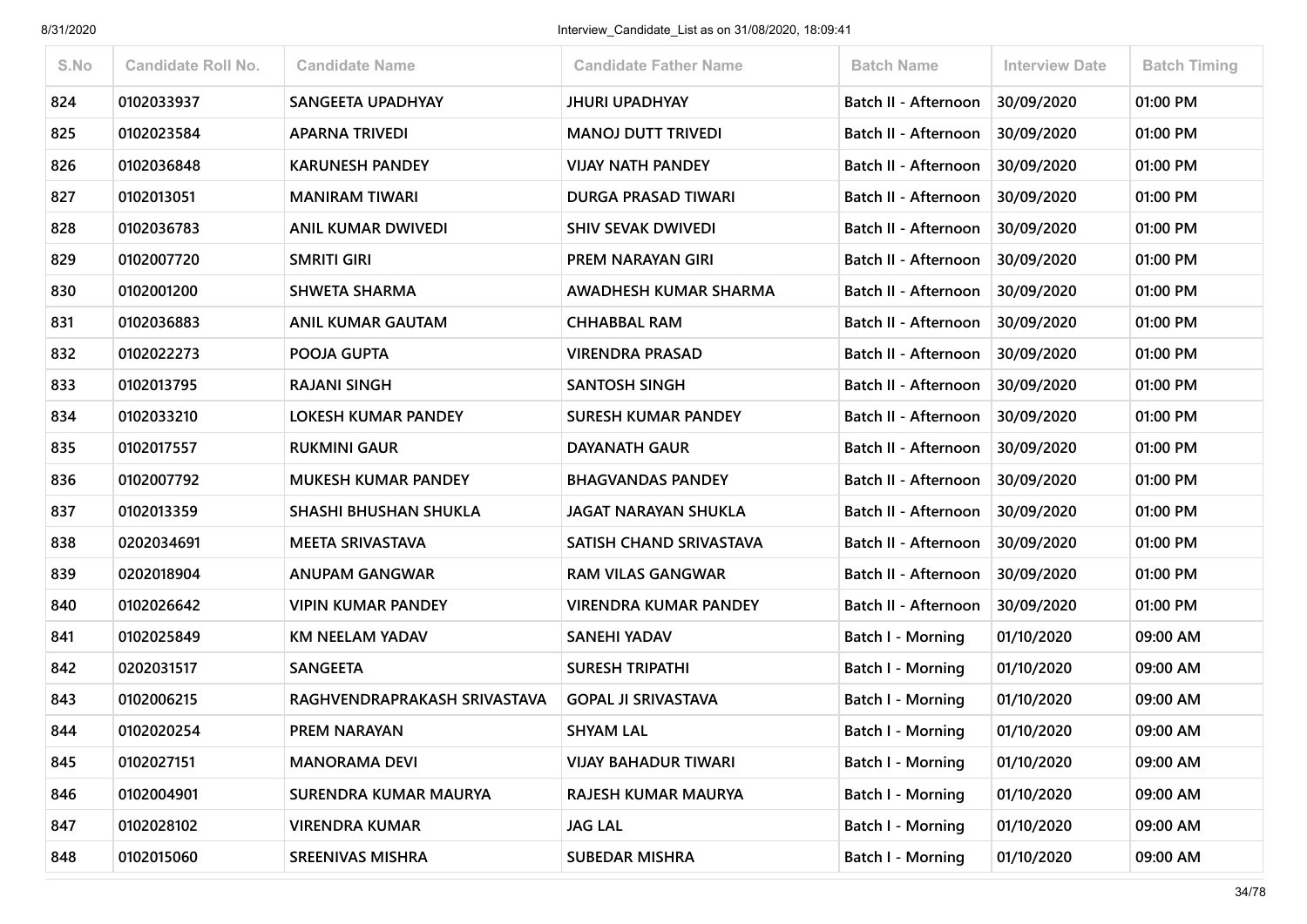| S.No | <b>Candidate Roll No.</b> | <b>Candidate Name</b>           | <b>Candidate Father Name</b>   | <b>Batch Name</b>        | <b>Interview Date</b> | <b>Batch Timing</b> |
|------|---------------------------|---------------------------------|--------------------------------|--------------------------|-----------------------|---------------------|
| 849  | 0102037248                | <b>KAUSHAL KISHOR TRIPATHI</b>  | <b>SHIV PRATAP TRIPATHI</b>    | <b>Batch I - Morning</b> | 01/10/2020            | 09:00 AM            |
| 850  | 0102006102                | <b>VIBHA VERMA</b>              | <b>SABHA JIT VERMA</b>         | Batch I - Morning        | 01/10/2020            | 09:00 AM            |
| 851  | 0102030207                | <b>HARESH KUMAR</b>             | <b>RATAN LAL</b>               | <b>Batch I - Morning</b> | 01/10/2020            | 09:00 AM            |
| 852  | 0102032126                | DHARMENDRA MISHRA               | <b>RAMKUMAR</b>                | Batch I - Morning        | 01/10/2020            | 09:00 AM            |
| 853  | 0102015260                | <b>SRIKANT VERMA</b>            | <b>RAMPAL VERMA</b>            | <b>Batch I - Morning</b> | 01/10/2020            | 09:00 AM            |
| 854  | 0102000044                | <b>ANIL KUMAR PANDEY</b>        | <b>TIRTH RAJ PANDEY</b>        | <b>Batch I - Morning</b> | 01/10/2020            | 09:00 AM            |
| 855  | 0102005667                | <b>DIVAKAR YADAV</b>            | <b>RAM AKABAL YADAV</b>        | Batch I - Morning        | 01/10/2020            | 09:00 AM            |
| 856  | 0102012082                | <b>VIJAY SHANKAR PANDEY</b>     | <b>HARI PRASAD PANDEY</b>      | Batch I - Morning        | 01/10/2020            | 09:00 AM            |
| 857  | 0102035573                | <b>PRADEEP KUMAR</b>            | <b>JAGAT PAL</b>               | <b>Batch I - Morning</b> | 01/10/2020            | 09:00 AM            |
| 858  | 0102010289                | <b>KM ANITA</b>                 | <b>RAM NAYAN</b>               | Batch I - Morning        | 01/10/2020            | 09:00 AM            |
| 859  | 0102029956                | <b>REENA PATEL</b>              | <b>PRAHLAD</b>                 | Batch I - Morning        | 01/10/2020            | 09:00 AM            |
| 860  | 0102019958                | <b>SAROJ KUMAR</b>              | <b>GHAN SHYAM</b>              | Batch I - Morning        | 01/10/2020            | 09:00 AM            |
| 861  | 0102003911                | <b>MAHESH KUMAR</b>             | <b>KALI CHARAN</b>             | Batch I - Morning        | 01/10/2020            | 09:00 AM            |
| 862  | 0102014390                | <b>KRISHN KUMAR SINGH PATEL</b> | <b>RAMA SHANKAR SINGH</b>      | Batch I - Morning        | 01/10/2020            | 09:00 AM            |
| 863  | 0102000839                | <b>SEEMA YADAV</b>              | <b>VEERENDRA BAHADUR YADAV</b> | Batch I - Morning        | 01/10/2020            | 09:00 AM            |
| 864  | 0102024625                | <b>BALRAM</b>                   | <b>HARIDWAR</b>                | <b>Batch I - Morning</b> | 01/10/2020            | 09:00 AM            |
| 865  | 0102026643                | <b>AMIT KUMAR TRIPATHI</b>      | <b>LALJI TRIPATHI</b>          | Batch I - Morning        | 01/10/2020            | 09:00 AM            |
| 866  | 0102018579                | <b>SHEELU DEVI</b>              | <b>KRISHNA KUMAR</b>           | Batch I - Morning        | 01/10/2020            | 09:00 AM            |
| 867  | 0202036216                | <b>REKHA RANI</b>               | DHYAN SINGH                    | Batch I - Morning        | 01/10/2020            | 09:00 AM            |
| 868  | 0102017884                | ANUJ KUMAR UPADHYAY             | KARUNA UPADHYAY                | Batch I - Morning        | 01/10/2020            | 09:00 AM            |
| 869  | 0102020098                | <b>SAROJ KUMARI</b>             | <b>SHANKER RAM</b>             | <b>Batch I - Morning</b> | 01/10/2020            | 09:00 AM            |
| 870  | 0102032094                | PRIYANKA TIWARI                 | NARENDRA NATH TIWARI           | <b>Batch I - Morning</b> | 01/10/2020            | 09:00 AM            |
| 871  | 0102003286                | <b>BRIJESH KUMAR</b>            | <b>RAM PRAKASH DUBEY</b>       | <b>Batch I - Morning</b> | 01/10/2020            | 09:00 AM            |
| 872  | 0102032151                | <b>MEENAKSHI GAUTAM</b>         | <b>RAMPAL GAUTAM</b>           | <b>Batch I - Morning</b> | 01/10/2020            | 09:00 AM            |
| 873  | 0102031530                | <b>LAXMI KANT</b>               | <b>RAM SWAROOP</b>             | <b>Batch I - Morning</b> | 01/10/2020            | 09:00 AM            |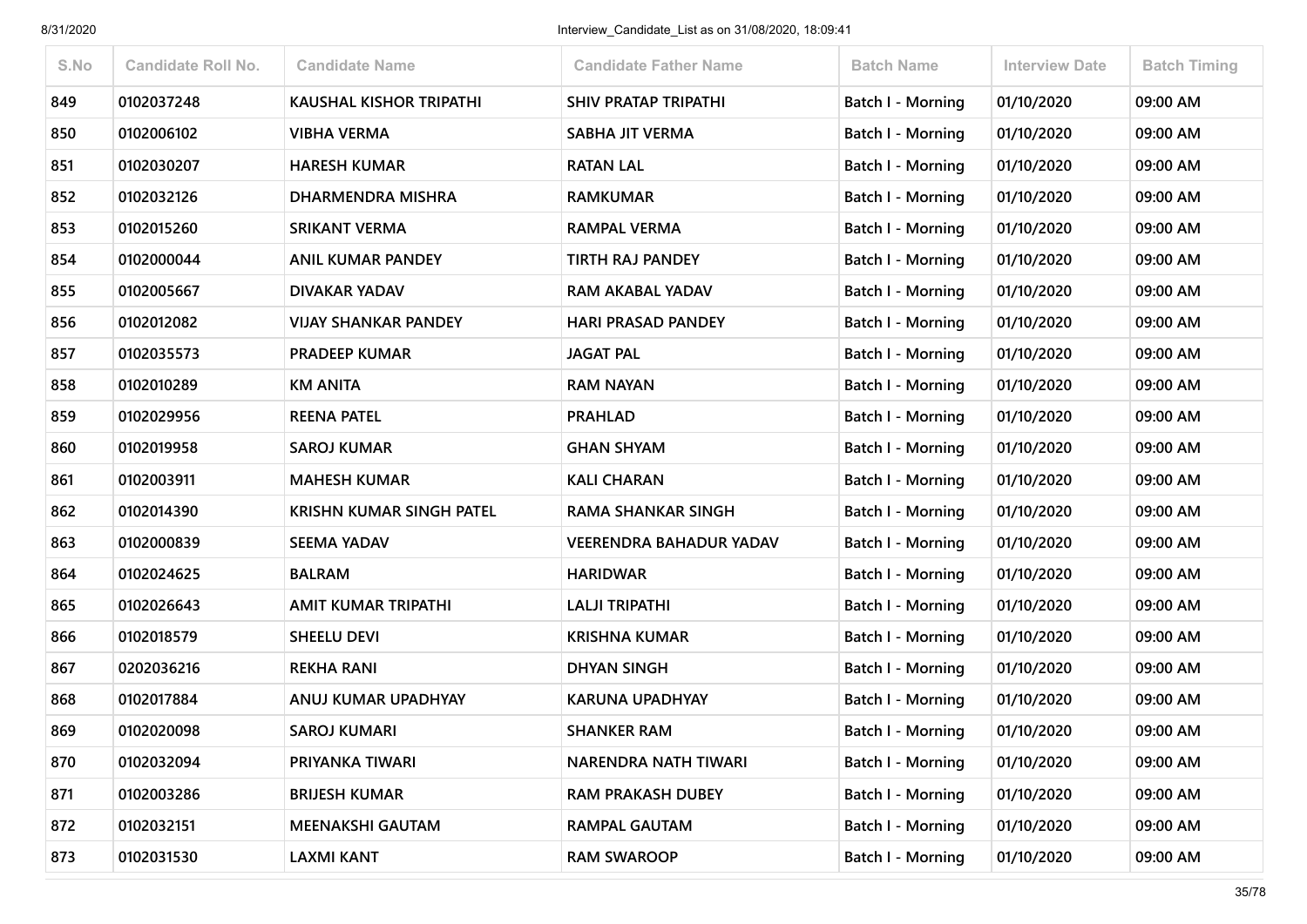| S.No | <b>Candidate Roll No.</b> | <b>Candidate Name</b>            | <b>Candidate Father Name</b> | <b>Batch Name</b>                 | <b>Interview Date</b> | <b>Batch Timing</b> |
|------|---------------------------|----------------------------------|------------------------------|-----------------------------------|-----------------------|---------------------|
| 874  | 0102016612                | <b>NAVANIT KUMAR SINGH</b>       | JAYA SINGH NARAYAN SINGH     | <b>Batch I - Morning</b>          | 01/10/2020            | 09:00 AM            |
| 875  | 0102036119                | <b>SHUBHAM</b>                   | DINESH UPADHYAY              | Batch I - Morning                 | 01/10/2020            | 09:00 AM            |
| 876  | 0102014491                | <b>MANISH KUMAR TRIPATHI</b>     | <b>INDRA DEV TRIPATHI</b>    | <b>Batch I - Morning</b>          | 01/10/2020            | 09:00 AM            |
| 877  | 0102022800                | <b>SUKH SAGAR SINGH</b>          | RAJ NARAYAN SINGH            | Batch I - Morning                 | 01/10/2020            | 09:00 AM            |
| 878  | 0102004074                | <b>PRAMOD KUMAR</b>              | <b>RAM PRATAP</b>            | Batch I - Morning                 | 01/10/2020            | 09:00 AM            |
| 879  | 0102004368                | <b>INDU PANDEY</b>               | <b>ANIL PANDEY</b>           | <b>Batch I - Morning</b>          | 01/10/2020            | 09:00 AM            |
| 880  | 0102019175                | <b>RAJESH KUMAR</b>              | <b>GYANI</b>                 | Batch I - Morning                 | 01/10/2020            | 09:00 AM            |
| 881  | 0102001490                | KM SANDHYA TRIPATHI              | SURENDRA PRASAD TRIPATHI     | Batch I - Morning                 | 01/10/2020            | 09:00 AM            |
| 882  | 0102032936                | <b>REETA YADAV</b>               | <b>RAJA RAM YADAV</b>        | <b>Batch I - Morning</b>          | 01/10/2020            | 09:00 AM            |
| 883  | 0102006442                | <b>VIDHI RANI</b>                | DINESH CHANDRA GUPTA         | Batch I - Morning                 | 01/10/2020            | 09:00 AM            |
| 884  | 0102010967                | <b>ETI RAI</b>                   | <b>SANT LAL BHARTIYA</b>     | <b>Batch I - Morning</b>          | 01/10/2020            | 09:00 AM            |
| 885  | 0102014118                | <b>SARIKA PANDEY</b>             | <b>HAR NARAYAN PANDEY</b>    | Batch I - Morning                 | 01/10/2020            | 09:00 AM            |
| 886  | 0102022462                | <b>VINOD KUMAR</b>               | SHIV SHANKER PRASAD DWIVEDI  | Batch I - Morning                 | 01/10/2020            | 09:00 AM            |
| 887  | 0102016437                | <b>RUCHI RAI</b>                 | <b>SHRI PRAKASH RAI</b>      | <b>Batch I - Morning</b>          | 01/10/2020            | 09:00 AM            |
| 888  | 0102024506                | DEV VRAT MISHRA                  | RAM KRISHNA MISHRA           | Batch I - Morning                 | 01/10/2020            | 09:00 AM            |
| 889  | 0102036816                | <b>REKHA TRIPATHI</b>            | SATYANARAYAN TRIPATHI        | Batch I - Morning                 | 01/10/2020            | 09:00 AM            |
| 890  | 0102020993                | <b>POOJA</b>                     | SATYENDRA KUMAR VERMA        | Batch I - Morning                 | 01/10/2020            | 09:00 AM            |
| 891  | 0102000149                | <b>ANIL KUMAR PANDEY</b>         | RAJ MANI PANDEY              | Batch I - Morning                 | 01/10/2020            | 09:00 AM            |
| 892  | 0102003978                | SANJITA PATEL                    | <b>RAM CHARAN PATEL</b>      | <b>Batch I - Morning</b>          | 01/10/2020            | 09:00 AM            |
| 893  | 0102001226                | <b>BRAJENDR KUMAR TRIGUNAYAT</b> | KAILASH NARAYAN TRIGUNAYAT   | Batch I - Morning                 | 01/10/2020            | 09:00 AM            |
| 894  | 0102034055                | <b>RAM BIHARI DUBEY</b>          | <b>KAILASH NATH DUBEY</b>    | Batch II - Afternoon              | 01/10/2020            | 01:00 PM            |
| 895  | 0102023033                | POOJA MISHRA                     | DAYA SHANKAR MISHRA          | Batch II - Afternoon              | 01/10/2020            | 01:00 PM            |
| 896  | 0202020150                | <b>KUMARI ANCHALA</b>            | <b>SHREE NARAYAN RAM</b>     | Batch II - Afternoon              | 01/10/2020            | 01:00 PM            |
| 897  | 0102015384                | <b>ANSHOO TYAGI</b>              | SATYAPAL TYAGI               | Batch II - Afternoon   01/10/2020 |                       | 01:00 PM            |
| 898  | 0102020188                | <b>JYOTI MISHRA</b>              | <b>BADRI PRASAD</b>          | Batch II - Afternoon              | 01/10/2020            | 01:00 PM            |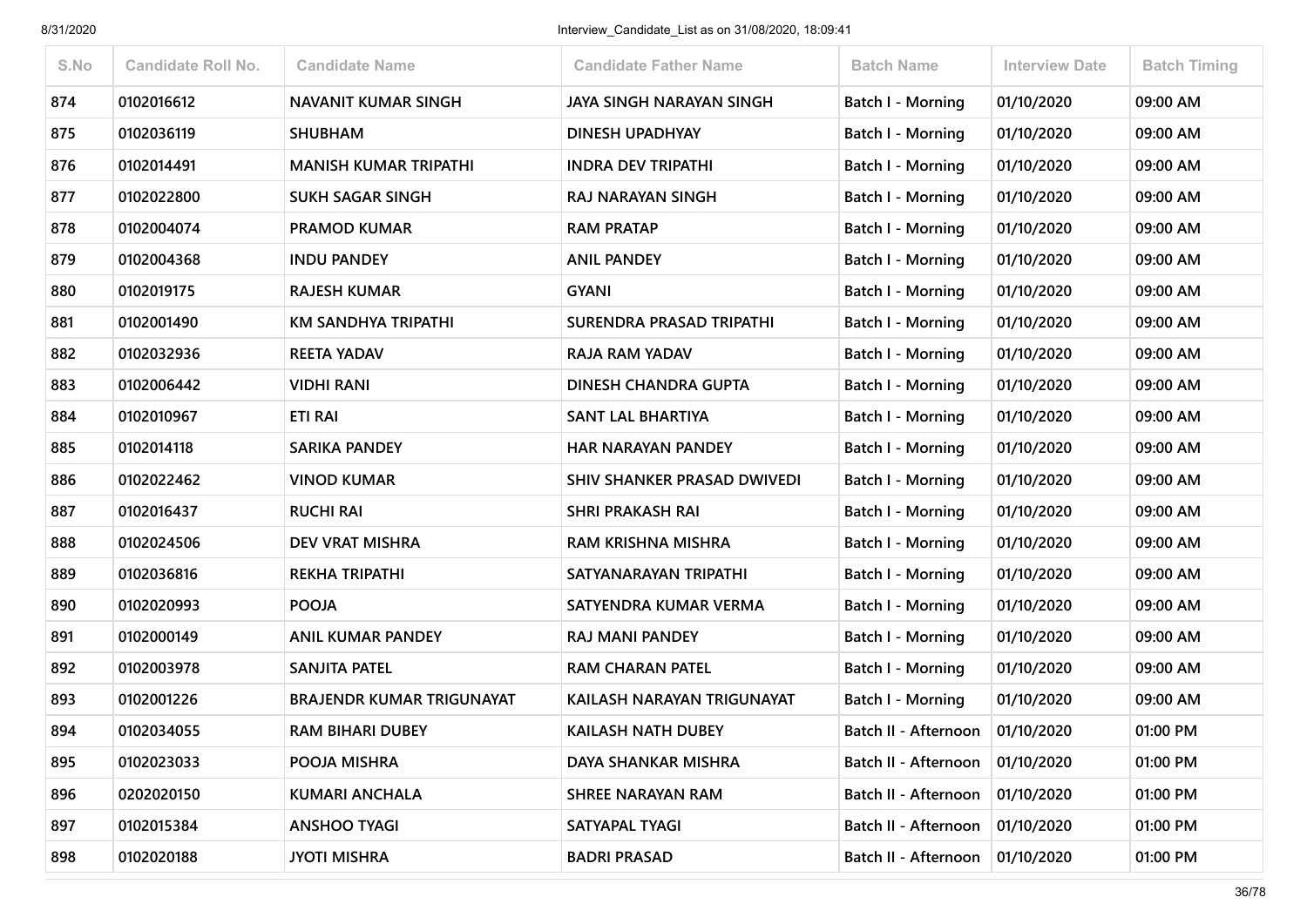| S.No | <b>Candidate Roll No.</b> | <b>Candidate Name</b>        | <b>Candidate Father Name</b>     | <b>Batch Name</b>    | <b>Interview Date</b> | <b>Batch Timing</b> |
|------|---------------------------|------------------------------|----------------------------------|----------------------|-----------------------|---------------------|
| 899  | 0102016997                | <b>RUCHI YADAV</b>           | <b>LATE DIGVIJAY SINGH YADAV</b> | Batch II - Afternoon | 01/10/2020            | 01:00 PM            |
| 900  | 0102016023                | AKHILESH KUMAR YADAV         | <b>KODAI RAM YADAV</b>           | Batch II - Afternoon | 01/10/2020            | 01:00 PM            |
| 901  | 0102028061                | <b>UMESH KUMAR SINGH</b>     | <b>RAGHUVAR SINGH</b>            | Batch II - Afternoon | 01/10/2020            | 01:00 PM            |
| 902  | 0102005880                | SIRICHANDA TIWARI            | <b>RAM BIHARI</b>                | Batch II - Afternoon | 01/10/2020            | 01:00 PM            |
| 903  | 0102003269                | <b>KESHAV KUMAR TRIVEDI</b>  | <b>SHIV SHANKAR TRIVEDI</b>      | Batch II - Afternoon | 01/10/2020            | 01:00 PM            |
| 904  | 0202007475                | <b>RAGNI TIWARI</b>          | <b>AWDHESH KUMAR</b>             | Batch II - Afternoon | 01/10/2020            | 01:00 PM            |
| 905  | 0102002356                | <b>RAM PALAT</b>             | <b>FIRATOO RAM</b>               | Batch II - Afternoon | 01/10/2020            | 01:00 PM            |
| 906  | 0102026622                | <b>VIPIN KUMAR MISHRA</b>    | PREM CHANDRA MISHRA              | Batch II - Afternoon | 01/10/2020            | 01:00 PM            |
| 907  | 0102010279                | <b>SHANI TRIPATHI</b>        | RAJ KARAN TRIPATHI               | Batch II - Afternoon | 01/10/2020            | 01:00 PM            |
| 908  | 0102023641                | UDAY NARAYAN MISHRA          | <b>ARUN KUMAR MISHRA</b>         | Batch II - Afternoon | 01/10/2020            | 01:00 PM            |
| 909  | 0102015565                | <b>ATUL KUMAR TIWARI</b>     | <b>LAL SHANKAR TIWARI</b>        | Batch II - Afternoon | 01/10/2020            | 01:00 PM            |
| 910  | 0102014214                | <b>PRAVEEN MANI TRIPATHI</b> | <b>LALJI MANI TRIPATHI</b>       | Batch II - Afternoon | 01/10/2020            | 01:00 PM            |
| 911  | 0202003264                | <b>ANITA</b>                 | <b>HARI RAM</b>                  | Batch II - Afternoon | 01/10/2020            | 01:00 PM            |
| 912  | 0102016236                | <b>RANJANA RAI</b>           | <b>HARI SHANKAR RAI</b>          | Batch II - Afternoon | 01/10/2020            | 01:00 PM            |
| 913  | 0202013799                | <b>SHASHI KALA DEVI</b>      | <b>DAROGA PATEL</b>              | Batch II - Afternoon | 01/10/2020            | 01:00 PM            |
| 914  | 0102001613                | <b>NISHA GUPTA</b>           | RAJENDRA PRASAD                  | Batch II - Afternoon | 01/10/2020            | 01:00 PM            |
| 915  | 0102008737                | <b>RISHIKESH</b>             | <b>BIRBAL RAM</b>                | Batch II - Afternoon | 01/10/2020            | 01:00 PM            |
| 916  | 0102008683                | <b>AJAY KUMAR GUPTA</b>      | <b>TULASI DAS GUPTA</b>          | Batch II - Afternoon | 01/10/2020            | 01:00 PM            |
| 917  | 0102011060                | <b>SONAM KUMARI</b>          | <b>RAJ MANI CHAUBEY</b>          | Batch II - Afternoon | 01/10/2020            | 01:00 PM            |
| 918  | 0102025410                | <b>LAKSHMI KANT</b>          | <b>PREM NARAYAN SHUKL</b>        | Batch II - Afternoon | 01/10/2020            | 01:00 PM            |
| 919  | 0102016634                | <b>PREETI GUPTA</b>          | <b>SURENDRA NATH GUPTA</b>       | Batch II - Afternoon | 01/10/2020            | 01:00 PM            |
| 920  | 0102007646                | <b>CHANDRA BALI PANDAY</b>   | <b>LAL MANI PANDEY</b>           | Batch II - Afternoon | 01/10/2020            | 01:00 PM            |
| 921  | 0102012823                | <b>AKANKSHA SINGH</b>        | <b>ARUN SINGH</b>                | Batch II - Afternoon | 01/10/2020            | 01:00 PM            |
| 922  | 0102018215                | <b>RAJESH KUMAR</b>          | <b>RAM RAJ</b>                   | Batch II - Afternoon | 01/10/2020            | 01:00 PM            |
| 923  | 0102008047                | DUR VIJAY SINGH              | <b>ATAR SINGH</b>                | Batch II - Afternoon | 01/10/2020            | 01:00 PM            |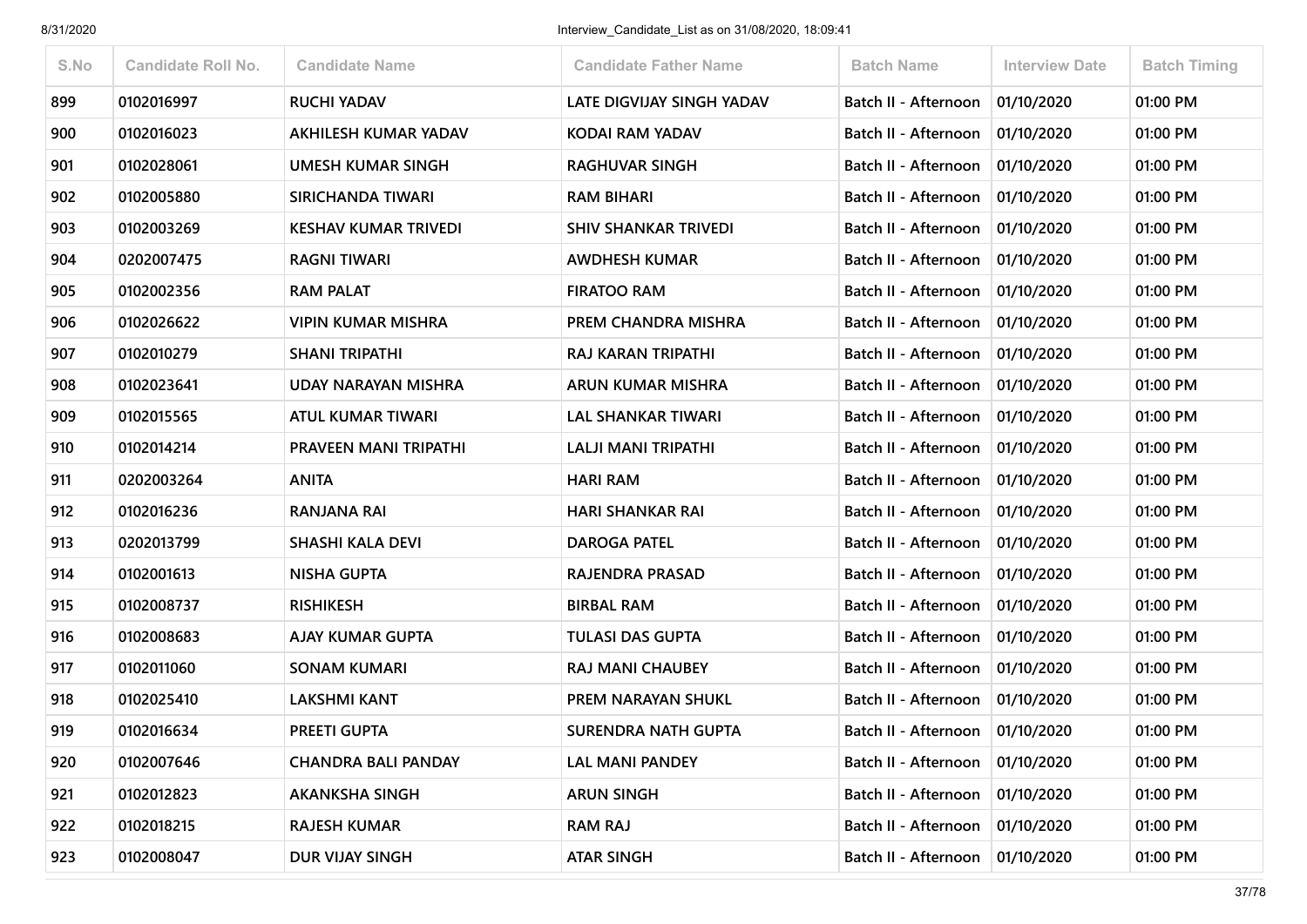| S.No | <b>Candidate Roll No.</b> | <b>Candidate Name</b>       | <b>Candidate Father Name</b> | <b>Batch Name</b>                 | <b>Interview Date</b> | <b>Batch Timing</b> |
|------|---------------------------|-----------------------------|------------------------------|-----------------------------------|-----------------------|---------------------|
| 924  | 0102010078                | SANTOSH KUMAR VISHWAKARMA   | SUKKHU RAM VISHWAKARMA       | Batch II - Afternoon              | 01/10/2020            | 01:00 PM            |
| 925  | 0102009628                | <b>JANG BAHADUR YADAV</b>   | <b>RAM DATT YADAV</b>        | Batch II - Afternoon              | 01/10/2020            | 01:00 PM            |
| 926  | 0102005832                | <b>MRS ARUN GUPTA</b>       | <b>JAI PRAKASH GUPTA</b>     | Batch II - Afternoon              | 01/10/2020            | 01:00 PM            |
| 927  | 0102003560                | <b>SHYAM SUNDAR</b>         | <b>GOPI NATH</b>             | Batch II - Afternoon              | 01/10/2020            | 01:00 PM            |
| 928  | 0102014212                | <b>NARENDRA KUMAR</b>       | <b>RAMMURTI LAL</b>          | Batch II - Afternoon              | 01/10/2020            | 01:00 PM            |
| 929  | 0102001602                | <b>VARUN</b>                | <b>JANKI PRASAD</b>          | Batch II - Afternoon              | 01/10/2020            | 01:00 PM            |
| 930  | 0102009722                | <b>VIJAY KUMAR PATEL</b>    | <b>JAY RAM VERMA</b>         | Batch II - Afternoon              | 01/10/2020            | 01:00 PM            |
| 931  | 0102008308                | <b>JAI SHANKAR SINGH</b>    | <b>HANUMAN SINGH</b>         | Batch II - Afternoon              | 01/10/2020            | 01:00 PM            |
| 932  | 0102005339                | <b>SHAILJA</b>              | <b>SURENDRA NATH SHUKLA</b>  | Batch II - Afternoon              | 01/10/2020            | 01:00 PM            |
| 933  | 0102007998                | <b>SANTOSH KUMAR DUBEY</b>  | <b>ANIRUDH DUBEY</b>         | Batch II - Afternoon              | 01/10/2020            | 01:00 PM            |
| 934  | 0102030481                | <b>URMILA DEVI</b>          | <b>HARI SHANKAR SINGH</b>    | Batch II - Afternoon              | 01/10/2020            | 01:00 PM            |
| 935  | 0102032333                | <b>PRABAL SINGH</b>         | <b>VICHAR SINGH</b>          | Batch II - Afternoon              | 01/10/2020            | 01:00 PM            |
| 936  | 0102012246                | <b>CHARU SAXENA</b>         | <b>TEEKA RAM SAXENA</b>      | Batch II - Afternoon              | 01/10/2020            | 01:00 PM            |
| 937  | 0202003029                | <b>KEERTI UPADHYAY</b>      | DASHENDRA KUMAR UPADHYAY     | Batch II - Afternoon              | 01/10/2020            | 01:00 PM            |
| 938  | 0102028370                | LALITA PATEL                | <b>KEDAR NATH PATEL</b>      | Batch II - Afternoon              | 01/10/2020            | 01:00 PM            |
| 939  | 0102023743                | <b>AMBUJ KUMAR</b>          | <b>ABHAY RAJ PATHAK</b>      | Batch II - Afternoon              | 01/10/2020            | 01:00 PM            |
| 940  | 0102024257                | <b>SALILKANT TRIPATHI</b>   | <b>KRISHNAKANT TRIPATHI</b>  | Batch II - Afternoon              | 01/10/2020            | 01:00 PM            |
| 941  | 0202024689                | <b>KM MEETA</b>             | <b>AMAR SINGH</b>            | Batch II - Afternoon              | 01/10/2020            | 01:00 PM            |
| 942  | 0102019604                | <b>ANUPAM PANDEY</b>        | DAYAKANTA PANDEY             | Batch II - Afternoon              | 01/10/2020            | 01:00 PM            |
| 943  | 0102021540                | <b>SUDHIR KUMAR TRIVEDI</b> | <b>SHRI KANT TRIVEDI</b>     | Batch II - Afternoon              | 01/10/2020            | 01:00 PM            |
| 944  | 0102024036                | <b>RAVI KUMAR PATEL</b>     | <b>RAM BACHAN SINGH</b>      | Batch II - Afternoon   01/10/2020 |                       | 01:00 PM            |
| 945  | 0102008004                | <b>ANJALI UPADHYAY</b>      | NARENDRA DEV UPADHYAY        | Batch II - Afternoon              | 01/10/2020            | 01:00 PM            |
| 946  | 0102004041                | <b>SURENDRA KUMAR</b>       | <b>SHIV CHARAN</b>           | <b>Batch I - Morning</b>          | 05/10/2020            | 09:00 AM            |
| 947  | 0102010676                | <b>RAMESH KUMAR SAROJ</b>   | PANNA LAL SAROJ              | Batch I - Morning                 | 05/10/2020            | 09:00 AM            |
| 948  | 0102033757                | <b>SANGEETA SINGH</b>       | PARASHURAM SINGH             | <b>Batch I - Morning</b>          | 05/10/2020            | 09:00 AM            |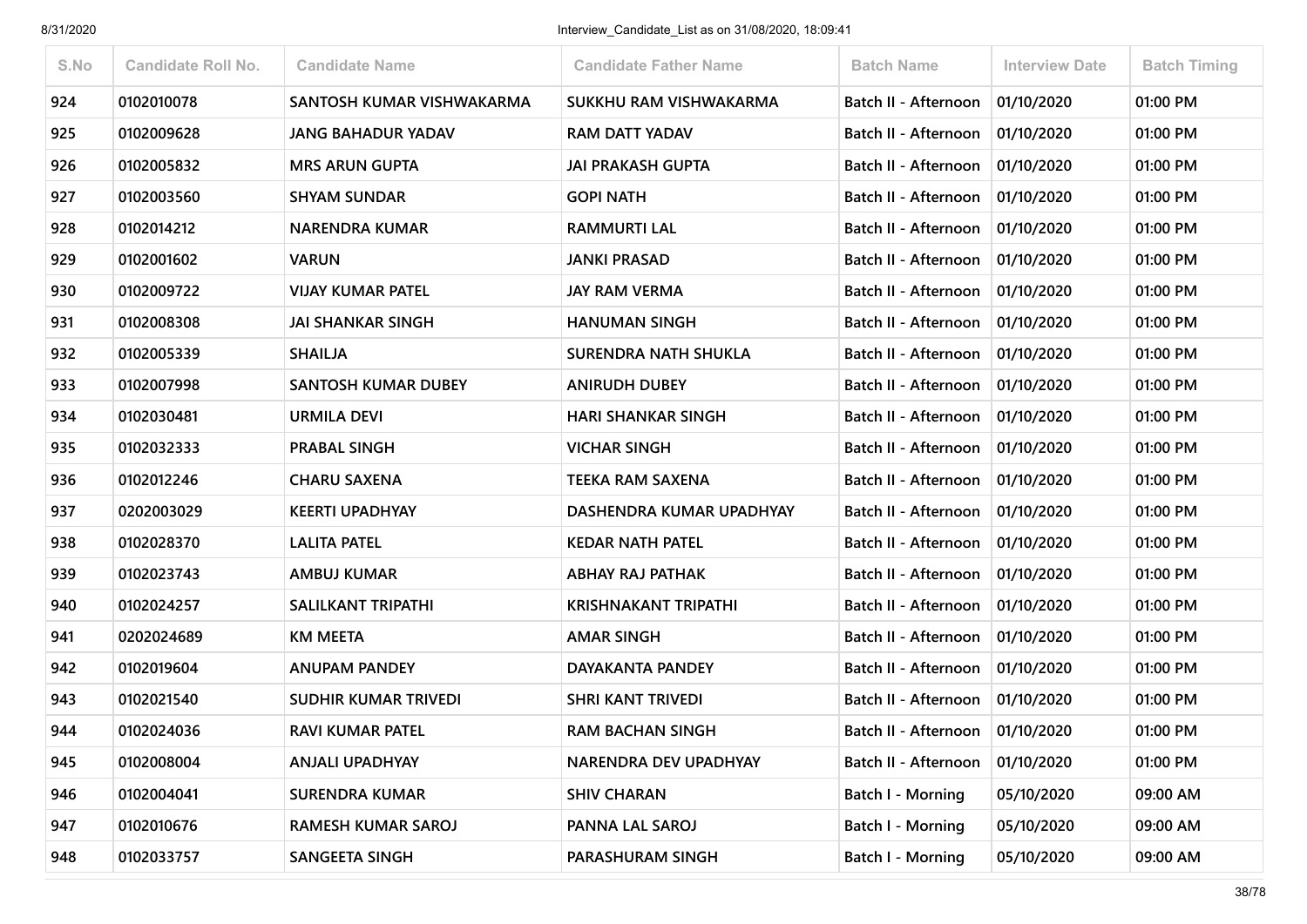| S.No | <b>Candidate Roll No.</b> | <b>Candidate Name</b>       | <b>Candidate Father Name</b> | <b>Batch Name</b>        | <b>Interview Date</b> | <b>Batch Timing</b> |
|------|---------------------------|-----------------------------|------------------------------|--------------------------|-----------------------|---------------------|
| 949  | 0102016479                | <b>SHASHI YADAV</b>         | <b>LAUHARI YADAV</b>         | Batch I - Morning        | 05/10/2020            | 09:00 AM            |
| 950  | 0102035354                | PURNENDU PRATAP SINGH       | <b>ADITYA PRATAP SINGH</b>   | Batch I - Morning        | 05/10/2020            | 09:00 AM            |
| 951  | 0102007532                | MUKESH KUMAR AWASTHI        | <b>RAM SHANKAR AWASTHI</b>   | <b>Batch I - Morning</b> | 05/10/2020            | 09:00 AM            |
| 952  | 0102029441                | <b>UPENDRA KUMAR MISHRA</b> | SHYAM NARAYAN MISHRA         | Batch I - Morning        | 05/10/2020            | 09:00 AM            |
| 953  | 0102034011                | <b>MEERA DEVI</b>           | <b>AMALA PRASAD</b>          | <b>Batch I - Morning</b> | 05/10/2020            | 09:00 AM            |
| 954  | 0102015541                | <b>SWAMI NATH MAURYA</b>    | <b>SAHDEV MAURYA</b>         | <b>Batch I - Morning</b> | 05/10/2020            | 09:00 AM            |
| 955  | 0102024685                | <b>BALRAM ARYA</b>          | <b>BHARAT SINGH</b>          | <b>Batch I - Morning</b> | 05/10/2020            | 09:00 AM            |
| 956  | 0202018381                | <b>SYALOO</b>               | <b>VINOD KUMAR</b>           | Batch I - Morning        | 05/10/2020            | 09:00 AM            |
| 957  | 0102020528                | <b>JYOTI RAI</b>            | LATE JAGANNATH RAI           | <b>Batch I - Morning</b> | 05/10/2020            | 09:00 AM            |
| 958  | 0102017822                | <b>VINAY KUMAR</b>          | <b>JAGDISH PRASAD</b>        | Batch I - Morning        | 05/10/2020            | 09:00 AM            |
| 959  | 0102026380                | <b>SUMAN LATA</b>           | <b>VASUDEV SAHAI</b>         | <b>Batch I - Morning</b> | 05/10/2020            | 09:00 AM            |
| 960  | 0202011074                | PRATIMA DEVI                | SHATRUGHAN PRASAD TRIPATHI   | Batch I - Morning        | 05/10/2020            | 09:00 AM            |
| 961  | 0102025099                | <b>SHIV KUMAR</b>           | <b>RAM CHET</b>              | <b>Batch I - Morning</b> | 05/10/2020            | 09:00 AM            |
| 962  | 0102010036                | <b>RAMESH KUMAR</b>         | <b>RAM GOPAL</b>             | <b>Batch I - Morning</b> | 05/10/2020            | 09:00 AM            |
| 963  | 0102011058                | <b>SANTOSH SINGH</b>        | <b>BIHARI SINGH</b>          | <b>Batch I - Morning</b> | 05/10/2020            | 09:00 AM            |
| 964  | 0102002814                | PRAKASH KUMAR JHA           | <b>KRITYANAND JHA</b>        | Batch I - Morning        | 05/10/2020            | 09:00 AM            |
| 965  | 0202018091                | <b>MANJU DEVI</b>           | <b>JAI PAL</b>               | <b>Batch I - Morning</b> | 05/10/2020            | 09:00 AM            |
| 966  | 0102024411                | <b>MANOJ KUMAR MISHRA</b>   | <b>UMACHARAN MISHRA</b>      | Batch I - Morning        | 05/10/2020            | 09:00 AM            |
| 967  | 0102023472                | <b>NEELU RAY</b>            | <b>SATBIR SINGH</b>          | <b>Batch I - Morning</b> | 05/10/2020            | 09:00 AM            |
| 968  | 0102006567                | <b>DIVYA SINGH</b>          | <b>HIRA LAL SINGH</b>        | Batch I - Morning        | 05/10/2020            | 09:00 AM            |
| 969  | 0102029078                | SAUBHAGYA PRADA             | <b>BHOO DEV</b>              | Batch I - Morning        | 05/10/2020            | 09:00 AM            |
| 970  | 0102007339                | <b>SHALINI</b>              | <b>AJAY KUMAR OJHA</b>       | Batch I - Morning        | 05/10/2020            | 09:00 AM            |
| 971  | 0202014269                | <b>KM BABLI SINGH</b>       | <b>SANTOSH SINGH</b>         | Batch I - Morning        | 05/10/2020            | 09:00 AM            |
| 972  | 0102032376                | <b>REETA PATEL</b>          | <b>RAM BAHADUR</b>           | Batch I - Morning        | 05/10/2020            | 09:00 AM            |
| 973  | 0202037322                | <b>YOGESHWARI</b>           | <b>JETENDRA NATH</b>         | Batch I - Morning        | 05/10/2020            | 09:00 AM            |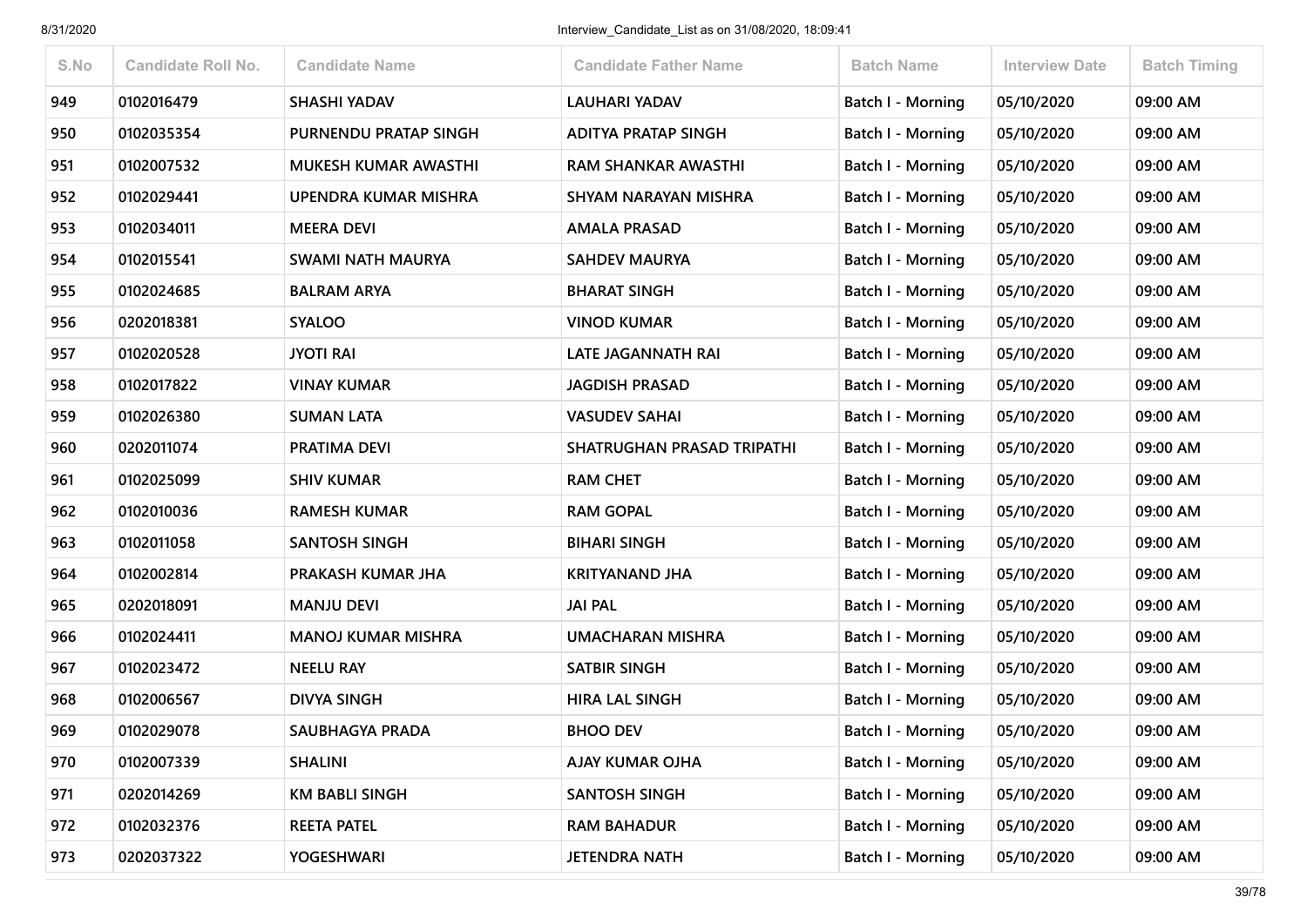| S.No | <b>Candidate Roll No.</b> | <b>Candidate Name</b>         | <b>Candidate Father Name</b>      | <b>Batch Name</b>        | <b>Interview Date</b> | <b>Batch Timing</b> |
|------|---------------------------|-------------------------------|-----------------------------------|--------------------------|-----------------------|---------------------|
| 974  | 0102015265                | ATUL KUMAR DWIVEDI            | PRAYAG NARAYAN DWIVEDI            | <b>Batch I - Morning</b> | 05/10/2020            | 09:00 AM            |
| 975  | 0102013564                | <b>ANKITA TIWARI</b>          | <b>VIJAY PRAKASH TIWARI</b>       | Batch I - Morning        | 05/10/2020            | 09:00 AM            |
| 976  | 0102008586                | <b>CHANDRA KANT TRIPATHI</b>  | LOK NATH TRIPATHI                 | <b>Batch I - Morning</b> | 05/10/2020            | 09:00 AM            |
| 977  | 0102021021                | <b>THAN SINGH</b>             | <b>JANKI PRASAD</b>               | Batch I - Morning        | 05/10/2020            | 09:00 AM            |
| 978  | 0102022676                | RATNESH KUMAR SHUKLA          | RAMENRDA BHUSHAN SHUKLA           | <b>Batch I - Morning</b> | 05/10/2020            | 09:00 AM            |
| 979  | 0102031648                | <b>KANAK LATA PANDEY</b>      | <b>VIRESHWAR PANDEY</b>           | <b>Batch I - Morning</b> | 05/10/2020            | 09:00 AM            |
| 980  | 0102033044                | <b>ARNIKA SINGH</b>           | DHIRENDRA SINGH                   | Batch I - Morning        | 05/10/2020            | 09:00 AM            |
| 981  | 0102002596                | <b>RAM PRAKASH</b>            | <b>DADU RAM</b>                   | Batch I - Morning        | 05/10/2020            | 09:00 AM            |
| 982  | 0202000312                | <b>SHWETA DEVI</b>            | <b>SHYAM JI DHAR DUBEY</b>        | <b>Batch I - Morning</b> | 05/10/2020            | 09:00 AM            |
| 983  | 0102024219                | <b>SHIV BAHADUR PATEL</b>     | <b>UDAY RAJ PATEL</b>             | Batch I - Morning        | 05/10/2020            | 09:00 AM            |
| 984  | 0102009688                | <b>JANHVI SHUKLA</b>          | <b>VIDHIHARIHAR PRASAD SHUKLA</b> | <b>Batch I - Morning</b> | 05/10/2020            | 09:00 AM            |
| 985  | 0102007946                | <b>CHANDRA BHUSHAN MISHRA</b> | SHYAM BIHARI MISHRA               | <b>Batch I - Morning</b> | 05/10/2020            | 09:00 AM            |
| 986  | 0102031767                | <b>HARI SHANKAR</b>           | <b>HARISHCHANDRA</b>              | <b>Batch I - Morning</b> | 05/10/2020            | 09:00 AM            |
| 987  | 0102010608                | <b>JAY HIND</b>               | <b>FIRTOO</b>                     | <b>Batch I - Morning</b> | 05/10/2020            | 09:00 AM            |
| 988  | 0102006679                | <b>SHALESH GAUND</b>          | <b>HANUMAN GAUND</b>              | <b>Batch I - Morning</b> | 05/10/2020            | 09:00 AM            |
| 989  | 0202014660                | <b>SONY DEVI</b>              | <b>RAM KISHOR</b>                 | Batch I - Morning        | 05/10/2020            | 09:00 AM            |
| 990  | 0102004572                | <b>MONIKA YADAV</b>           | <b>KARAN KUMAR YADAV</b>          | <b>Batch I - Morning</b> | 05/10/2020            | 09:00 AM            |
| 991  | 0102008097                | <b>RIPU SOODAN PANDEY</b>     | <b>BHOOPENDRA PANDEY</b>          | Batch I - Morning        | 05/10/2020            | 09:00 AM            |
| 992  | 0102028744                | <b>ARCHANA MISHRA</b>         | <b>SURYA BALI MISHRA</b>          | <b>Batch I - Morning</b> | 05/10/2020            | 09:00 AM            |
| 993  | 0102001184                | <b>ANIL KUMAR TRIPATHI</b>    | <b>RAM LAKHAN TRIPATHI</b>        | <b>Batch I - Morning</b> | 05/10/2020            | 09:00 AM            |
| 994  | 0102007565                | ASHISH KUMAR CHATURVEDI       | RAJ KUMAR CHATURVEDI              | <b>Batch I - Morning</b> | 05/10/2020            | 09:00 AM            |
| 995  | 0102002428                | <b>INDRA JEET SINGH</b>       | <b>SUKHA LAL SINGH</b>            | Batch I - Morning        | 05/10/2020            | 09:00 AM            |
| 996  | 0102006216                | RAMA KULSHRESHTHA             | <b>UMAKANT KULSHRESHTHA</b>       | Batch I - Morning        | 05/10/2020            | 09:00 AM            |
| 997  | 0102027567                | <b>GYAN CHANDRA SAROJ</b>     | <b>GULAB CHANDRA SAROJ</b>        | <b>Batch I - Morning</b> | 05/10/2020            | 09:00 AM            |
| 998  | 0102017850                | <b>KSHITIJ KUMAR PANDEY</b>   | <b>ANIL KUMAR PANDEY</b>          | <b>Batch I - Morning</b> | 05/10/2020            | 09:00 AM            |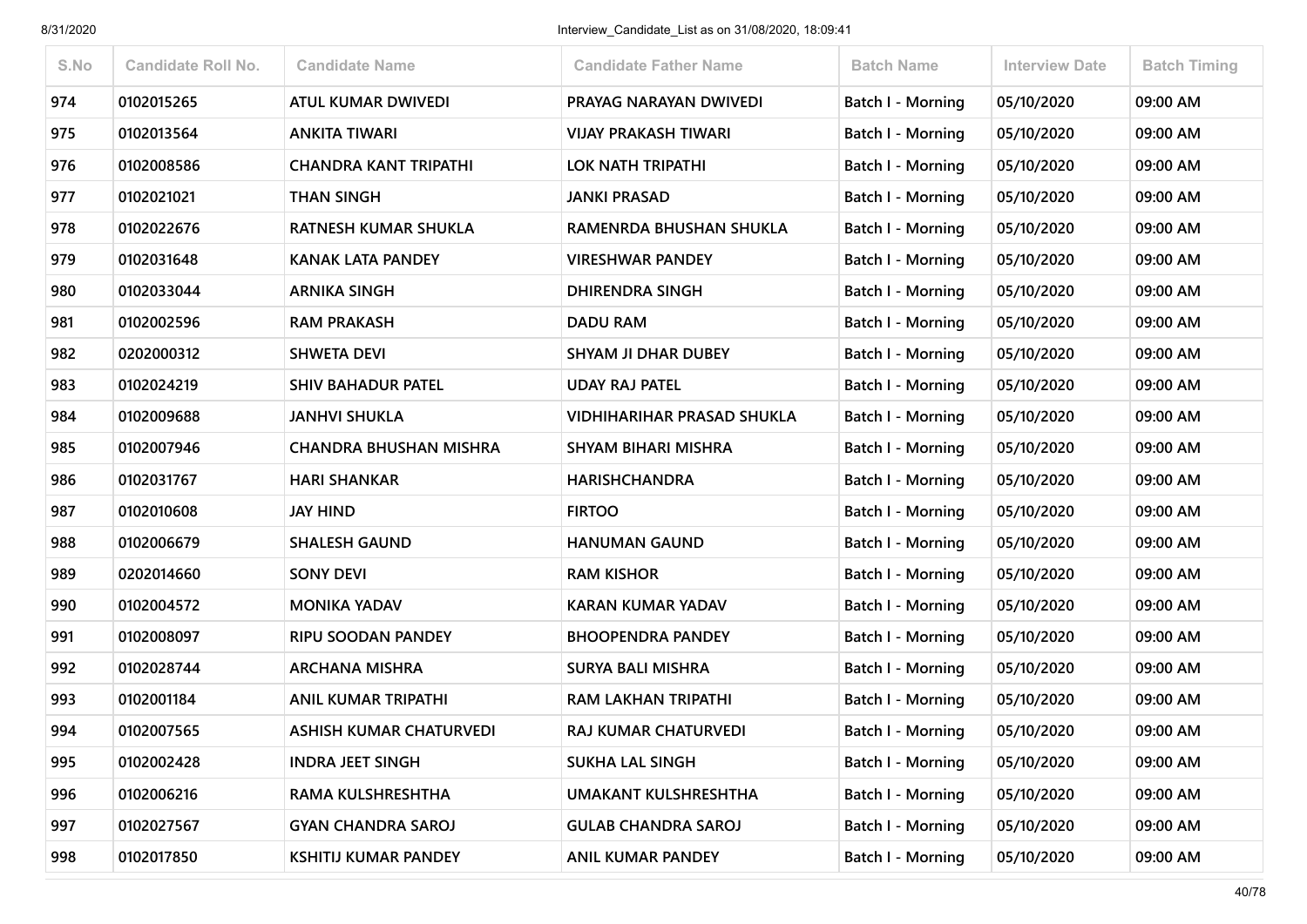| S.No | <b>Candidate Roll No.</b> | <b>Candidate Name</b>      | <b>Candidate Father Name</b> | <b>Batch Name</b>                 | <b>Interview Date</b> | <b>Batch Timing</b> |
|------|---------------------------|----------------------------|------------------------------|-----------------------------------|-----------------------|---------------------|
| 999  | 0102009667                | <b>DURGESH MISHRA</b>      | <b>CHANDRASHEKHAR MISHRA</b> | Batch II - Afternoon              | 05/10/2020            | 01:00 PM            |
| 1000 | 0102035226                | <b>DIGVIJAY</b>            | <b>KAUSHAL KUMAR</b>         | Batch II - Afternoon              | 05/10/2020            | 01:00 PM            |
| 1001 | 0102005692                | <b>MRITUNJAY PANDEY</b>    | <b>VINOD PANDEY</b>          | Batch II - Afternoon              | 05/10/2020            | 01:00 PM            |
| 1002 | 0102030315                | RAKESH KUMAR TRIPATHI      | <b>SRIRAM TRIPATHI</b>       | Batch II - Afternoon              | 05/10/2020            | 01:00 PM            |
| 1003 | 0102009489                | KM AKANKSHA SHARMA         | <b>RAKESH CHAND SHARMA</b>   | Batch II - Afternoon              | 05/10/2020            | 01:00 PM            |
| 1004 | 0102015145                | <b>ATUL KUMAR</b>          | <b>BHADRA SEN</b>            | Batch II - Afternoon              | 05/10/2020            | 01:00 PM            |
| 1005 | 0102029477                | <b>SANDHYA DWIVEDI</b>     | <b>CHANDRA BHANU DWIVEDI</b> | Batch II - Afternoon              | 05/10/2020            | 01:00 PM            |
| 1006 | 0102020248                | <b>JYOTI NARAYAN</b>       | PRAHLAD SINGH                | Batch II - Afternoon              | 05/10/2020            | 01:00 PM            |
| 1007 | 0102027179                | <b>SHIV RAJ GUPTA</b>      | <b>BIHARI LAL GUPTA</b>      | Batch II - Afternoon              | 05/10/2020            | 01:00 PM            |
| 1008 | 0102009849                | KM AMBUJA TRIPATHI         | SANATAN MANI TRIPATHI        | Batch II - Afternoon              | 05/10/2020            | 01:00 PM            |
| 1009 | 0102006860                | SIYANKA SHARMA             | RAJESHWAR DUTT SHARMA        | Batch II - Afternoon              | 05/10/2020            | 01:00 PM            |
| 1010 | 0102027259                | SHIV RAM KRISHNA TIWARI    | <b>DEVI PRASAD TIWARI</b>    | Batch II - Afternoon              | 05/10/2020            | 01:00 PM            |
| 1011 | 0102004634                | <b>PRAMOD KUMAR</b>        | <b>KEDAR NATH</b>            | Batch II - Afternoon              | 05/10/2020            | 01:00 PM            |
| 1012 | 0102021505                | <b>BABITA SINGH</b>        | <b>BHRAT SINGH</b>           | Batch II - Afternoon              | 05/10/2020            | 01:00 PM            |
| 1013 | 0102015183                | AKHILESH KUMAR PAL         | PANNA LAL PAL                | Batch II - Afternoon              | 05/10/2020            | 01:00 PM            |
| 1014 | 0102020687                | <b>GHANSHYAM SHARMA</b>    | NIRANJAN PRASAD              | Batch II - Afternoon              | 05/10/2020            | 01:00 PM            |
| 1015 | 0102022435                | RAJESH SINGH PATEL         | RAMAYANA PRASAD SINGH        | Batch II - Afternoon              | 05/10/2020            | 01:00 PM            |
| 1016 | 0102020051                | <b>MANJU VERMA</b>         | NAGESHWAR VERMA              | Batch II - Afternoon              | 05/10/2020            | 01:00 PM            |
| 1017 | 0102010856                | <b>RAMESH KUMAR SINGH</b>  | <b>GOMATI PRASAD</b>         | Batch II - Afternoon              | 05/10/2020            | 01:00 PM            |
| 1018 | 0102031042                | <b>VISHWAJEET TIWARI</b>   | RAJENDRA TIWARI              | Batch II - Afternoon              | 05/10/2020            | 01:00 PM            |
| 1019 | 0202012520                | <b>SONI PRAJAPATI</b>      | <b>MOHAN LAL PRAJAPATI</b>   | Batch II - Afternoon              | 05/10/2020            | 01:00 PM            |
| 1020 | 0202007335                | <b>RAGINI YADAV</b>        | <b>SHANKAR LAL YADAV</b>     | Batch II - Afternoon   05/10/2020 |                       | 01:00 PM            |
| 1021 | 0102022425                | <b>BABUL RAV BAGSUDKAR</b> | <b>DASHAMEE</b>              | Batch II - Afternoon              | 05/10/2020            | 01:00 PM            |
| 1022 | 0102000464                | <b>ANIL KUMAR SHUKLA</b>   | <b>DEVI PRASAD SHUKLA</b>    | Batch II - Afternoon   05/10/2020 |                       | 01:00 PM            |
| 1023 | 0102015163                | AKHILESH KUMAR PAL         | <b>RAM CHARAN PAL</b>        | Batch II - Afternoon              | 05/10/2020            | 01:00 PM            |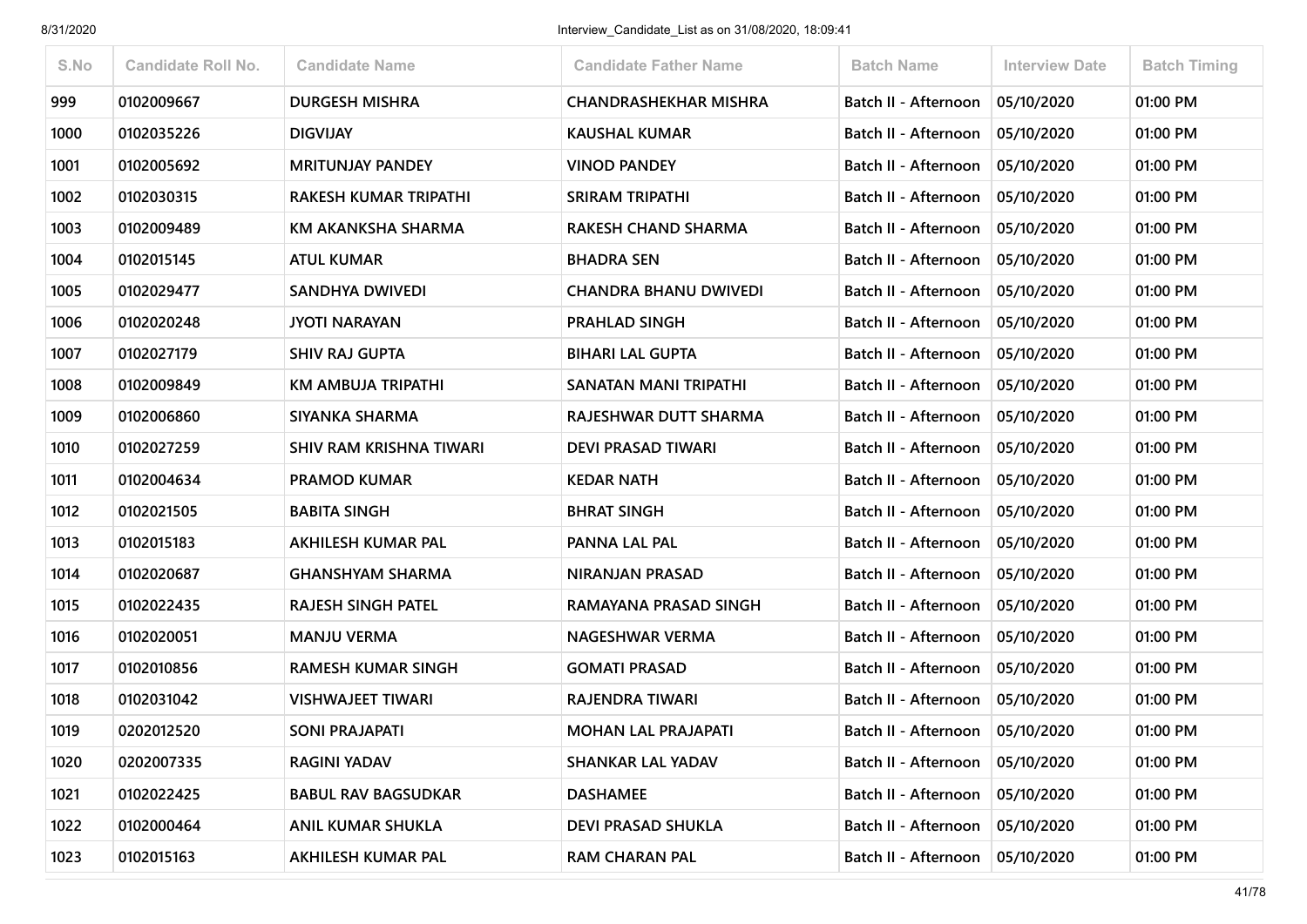| S.No | <b>Candidate Roll No.</b> | <b>Candidate Name</b>         | <b>Candidate Father Name</b>  | <b>Batch Name</b>           | <b>Interview Date</b> | <b>Batch Timing</b> |
|------|---------------------------|-------------------------------|-------------------------------|-----------------------------|-----------------------|---------------------|
| 1024 | 0202014347                | <b>GARIMA PANDEY</b>          | <b>VISHNU KUMAR PANDEY</b>    | Batch II - Afternoon        | 05/10/2020            | 01:00 PM            |
| 1025 | 0102012162                | <b>VIJAY SHANKAR SHARMA</b>   | <b>JILAJEET SHARMA</b>        | Batch II - Afternoon        | 05/10/2020            | 01:00 PM            |
| 1026 | 0102002984                | <b>ANITA</b>                  | <b>RAM ASAREY</b>             | <b>Batch II - Afternoon</b> | 05/10/2020            | 01:00 PM            |
| 1027 | 0102023823                | <b>AMBUJ TRIVEDI</b>          | <b>GUPTESHWAR TRIVEDI</b>     | Batch II - Afternoon        | 05/10/2020            | 01:00 PM            |
| 1028 | 0102036362                | YOGESH KUMAR                  | <b>RAJDEV RAM</b>             | Batch II - Afternoon        | 05/10/2020            | 01:00 PM            |
| 1029 | 0102009248                | <b>JANARDAN KUMAR AWASTHI</b> | TRIBHUWAN AWASTHI             | Batch II - Afternoon        | 05/10/2020            | 01:00 PM            |
| 1030 | 0102015646                | <b>DAN BIHARI SHARMA</b>      | <b>SHYAM BABU PREMI</b>       | Batch II - Afternoon        | 05/10/2020            | 01:00 PM            |
| 1031 | 0102029190                | <b>LALMANI MISHRA</b>         | <b>BASDEV MISHRA</b>          | Batch II - Afternoon        | 05/10/2020            | 01:00 PM            |
| 1032 | 0102002639                | <b>SHAIL KUMARI RAI</b>       | <b>CHAKRA DHAR RAI</b>        | Batch II - Afternoon        | 05/10/2020            | 01:00 PM            |
| 1033 | 0202030945                | <b>BHARTI KUMARI</b>          | SATYA PRAKASH LAL             | Batch II - Afternoon        | 05/10/2020            | 01:00 PM            |
| 1034 | 0102032862                | <b>VIVEK SHUKLA</b>           | <b>KAPIL DEV SHUKLA</b>       | Batch II - Afternoon        | 05/10/2020            | 01:00 PM            |
| 1035 | 0102026576                | RAVINDRA KUMAR                | <b>BHAGIRATHI</b>             | Batch II - Afternoon        | 05/10/2020            | 01:00 PM            |
| 1036 | 0102002474                | <b>PRAKASH CHAND</b>          | RADHYE SHYAM GUPTA            | Batch II - Afternoon        | 05/10/2020            | 01:00 PM            |
| 1037 | 0102009943                | <b>AJAY PAL</b>               | <b>VIJAI PAL</b>              | Batch II - Afternoon        | 05/10/2020            | 01:00 PM            |
| 1038 | 0102030925                | <b>BHARTI DEVI</b>            | <b>KALP NATH</b>              | <b>Batch II - Afternoon</b> | 05/10/2020            | 01:00 PM            |
| 1039 | 0102024254                | <b>PRITI SINGH</b>            | <b>SHIV MURTI SINGH</b>       | Batch II - Afternoon        | 05/10/2020            | 01:00 PM            |
| 1040 | 0102015403                | <b>AKHILESH KUMAR SAROJ</b>   | <b>RAM KUMAR SAROJ</b>        | Batch II - Afternoon        | 05/10/2020            | 01:00 PM            |
| 1041 | 0102010825                | <b>ASHOK KUMAR SHUKLA</b>     | <b>MAGAN BIHARI SHUKLA</b>    | Batch II - Afternoon        | 05/10/2020            | 01:00 PM            |
| 1042 | 0102031113                | POONAM VERMA                  | <b>SURYABHAN VERMA</b>        | Batch II - Afternoon        | 05/10/2020            | 01:00 PM            |
| 1043 | 0202035336                | <b>REKHA KUMARI</b>           | <b>GULAB CHAND</b>            | Batch II - Afternoon        | 05/10/2020            | 01:00 PM            |
| 1044 | 0102001205                | <b>ARUN MANI PANDEY</b>       | <b>GAJENDRA MANI PANDEY</b>   | Batch II - Afternoon        | 05/10/2020            | 01:00 PM            |
| 1045 | 0102000917                | <b>RENU BALA SHARMA</b>       | <b>GOVIND PRASAD NAGAYACH</b> | Batch II - Afternoon        | 05/10/2020            | 01:00 PM            |
| 1046 | 0102018232                | <b>NEELAM</b>                 | <b>SANGRAM SINGH</b>          | Batch II - Afternoon        | 05/10/2020            | 01:00 PM            |
| 1047 | 0102000523                | <b>AARTI DEVI</b>             | <b>LATE NARESH CHAWDHARY</b>  | Batch II - Afternoon        | 05/10/2020            | 01:00 PM            |
| 1048 | 0102017243                | <b>ALKA</b>                   | <b>V P MISHRA</b>             | Batch II - Afternoon        | 05/10/2020            | 01:00 PM            |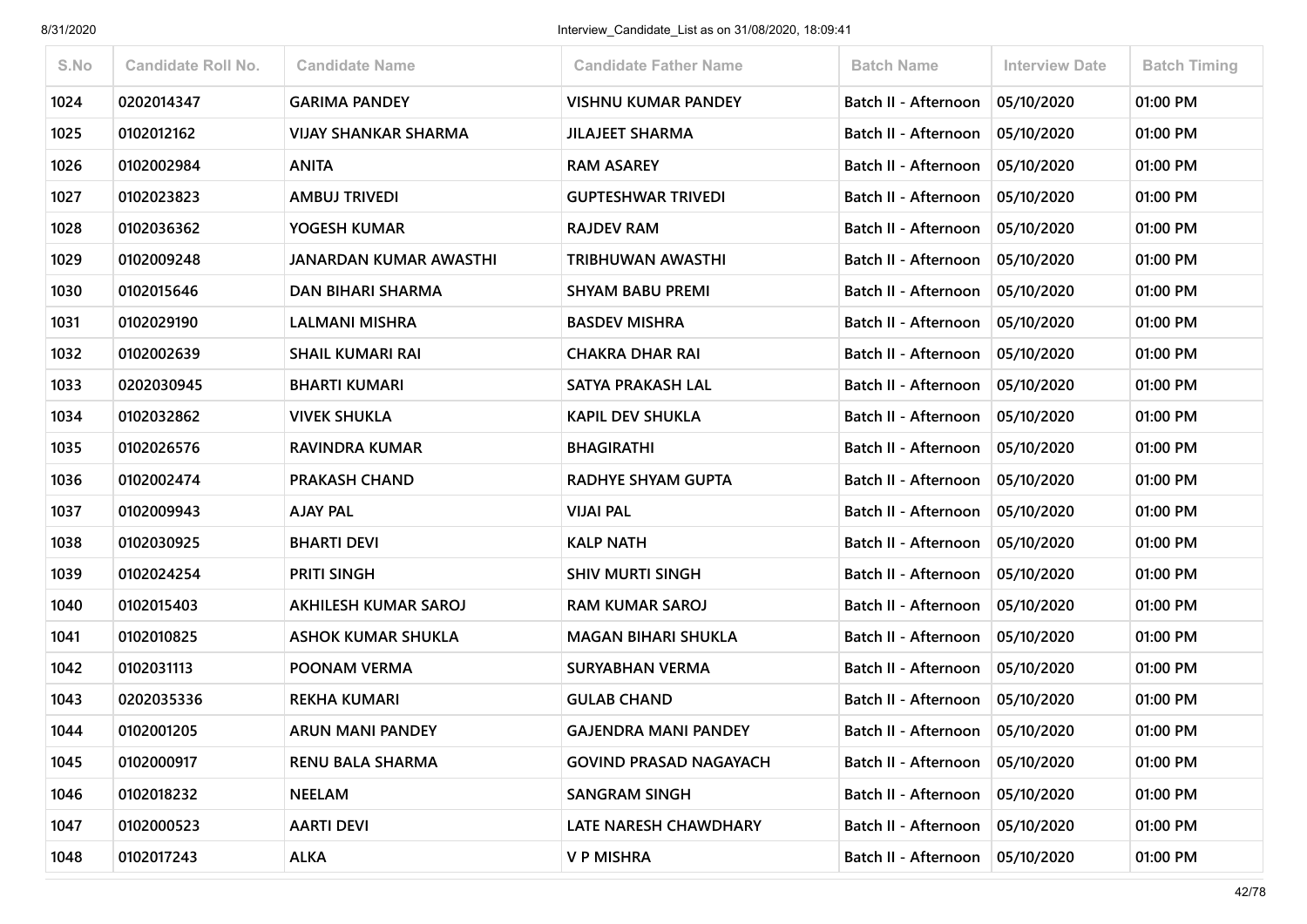| S.No | <b>Candidate Roll No.</b> | <b>Candidate Name</b>      | <b>Candidate Father Name</b> | <b>Batch Name</b>        | Interview Date | <b>Batch Timing</b> |
|------|---------------------------|----------------------------|------------------------------|--------------------------|----------------|---------------------|
| 1049 | 0102019288                | <b>JYOTI DEVI MISHRA</b>   | <b>GANESH PRASAD MISHRA</b>  | Batch II - Afternoon     | 05/10/2020     | 01:00 PM            |
| 1050 | 0102003903                | ABHISHEK KUMAR TIWARI      | VIMAL NARAYAN TIWARI         | Batch II - Afternoon     | 05/10/2020     | 01:00 PM            |
| 1051 | 0102002221                | <b>SUNMA PATHAK</b>        | DHANANJAI PATHAK             | <b>Batch I - Morning</b> | 06/10/2020     | 09:00 AM            |
| 1052 | 0102021290                | <b>KUMKUM GAUR</b>         | <b>VINOD KUMAR GAUR</b>      | Batch I - Morning        | 06/10/2020     | 09:00 AM            |
| 1053 | 0102015897                | <b>RUCHI AGRAWAL</b>       | RAMNIWAS AGRAWAL             | Batch I - Morning        | 06/10/2020     | 09:00 AM            |
| 1054 | 0102006458                | <b>SANTOSH KUMAR</b>       | <b>RAMJI LAL</b>             | <b>Batch I - Morning</b> | 06/10/2020     | 09:00 AM            |
| 1055 | 0102005726                | <b>CHAKRESH KUMAR</b>      | <b>RAM SAGAR</b>             | Batch I - Morning        | 06/10/2020     | 09:00 AM            |
| 1056 | 0102034860                | <b>SUNIL KUMAR SHUKLA</b>  | PADUM NATH SHUKLA            | Batch I - Morning        | 06/10/2020     | 09:00 AM            |
| 1057 | 0102002270                | <b>KM SANYOGITA</b>        | AMRITA LAL                   | <b>Batch I - Morning</b> | 06/10/2020     | 09:00 AM            |
| 1058 | 0202012909                | <b>KM ARCHANA DEVI</b>     | <b>RAM JEET</b>              | Batch I - Morning        | 06/10/2020     | 09:00 AM            |
| 1059 | 0102012408                | <b>JAYA CHATURVEDI</b>     | <b>KAMLAKANT CHATURVEDI</b>  | Batch I - Morning        | 06/10/2020     | 09:00 AM            |
| 1060 | 0102031606                | DHARMENDRA KUMAR PATEL     | <b>BAL RAM PATEL</b>         | Batch I - Morning        | 06/10/2020     | 09:00 AM            |
| 1061 | 0102036912                | <b>NIRBHAY KUMAR</b>       | <b>JIYALAL</b>               | Batch I - Morning        | 06/10/2020     | 09:00 AM            |
| 1062 | 0102006316                | <b>RAMA NAND</b>           | <b>KARE DEEN</b>             | <b>Batch I - Morning</b> | 06/10/2020     | 09:00 AM            |
| 1063 | 0102017224                | ANUBHAV KUMAR TRIPATHI     | ANANT RAM TRIPATHI           | Batch I - Morning        | 06/10/2020     | 09:00 AM            |
| 1064 | 0102023754                | <b>PRITI RAI</b>           | RAMESH CHANDRA SHARMA        | <b>Batch I - Morning</b> | 06/10/2020     | 09:00 AM            |
| 1065 | 0102011372                | <b>NAGESH KUMAR DUBEY</b>  | <b>RAM CHANDRA DUBEY</b>     | Batch I - Morning        | 06/10/2020     | 09:00 AM            |
| 1066 | 0102014567                | <b>GARIMA SINGH</b>        | <b>SUBASH SINGH</b>          | Batch I - Morning        | 06/10/2020     | 09:00 AM            |
| 1067 | 0102016405                | <b>AVANISH KUMAR DUBEY</b> | <b>GIRISH CHANDRA DUBEY</b>  | <b>Batch I - Morning</b> | 06/10/2020     | 09:00 AM            |
| 1068 | 0102004141                | <b>SURENDRA KUMAR</b>      | <b>RAM RAY</b>               | Batch I - Morning        | 06/10/2020     | 09:00 AM            |
| 1069 | 0102016342                | <b>VIMARSH SHUKLA</b>      | <b>SHIVA KANT SHUKLA</b>     | Batch I - Morning        | 06/10/2020     | 09:00 AM            |
| 1070 | 0102001709                | <b>KAVITA MISHRA</b>       | TRIBHUVAN NATH MISHRA        | Batch I - Morning        | 06/10/2020     | 09:00 AM            |
| 1071 | 0102006308                | <b>JAGDEESH NARAIN</b>     | <b>HARIDAY RAM MISHRA</b>    | <b>Batch I - Morning</b> | 06/10/2020     | 09:00 AM            |
| 1072 | 0102025423                | AMIT KUMAR MISHRA          | <b>VIJAY PRAKASH MISHRA</b>  | <b>Batch I - Morning</b> | 06/10/2020     | 09:00 AM            |
| 1073 | 0102012461                | SUSHIL KUMAR SHARMA        | <b>MADHAV PRASD SHARMA</b>   | <b>Batch I - Morning</b> | 06/10/2020     | 09:00 AM            |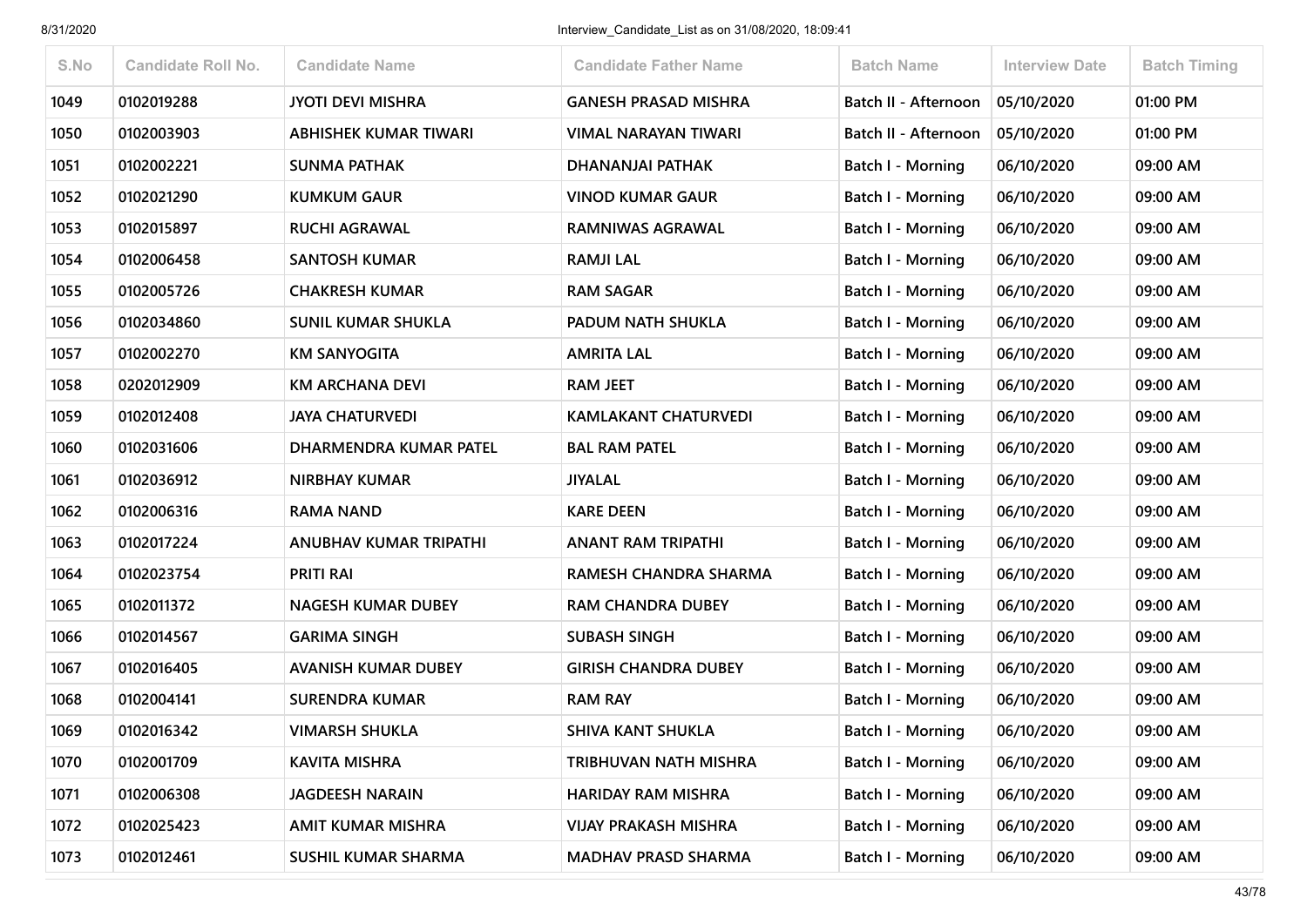| S.No | <b>Candidate Roll No.</b> | <b>Candidate Name</b>      | <b>Candidate Father Name</b> | <b>Batch Name</b>        | <b>Interview Date</b> | <b>Batch Timing</b> |
|------|---------------------------|----------------------------|------------------------------|--------------------------|-----------------------|---------------------|
| 1074 | 0102026017                | <b>SANDEEP KUMAR</b>       | <b>RAM DULAR</b>             | <b>Batch I - Morning</b> | 06/10/2020            | 09:00 AM            |
| 1075 | 0202010070                | <b>KM SUSHMA RAI</b>       | RAM NAVAMI RAI               | Batch I - Morning        | 06/10/2020            | 09:00 AM            |
| 1076 | 0102020319                | <b>SHESHRAJ REGMI</b>      | <b>DANDIRAJ REGMI</b>        | <b>Batch I - Morning</b> | 06/10/2020            | 09:00 AM            |
| 1077 | 0102017358                | <b>SARITA PANDEY</b>       | <b>DEVI SEVAK PANDEY</b>     | Batch I - Morning        | 06/10/2020            | 09:00 AM            |
| 1078 | 0102002665                | <b>ARVIND KUMAR</b>        | <b>KASHI PRASAD</b>          | <b>Batch I - Morning</b> | 06/10/2020            | 09:00 AM            |
| 1079 | 0102011161                | <b>SUSHEEL KUMAR SINGH</b> | <b>MAHENDRA PRATAP SINGH</b> | Batch I - Morning        | 06/10/2020            | 09:00 AM            |
| 1080 | 0102035537                | SANGITA KUMARI             | <b>CHHEDI LAL</b>            | Batch I - Morning        | 06/10/2020            | 09:00 AM            |
| 1081 | 0102026095                | RAJNISH KUMAR TIWARI       | <b>SHYAM SUNDAR TIWARI</b>   | Batch I - Morning        | 06/10/2020            | 09:00 AM            |
| 1082 | 0102032845                | <b>BHIM SINGH</b>          | <b>CHANDAR BHAN</b>          | Batch I - Morning        | 06/10/2020            | 09:00 AM            |
| 1083 | 0102023946                | <b>DESH RAJ</b>            | <b>CHOKHE</b>                | <b>Batch I - Morning</b> | 06/10/2020            | 09:00 AM            |
| 1084 | 0102028765                | <b>BEER BAHADUR SINGH</b>  | NERENDRA BAHADUR SINGH       | <b>Batch I - Morning</b> | 06/10/2020            | 09:00 AM            |
| 1085 | 0102029765                | <b>BHANU PRAKASH</b>       | <b>RAJA RAM</b>              | <b>Batch I - Morning</b> | 06/10/2020            | 09:00 AM            |
| 1086 | 0102010685                | <b>ASHOK KUMAR PATEL</b>   | <b>KALLOO RAM PATEL</b>      | <b>Batch I - Morning</b> | 06/10/2020            | 09:00 AM            |
| 1087 | 0102007627                | DR KRISHNA KAMAL           | <b>JEET NARAYAN</b>          | <b>Batch I - Morning</b> | 06/10/2020            | 09:00 AM            |
| 1088 | 0102003013                | <b>NISHKALA</b>            | <b>DAYA SHANKAR</b>          | <b>Batch I - Morning</b> | 06/10/2020            | 09:00 AM            |
| 1089 | 0102000387                | <b>MADHUSOODAN</b>         | SHYAMSHANKAR MISHRA          | Batch I - Morning        | 06/10/2020            | 09:00 AM            |
| 1090 | 0102036573                | PRADEEP KUMAR PANDEY       | <b>CHANDRA BHAN PANDEY</b>   | <b>Batch I - Morning</b> | 06/10/2020            | 09:00 AM            |
| 1091 | 0202002329                | <b>KAVITA SINGH</b>        | <b>BALVEER SINGH</b>         | Batch I - Morning        | 06/10/2020            | 09:00 AM            |
| 1092 | 0202031597                | <b>SANGEETA</b>            | RAMANAND PANDEY              | <b>Batch I - Morning</b> | 06/10/2020            | 09:00 AM            |
| 1093 | 0102006383                | <b>AGNIVESH</b>            | RAMAYAN SHARMA ARYA          | <b>Batch I - Morning</b> | 06/10/2020            | 09:00 AM            |
| 1094 | 0102035281                | <b>VANDANA DWIVEDI</b>     | <b>SURYA KANT DWIVEDI</b>    | <b>Batch I - Morning</b> | 06/10/2020            | 09:00 AM            |
| 1095 | 0102005861                | <b>SURENDRA PRATAP</b>     | <b>TEPAI</b>                 | <b>Batch I - Morning</b> | 06/10/2020            | 09:00 AM            |
| 1096 | 0102006006                | <b>CHANCHAL GARG</b>       | <b>HARISH CHANDRA GARG</b>   | Batch I - Morning        | 06/10/2020            | 09:00 AM            |
| 1097 | 0102008853                | PADMAKAR CHAUBEY           | <b>JAGDISH CHAUBEY</b>       | <b>Batch I - Morning</b> | 06/10/2020            | 09:00 AM            |
| 1098 | 0102021591                | <b>MANOJ BARNWAL</b>       | <b>DINANATH BARNWAL</b>      | <b>Batch I - Morning</b> | 06/10/2020            | 09:00 AM            |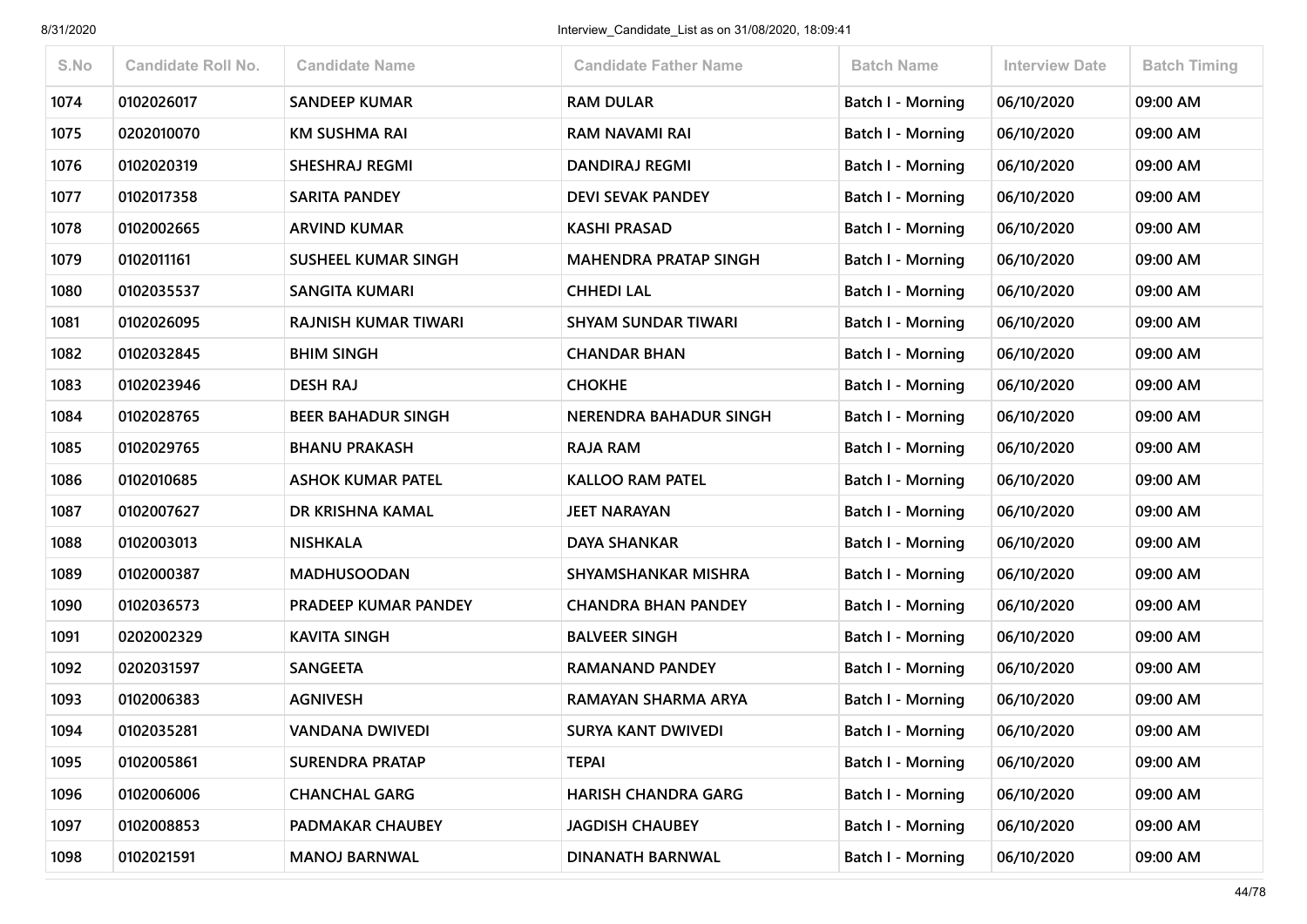| S.No | <b>Candidate Roll No.</b> | <b>Candidate Name</b>       | <b>Candidate Father Name</b>  | <b>Batch Name</b>                 | <b>Interview Date</b> | <b>Batch Timing</b> |
|------|---------------------------|-----------------------------|-------------------------------|-----------------------------------|-----------------------|---------------------|
| 1099 | 0102033840                | <b>SUNIL KUMAR BHARTI</b>   | <b>MUKHTIYAR SINGH</b>        | Batch I - Morning                 | 06/10/2020            | 09:00 AM            |
| 1100 | 0102029075                | RAKESH KUMAR GUPTA          | <b>RADHEY SHYAM</b>           | Batch I - Morning                 | 06/10/2020            | 09:00 AM            |
| 1101 | 0102005943                | ADITYA NARAYAN PANDEY       | RAJENDRA PRASAD PANDEY        | Batch I - Morning                 | 06/10/2020            | 09:00 AM            |
| 1102 | 0102025689                | <b>KM NEELAM DEVI</b>       | <b>RAJ PATI YADAV</b>         | Batch I - Morning                 | 06/10/2020            | 09:00 AM            |
| 1103 | 0102019796                | <b>RASHMI GANGWAR</b>       | <b>RAM KISHOR</b>             | Batch I - Morning                 | 06/10/2020            | 09:00 AM            |
| 1104 | 0102001166                | <b>BRAJ MOHAN</b>           | <b>RAJA RAM</b>               | Batch II - Afternoon              | 06/10/2020            | 01:00 PM            |
| 1105 | 0102022403                | <b>AMAR SINGH</b>           | <b>HIRA LAL</b>               | Batch II - Afternoon              | 06/10/2020            | 01:00 PM            |
| 1106 | 0102031099                | <b>SHIVRAJ</b>              | <b>NANHKAU</b>                | Batch II - Afternoon              | 06/10/2020            | 01:00 PM            |
| 1107 | 0102011923                | <b>AJITA SHUKLA</b>         | <b>CHANDRA PRAKASH SHUKLA</b> | Batch II - Afternoon              | 06/10/2020            | 01:00 PM            |
| 1108 | 0102013038                | <b>SAPNA TIWARI</b>         | SHITALA PRASAD TIWARI         | Batch II - Afternoon              | 06/10/2020            | 01:00 PM            |
| 1109 | 0102032505                | <b>BHEEM PRAKASH</b>        | <b>BILLEY</b>                 | Batch II - Afternoon              | 06/10/2020            | 01:00 PM            |
| 1110 | 0102010970                | <b>KM USHA DEVI</b>         | VIDYA SHANKAR TRIPATHI        | Batch II - Afternoon              | 06/10/2020            | 01:00 PM            |
| 1111 | 0102014396                | <b>RANI TRIPATHI</b>        | <b>MUNNA PANDEY</b>           | Batch II - Afternoon              | 06/10/2020            | 01:00 PM            |
| 1112 | 0202001414                | PRAGYA BAJPAI               | <b>MADAN LAL BAJPAI</b>       | Batch II - Afternoon              | 06/10/2020            | 01:00 PM            |
| 1113 | 0102012062                | <b>VIJAY SHANKAR MISHRA</b> | <b>MATA CHARAN MISHRA</b>     | Batch II - Afternoon              | 06/10/2020            | 01:00 PM            |
| 1114 | 0102014131                | <b>MANISH KUMAR SHARMA</b>  | <b>RAM KISHOR SHARMA</b>      | Batch II - Afternoon              | 06/10/2020            | 01:00 PM            |
| 1115 | 0102032528                | <b>KANCHAN DWIVEDI</b>      | <b>SUBHASH</b>                | Batch II - Afternoon              | 06/10/2020            | 01:00 PM            |
| 1116 | 0202005404                | <b>ANITA PATEL</b>          | RAM KHELAWAN PATEL            | Batch II - Afternoon              | 06/10/2020            | 01:00 PM            |
| 1117 | 0102025001                | <b>UMA KANT DWIVEDI</b>     | SHIV MANGAL PRASAD DWIVEDI    | Batch II - Afternoon              | 06/10/2020            | 01:00 PM            |
| 1118 | 0102002056                | <b>RAM NIHAL</b>            | <b>DHIRAJOO</b>               | Batch II - Afternoon              | 06/10/2020            | 01:00 PM            |
| 1119 | 0102036449                | <b>KM REKHA</b>             | <b>ASHOK KUMAR</b>            | Batch II - Afternoon              | 06/10/2020            | 01:00 PM            |
| 1120 | 0102026097                | <b>SANDEEP KUMAR</b>        | <b>PURAN SINGH</b>            | Batch II - Afternoon              | 06/10/2020            | 01:00 PM            |
| 1121 | 0202012963                | <b>AKANKSHA YADAV</b>       | RAJESH KUMAR YADAV            | Batch II - Afternoon              | 06/10/2020            | 01:00 PM            |
| 1122 | 0102007181                | <b>SURESH KUMAR</b>         | <b>MOLAI MISHRA</b>           | Batch II - Afternoon   06/10/2020 |                       | 01:00 PM            |
| 1123 | 0102035108                | <b>KAPIL</b>                | <b>RAMBIR SINGH</b>           | Batch II - Afternoon              | 06/10/2020            | 01:00 PM            |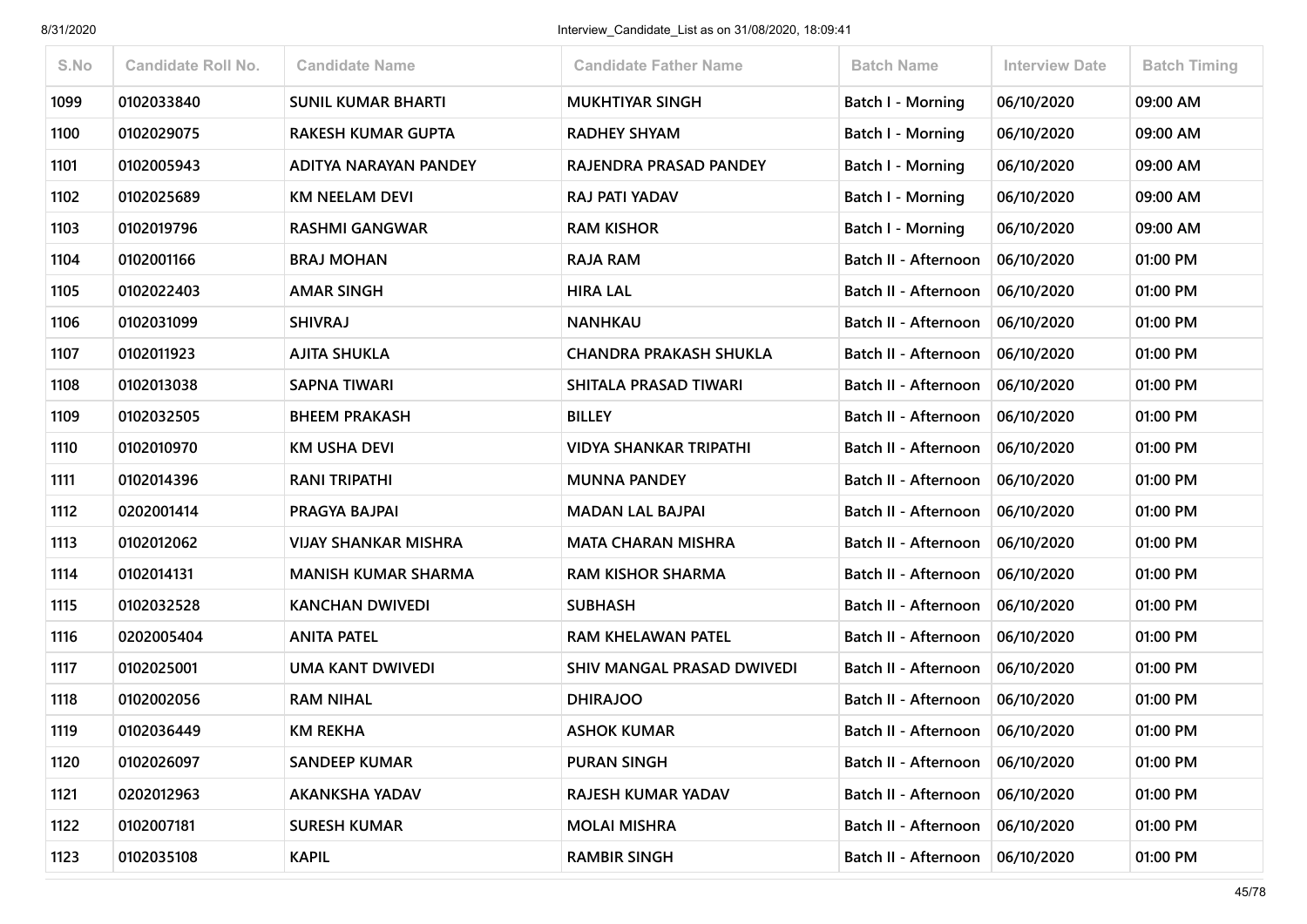| S.No | Candidate Roll No. | <b>Candidate Name</b>           | <b>Candidate Father Name</b>  | <b>Batch Name</b>    | <b>Interview Date</b> | <b>Batch Timing</b> |
|------|--------------------|---------------------------------|-------------------------------|----------------------|-----------------------|---------------------|
| 1124 | 0102035040         | <b>SUNIL KUMAR SINGH</b>        | <b>KEDAR NATH SINGH</b>       | Batch II - Afternoon | 06/10/2020            | 01:00 PM            |
| 1125 | 0102001843         | ABHAY KUMAR TRIPATHI            | YAGYA NARAIN TRIPATHI         | Batch II - Afternoon | 06/10/2020            | 01:00 PM            |
| 1126 | 0102028522         | <b>VIRENDRA KUMAR SINGH</b>     | <b>GIRIJA SHANKAR SINGH</b>   | Batch II - Afternoon | 06/10/2020            | 01:00 PM            |
| 1127 | 0102023863         | <b>AMIBIKESH PRATAP SINGH</b>   | <b>MRIGENDRA PRATAP SINGH</b> | Batch II - Afternoon | 06/10/2020            | 01:00 PM            |
| 1128 | 0102014117         | <b>ROSHAN SINGH</b>             | <b>SURENDRA SINGH</b>         | Batch II - Afternoon | 06/10/2020            | 01:00 PM            |
| 1129 | 0102037120         | <b>SUNITA DEVI</b>              | RAMA SHANKER MISHRA           | Batch II - Afternoon | 06/10/2020            | 01:00 PM            |
| 1130 | 0102011508         | <b>JAY PRAKASH SINGH</b>        | SHRILAL PRASAD SINGH          | Batch II - Afternoon | 06/10/2020            | 01:00 PM            |
| 1131 | 0102001743         | <b>ABHAY KUMAR PAL</b>          | <b>HIRA RAM PAL</b>           | Batch II - Afternoon | 06/10/2020            | 01:00 PM            |
| 1132 | 0102032116         | <b>REETA KUMARI</b>             | <b>GOVIND SINGH</b>           | Batch II - Afternoon | 06/10/2020            | 01:00 PM            |
| 1133 | 0102024484         | <b>ARADHANA PANDEY</b>          | <b>VIJAY KUMAR PANDEY</b>     | Batch II - Afternoon | 06/10/2020            | 01:00 PM            |
| 1134 | 0102014451         | <b>MANISH KUMAR TRIPATHI</b>    | <b>SALIK RAM TRIPATHI</b>     | Batch II - Afternoon | 06/10/2020            | 01:00 PM            |
| 1135 | 0102007411         | <b>MAMTA</b>                    | <b>LAKHAN SINGH</b>           | Batch II - Afternoon | 06/10/2020            | 01:00 PM            |
| 1136 | 0102005100         | <b>SIMA</b>                     | <b>SHIVA SHANKAR</b>          | Batch II - Afternoon | 06/10/2020            | 01:00 PM            |
| 1137 | 0102018963         | <b>ALKA YADAV</b>               | RAJENDRA PRASAD YADAV         | Batch II - Afternoon | 06/10/2020            | 01:00 PM            |
| 1138 | 0102017764         | ANUJ KUMAR MISHRA               | RUDRA PRASAD MISHRA           | Batch II - Afternoon | 06/10/2020            | 01:00 PM            |
| 1139 | 0102001607         | <b>DINESH KUMAR</b>             | <b>RAM PRAKASH</b>            | Batch II - Afternoon | 06/10/2020            | 01:00 PM            |
| 1140 | 0102028644         | <b>ARCHANA KUSHWAHA</b>         | <b>RADHEY SHYAM</b>           | Batch II - Afternoon | 06/10/2020            | 01:00 PM            |
| 1141 | 0102006521         | <b>SURESH CHANDRA</b>           | <b>MOTI LAL</b>               | Batch II - Afternoon | 06/10/2020            | 01:00 PM            |
| 1142 | 0102003349         | <b>KESHAV PRASAD SHANKHDHAR</b> | NANHKU PRASAD KHANKHDHAR      | Batch II - Afternoon | 06/10/2020            | 01:00 PM            |
| 1143 | 0102009055         | <b>RAHUL VASHISHTHA</b>         | <b>DWARIKA PRASAD</b>         | Batch II - Afternoon | 06/10/2020            | 01:00 PM            |
| 1144 | 0202034908         | <b>KANTI VERMA</b>              | RAM NIRANJAN VERMA            | Batch II - Afternoon | 06/10/2020            | 01:00 PM            |
| 1145 | 0102004832         | <b>MOOL CHANDRA</b>             | <b>LALA RAM</b>               | Batch II - Afternoon | 06/10/2020            | 01:00 PM            |
| 1146 | 0102020095         | RAJESH KUMAR MAURYA             | HARI PRASAD MAURYA            | Batch II - Afternoon | 06/10/2020            | 01:00 PM            |
| 1147 | 0102006354         | PRAMOD KUMAR UPADHYAY           | <b>BISHNU DEV UPADHYAY</b>    | Batch II - Afternoon | 06/10/2020            | 01:00 PM            |
| 1148 | 0102021435         | RAJESH KUMAR TRIPATHI           | RAMAYAN PRASAD TRIPATHI       | Batch II - Afternoon | 06/10/2020            | 01:00 PM            |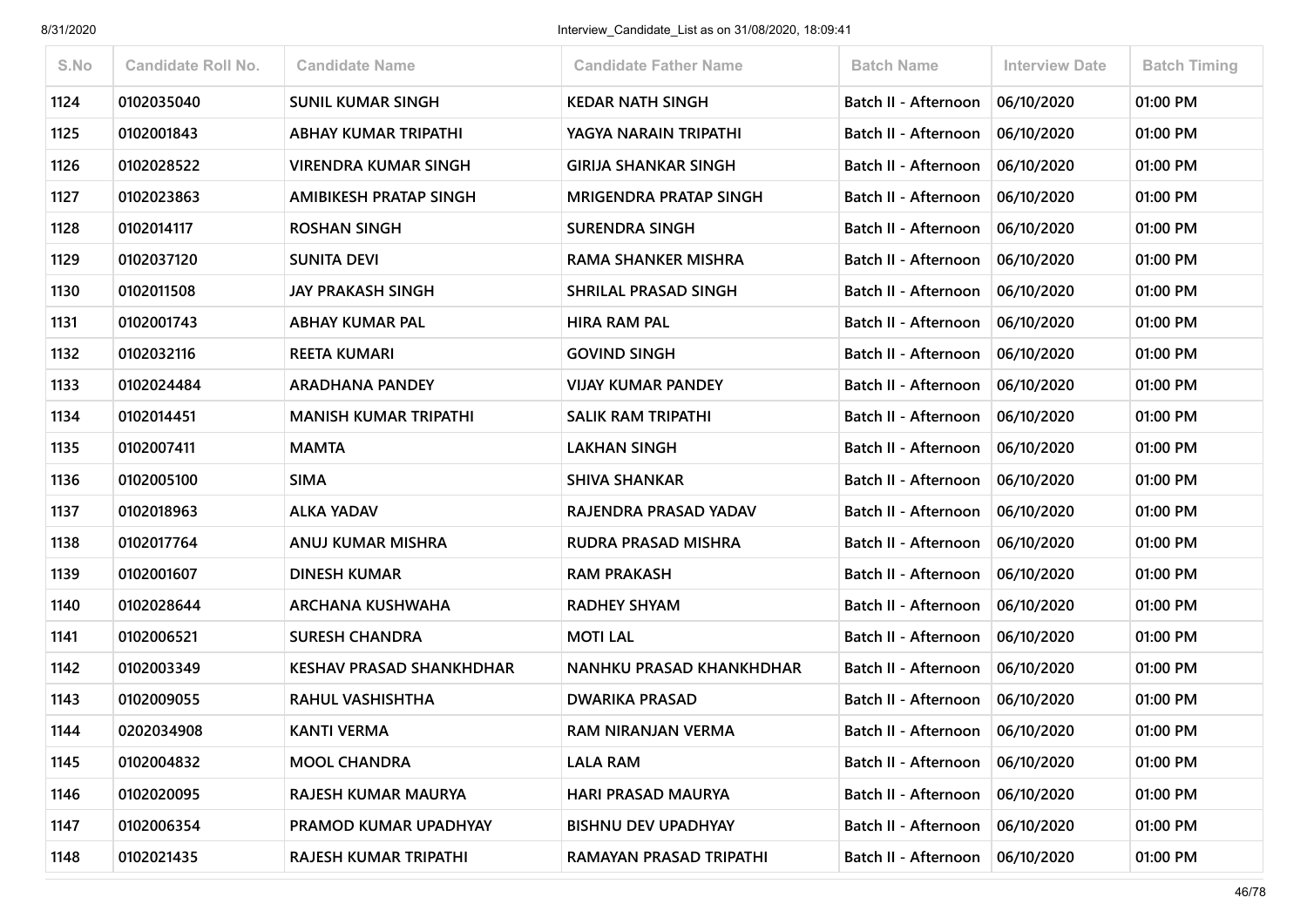| S.No | <b>Candidate Roll No.</b> | <b>Candidate Name</b>       | <b>Candidate Father Name</b> | <b>Batch Name</b>        | <b>Interview Date</b> | <b>Batch Timing</b> |
|------|---------------------------|-----------------------------|------------------------------|--------------------------|-----------------------|---------------------|
| 1149 | 0102009990                | <b>KM SUSHILA DEVI</b>      | <b>BHOPAL SINGH</b>          | Batch II - Afternoon     | 06/10/2020            | 01:00 PM            |
| 1150 | 0102025456                | <b>RAVI SHANKER PANDEY</b>  | <b>HANUMAN PRASAD PANDEY</b> | Batch II - Afternoon     | 06/10/2020            | 01:00 PM            |
| 1151 | 0102025400                | <b>SUMAN DEVI PANDEY</b>    | <b>AMBUJ PANDEY</b>          | Batch II - Afternoon     | 06/10/2020            | 01:00 PM            |
| 1152 | 0202006777                | <b>RINKA YADAV</b>          | RAM NARAYAN YADAV            | Batch II - Afternoon     | 06/10/2020            | 01:00 PM            |
| 1153 | 0202036341                | <b>VANDANA SAHANI</b>       | RAM JI SAHANI                | Batch II - Afternoon     | 06/10/2020            | 01:00 PM            |
| 1154 | 0102023603                | <b>AMBRISH KUMAR DUBEY</b>  | <b>ASHOK KUMAR DUBEY</b>     | Batch II - Afternoon     | 06/10/2020            | 01:00 PM            |
| 1155 | 0102013413                | PARASHU RAM TIWARI          | <b>RISHIKESH TIWARI</b>      | Batch II - Afternoon     | 06/10/2020            | 01:00 PM            |
| 1156 | 0102018877                | SABHA JEET YADAV            | SANT RAJ YADAV               | Batch I - Morning        | 07/10/2020            | 09:00 AM            |
| 1157 | 0102008554                | PRATIBHA DEVI               | <b>SATYANARAYAN</b>          | <b>Batch I - Morning</b> | 07/10/2020            | 09:00 AM            |
| 1158 | 0102006036                | <b>RAMA KANT GARG</b>       | <b>SANTOSH KUMAR GARG</b>    | Batch I - Morning        | 07/10/2020            | 09:00 AM            |
| 1159 | 0102016172                | NARMDESHWAR TIWARI          | <b>VISHUNDEV TIWARI</b>      | Batch I - Morning        | 07/10/2020            | 09:00 AM            |
| 1160 | 0102030459                | <b>SHIVE BHUSHAN SINGH</b>  | <b>PREM SINGH</b>            | Batch I - Morning        | 07/10/2020            | 09:00 AM            |
| 1161 | 0102026585                | <b>BANTI KUMAR</b>          | TEN PAL SINGH                | Batch I - Morning        | 07/10/2020            | 09:00 AM            |
| 1162 | 0102033613                | PRABHASH CHANDRA PATHAK     | <b>HARI SHANKAR PATHAK</b>   | <b>Batch I - Morning</b> | 07/10/2020            | 09:00 AM            |
| 1163 | 0102012113                | PANKAJ SHARMA               | <b>RANJEET SHARMA</b>        | <b>Batch I - Morning</b> | 07/10/2020            | 09:00 AM            |
| 1164 | 0102024131                | <b>MANOJ KUMAR DWIVEDI</b>  | <b>VIDYADHAR DWIVEDI</b>     | Batch I - Morning        | 07/10/2020            | 09:00 AM            |
| 1165 | 0102030025                | <b>BHANU PRATAP TRIVEDI</b> | <b>SHIV MANGAL TRIVEDI</b>   | Batch I - Morning        | 07/10/2020            | 09:00 AM            |
| 1166 | 0102000659                | <b>SEEMA TIWARI</b>         | <b>JITENDRA NATH TIWARI</b>  | Batch I - Morning        | 07/10/2020            | 09:00 AM            |
| 1167 | 0102018623                | <b>ALKA SINGH</b>           | <b>SURENDRA SINGH</b>        | <b>Batch I - Morning</b> | 07/10/2020            | 09:00 AM            |
| 1168 | 0102021315                | RAJESH KUMAR TIWARI         | <b>RAM SURAT TIWARI</b>      | Batch I - Morning        | 07/10/2020            | 09:00 AM            |
| 1169 | 0102019418                | <b>SAROJ</b>                | RAMNARAYAN                   | Batch I - Morning        | 07/10/2020            | 09:00 AM            |
| 1170 | 0102001155                | PUSHPENDRA KUMAR PANDEY     | SABHA PATI PANDEY            | <b>Batch I - Morning</b> | 07/10/2020            | 09:00 AM            |
| 1171 | 0102010956                | RAMESH KUMAR VERMA          | <b>BACHCHA RAM VERMA</b>     | <b>Batch I - Morning</b> | 07/10/2020            | 09:00 AM            |
| 1172 | 0102024222                | <b>VINOD KUMAR PANDEY</b>   | RAM MILAN PANDEY             | <b>Batch I - Morning</b> | 07/10/2020            | 09:00 AM            |
| 1173 | 0102008981                | <b>SURUCHI MISHRA</b>       | OM KUMAR SHARMA              | <b>Batch I - Morning</b> | 07/10/2020            | 09:00 AM            |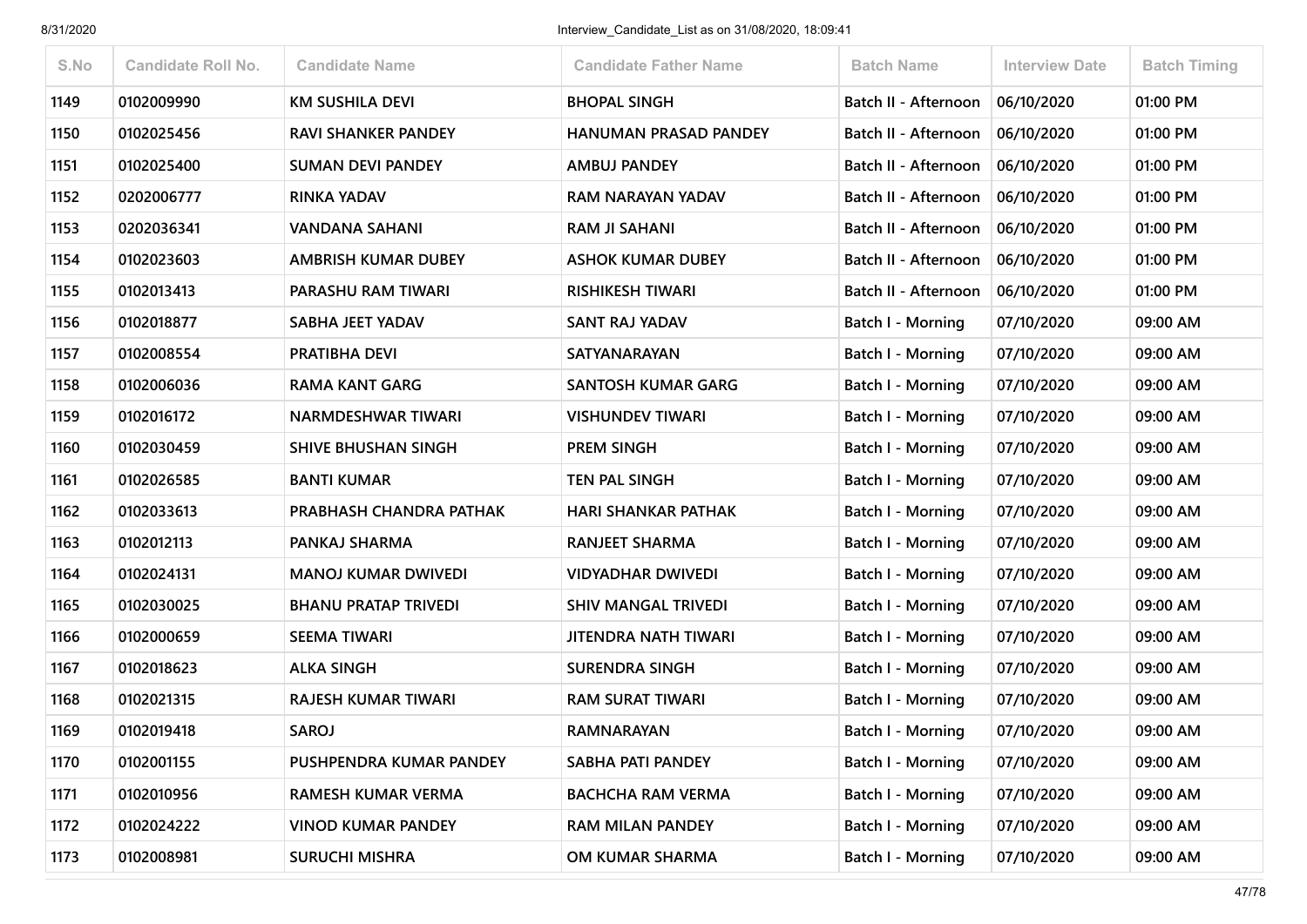| S.No | <b>Candidate Roll No.</b> | <b>Candidate Name</b>      | <b>Candidate Father Name</b> | <b>Batch Name</b>        | <b>Interview Date</b> | <b>Batch Timing</b> |
|------|---------------------------|----------------------------|------------------------------|--------------------------|-----------------------|---------------------|
| 1174 | 0102010557                | <b>RITU RAJ</b>            | <b>DEVI CHARAN SINGH</b>     | <b>Batch I - Morning</b> | 07/10/2020            | 09:00 AM            |
| 1175 | 0102009242                | <b>VIJAY KUMAR</b>         | <b>BRIJ LAL PRAJAPATI</b>    | <b>Batch I - Morning</b> | 07/10/2020            | 09:00 AM            |
| 1176 | 0102005699                | SHAILJA TIWARI             | RAM DAYAL TIWARI             | <b>Batch I - Morning</b> | 07/10/2020            | 09:00 AM            |
| 1177 | 0102010223                | <b>AJAY SINGH</b>          | <b>VISHWA NATH SINGH</b>     | Batch I - Morning        | 07/10/2020            | 09:00 AM            |
| 1178 | 0102022003                | <b>AMAR NATH MAURYA</b>    | <b>GANGA RAM</b>             | <b>Batch I - Morning</b> | 07/10/2020            | 09:00 AM            |
| 1179 | 0102017344                | ANUGRAH NARAYAN PANDEY     | <b>VIJAY KISHOR PANDEY</b>   | Batch I - Morning        | 07/10/2020            | 09:00 AM            |
| 1180 | 0102002902                | <b>VED PRAKASH YADAV</b>   | SALIK RAM YADAV              | <b>Batch I - Morning</b> | 07/10/2020            | 09:00 AM            |
| 1181 | 0102000107                | <b>ANIL KUMAR PANDEY</b>   | <b>RAMBALI PANDEY</b>        | <b>Batch I - Morning</b> | 07/10/2020            | 09:00 AM            |
| 1182 | 0102026932                | <b>NEETA DEVI</b>          | <b>SHIV PRASSAN SHUKLA</b>   | Batch I - Morning        | 07/10/2020            | 09:00 AM            |
| 1183 | 0102008319                | <b>SHALINI PANDEY</b>      | <b>GHANSHYAM PANDEY</b>      | <b>Batch I - Morning</b> | 07/10/2020            | 09:00 AM            |
| 1184 | 0102003773                | NITISH KUMAR MISHRA        | KRISHNA BIHARI MISHRA        | <b>Batch I - Morning</b> | 07/10/2020            | 09:00 AM            |
| 1185 | 0102029342                | <b>VIRESH KUMAR SHARMA</b> | JAWAHAR LAL SHARMA           | <b>Batch I - Morning</b> | 07/10/2020            | 09:00 AM            |
| 1186 | 0102005642                | <b>VIBHA SINGH</b>         | TEJ BAHADUR SINGH            | <b>Batch I - Morning</b> | 07/10/2020            | 09:00 AM            |
| 1187 | 0102033993                | PRABHAT TIWARI             | <b>JAGANNATH TIWARI</b>      | <b>Batch I - Morning</b> | 07/10/2020            | 09:00 AM            |
| 1188 | 0102013208                | <b>JAYANTI DEVI</b>        | <b>HARIHAR NATH</b>          | <b>Batch I - Morning</b> | 07/10/2020            | 09:00 AM            |
| 1189 | 0102034595                | RAM CHANDRA CHATURVEDI     | <b>MOOL CHANDRA</b>          | <b>Batch I - Morning</b> | 07/10/2020            | 09:00 AM            |
| 1190 | 0202022753                | POOJA MAURYA               | <b>REET RAM</b>              | Batch I - Morning        | 07/10/2020            | 09:00 AM            |
| 1191 | 0102026444                | <b>ARCHANA</b>             | <b>PRAHALAD SINGH</b>        | <b>Batch I - Morning</b> | 07/10/2020            | 09:00 AM            |
| 1192 | 0102027578                | <b>SATYAM SINGH</b>        | <b>VIRENDRA SINGH</b>        | <b>Batch I - Morning</b> | 07/10/2020            | 09:00 AM            |
| 1193 | 0102014764                | <b>ANOOP KUMAR MISHRA</b>  | <b>RAM ASREY MISHRA</b>      | Batch I - Morning        | 07/10/2020            | 09:00 AM            |
| 1194 | 0102023856                | <b>RAVI KUMAR</b>          | POORAN CHAND                 | <b>Batch I - Morning</b> | 07/10/2020            | 09:00 AM            |
| 1195 | 0102035320                | <b>SUNIL KUMAR TRIVEDI</b> | SATYA PRAKASH TRIVEDI        | <b>Batch I - Morning</b> | 07/10/2020            | 09:00 AM            |
| 1196 | 0102025778                | SATYA BHAN SINGH           | <b>INDRA PAL SINGH</b>       | <b>Batch I - Morning</b> | 07/10/2020            | 09:00 AM            |
| 1197 | 0202026720                | <b>SUMAN MISHRA</b>        | DURGA PRASAD MISHRA          | Batch I - Morning        | 07/10/2020            | 09:00 AM            |
| 1198 | 0102006063                | <b>ADITYA PRATAP</b>       | PRAMOD KUMAR                 | <b>Batch I - Morning</b> | 07/10/2020            | 09:00 AM            |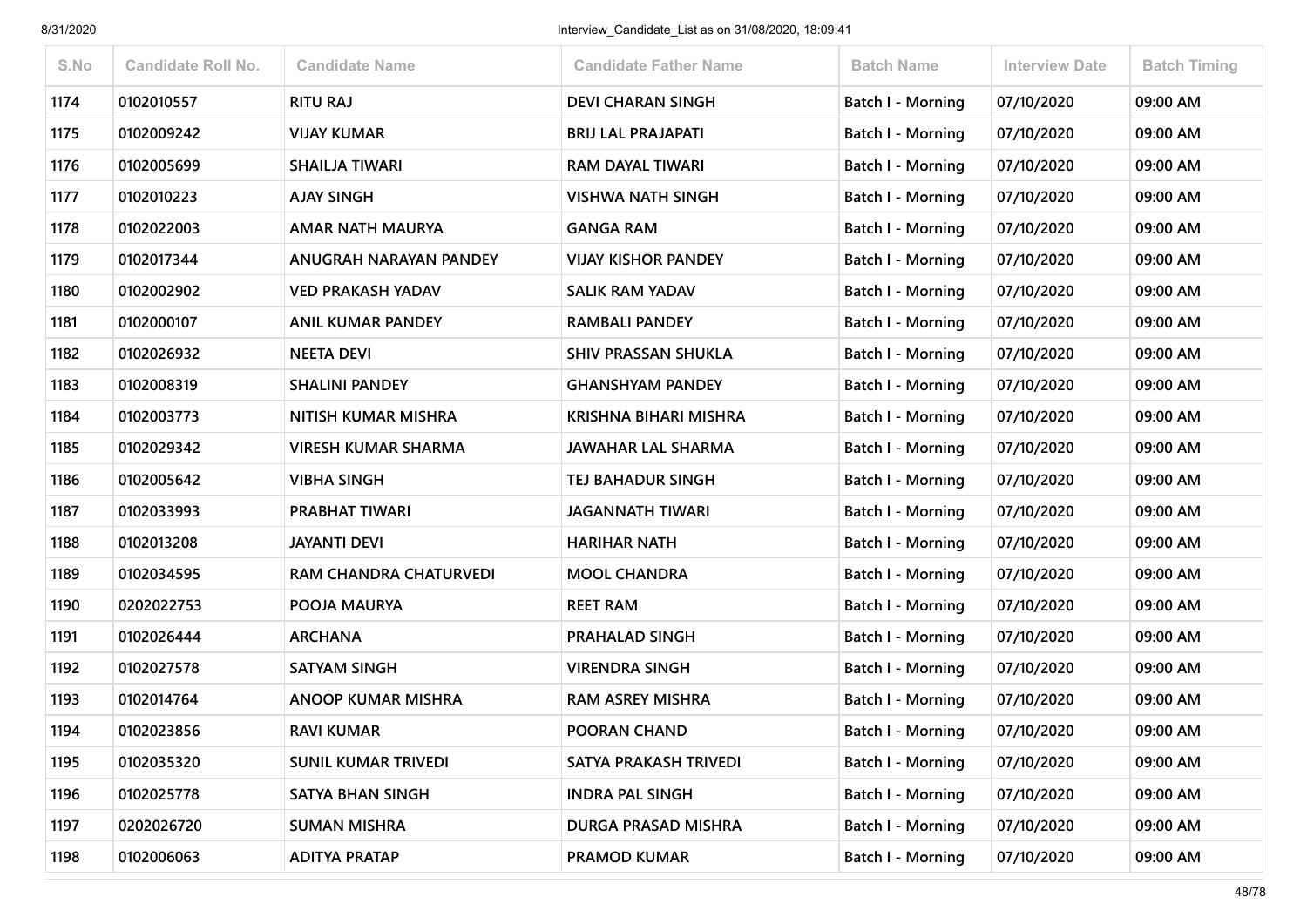| S.No | <b>Candidate Roll No.</b> | <b>Candidate Name</b>        | <b>Candidate Father Name</b> | <b>Batch Name</b>                 | <b>Interview Date</b> | <b>Batch Timing</b> |
|------|---------------------------|------------------------------|------------------------------|-----------------------------------|-----------------------|---------------------|
| 1199 | 0102023171                | <b>MANOJ KUMAR</b>           | <b>MAHENDRA MOHAN TIWARI</b> | <b>Batch I - Morning</b>          | 07/10/2020            | 09:00 AM            |
| 1200 | 0102013805                | <b>ASHWANI KUMAR DWIVEDI</b> | RAJBAHADUR DWIVEDI           | Batch I - Morning                 | 07/10/2020            | 09:00 AM            |
| 1201 | 0102001384                | <b>ANIL KUMAR YADAV</b>      | TEJ BAHADUR YADAV            | <b>Batch I - Morning</b>          | 07/10/2020            | 09:00 AM            |
| 1202 | 0102000865                | <b>ARUN KUMAR VERMA</b>      | <b>HAUSHILA PRASAD VERMA</b> | Batch I - Morning                 | 07/10/2020            | 09:00 AM            |
| 1203 | 0102016621                | <b>SWATI DEVI</b>            | DHARM PAL SINGH SENGAR       | Batch I - Morning                 | 07/10/2020            | 09:00 AM            |
| 1204 | 0102010826                | <b>CHANDRADEV TRIPATHI</b>   | <b>GOPAL TRIPATHI</b>        | <b>Batch I - Morning</b>          | 07/10/2020            | 09:00 AM            |
| 1205 | 0102000522                | <b>VANDITA RAGHAV</b>        | <b>ANIL KUMAR RAGHAV</b>     | Batch I - Morning                 | 07/10/2020            | 09:00 AM            |
| 1206 | 0102005502                | <b>VIBHA PASWAN</b>          | YOGENDRA PRASAD              | Batch I - Morning                 | 07/10/2020            | 09:00 AM            |
| 1207 | 0102015810                | KRISHNA KUMAR MISHRA         | SHITLA PRASAD MISHRA         | Batch I - Morning                 | 07/10/2020            | 09:00 AM            |
| 1208 | 0102017439                | <b>SHATRUGHAN KUMAR</b>      | <b>DINBANDHU RAM</b>         | Batch I - Morning                 | 07/10/2020            | 09:00 AM            |
| 1209 | 0102024469                | <b>KM MEENU KUMARI</b>       | PHOOL CHAND                  | Batch II - Afternoon              | 07/10/2020            | 01:00 PM            |
| 1210 | 0102029176                | <b>REENA DEVI</b>            | <b>RAM NARESH</b>            | Batch II - Afternoon              | 07/10/2020            | 01:00 PM            |
| 1211 | 0102023840                | <b>SUMAN</b>                 | RAJ KARAN                    | Batch II - Afternoon              | 07/10/2020            | 01:00 PM            |
| 1212 | 0102013127                | <b>GANGA PRASAD</b>          | <b>TRIVENI PRASAD SHUKLA</b> | Batch II - Afternoon              | 07/10/2020            | 01:00 PM            |
| 1213 | 0102019701                | <b>TARKESHWAR JHA</b>        | <b>KULANAND JHA</b>          | Batch II - Afternoon              | 07/10/2020            | 01:00 PM            |
| 1214 | 0102029966                | <b>DHARMENDRA</b>            | <b>RAM RAJ</b>               | Batch II - Afternoon              | 07/10/2020            | 01:00 PM            |
| 1215 | 0102025905                | <b>BANDANA SINGH</b>         | <b>SITA RAM SINGH</b>        | Batch II - Afternoon              | 07/10/2020            | 01:00 PM            |
| 1216 | 0102019375                | <b>RAJESH KUMAR</b>          | <b>CHHOTE LAL</b>            | Batch II - Afternoon              | 07/10/2020            | 01:00 PM            |
| 1217 | 0102016868                | JITENDRA KUMAR TIWARI        | <b>VIJAY NATH TIWARI</b>     | Batch II - Afternoon              | 07/10/2020            | 01:00 PM            |
| 1218 | 0102017400                | <b>SUBODH KUMAR</b>          | <b>MEVALAL</b>               | Batch II - Afternoon              | 07/10/2020            | 01:00 PM            |
| 1219 | 0102001427                | <b>DINESH KUMAR</b>          | <b>SHEETALA PRASAD</b>       | Batch II - Afternoon              | 07/10/2020            | 01:00 PM            |
| 1220 | 0102014450                | <b>KRISHNA</b>               | <b>SUBRAN</b>                | Batch II - Afternoon   07/10/2020 |                       | 01:00 PM            |
| 1221 | 0102033380                | <b>SUNIL KUMAR</b>           | <b>KALI RAM</b>              | Batch II - Afternoon              | 07/10/2020            | 01:00 PM            |
| 1222 | 0102013852                | <b>NARENDER ARYA</b>         | PREM NARAYAN                 | Batch II - Afternoon              | 07/10/2020            | 01:00 PM            |
| 1223 | 0102009038                | SANTOSH KUMAR PANDEY         | <b>HARIHAR PANDEY</b>        | Batch II - Afternoon              | 07/10/2020            | 01:00 PM            |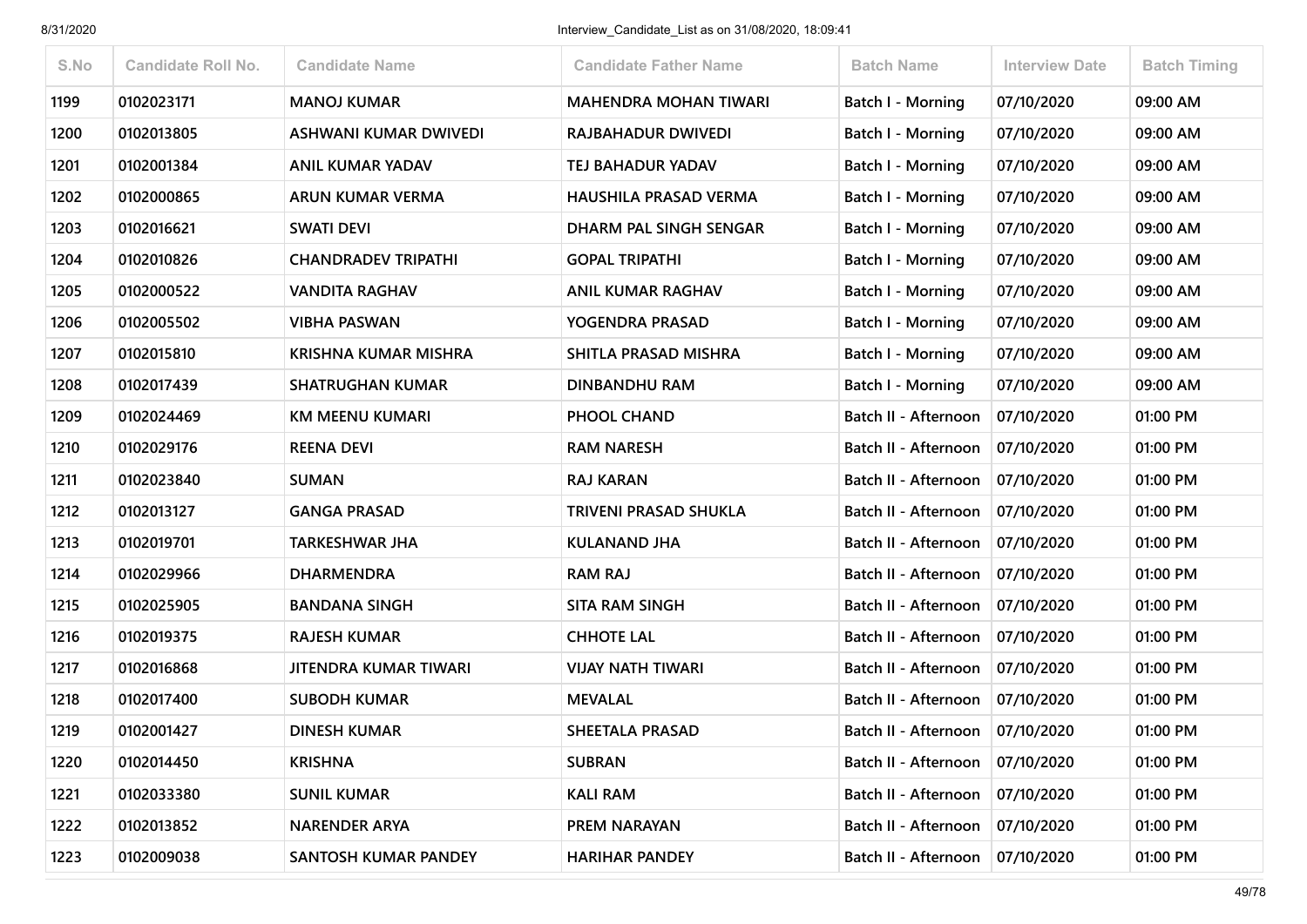| S.No | <b>Candidate Roll No.</b> | <b>Candidate Name</b>       | <b>Candidate Father Name</b> | <b>Batch Name</b>                 | <b>Interview Date</b> | <b>Batch Timing</b> |
|------|---------------------------|-----------------------------|------------------------------|-----------------------------------|-----------------------|---------------------|
| 1224 | 0102004361                | <b>SURENDRA KUMAR</b>       | <b>RADHE SHYAM</b>           | Batch II - Afternoon              | 07/10/2020            | 01:00 PM            |
| 1225 | 0102006168                | JAGAT RANI                  | AMAR NATH                    | Batch II - Afternoon              | 07/10/2020            | 01:00 PM            |
| 1226 | 0102034471                | <b>MEERA YADAV</b>          | <b>RAMI YADAV</b>            | Batch II - Afternoon              | 07/10/2020            | 01:00 PM            |
| 1227 | 0102012700                | <b>SONI TIWARI</b>          | <b>RAMPHER TIWARI</b>        | Batch II - Afternoon   07/10/2020 |                       | 01:00 PM            |
| 1228 | 0102015528                | <b>JITENDRA KUMAR</b>       | PHOOL CHANDRA                | Batch II - Afternoon              | 07/10/2020            | 01:00 PM            |
| 1229 | 0102027229                | KM NIMISHA CHOUDHARY        | <b>RAM MURAT CHOUDHARY</b>   | Batch II - Afternoon   07/10/2020 |                       | 01:00 PM            |
| 1230 | 0102002328                | <b>INDRA JEET</b>           | <b>JAG JEET SINGH</b>        | Batch II - Afternoon              | 07/10/2020            | 01:00 PM            |
| 1231 | 0102035367                | <b>HEMA</b>                 | VIRENDRA KUMAR SHARMA        | Batch II - Afternoon              | 07/10/2020            | 01:00 PM            |
| 1232 | 0102018519                | <b>SHEELU</b>               | <b>MAHAVEER SINGH</b>        | Batch II - Afternoon              | 07/10/2020            | 01:00 PM            |
| 1233 | 0102015578                | <b>SARITA DEVI</b>          | <b>UDAY RAJ</b>              | Batch II - Afternoon              | 07/10/2020            | 01:00 PM            |
| 1234 | 0102008082                | <b>VIJAY BAHADUR MAURYA</b> | SHITLA PRASAD MAURYA         | Batch II - Afternoon              | 07/10/2020            | 01:00 PM            |
| 1235 | 0102030174                | PRIYANKA RAI                | <b>DHIRENDRA NATH RAI</b>    | Batch II - Afternoon              | 07/10/2020            | 01:00 PM            |
| 1236 | 0102030255                | RAKESH KUMAR TIWARI         | DAYA SHANKAR TIWARI          | Batch II - Afternoon              | 07/10/2020            | 01:00 PM            |
| 1237 | 0102032539                | <b>SHRADDHA PANDEY</b>      | AVDHESH KUMAR PANDEY         | Batch II - Afternoon   07/10/2020 |                       | 01:00 PM            |
| 1238 | 0102006892                | <b>MUKESH KUMAR</b>         | <b>RAM PREET</b>             | Batch II - Afternoon              | 07/10/2020            | 01:00 PM            |
| 1239 | 0102023763                | AMBUJ KUMAR PATEL           | <b>HARI RAM</b>              | Batch II - Afternoon              | 07/10/2020            | 01:00 PM            |
| 1240 | 0202012394                | PRATIMA SINGH               | <b>RAM SUCHIT SINGH</b>      | Batch II - Afternoon              | 07/10/2020            | 01:00 PM            |
| 1241 | 0102011949                | KM ANUPAMA DEVI             | <b>NARENDRA DEV</b>          | Batch II - Afternoon              | 07/10/2020            | 01:00 PM            |
| 1242 | 0102019843                | <b>ALOK KUMAR OJHA</b>      | <b>RAM BAHADUR OJHA</b>      | Batch II - Afternoon   07/10/2020 |                       | 01:00 PM            |
| 1243 | 0102002854                | <b>PRAKASH SINGH</b>        | <b>JAYRAM SINGH</b>          | Batch II - Afternoon   07/10/2020 |                       | 01:00 PM            |
| 1244 | 0102029768                | <b>KAMLESH KUMAR</b>        | <b>RACHCHAN PRASAD</b>       | Batch II - Afternoon              | 07/10/2020            | 01:00 PM            |
| 1245 | 0102024591                | <b>MANOJ KUMAR MISHRA</b>   | <b>HARI PRASAD MISHRA</b>    | Batch II - Afternoon   07/10/2020 |                       | 01:00 PM            |
| 1246 | 0102004413                | NITYA DWIVEDI               | KAILASH CHANDRA DWIVEDI      | Batch II - Afternoon              | 07/10/2020            | 01:00 PM            |
| 1247 | 0102019345                | <b>AWDHESH KUMAR</b>        | <b>RAM SUMER</b>             | Batch II - Afternoon              | 07/10/2020            | 01:00 PM            |
| 1248 | 0102023113                | POOJA MISRA                 | <b>SURENDRA NATH MISHRA</b>  | Batch II - Afternoon              | 07/10/2020            | 01:00 PM            |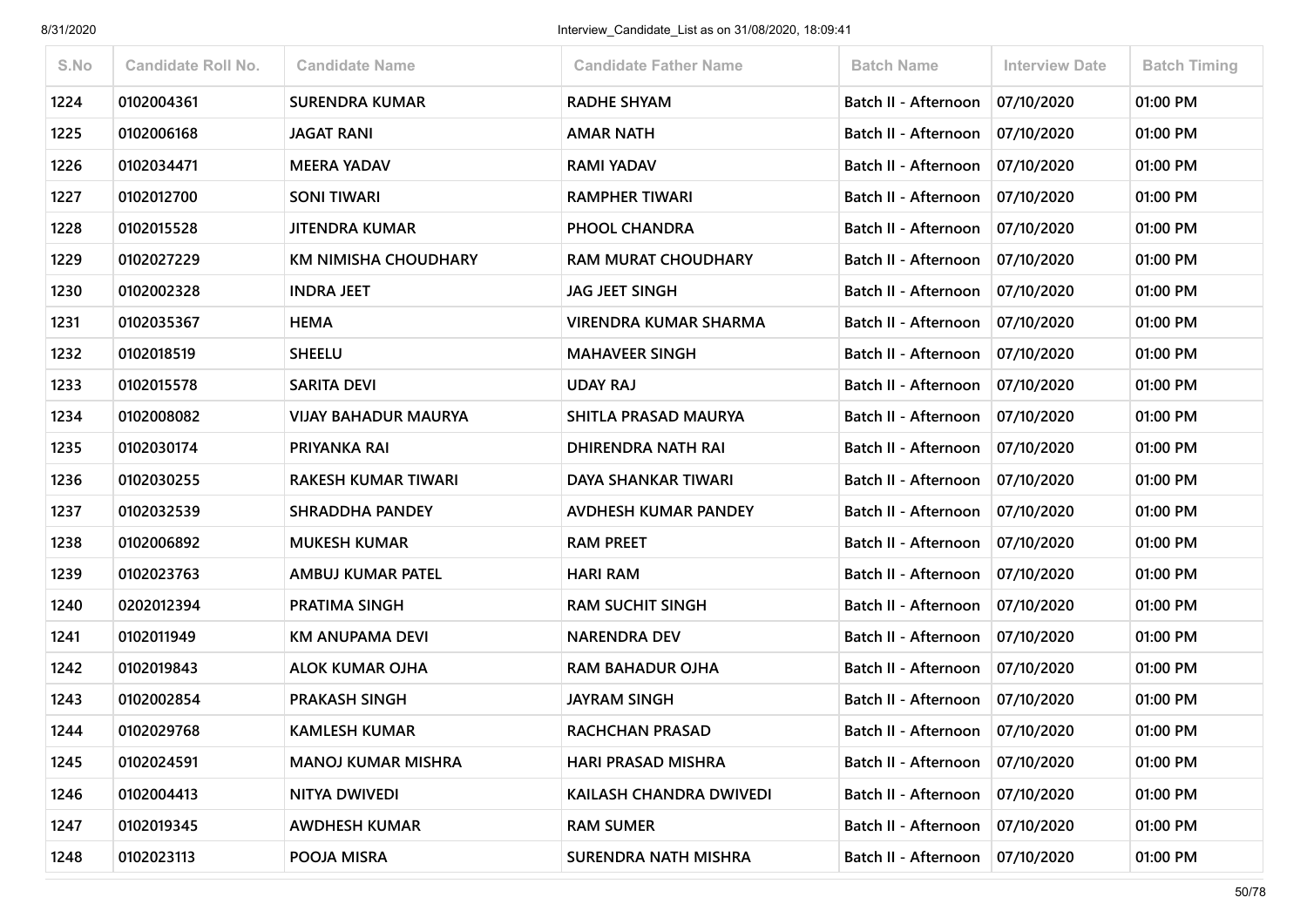| S.No | <b>Candidate Roll No.</b> | <b>Candidate Name</b>         | <b>Candidate Father Name</b>      | <b>Batch Name</b>           | <b>Interview Date</b> | <b>Batch Timing</b> |
|------|---------------------------|-------------------------------|-----------------------------------|-----------------------------|-----------------------|---------------------|
| 1249 | 0102029314                | PRIYANKA MISHRA               | <b>KRISHNA NAND MISHRA</b>        | <b>Batch II - Afternoon</b> | 07/10/2020            | 01:00 PM            |
| 1250 | 0102007753                | OM PRAKASH YADAV              | <b>HEERA LAL YADAV</b>            | <b>Batch II - Afternoon</b> | 07/10/2020            | 01:00 PM            |
| 1251 | 0102029027                | <b>HANS RAJ PAL</b>           | <b>MOTEE LAL PAL</b>              | Batch II - Afternoon        | 07/10/2020            | 01:00 PM            |
| 1252 | 0102018407                | <b>GEETA GUPTA</b>            | <b>SHANKER LAL GUPTA</b>          | Batch II - Afternoon        | 07/10/2020            | 01:00 PM            |
| 1253 | 0102025028                | <b>KALPANA</b>                | <b>BRIJ NANDAN</b>                | Batch II - Afternoon        | 07/10/2020            | 01:00 PM            |
| 1254 | 0102031383                | <b>ANAND KUMAR</b>            | <b>BRAHM DEV</b>                  | Batch II - Afternoon        | 07/10/2020            | 01:00 PM            |
| 1255 | 0102029401                | UPENDRA KUMAR DWIVEDI         | <b>SHIV NATH DWIVEDI</b>          | Batch II - Afternoon        | 07/10/2020            | 01:00 PM            |
| 1256 | 0102028180                | <b>SUMAN YADAV</b>            | <b>RAMNATH YADAV</b>              | Batch II - Afternoon        | 07/10/2020            | 01:00 PM            |
| 1257 | 0102025273                | POOJA YADAV                   | RAJNARAYAN SINGH YADAV            | Batch II - Afternoon        | 07/10/2020            | 01:00 PM            |
| 1258 | 0102014750                | KRISHNA DATTA TRIPATHI        | <b>HRIDAY KANT TRIPATHI</b>       | Batch II - Afternoon        | 07/10/2020            | 01:00 PM            |
| 1259 | 0102000883                | <b>ABHA</b>                   | <b>SHIV RAM</b>                   | Batch II - Afternoon        | 07/10/2020            | 01:00 PM            |
| 1260 | 0102036488                | <b>KARUNA SHANKAR</b>         | <b>MATA PRASAD</b>                | Batch II - Afternoon        | 07/10/2020            | 01:00 PM            |
| 1261 | 0102022918                | <b>SARWAN KUMAR PANDEY</b>    | <b>RAM DAS PANDEY</b>             | Batch I - Morning           | 08/10/2020            | 09:00 AM            |
| 1262 | 0102018642                | <b>VINAY KUMAR SRIVASTAVA</b> | RAM GOPAL SRIVASTAVA              | <b>Batch I - Morning</b>    | 08/10/2020            | 09:00 AM            |
| 1263 | 0102006176                | <b>RAMA KANT YADAV</b>        | <b>RAMKISHOR YADAV</b>            | Batch I - Morning           | 08/10/2020            | 09:00 AM            |
| 1264 | 0102028539                | <b>SHIVA MISHRA</b>           | <b>SHYAM LAL MISHRA</b>           | <b>Batch I - Morning</b>    | 08/10/2020            | 09:00 AM            |
| 1265 | 0102034218                | <b>SEEMA</b>                  | MAYARAM VISHWAKARMA               | Batch I - Morning           | 08/10/2020            | 09:00 AM            |
| 1266 | 0102018152                | <b>NEELAM</b>                 | <b>SHYAM BABU</b>                 | <b>Batch I - Morning</b>    | 08/10/2020            | 09:00 AM            |
| 1267 | 0102005957                | <b>RICHA TRIPATHI</b>         | KAMESHWAR PRASAD TRIPATHI         | <b>Batch I - Morning</b>    | 08/10/2020            | 09:00 AM            |
| 1268 | 0102033650                | <b>LUXMI SHREEVASTAV</b>      | <b>JAGDISH PRASAD SHREEVASTAV</b> | Batch I - Morning           | 08/10/2020            | 09:00 AM            |
| 1269 | 0102003759                | SHAILENDRA KUMAR TRIGUNAIT    | RAGHVENDRA PRATAP TRIGUNAIT       | Batch I - Morning           | 08/10/2020            | 09:00 AM            |
| 1270 | 0102012077                | <b>ROHIT KUMAR SINGH</b>      | <b>SHOBH NATH SINGH</b>           | Batch I - Morning           | 08/10/2020            | 09:00 AM            |
| 1271 | 0202031633                | POONAM YADAV                  | <b>MUKTI NATH YADAV</b>           | <b>Batch I - Morning</b>    | 08/10/2020            | 09:00 AM            |
| 1272 | 0102030302                | <b>VISHNU KUMAR PANDEY</b>    | <b>DINESH PANDEY</b>              | Batch I - Morning           | 08/10/2020            | 09:00 AM            |
| 1273 | 0102000794                | PRADIP KUMAR SHUKLA           | <b>KRISHNA CHANDRA SHUKLA</b>     | Batch I - Morning           | 08/10/2020            | 09:00 AM            |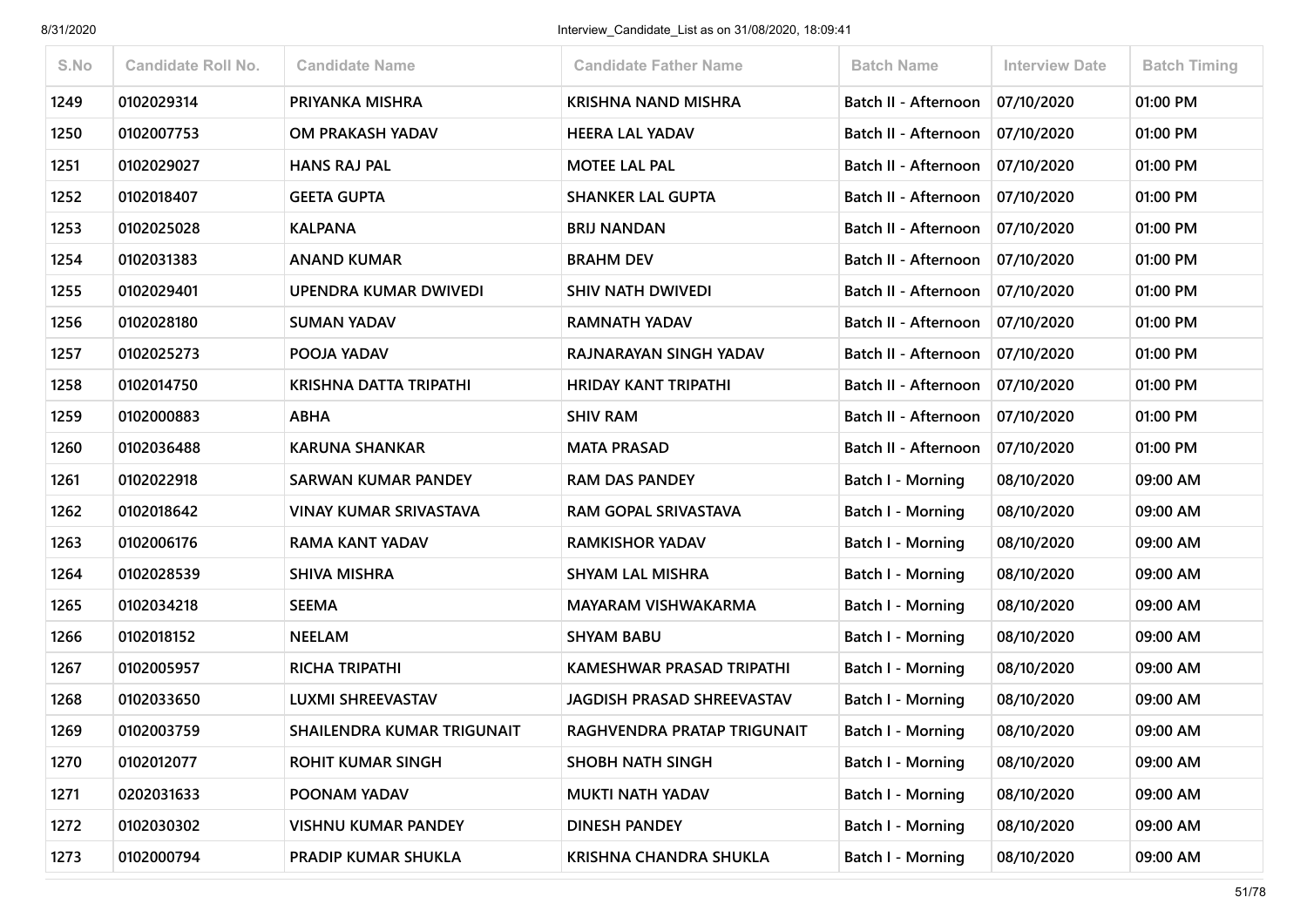| S.No | <b>Candidate Roll No.</b> | <b>Candidate Name</b>    | <b>Candidate Father Name</b> | <b>Batch Name</b>        | <b>Interview Date</b> | <b>Batch Timing</b> |
|------|---------------------------|--------------------------|------------------------------|--------------------------|-----------------------|---------------------|
| 1274 | 0102034969                | KM RANJANA VERMA         | SARJU PRASAD VERMA           | <b>Batch I - Morning</b> | 08/10/2020            | 09:00 AM            |
| 1275 | 0102013969                | <b>KM ATAR VASHI</b>     | <b>RAM JIYAWAN</b>           | Batch I - Morning        | 08/10/2020            | 09:00 AM            |
| 1276 | 0102024310                | <b>KUSUM SAROJ</b>       | <b>DEEPCHAND</b>             | <b>Batch I - Morning</b> | 08/10/2020            | 09:00 AM            |
| 1277 | 0102011942                | <b>VIJAY SHANKAR</b>     | <b>RAMJIYAWAN</b>            | Batch I - Morning        | 08/10/2020            | 09:00 AM            |
| 1278 | 0102022500                | <b>SUJIT KUMAR GIRI</b>  | <b>MAHENDRA GIRI</b>         | Batch I - Morning        | 08/10/2020            | 09:00 AM            |
| 1279 | 0102003499                | SHAILENDRA KUMAR MISHRA  | DURGA PRASAD MISHRA          | <b>Batch I - Morning</b> | 08/10/2020            | 09:00 AM            |
| 1280 | 0102032180                | <b>SUNIL GOND</b>        | <b>GULAB GOND</b>            | Batch I - Morning        | 08/10/2020            | 09:00 AM            |
| 1281 | 0102005034                | <b>PRAMOD KUMAR</b>      | <b>AJAY KUMAR</b>            | Batch I - Morning        | 08/10/2020            | 09:00 AM            |
| 1282 | 0102030194                | PRIYANKA RAI             | <b>ASHOK RAI</b>             | <b>Batch I - Morning</b> | 08/10/2020            | 09:00 AM            |
| 1283 | 0102036313                | PRADEEP KUMAR MISHRA     | PRETHAVI PAL MISHRA          | Batch I - Morning        | 08/10/2020            | 09:00 AM            |
| 1284 | 0102020559                | <b>SHIKHA</b>            | <b>GYAN SWAROOP</b>          | <b>Batch I - Morning</b> | 08/10/2020            | 09:00 AM            |
| 1285 | 0102023773                | POOJA SAROJ              | <b>MAHENDRA SAROJ</b>        | Batch I - Morning        | 08/10/2020            | 09:00 AM            |
| 1286 | 0102013503                | <b>AKHALESH KUMAR</b>    | <b>KRIPARAM</b>              | <b>Batch I - Morning</b> | 08/10/2020            | 09:00 AM            |
| 1287 | 0102012896                | <b>RAMSHANKAR PANDEY</b> | DILIP KUMAR PANDEY           | <b>Batch I - Morning</b> | 08/10/2020            | 09:00 AM            |
| 1288 | 0102006760                | <b>SIYA RAM</b>          | <b>CHULHAN KHARWAR</b>       | Batch I - Morning        | 08/10/2020            | 09:00 AM            |
| 1289 | 0102026501                | <b>UMANATH DWIVEDI</b>   | <b>SHIVSAGAR DWIVEDI</b>     | Batch I - Morning        | 08/10/2020            | 09:00 AM            |
| 1290 | 0202010131                | <b>MAMTA SINGH</b>       | <b>HARIHAR SINGH</b>         | Batch I - Morning        | 08/10/2020            | 09:00 AM            |
| 1291 | 0102004143                | <b>ABHISHEK SHARMA</b>   | RAVINDRA SHARMA              | <b>Batch I - Morning</b> | 08/10/2020            | 09:00 AM            |
| 1292 | 0102003202                | <b>VEENA</b>             | <b>MAHRAJ KISHOR</b>         | <b>Batch I - Morning</b> | 08/10/2020            | 09:00 AM            |
| 1293 | 0102029103                | <b>AMRITA</b>            | <b>ATAR SINGH</b>            | Batch I - Morning        | 08/10/2020            | 09:00 AM            |
| 1294 | 0102015933                | PAVAN KUMAR MISHRA       | <b>GANGA PRASAD MISHRA</b>   | Batch I - Morning        | 08/10/2020            | 09:00 AM            |
| 1295 | 0102001983                | <b>ABHAY RAJ SINGH</b>   | <b>DEVI PRASAD SINGH</b>     | Batch I - Morning        | 08/10/2020            | 09:00 AM            |
| 1296 | 0102018241                | <b>SWETA SINGH</b>       | <b>ARUN KUMAR SINGH</b>      | Batch I - Morning        | 08/10/2020            | 09:00 AM            |
| 1297 | 0102032353                | PRABEEN KUMAR TRIPATHI   | <b>INDRA DEO TRIPATHI</b>    | <b>Batch I - Morning</b> | 08/10/2020            | 09:00 AM            |
| 1298 | 0102012464                | <b>ANKIT KUMAR</b>       | <b>RAMESH SINGH</b>          | <b>Batch I - Morning</b> | 08/10/2020            | 09:00 AM            |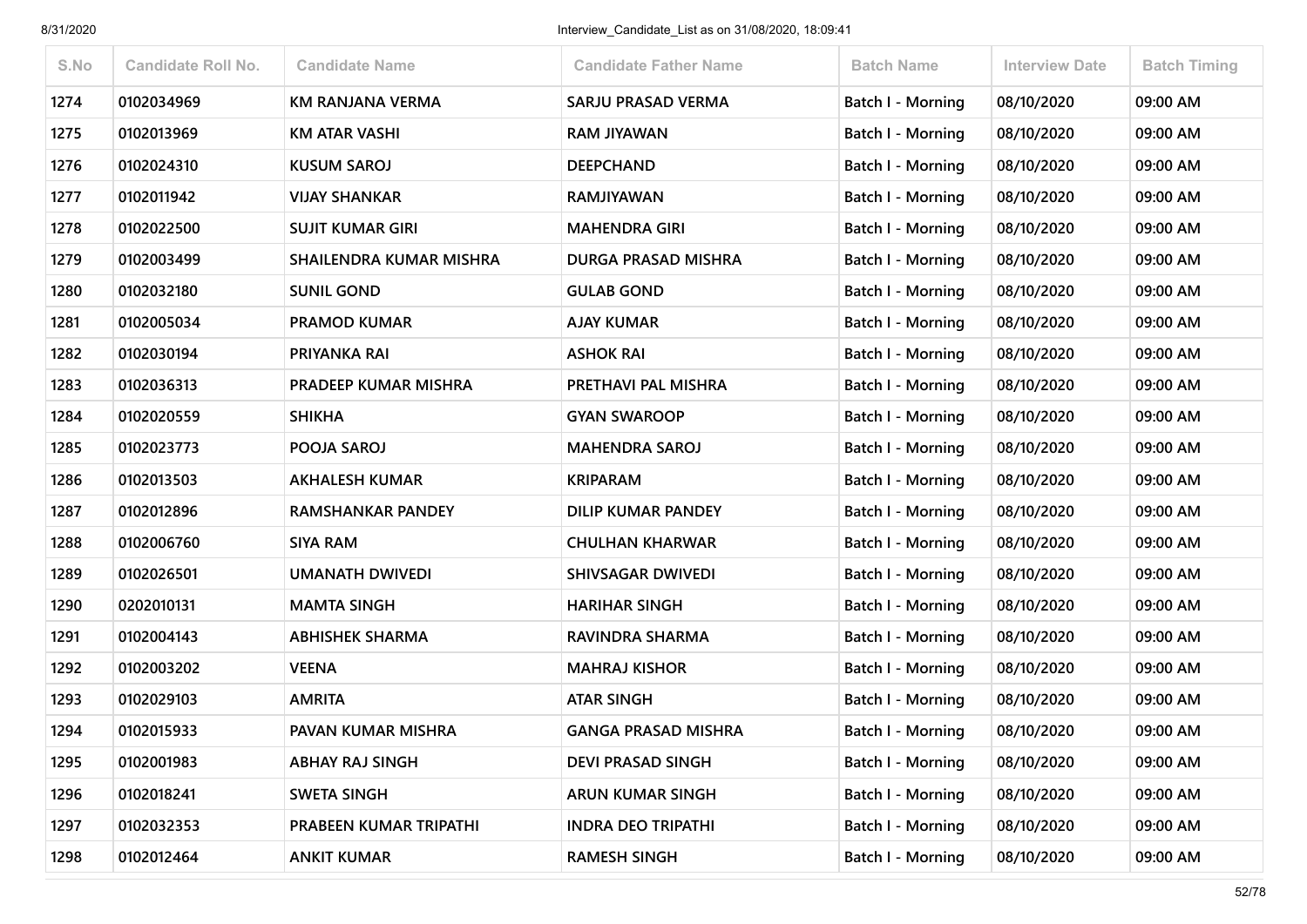| S.No | <b>Candidate Roll No.</b> | <b>Candidate Name</b>      | <b>Candidate Father Name</b>  | <b>Batch Name</b>        | <b>Interview Date</b> | <b>Batch Timing</b> |
|------|---------------------------|----------------------------|-------------------------------|--------------------------|-----------------------|---------------------|
| 1299 | 0102001925                | <b>ARVESH KUMAR</b>        | <b>RAM DOUR</b>               | <b>Batch I - Morning</b> | 08/10/2020            | 09:00 AM            |
| 1300 | 0102016226                | <b>DAYA RAM</b>            | <b>INDRA JEET</b>             | Batch I - Morning        | 08/10/2020            | 09:00 AM            |
| 1301 | 0102023135                | RAJESHWARI PANDEY          | <b>SHYAM JI PANDEY</b>        | Batch I - Morning        | 08/10/2020            | 09:00 AM            |
| 1302 | 0102024461                | <b>UMA</b>                 | <b>RAM JEET VERMA</b>         | <b>Batch I - Morning</b> | 08/10/2020            | 09:00 AM            |
| 1303 | 0102019942                | <b>VINEET KUMAR DIXIT</b>  | OM PRAKASH DIXIT              | Batch I - Morning        | 08/10/2020            | 09:00 AM            |
| 1304 | 0102017214                | PREETI OM                  | <b>MURAHU PANDEY</b>          | <b>Batch I - Morning</b> | 08/10/2020            | 09:00 AM            |
| 1305 | 0102023751                | <b>MANOJ KUMAR</b>         | <b>BHAGWAN DAS</b>            | Batch I - Morning        | 08/10/2020            | 09:00 AM            |
| 1306 | 0102010291                | <b>MAMTA TIWARI</b>        | <b>DEV DATT TIWARI</b>        | <b>Batch I - Morning</b> | 08/10/2020            | 09:00 AM            |
| 1307 | 0102001251                | <b>MAHENDR KUMAR SAROJ</b> | <b>JAWAHAR LAL</b>            | Batch I - Morning        | 08/10/2020            | 09:00 AM            |
| 1308 | 0102018104                | <b>ANUJA MISHRA</b>        | SHANTESHWAR PRASAD MISHRA     | <b>Batch I - Morning</b> | 08/10/2020            | 09:00 AM            |
| 1309 | 0102003708                | <b>INDRESH KUMAR</b>       | <b>RIKHI RAM</b>              | Batch I - Morning        | 08/10/2020            | 09:00 AM            |
| 1310 | 0102009652                | <b>MUNISH KUMAR SHARMA</b> | RAMESHWER SHARMA              | <b>Batch I - Morning</b> | 08/10/2020            | 09:00 AM            |
| 1311 | 0102016364                | <b>ANSHUMAN PANDEY</b>     | <b>RANG NATH PANDEY</b>       | Batch I - Morning        | 08/10/2020            | 09:00 AM            |
| 1312 | 0102031664                | <b>ARCHANA YADAV</b>       | <b>DAYA SHANKAR</b>           | <b>Batch I - Morning</b> | 08/10/2020            | 09:00 AM            |
| 1313 | 0202028680                | <b>SUMANLATA</b>           | <b>JAI RAM</b>                | Batch I - Morning        | 08/10/2020            | 09:00 AM            |
| 1314 | 0202027956                | <b>REEMA SINGH</b>         | SURENDRA PRATAP SINGH         | Batch II - Afternoon     | 08/10/2020            | 01:00 PM            |
| 1315 | 0102016680                | SUBHASH CHANDRA GUPTA      | <b>MITHAI LAL GUPTA</b>       | Batch II - Afternoon     | 08/10/2020            | 01:00 PM            |
| 1316 | 0102035059                | SHRIKRISHNA SHUKLA         | <b>VASHISTH SHUKLA</b>        | Batch II - Afternoon     | 08/10/2020            | 01:00 PM            |
| 1317 | 0202000020                | <b>VANDANA TRIVEDI</b>     | RAMA KANT TRIVEDI             | Batch II - Afternoon     | 08/10/2020            | 01:00 PM            |
| 1318 | 0102025967                | <b>GULAB SINGH</b>         | <b>JAGMOHAN SINGH</b>         | Batch II - Afternoon     | 08/10/2020            | 01:00 PM            |
| 1319 | 0102004257                | <b>RESHAM</b>              | <b>DEENANATH</b>              | Batch II - Afternoon     | 08/10/2020            | 01:00 PM            |
| 1320 | 0102022102                | <b>VINITA TRIPATHI</b>     | <b>GIRIJA PRASAD TRIPATHI</b> | Batch II - Afternoon     | 08/10/2020            | 01:00 PM            |
| 1321 | 0102027367                | <b>GYAN CHAND</b>          | <b>SURYA LAL</b>              | Batch II - Afternoon     | 08/10/2020            | 01:00 PM            |
| 1322 | 0102014102                | <b>VIKAS MISHRA</b>        | <b>UMAKANT MISHRA</b>         | Batch II - Afternoon     | 08/10/2020            | 01:00 PM            |
| 1323 | 0102033067                | <b>HARIOM SHARAN</b>       | <b>JAGANNATH PRASAD</b>       | Batch II - Afternoon     | 08/10/2020            | 01:00 PM            |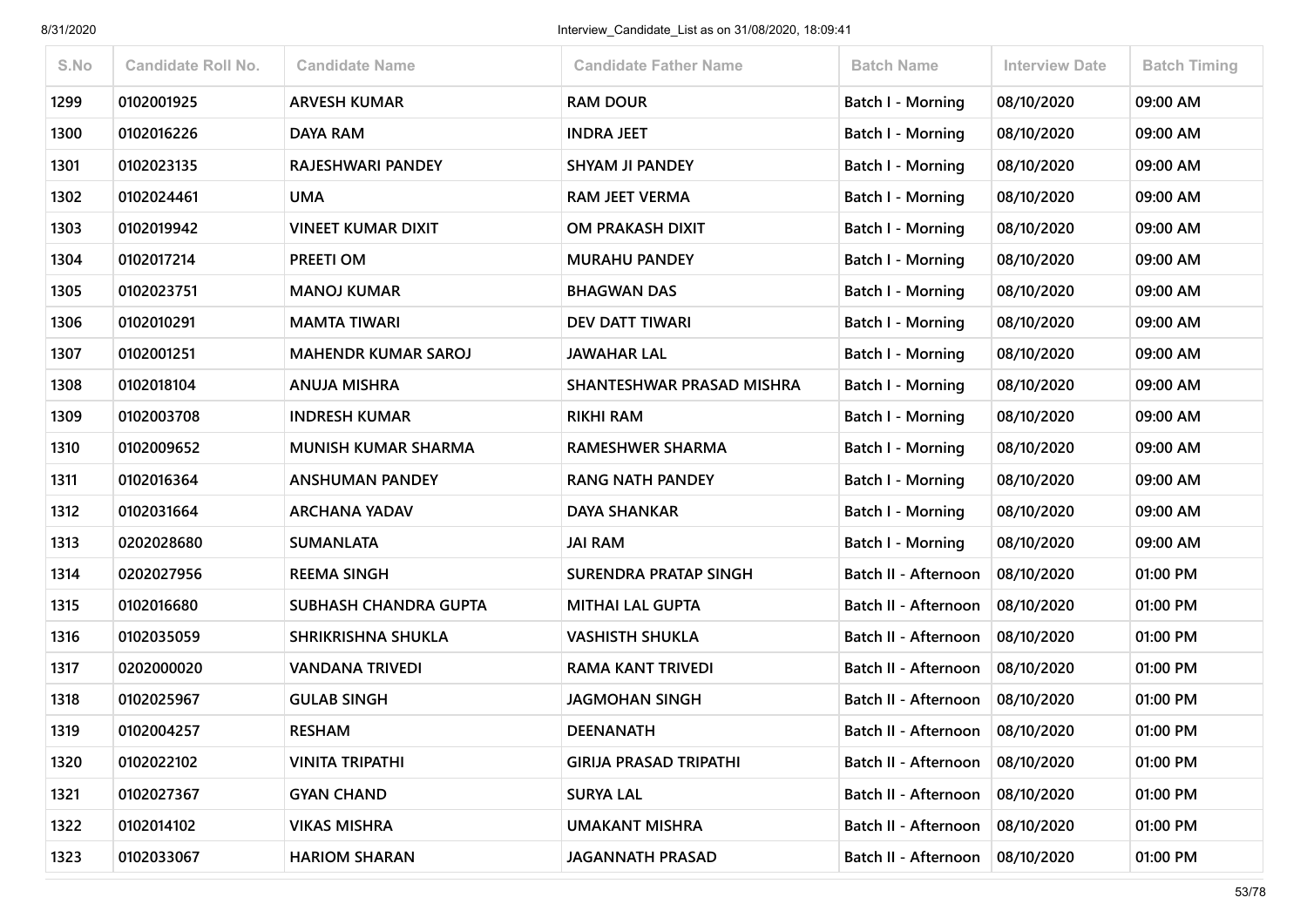| S.No | <b>Candidate Roll No.</b> | <b>Candidate Name</b>      | <b>Candidate Father Name</b> | <b>Batch Name</b>                 | <b>Interview Date</b> | <b>Batch Timing</b> |
|------|---------------------------|----------------------------|------------------------------|-----------------------------------|-----------------------|---------------------|
| 1324 | 0102033198                | <b>SAVITRI DEVI</b>        | <b>RAM PAL</b>               | Batch II - Afternoon              | 08/10/2020            | 01:00 PM            |
| 1325 | 0102025702                | <b>VINTI DIXIT</b>         | <b>BRIJENDRA KUMAR DIXIT</b> | Batch II - Afternoon              | 08/10/2020            | 01:00 PM            |
| 1326 | 0102010983                | AJEET KUMAR SINGH          | <b>BRAMH DEV</b>             | Batch II - Afternoon              | 08/10/2020            | 01:00 PM            |
| 1327 | 0202033344                | <b>ARPITA TRIPATHI</b>     | RAMAKANT TRIPATHI            | Batch II - Afternoon              | 08/10/2020            | 01:00 PM            |
| 1328 | 0102027500                | <b>SUMAN SINGH</b>         | <b>DEV KARAN SINGH</b>       | Batch II - Afternoon              | 08/10/2020            | 01:00 PM            |
| 1329 | 0102035613                | <b>PRADEEP KUMAR</b>       | <b>HARINATH</b>              | Batch II - Afternoon              | 08/10/2020            | 01:00 PM            |
| 1330 | 0102014723                | <b>AKHILESH KUMAR</b>      | <b>AWADHESH PRASAD</b>       | Batch II - Afternoon              | 08/10/2020            | 01:00 PM            |
| 1331 | 0102000931                | <b>MAHAMAYA UPADHYAY</b>   | AJIT PRASAD UPADHYAY         | Batch II - Afternoon              | 08/10/2020            | 01:00 PM            |
| 1332 | 0102013572                | <b>NANHOO LAL</b>          | <b>SHAMBHOO LAL</b>          | Batch II - Afternoon              | 08/10/2020            | 01:00 PM            |
| 1333 | 0102021740                | <b>SUGAM MISHRA</b>        | <b>RAM LADHILE MISHRA</b>    | Batch II - Afternoon              | 08/10/2020            | 01:00 PM            |
| 1334 | 0102000616                | <b>RAM LAL</b>             | <b>SHRI NATH</b>             | Batch II - Afternoon              | 08/10/2020            | 01:00 PM            |
| 1335 | 0102026462                | <b>VIPIN KUMAR DWIVEDI</b> | RAM KHELAWAN DWIVEDI         | Batch II - Afternoon              | 08/10/2020            | 01:00 PM            |
| 1336 | 0102009802                | VIJAY KUMAR PRAJAPATI      | <b>BASANT LAL PRAJAPATI</b>  | Batch II - Afternoon              | 08/10/2020            | 01:00 PM            |
| 1337 | 0102024140                | <b>SUMAN</b>               | <b>HARISCHANDRA MISHRA</b>   | Batch II - Afternoon              | 08/10/2020            | 01:00 PM            |
| 1338 | 0102034311                | <b>MEERA SINGH</b>         | <b>RAMA KANT SINGH</b>       | Batch II - Afternoon              | 08/10/2020            | 01:00 PM            |
| 1339 | 0202012289                | KM ANUREKHA SAROJ          | <b>RAM AASHISH SAROJ</b>     | Batch II - Afternoon              | 08/10/2020            | 01:00 PM            |
| 1340 | 0102017334                | PREETI PANDEY              | <b>KAPIL DEV PANDEY</b>      | Batch II - Afternoon              | 08/10/2020            | 01:00 PM            |
| 1341 | 0102012586                | <b>CHET RAM</b>            | <b>NANKHU RAM</b>            | Batch II - Afternoon              | 08/10/2020            | 01:00 PM            |
| 1342 | 0102028634                | PRIYANKA GUPTA             | <b>BRIJ BIHARI GUPTA</b>     | Batch II - Afternoon              | 08/10/2020            | 01:00 PM            |
| 1343 | 0102008105                | ASHISH KUMAR SHUKLA        | <b>SHIV PUJAN SHUKLA</b>     | Batch II - Afternoon              | 08/10/2020            | 01:00 PM            |
| 1344 | 0102016882                | <b>VIMLESH KUMAR PATEL</b> | RAM RAJ PATEL                | Batch II - Afternoon              | 08/10/2020            | 01:00 PM            |
| 1345 | 0102017745                | AVNEESH KUMAR TRIPATHI     | RAMA KANT TRIPATHI           | Batch II - Afternoon              | 08/10/2020            | 01:00 PM            |
| 1346 | 0102009521                | <b>SURYA LAL</b>           | <b>RAM AJOR</b>              | Batch II - Afternoon              | 08/10/2020            | 01:00 PM            |
| 1347 | 0102036516                | <b>REKHA SHUKLA</b>        | <b>UMA SHANKAR SHUKLA</b>    | Batch II - Afternoon              | 08/10/2020            | 01:00 PM            |
| 1348 | 0102017715                | <b>RAJESH KUMAR</b>        | <b>VIJAY PAL</b>             | Batch II - Afternoon   08/10/2020 |                       | 01:00 PM            |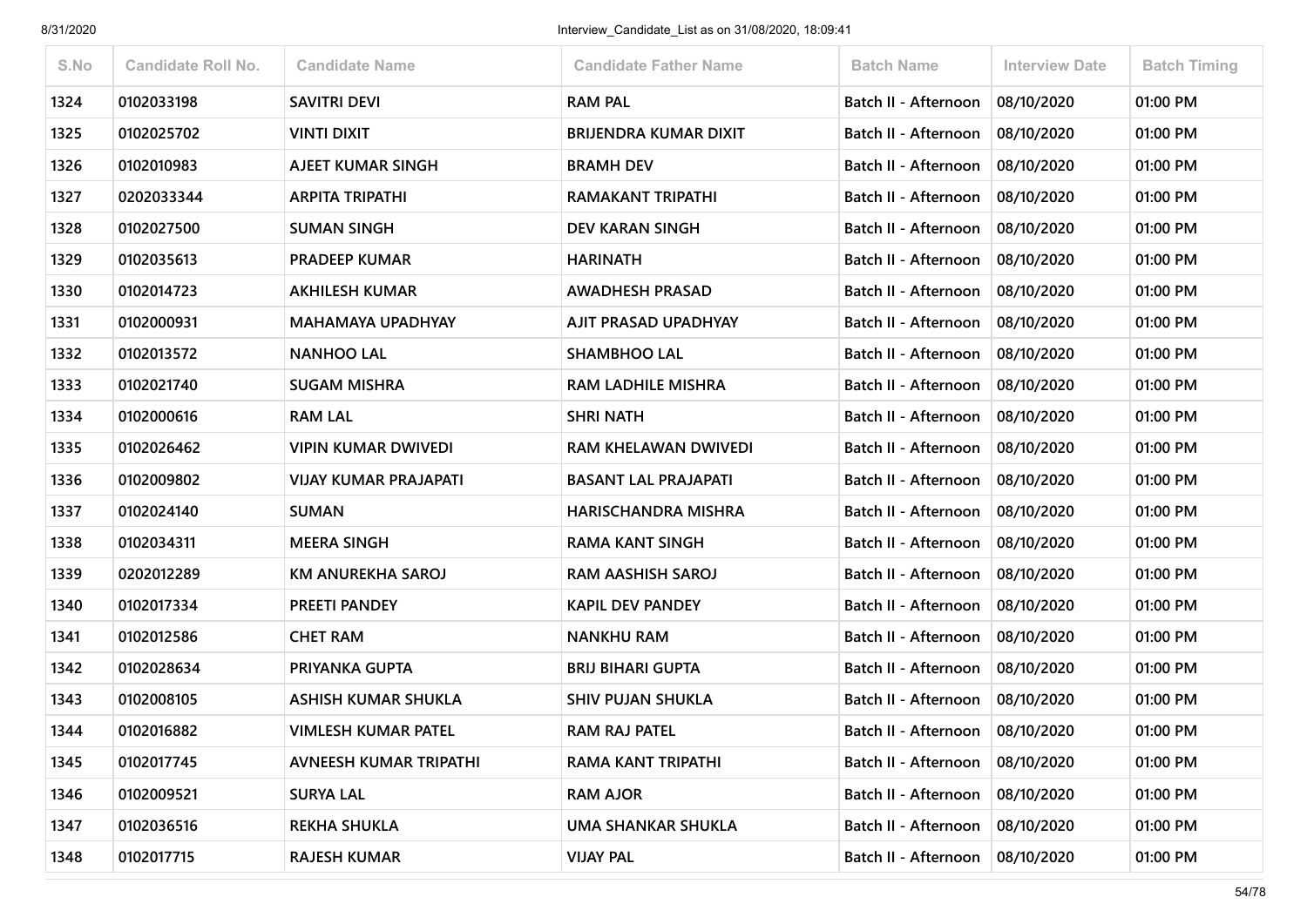| S.No | <b>Candidate Roll No.</b> | <b>Candidate Name</b>       | <b>Candidate Father Name</b>    | <b>Batch Name</b>           | <b>Interview Date</b> | <b>Batch Timing</b> |
|------|---------------------------|-----------------------------|---------------------------------|-----------------------------|-----------------------|---------------------|
| 1349 | 0102018459                | <b>SHEELAM YADAV</b>        | <b>CHANDRABHAN YADAV</b>        | Batch II - Afternoon        | 08/10/2020            | 01:00 PM            |
| 1350 | 0102000096                | PRADEEP KUMAR YADAV         | <b>DESH RAJ YADAV</b>           | Batch II - Afternoon        | 08/10/2020            | 01:00 PM            |
| 1351 | 0102010963                | AJEET KUMAR SINGH           | <b>CHHATRAPAL SINGH</b>         | Batch II - Afternoon        | 08/10/2020            | 01:00 PM            |
| 1352 | 0102035092                | <b>NILAM</b>                | <b>GAMBHIR SINGH</b>            | Batch II - Afternoon        | 08/10/2020            | 01:00 PM            |
| 1353 | 0102011181                | <b>SUSHEEL KUMAR TIWARI</b> | <b>SURENDRA KUMAR TIWARI</b>    | <b>Batch II - Afternoon</b> | 08/10/2020            | 01:00 PM            |
| 1354 | 0102022379                | SHILPEE PATEL               | <b>KALYAN SINGH</b>             | Batch II - Afternoon        | 08/10/2020            | 01:00 PM            |
| 1355 | 0202015009                | <b>KM BINDU</b>             | <b>RAJ PATI</b>                 | Batch II - Afternoon        | 08/10/2020            | 01:00 PM            |
| 1356 | 0102023765                | <b>BAL RAM MISHRA</b>       | HARISH CHANDRA MISHRA           | Batch II - Afternoon        | 08/10/2020            | 01:00 PM            |
| 1357 | 0102003776                | <b>RAM SAGAR YADAV</b>      | <b>NAND LAL YADAV</b>           | Batch II - Afternoon        | 08/10/2020            | 01:00 PM            |
| 1358 | 0102022976                | RAVEESH KUMAR DWIVEDI       | NAGENDRA PRASAD DWIVEDI         | Batch II - Afternoon        | 08/10/2020            | 01:00 PM            |
| 1359 | 0102017133                | PAWAN KUMAR DWIVEDI         | <b>BANSH GOPAL DHAR DWIVEDI</b> | Batch II - Afternoon        | 08/10/2020            | 01:00 PM            |
| 1360 | 0102010349                | <b>KM ANITA</b>             | <b>LAL MANI</b>                 | Batch II - Afternoon        | 08/10/2020            | 01:00 PM            |
| 1361 | 0102013638                | <b>SARBESH KUMAR</b>        | <b>BARAKHOO RAM</b>             | Batch II - Afternoon        | 08/10/2020            | 01:00 PM            |
| 1362 | 0102028736                | <b>REENA</b>                | <b>BENI MADVA KHARVAR</b>       | Batch II - Afternoon        | 08/10/2020            | 01:00 PM            |
| 1363 | 0102033302                | <b>VRIJESH KUMAR TIWARI</b> | <b>GHANSHYAM TIWARI</b>         | Batch II - Afternoon        | 08/10/2020            | 01:00 PM            |
| 1364 | 0202026052                | <b>NEERAJ VERMA</b>         | PRAMOD KUMAR VERMA              | Batch II - Afternoon        | 08/10/2020            | 01:00 PM            |
| 1365 | 0102003247                | DINESH KUMAR PUSHPAKAR      | <b>SHIV SHANKAR PUSHPAKAR</b>   | Batch II - Afternoon        | 08/10/2020            | 01:00 PM            |
| 1366 | 0102015427                | <b>GAURAV SHARMA</b>        | <b>SHIVPRASAD</b>               | Batch I - Morning           | 09/10/2020            | 09:00 AM            |
| 1367 | 0102026568                | <b>KALYANI</b>              | LAKSHMI NARAYAN TRIPATHI        | Batch I - Morning           | 09/10/2020            | 09:00 AM            |
| 1368 | 0102003646                | <b>BRIJESH KUMAR</b>        | <b>FOOLCHANDRA PANDEY</b>       | <b>Batch I - Morning</b>    | 09/10/2020            | 09:00 AM            |
| 1369 | 0102031116                | <b>REENU YADAV</b>          | <b>SHYAM KESH YADAV</b>         | <b>Batch I - Morning</b>    | 09/10/2020            | 09:00 AM            |
| 1370 | 0102023168                | <b>JYOTSNA TRIPATHI</b>     | LALIT NARAYAN TRIPATHI          | Batch I - Morning           | 09/10/2020            | 09:00 AM            |
| 1371 | 0102028041                | <b>UMESH KUMAR SINGH</b>    | <b>SHESH MANI SINGH</b>         | <b>Batch I - Morning</b>    | 09/10/2020            | 09:00 AM            |
| 1372 | 0102018364                | <b>ANUP KUMAR PANDEY</b>    | <b>SRIRAM PANDEY</b>            | <b>Batch I - Morning</b>    | 09/10/2020            | 09:00 AM            |
| 1373 | 0102027417                | SANDEEP KUMAR SHARMA        | <b>SHIV CHARAN SHARMA</b>       | <b>Batch I - Morning</b>    | 09/10/2020            | 09:00 AM            |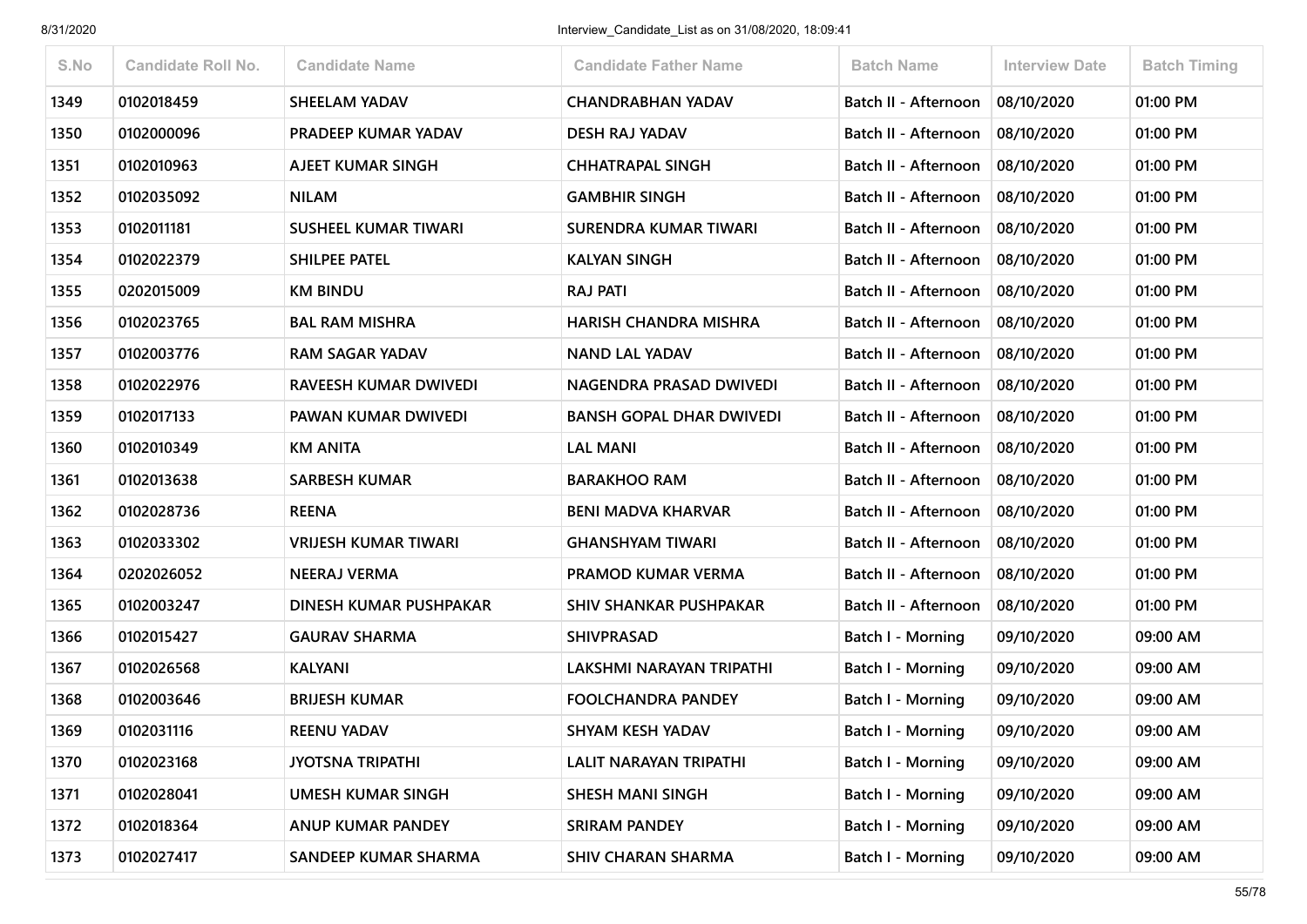| S.No | <b>Candidate Roll No.</b> | <b>Candidate Name</b>         | <b>Candidate Father Name</b> | <b>Batch Name</b>        | <b>Interview Date</b> | <b>Batch Timing</b> |
|------|---------------------------|-------------------------------|------------------------------|--------------------------|-----------------------|---------------------|
| 1374 | 0102019817                | <b>SACHIN KUMAR</b>           | <b>SHARAD</b>                | <b>Batch I - Morning</b> | 09/10/2020            | 09:00 AM            |
| 1375 | 0102008978                | SANTOSH KUMAR PANDEY          | RAVINDRA NATH PANDEY         | Batch I - Morning        | 09/10/2020            | 09:00 AM            |
| 1376 | 0102015550                | <b>KRISHNA KUMAR</b>          | <b>NAGENDRA PRASAD</b>       | <b>Batch I - Morning</b> | 09/10/2020            | 09:00 AM            |
| 1377 | 0102008595                | RAHUL KUMAR YADAV             | <b>RAM RACHAN YADAV</b>      | Batch I - Morning        | 09/10/2020            | 09:00 AM            |
| 1378 | 0102021976                | <b>RATIBHAN VERMA</b>         | <b>BASANT LAL VERMA</b>      | Batch I - Morning        | 09/10/2020            | 09:00 AM            |
| 1379 | 0102000153                | <b>HIMANSHU</b>               | <b>JWALA PRASAD</b>          | <b>Batch I - Morning</b> | 09/10/2020            | 09:00 AM            |
| 1380 | 0102014962                | <b>VIKASH PATHAK</b>          | <b>JAGADISH PATHAK</b>       | Batch I - Morning        | 09/10/2020            | 09:00 AM            |
| 1381 | 0102004966                | <b>BRIJESH PANDEY</b>         | RAJA BABU PANDEY             | Batch I - Morning        | 09/10/2020            | 09:00 AM            |
| 1382 | 0102032663                | <b>ANAND PRASAD TIWARI</b>    | <b>SHYAM VIHARI TIWARI</b>   | Batch I - Morning        | 09/10/2020            | 09:00 AM            |
| 1383 | 0102020256                | <b>RASHMI NIRANJAN</b>        | SANT KUMAR NIRANJAN          | Batch I - Morning        | 09/10/2020            | 09:00 AM            |
| 1384 | 0102032925                | <b>BHOLA</b>                  | <b>SRIRAM</b>                | Batch I - Morning        | 09/10/2020            | 09:00 AM            |
| 1385 | 0102004676                | <b>RAM SINGH PATEL</b>        | <b>SATYA NARAYAN</b>         | Batch I - Morning        | 09/10/2020            | 09:00 AM            |
| 1386 | 0102022756                | <b>RATNESH KUMAR TRIPATHI</b> | <b>VIRENDRA TIWARI</b>       | Batch I - Morning        | 09/10/2020            | 09:00 AM            |
| 1387 | 0202007751                | <b>MAMTA</b>                  | <b>BALWAN SINGH</b>          | Batch I - Morning        | 09/10/2020            | 09:00 AM            |
| 1388 | 0102010943                | AJEET KUMAR PANDEY            | <b>ATMARAM PANDEY</b>        | Batch I - Morning        | 09/10/2020            | 09:00 AM            |
| 1389 | 0102023204                | <b>APARNA</b>                 | <b>NARESH PRATAP SINGH</b>   | <b>Batch I - Morning</b> | 09/10/2020            | 09:00 AM            |
| 1390 | 0102017756                | <b>RANJEET KUMAR VERMA</b>    | <b>KALI CHARAN</b>           | Batch I - Morning        | 09/10/2020            | 09:00 AM            |
| 1391 | 0102002906                | <b>BRIJENDRA PAL</b>          | PRABHU DAYAL                 | Batch I - Morning        | 09/10/2020            | 09:00 AM            |
| 1392 | 0102006342                | <b>VICHITRA KUMAR SHARMA</b>  | <b>NAGESH KUMAR SHARMA</b>   | <b>Batch I - Morning</b> | 09/10/2020            | 09:00 AM            |
| 1393 | 0102014123                | <b>AKHILESH KANDU</b>         | ROOP NARAYAN KANDU           | Batch I - Morning        | 09/10/2020            | 09:00 AM            |
| 1394 | 0102028987                | <b>HANS RAJ</b>               | <b>BABU LAL</b>              | Batch I - Morning        | 09/10/2020            | 09:00 AM            |
| 1395 | 0102015546                | <b>DALI MISHRA</b>            | <b>SIROMANI MISHRA</b>       | Batch I - Morning        | 09/10/2020            | 09:00 AM            |
| 1396 | 0102029989                | <b>KM POONAM VERMA</b>        | <b>ASHA RAM VERMA</b>        | Batch I - Morning        | 09/10/2020            | 09:00 AM            |
| 1397 | 0102003049                | <b>KELA DEVI</b>              | <b>NEMA SINGH</b>            | Batch I - Morning        | 09/10/2020            | 09:00 AM            |
| 1398 | 0102016813                | PAWAN KUMAR                   | PRABHUNATH SINGH             | Batch I - Morning        | 09/10/2020            | 09:00 AM            |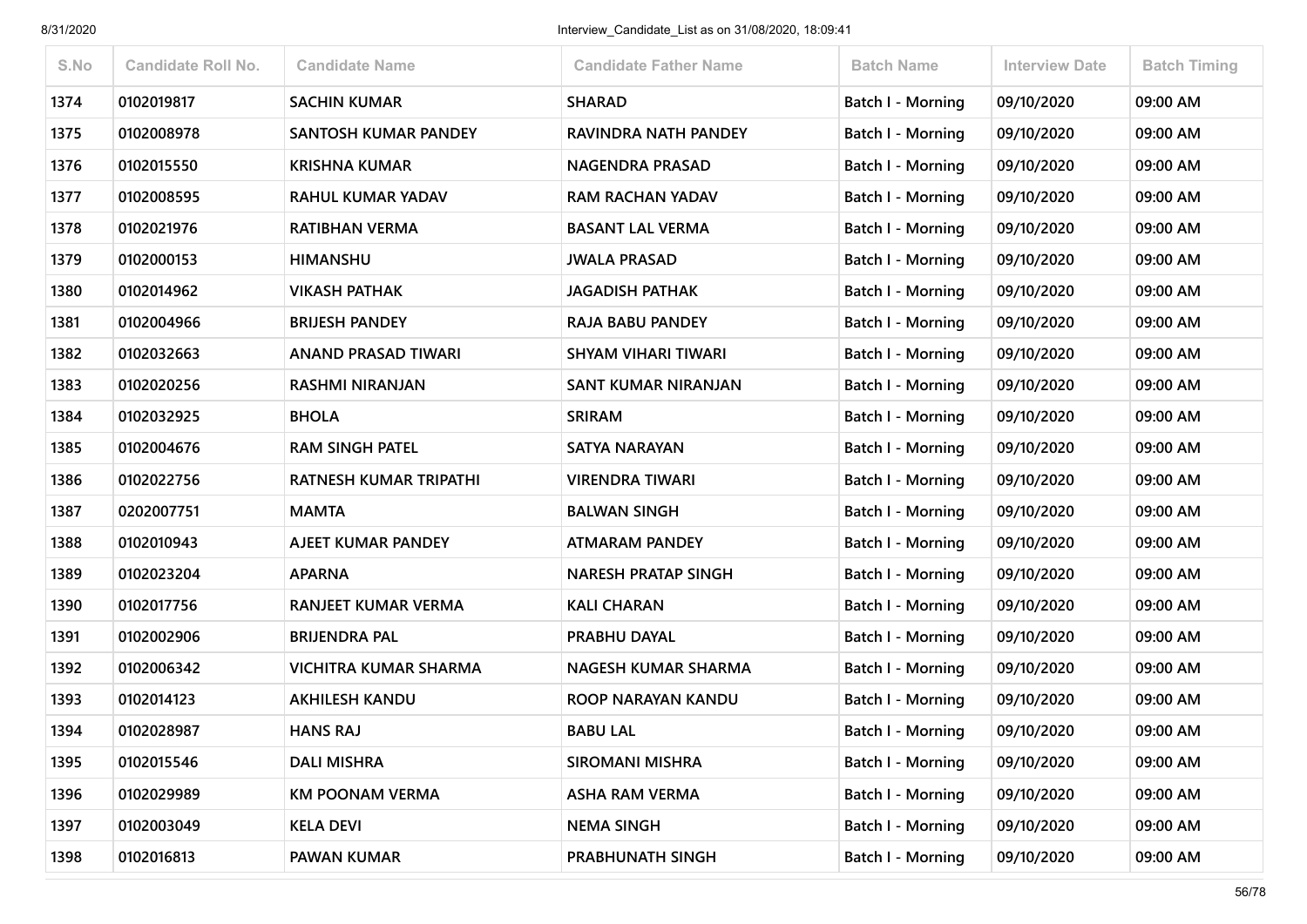| S.No | <b>Candidate Roll No.</b> | <b>Candidate Name</b>           | <b>Candidate Father Name</b> | <b>Batch Name</b>        | <b>Interview Date</b> | <b>Batch Timing</b> |
|------|---------------------------|---------------------------------|------------------------------|--------------------------|-----------------------|---------------------|
| 1399 | 0102027757                | <b>SANDEEP KUMAR TIWARI</b>     | <b>SHRINIWAS TIWARI</b>      | <b>Batch I - Morning</b> | 09/10/2020            | 09:00 AM            |
| 1400 | 0102012300                | <b>SONI JAISWAL</b>             | RAM LAUTAN JAISWAL           | Batch I - Morning        | 09/10/2020            | 09:00 AM            |
| 1401 | 0102034965                | <b>BIJENDRA KUMAR</b>           | <b>ACHCHHE LAL</b>           | <b>Batch I - Morning</b> | 09/10/2020            | 09:00 AM            |
| 1402 | 0102011420                | <b>SONAM TIWARI</b>             | <b>ANIL KUMAR TIWARI</b>     | Batch I - Morning        | 09/10/2020            | 09:00 AM            |
| 1403 | 0102003476                | <b>RAM RATAN</b>                | <b>SANKTA PRASAD</b>         | Batch I - Morning        | 09/10/2020            | 09:00 AM            |
| 1404 | 0102008235                | <b>RAHUL KUMAR GAUTAM</b>       | <b>GANGA RAM</b>             | Batch I - Morning        | 09/10/2020            | 09:00 AM            |
| 1405 | 0102013050                | <b>KOMAL YADAV</b>              | RAJ KESHARI YADAV            | <b>Batch I - Morning</b> | 09/10/2020            | 09:00 AM            |
| 1406 | 0102016160                | <b>SUBHAGINI MISHRA</b>         | JAI PRAKASH MISHRA           | Batch I - Morning        | 09/10/2020            | 09:00 AM            |
| 1407 | 0202014681                | <b>SUSHMA SINGH</b>             | <b>VIJAY SHYAM SINGH</b>     | Batch I - Morning        | 09/10/2020            | 09:00 AM            |
| 1408 | 0102008827                | <b>DURGESH CHANDRA TRIPATHI</b> | <b>KRISHN KANT TIWARI</b>    | Batch I - Morning        | 09/10/2020            | 09:00 AM            |
| 1409 | 0102016465                | <b>AVANISH KUMAR PANDEY</b>     | <b>KRISHNA KUMAR PANDEY</b>  | Batch I - Morning        | 09/10/2020            | 09:00 AM            |
| 1410 | 0102015324                | <b>ANSHIKA PANDEY</b>           | <b>JITENDRA PANDEY</b>       | <b>Batch I - Morning</b> | 09/10/2020            | 09:00 AM            |
| 1411 | 0102030227                | <b>HARGOVIND</b>                | <b>BABU RAM</b>              | Batch I - Morning        | 09/10/2020            | 09:00 AM            |
| 1412 | 0102016212                | <b>NAROTTAM TRIVEDI</b>         | <b>SHRI RAM TRIVEDI</b>      | <b>Batch I - Morning</b> | 09/10/2020            | 09:00 AM            |
| 1413 | 0102030961                | <b>URVASHI</b>                  | <b>VIMLESH KUMAR</b>         | Batch I - Morning        | 09/10/2020            | 09:00 AM            |
| 1414 | 0102016776                | RANJANA SRIVASTAVA              | <b>RAMJI LAL</b>             | Batch I - Morning        | 09/10/2020            | 09:00 AM            |
| 1415 | 0102032959                | <b>SHRAVAN KUMAR</b>            | <b>SHAMBHOO GOND</b>         | Batch I - Morning        | 09/10/2020            | 09:00 AM            |
| 1416 | 0102026583                | AMIT KUMAR TRIPATHI             | <b>VIDYADHAR TRIPATHI</b>    | Batch I - Morning        | 09/10/2020            | 09:00 AM            |
| 1417 | 0102013683                | <b>AKHIL TRIPATHI</b>           | RAVI KANT TRIPATHI           | Batch I - Morning        | 09/10/2020            | 09:00 AM            |
| 1418 | 0102013611                | <b>MANISH KUMAR DUBEY</b>       | <b>RAMSAMUJH DUBEY</b>       | Batch I - Morning        | 09/10/2020            | 09:00 AM            |
| 1419 | 0102027935                | <b>RAKESH KUMAR</b>             | <b>RAM NARESH</b>            | Batch II - Afternoon     | 09/10/2020            | 01:00 PM            |
| 1420 | 0102007062                | <b>VIDYA SAGAR BARNWAL</b>      | <b>VIJAY KUMAR BARNWAL</b>   | Batch II - Afternoon     | 09/10/2020            | 01:00 PM            |
| 1421 | 0102009075                | <b>RAHUL YADAV</b>              | <b>VIJAY PRAKASH YADAV</b>   | Batch II - Afternoon     | 09/10/2020            | 01:00 PM            |
| 1422 | 0102011425                | <b>ASHOK KUMAR YADAV</b>        | RAM PRASAD YADAV             | Batch II - Afternoon     | 09/10/2020            | 01:00 PM            |
| 1423 | 0102026076                | RAVINDRA KUMAR                  | SITARAM SHARMA               | Batch II - Afternoon     | 09/10/2020            | 01:00 PM            |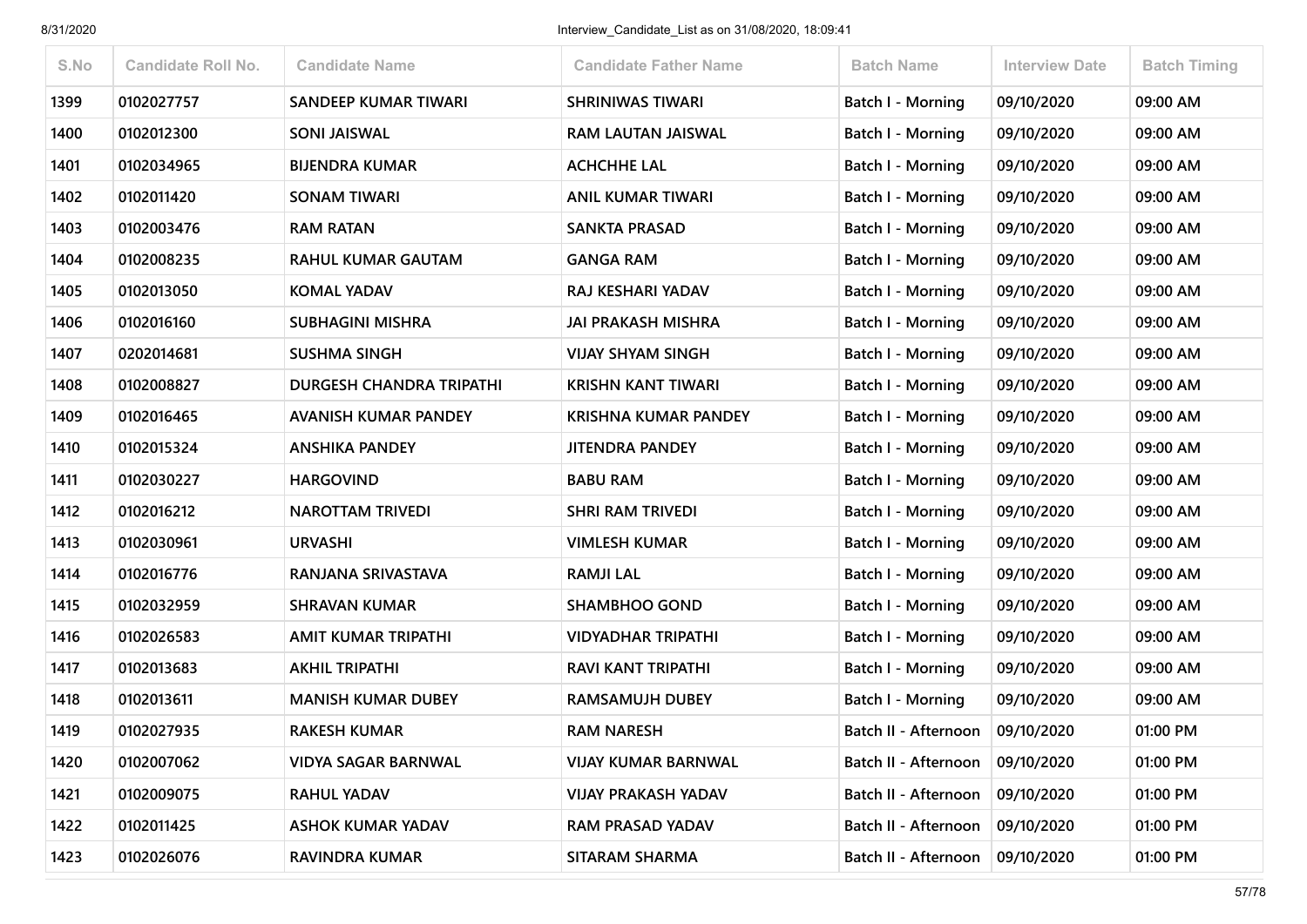| S.No | <b>Candidate Roll No.</b> | <b>Candidate Name</b>        | <b>Candidate Father Name</b>    | <b>Batch Name</b>                 | Interview Date | <b>Batch Timing</b> |
|------|---------------------------|------------------------------|---------------------------------|-----------------------------------|----------------|---------------------|
|      |                           |                              |                                 |                                   |                |                     |
| 1424 | 0102000805                | ARUN KUMAR TIWARI            | <b>BRIJ VASI</b>                | Batch II - Afternoon              | 09/10/2020     | 01:00 PM            |
| 1425 | 0202002044                | <b>ANIMA TRIPATHI</b>        | <b>NAND KISHOR TRIPATHI</b>     | Batch II - Afternoon              | 09/10/2020     | 01:00 PM            |
| 1426 | 0102010401                | <b>SUSHAMA</b>               | <b>BHEEKHU RAM</b>              | Batch II - Afternoon              | 09/10/2020     | 01:00 PM            |
| 1427 | 0102036706                | <b>DILIP KUMAR</b>           | <b>VISHESHWER DAYAL</b>         | Batch II - Afternoon              | 09/10/2020     | 01:00 PM            |
| 1428 | 0102032462                | <b>VIVEK KUMAR TRIPATHI</b>  | <b>MAHA NARAYAN</b>             | <b>Batch II - Afternoon</b>       | 09/10/2020     | 01:00 PM            |
| 1429 | 0102035314                | <b>PURAN RAI KIRANT</b>      | <b>SHYAM BAHADUR RAI KIRANT</b> | Batch II - Afternoon              | 09/10/2020     | 01:00 PM            |
| 1430 | 0102004334                | <b>PRAMOD KUMAR</b>          | <b>RAM ASARE</b>                | Batch II - Afternoon              | 09/10/2020     | 01:00 PM            |
| 1431 | 0202030517                | <b>SANDHYA SINGH</b>         | NAGENDRA BAHADUR SINGH          | Batch II - Afternoon              | 09/10/2020     | 01:00 PM            |
| 1432 | 0102030006                | <b>DHARMENDRA</b>            | <b>DASHARATH DEEN</b>           | Batch II - Afternoon              | 09/10/2020     | 01:00 PM            |
| 1433 | 0102034042                | YAMUNA PRASAD MISHRA         | <b>RAM ASARE MISHRA</b>         | Batch II - Afternoon              | 09/10/2020     | 01:00 PM            |
| 1434 | 0102034962                | YATIN KUMAR SHARMA           | <b>MAHENDRA KUMAR SHARMA</b>    | Batch II - Afternoon              | 09/10/2020     | 01:00 PM            |
| 1435 | 0102023678                | <b>SATENDRA MISHRA</b>       | <b>MAHENDRA MISHRA</b>          | Batch II - Afternoon              | 09/10/2020     | 01:00 PM            |
| 1436 | 0102031091                | <b>MEENA RAI</b>             | RAMSANEHI RAI                   | Batch II - Afternoon              | 09/10/2020     | 01:00 PM            |
| 1437 | 0202019548                | <b>JYOTI GUPTA</b>           | <b>RAJ KUMAR GUPTA</b>          | Batch II - Afternoon              | 09/10/2020     | 01:00 PM            |
| 1438 | 0102006488                | <b>JAGDISH KUMAR</b>         | <b>SHANKAR BABU</b>             | Batch II - Afternoon              | 09/10/2020     | 01:00 PM            |
| 1439 | 0102026582                | VIPIN KUMAR MISHRA           | SHIV DUTTA MISHRA               | Batch II - Afternoon              | 09/10/2020     | 01:00 PM            |
| 1440 | 0102000503                | <b>AARTI DEVI</b>            | <b>RAM CHARITTAR</b>            | Batch II - Afternoon              | 09/10/2020     | 01:00 PM            |
| 1441 | 0102000216                | <b>HIMANSHU GAUR</b>         | <b>PRAMOD SHARMA</b>            | Batch II - Afternoon              | 09/10/2020     | 01:00 PM            |
| 1442 | 0102027516                | <b>RAVISH CHANDRA MAURYA</b> | RAJENDRA MAURYA                 | Batch II - Afternoon              | 09/10/2020     | 01:00 PM            |
| 1443 | 0102018825                | AWADHESH KUMAR PRAJAPATI     | RAMA NAND PRAJAPATI             | Batch II - Afternoon              | 09/10/2020     | 01:00 PM            |
| 1444 | 0102033739                | SHREENATH DHAR DWIVEDI       | SHIVANAND DHAR DWIVEDI          | Batch II - Afternoon              | 09/10/2020     | 01:00 PM            |
| 1445 | 0102011281                | <b>SUSHEELA</b>              | <b>RADHE SHYAM</b>              | Batch II - Afternoon              | 09/10/2020     | 01:00 PM            |
| 1446 | 0102006059                | <b>SHAKUNTALA</b>            | RAJPAT RAM                      | Batch II - Afternoon   09/10/2020 |                | 01:00 PM            |
| 1447 | 0102012433                | PANKAJ YADAVA                | RAM DAWAR YADAVA                | Batch II - Afternoon              | 09/10/2020     | 01:00 PM            |
| 1448 | 0102010574                | PRATIKSHA PANDEY             | <b>VASHISHTH MUNI PANDEY</b>    | Batch II - Afternoon              | 09/10/2020     | 01:00 PM            |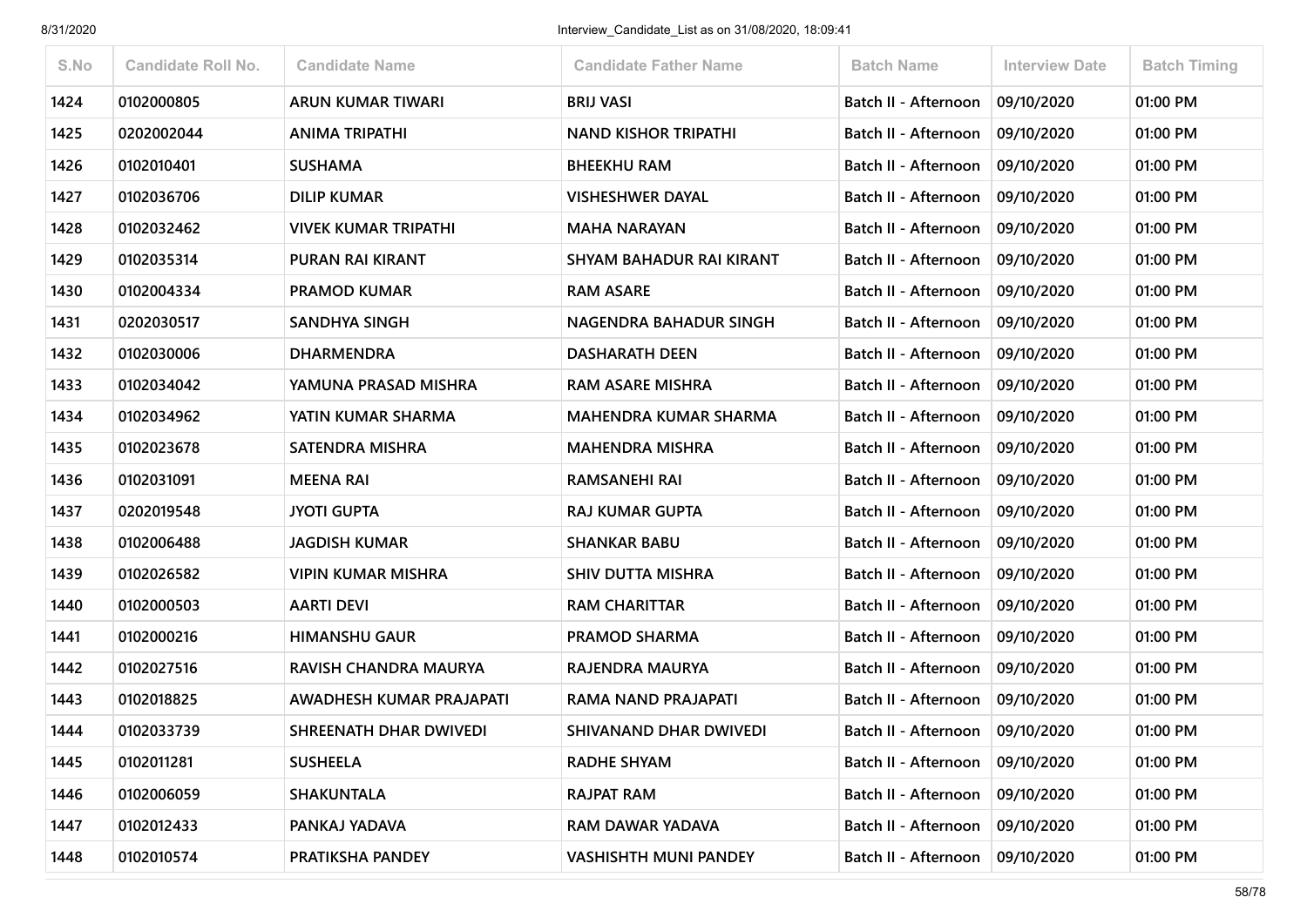| S.No | <b>Candidate Roll No.</b> | <b>Candidate Name</b>       | <b>Candidate Father Name</b> | <b>Batch Name</b>        | <b>Interview Date</b> | <b>Batch Timing</b> |
|------|---------------------------|-----------------------------|------------------------------|--------------------------|-----------------------|---------------------|
| 1449 | 0102018314                | <b>PREETI SINGH</b>         | LAL SHEETLA SHARAN SINGH     | Batch II - Afternoon     | 09/10/2020            | 01:00 PM            |
| 1450 | 0102019879                | SHER SINGH KUSHWAHA         | <b>RAM AUTAR</b>             | Batch II - Afternoon     | 09/10/2020            | 01:00 PM            |
| 1451 | 0102009077                | <b>RITA DEVI</b>            | RAMESH CHANDRA PANDEY        | Batch II - Afternoon     | 09/10/2020            | 01:00 PM            |
| 1452 | 0102037059                | <b>SHUCHITA SHUKLA</b>      | <b>SHYAM DHAR SHUKLA</b>     | Batch II - Afternoon     | 09/10/2020            | 01:00 PM            |
| 1453 | 0102019646                | <b>DEEPAK KUMAR PANDEY</b>  | <b>UPENDRA PANDEY</b>        | Batch II - Afternoon     | 09/10/2020            | 01:00 PM            |
| 1454 | 0102000958                | SANJAY KUMAR GAUTAM         | <b>OM PRAKASH</b>            | Batch II - Afternoon     | 09/10/2020            | 01:00 PM            |
| 1455 | 0102031007                | <b>HARI OM</b>              | <b>JAABBO LAL</b>            | Batch II - Afternoon     | 09/10/2020            | 01:00 PM            |
| 1456 | 0102028323                | AMIYA KRISHNA MISHRA        | <b>RAKESH KUMAR MISHRA</b>   | Batch II - Afternoon     | 09/10/2020            | 01:00 PM            |
| 1457 | 0102029988                | <b>KAMLESH KUMAR GUPTA</b>  | <b>KAILASH CHAND GUPTA</b>   | Batch II - Afternoon     | 09/10/2020            | 01:00 PM            |
| 1458 | 0102025232                | NEERAJ KUMAR TRIPATHI       | <b>RAMRAJ TRIPATHI</b>       | Batch II - Afternoon     | 09/10/2020            | 01:00 PM            |
| 1459 | 0102008094                | <b>PRATIBHA</b>             | RAJESH KUMAR SHUKLA          | Batch II - Afternoon     | 09/10/2020            | 01:00 PM            |
| 1460 | 0102024742                | <b>VINOD KUMAR SINGH</b>    | <b>RAM SURAT SINGH</b>       | Batch II - Afternoon     | 09/10/2020            | 01:00 PM            |
| 1461 | 0102026856                | RAVINDRA KUMAR SINGH        | <b>GULAB PRASAD SINGH</b>    | Batch II - Afternoon     | 09/10/2020            | 01:00 PM            |
| 1462 | 0102008735                | <b>RAHUL POKHRIYAL</b>      | <b>SALIK RAM POKHRIYAL</b>   | Batch II - Afternoon     | 09/10/2020            | 01:00 PM            |
| 1463 | 0102000264                | PRADEEP NARAYAN SHUKLA      | <b>KAMAL NARAYAN SHUKLA</b>  | Batch II - Afternoon     | 09/10/2020            | 01:00 PM            |
| 1464 | 0102031559                | <b>SHOBHA DEVI</b>          | <b>RAJ KUMAR</b>             | Batch II - Afternoon     | 09/10/2020            | 01:00 PM            |
| 1465 | 0102037222                | YOGESH UPADHYAY             | <b>JOGESHWAR UPADHYAY</b>    | Batch II - Afternoon     | 09/10/2020            | 01:00 PM            |
| 1466 | 0102033441                | <b>VAGISH MISHRA</b>        | NARSINGH NARAYAN MISHRA      | Batch II - Afternoon     | 09/10/2020            | 01:00 PM            |
| 1467 | 0102025633                | <b>POONAM</b>               | <b>SANTOSH KUMAR</b>         | Batch II - Afternoon     | 09/10/2020            | 01:00 PM            |
| 1468 | 0102013385                | <b>ASHUTOSH UPADHYAY</b>    | PRAMOD UPADHYAY              | Batch II - Afternoon     | 09/10/2020            | 01:00 PM            |
| 1469 | 0102032040                | <b>SUNIL AMOLI</b>          | <b>BHAGWATI PRASAD</b>       | Batch II - Afternoon     | 09/10/2020            | 01:00 PM            |
| 1470 | 0102030536                | <b>REENA VERMA</b>          | <b>RAM NIWAS VERMA</b>       | Batch II - Afternoon     | 09/10/2020            | 01:00 PM            |
| 1471 | 0102012282                | <b>VIJAY SHANKAR TIWARI</b> | KALIKA PRASAD TIWARI         | <b>Batch I - Morning</b> | 12/10/2020            | 09:00 AM            |
| 1472 | 0102027361                | <b>UMESH GUPTA</b>          | <b>RAMVILASH GUPTA</b>       | <b>Batch I - Morning</b> | 12/10/2020            | 09:00 AM            |
| 1473 | 0102007499                | <b>SHALINI CHATURVEDI</b>   | SHYAM PRAKASH CHATURVEDI     | <b>Batch I - Morning</b> | 12/10/2020            | 09:00 AM            |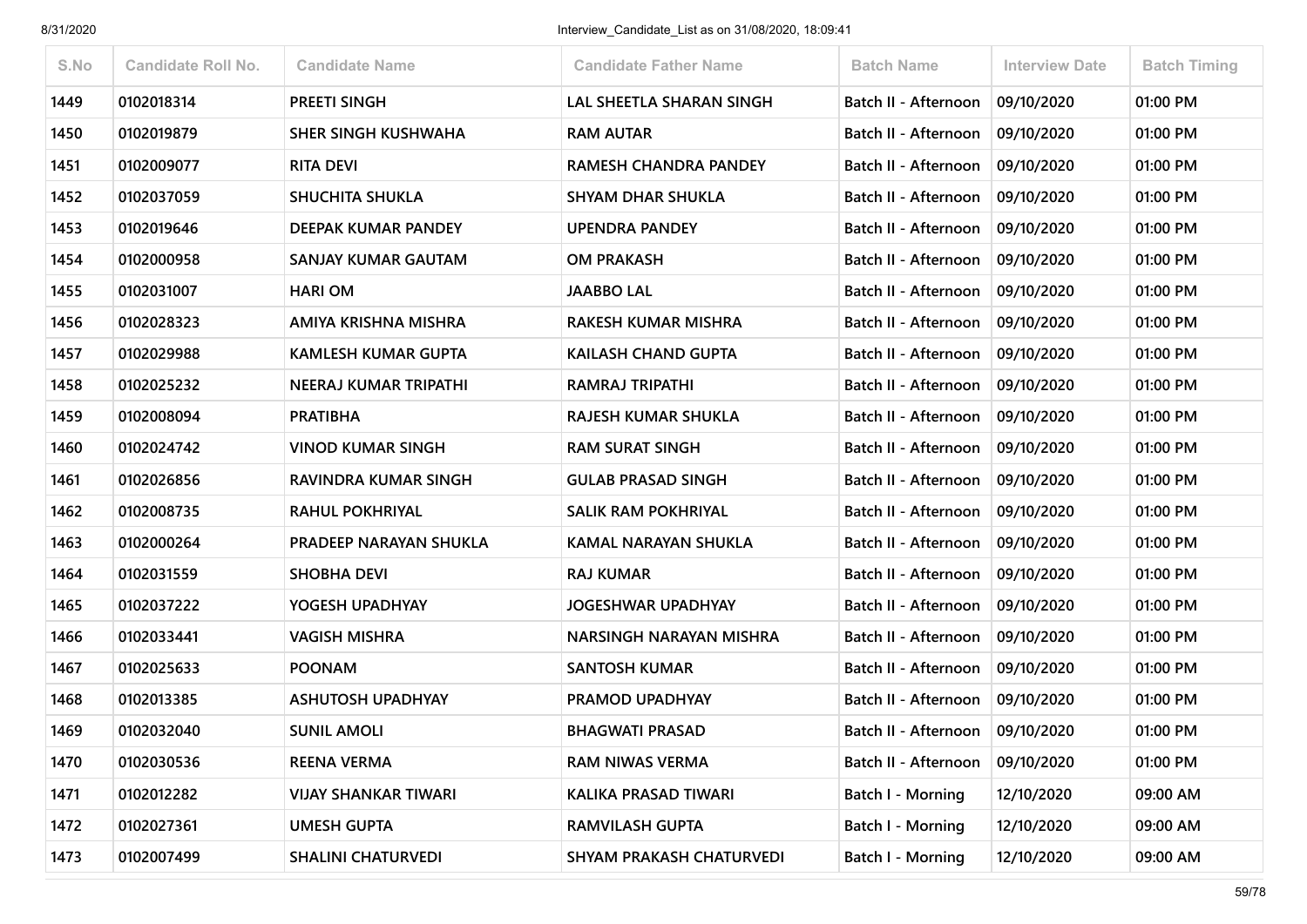| S.No | <b>Candidate Roll No.</b> | <b>Candidate Name</b>          | <b>Candidate Father Name</b>  | <b>Batch Name</b>        | <b>Interview Date</b> | <b>Batch Timing</b> |
|------|---------------------------|--------------------------------|-------------------------------|--------------------------|-----------------------|---------------------|
| 1474 | 0102014735                | <b>RAJEEV KUMAR CHATURVEDI</b> | SATYANARAYAN CHATURVEDI       | <b>Batch I - Morning</b> | 12/10/2020            | 09:00 AM            |
| 1475 | 0102014223                | <b>AKHILESH KUMAR</b>          | RAMNARAYAN RAM                | <b>Batch I - Morning</b> | 12/10/2020            | 09:00 AM            |
| 1476 | 0102009474                | PRATIBHA SHUKLA                | RAMESH NARAYAN SHUKLA         | <b>Batch I - Morning</b> | 12/10/2020            | 09:00 AM            |
| 1477 | 0102021061                | <b>TILAK PRASAD</b>            | <b>JETHOO</b>                 | Batch I - Morning        | 12/10/2020            | 09:00 AM            |
| 1478 | 0102015261                | SUTEEKSHNA KUMAR               | <b>DEVENDRA NATH</b>          | Batch I - Morning        | 12/10/2020            | 09:00 AM            |
| 1479 | 0102019831                | <b>MANJU SINGH</b>             | <b>RAM BRIKSH SINGH</b>       | <b>Batch I - Morning</b> | 12/10/2020            | 09:00 AM            |
| 1480 | 0102021394                | <b>PREMCHAND</b>               | <b>NANAKCHAND PAL</b>         | Batch I - Morning        | 12/10/2020            | 09:00 AM            |
| 1481 | 0102037136                | <b>REKHA YADAV</b>             | <b>SAMAR NATH YADAV</b>       | Batch I - Morning        | 12/10/2020            | 09:00 AM            |
| 1482 | 0102035162                | YOGENDRA BHARDWAJ              | <b>BRAHMASWAROOP SHARMA</b>   | <b>Batch I - Morning</b> | 12/10/2020            | 09:00 AM            |
| 1483 | 0102036908                | <b>KARUNESH SINGH</b>          | <b>RAM NAGINA SINGH</b>       | Batch I - Morning        | 12/10/2020            | 09:00 AM            |
| 1484 | 0102025041                | <b>UMA KANT PANDEY</b>         | HRIDAYA NARAYAN PANDEY        | <b>Batch I - Morning</b> | 12/10/2020            | 09:00 AM            |
| 1485 | 0102025229                | KM MUNDRIKA DEVI               | <b>SANTRAM VERMA</b>          | <b>Batch I - Morning</b> | 12/10/2020            | 09:00 AM            |
| 1486 | 0102017929                | <b>KM INDRABALA</b>            | <b>LALCHAND PRASAD</b>        | Batch I - Morning        | 12/10/2020            | 09:00 AM            |
| 1487 | 0102035706                | <b>DILEEP KUMAR</b>            | <b>SHOBH NATH MAURYA</b>      | Batch I - Morning        | 12/10/2020            | 09:00 AM            |
| 1488 | 0102004821                | SURENDRA KUMAR DWIVEDI         | AMAR NATH DWIVEDI             | Batch I - Morning        | 12/10/2020            | 09:00 AM            |
| 1489 | 0102033365                | <b>BHOOPENDRA</b>              | <b>TILAK DHARI</b>            | <b>Batch I - Morning</b> | 12/10/2020            | 09:00 AM            |
| 1490 | 0102007813                | OM PRAKASH YADAV               | <b>CHHOTE LAL YADAV</b>       | Batch I - Morning        | 12/10/2020            | 09:00 AM            |
| 1491 | 0102036669                | <b>KM REKHA TYAGI</b>          | <b>DATA RAM TYAGI</b>         | Batch I - Morning        | 12/10/2020            | 09:00 AM            |
| 1492 | 0102034546                | <b>DHIRENDRA KUMAR SINGH</b>   | <b>CHANDRA BALI SINGH</b>     | <b>Batch I - Morning</b> | 12/10/2020            | 09:00 AM            |
| 1493 | 0102033405                | <b>BHOOPENDRA KUMAR</b>        | OM KAUR GANGWAR               | Batch I - Morning        | 12/10/2020            | 09:00 AM            |
| 1494 | 0102023963                | <b>AMIT CHAUDHARY</b>          | <b>NARENDRA DEV CHAUDHARY</b> | Batch I - Morning        | 12/10/2020            | 09:00 AM            |
| 1495 | 0102021622                | <b>VINITA DIXIT</b>            | <b>DEVATA PRASAD DIXIT</b>    | <b>Batch I - Morning</b> | 12/10/2020            | 09:00 AM            |
| 1496 | 0102031938                | SAVITA PAL                     | HARISH CHANDRA PAL            | <b>Batch I - Morning</b> | 12/10/2020            | 09:00 AM            |
| 1497 | 0102000979                | <b>SEEMA YADAV</b>             | <b>RAM NATH YADAV</b>         | <b>Batch I - Morning</b> | 12/10/2020            | 09:00 AM            |
| 1498 | 0102002171                | <b>MAHENDRA KUMAR SAROJ</b>    | <b>RAM NARESH SAROJ</b>       | <b>Batch I - Morning</b> | 12/10/2020            | 09:00 AM            |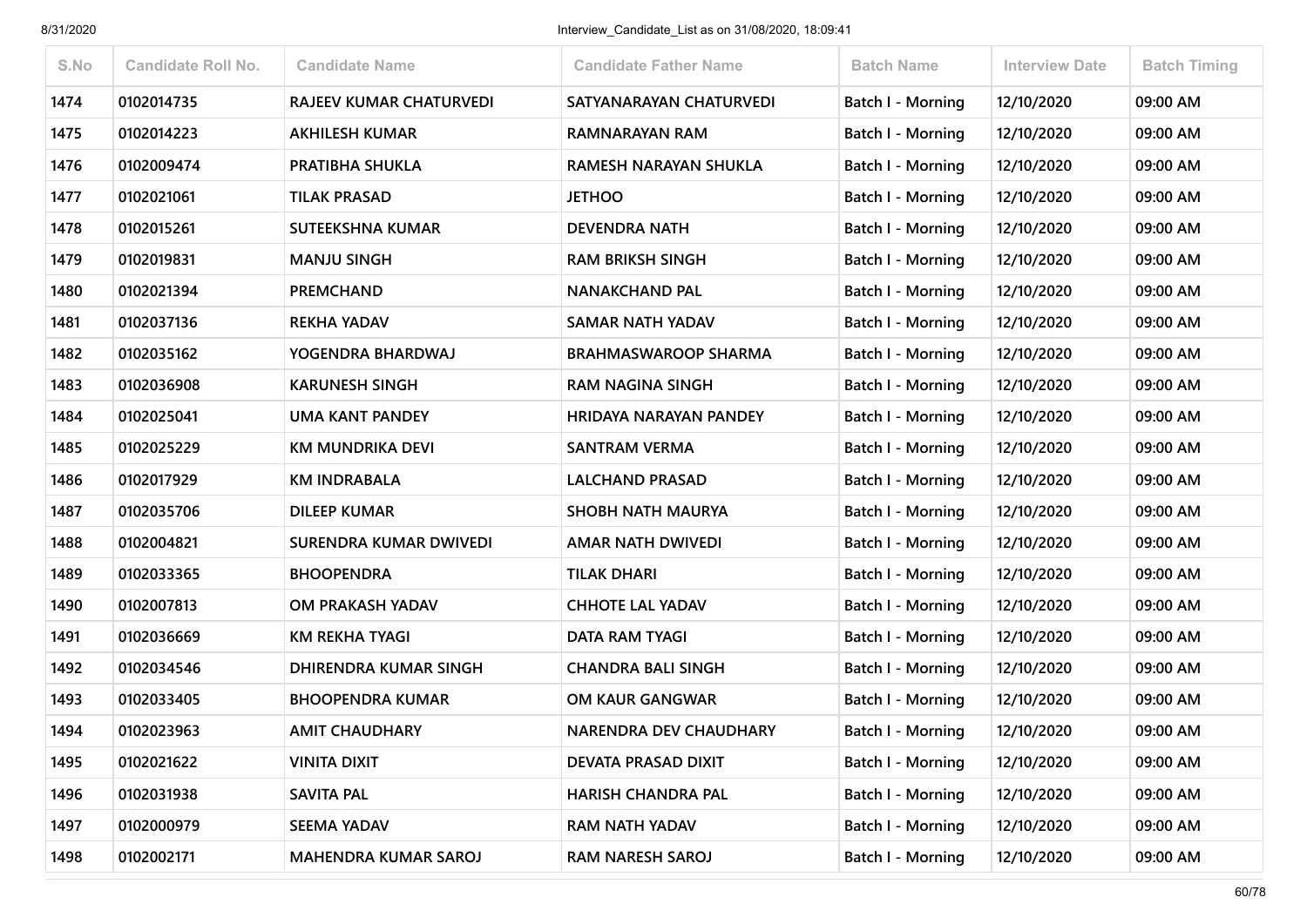| S.No | <b>Candidate Roll No.</b> | <b>Candidate Name</b>     | <b>Candidate Father Name</b>     | <b>Batch Name</b>        | Interview Date | <b>Batch Timing</b> |
|------|---------------------------|---------------------------|----------------------------------|--------------------------|----------------|---------------------|
| 1499 | 0102033055                | <b>RAM BABU SHUKLA</b>    | <b>CHANDRA PAL SHUKLA</b>        | <b>Batch I - Morning</b> | 12/10/2020     | 09:00 AM            |
| 1500 | 0102017027                | <b>GAYATRI PANDEY</b>     | VIDYADHAR PANDEY                 | Batch I - Morning        | 12/10/2020     | 09:00 AM            |
| 1501 | 0102000266                | <b>RAM KUMAR SAROJ</b>    | <b>SANT RAM SAROJ</b>            | <b>Batch I - Morning</b> | 12/10/2020     | 09:00 AM            |
| 1502 | 0102005362                | <b>VIBHA MAURYA</b>       | SATISH CHANDRA MAURYA            | Batch I - Morning        | 12/10/2020     | 09:00 AM            |
| 1503 | 0102003817                | <b>RENU YADAV</b>         | <b>RAM HIT YADAV</b>             | <b>Batch I - Morning</b> | 12/10/2020     | 09:00 AM            |
| 1504 | 0102027706                | <b>DEVNARAYAN BHARTI</b>  | <b>RAM MILAN RAM</b>             | <b>Batch I - Morning</b> | 12/10/2020     | 09:00 AM            |
| 1505 | 0102034424                | <b>ARTI DUBEY</b>         | <b>SHURESH CHANDRA DUBEY</b>     | Batch I - Morning        | 12/10/2020     | 09:00 AM            |
| 1506 | 0102012871                | <b>MANI SHANKAR DUBEY</b> | <b>ROHINI PRASAD DUBEY</b>       | Batch I - Morning        | 12/10/2020     | 09:00 AM            |
| 1507 | 0102002353                | <b>NISHA SINGH</b>        | DEV NARAYAN SINGH                | Batch I - Morning        | 12/10/2020     | 09:00 AM            |
| 1508 | 0102021846                | <b>DEEPIKA SHUKLA</b>     | <b>PRADEEP KUMAR SHUKLA</b>      | Batch I - Morning        | 12/10/2020     | 09:00 AM            |
| 1509 | 0102006332                | <b>MUKESH BABOO</b>       | <b>MAHESH CHANDRA</b>            | Batch I - Morning        | 12/10/2020     | 09:00 AM            |
| 1510 | 0102001263                | <b>ABHA RANI</b>          | <b>MAHENDRA NATH THAKUR</b>      | <b>Batch I - Morning</b> | 12/10/2020     | 09:00 AM            |
| 1511 | 0102030886                | DHARMENDRA KUMAR          | <b>HARI LAL</b>                  | Batch I - Morning        | 12/10/2020     | 09:00 AM            |
| 1512 | 0102031737                | <b>SANGEETA</b>           | <b>NAIPAL SINGH</b>              | <b>Batch I - Morning</b> | 12/10/2020     | 09:00 AM            |
| 1513 | 0102005123                | <b>ADARSH CHATURVEDI</b>  | <b>GOVERDHAN NATH CHATURVEDI</b> | Batch I - Morning        | 12/10/2020     | 09:00 AM            |
| 1514 | 0102015994                | <b>PREETI</b>             | <b>GULAB SINGH YADAV</b>         | <b>Batch I - Morning</b> | 12/10/2020     | 09:00 AM            |
| 1515 | 0102024864                | <b>ARADHIKA</b>           | <b>RAM LAKHAN</b>                | Batch I - Morning        | 12/10/2020     | 09:00 AM            |
| 1516 | 0102024035                | <b>RAJKUMAR</b>           | <b>DWARIKA PRASAD</b>            | Batch I - Morning        | 12/10/2020     | 09:00 AM            |
| 1517 | 0102022025                | <b>BABLI SINGH</b>        | <b>RAM MILAN SINGH</b>           | <b>Batch I - Morning</b> | 12/10/2020     | 09:00 AM            |
| 1518 | 0102014824                | <b>ANOOP KUMAR MISHRA</b> | AWADH BIHARI MISHRA              | Batch I - Morning        | 12/10/2020     | 09:00 AM            |
| 1519 | 0102000857                | <b>RENU BAJYAPYI</b>      | RAJENDRA KUMAR BAJPAYI           | Batch I - Morning        | 12/10/2020     | 09:00 AM            |
| 1520 | 0102021089                | KM KRITIKA NAYAK          | JITENDRA PRASAD NAYAK            | Batch I - Morning        | 12/10/2020     | 09:00 AM            |
| 1521 | 0102016984                | <b>ANTRIKSH DWIVEDI</b>   | <b>VASHUDEV DWIVEDI</b>          | Batch I - Morning        | 12/10/2020     | 09:00 AM            |
| 1522 | 0102021949                | KM MADHU MISHRA           | HARSHBARDHAN MISHRA              | <b>Batch I - Morning</b> | 12/10/2020     | 09:00 AM            |
| 1523 | 0102005174                | PRAMOD KUMAR DWIVEDI      | <b>RAJ DHAR DWIVEDI</b>          | <b>Batch I - Morning</b> | 12/10/2020     | 09:00 AM            |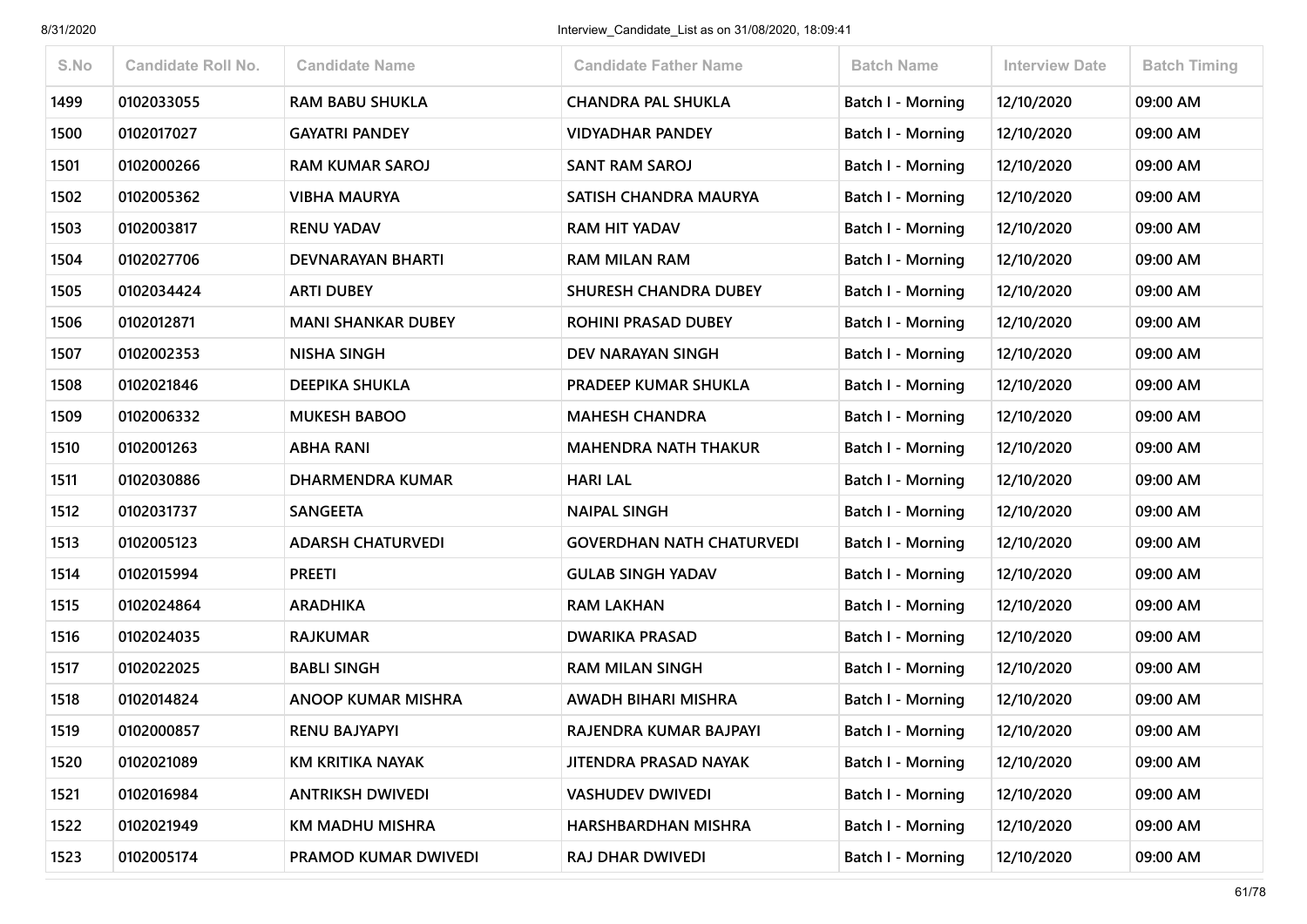| S.No | <b>Candidate Roll No.</b> | <b>Candidate Name</b>         | <b>Candidate Father Name</b> | <b>Batch Name</b>                 | <b>Interview Date</b> | <b>Batch Timing</b> |
|------|---------------------------|-------------------------------|------------------------------|-----------------------------------|-----------------------|---------------------|
| 1524 | 0102020010                | <b>KUMAR LOKMANGALAM</b>      | ANAND SHANKAR MISHRA         | Batch II - Afternoon              | 12/10/2020            | 01:00 PM            |
| 1525 | 0102026859                | <b>SHIV PRASAD</b>            | <b>MUNNU LAL</b>             | Batch II - Afternoon              | 12/10/2020            | 01:00 PM            |
| 1526 | 0202022581                | <b>TRIPTI SINGH</b>           | <b>MATA PRASAD SINGH</b>     | Batch II - Afternoon              | 12/10/2020            | 01:00 PM            |
| 1527 | 0102029901                | UPMANU MISHRA                 | <b>GREES NARAYAN</b>         | Batch II - Afternoon              | 12/10/2020            | 01:00 PM            |
| 1528 | 0102011726                | <b>CHANDRESH</b>              | <b>SURESH KUMAR</b>          | Batch II - Afternoon              | 12/10/2020            | 01:00 PM            |
| 1529 | 0202028172                | <b>NEETU DEVI</b>             | <b>SHIVE MOHAN SINGH</b>     | Batch II - Afternoon              | 12/10/2020            | 01:00 PM            |
| 1530 | 0102014818                | <b>SARITA</b>                 | <b>SHIV PRATAP MISHRA</b>    | Batch II - Afternoon              | 12/10/2020            | 01:00 PM            |
| 1531 | 0102016551                | <b>MANJOO</b>                 | <b>RAM KISHOR</b>            | Batch II - Afternoon              | 12/10/2020            | 01:00 PM            |
| 1532 | 0102036523                | <b>ANIL KUMAR</b>             | <b>BABBAN TIWARI</b>         | Batch II - Afternoon   12/10/2020 |                       | 01:00 PM            |
| 1533 | 0102034741                | VANDANA AWASTHI               | <b>SANT RAM AWASTHI</b>      | Batch II - Afternoon              | 12/10/2020            | 01:00 PM            |
| 1534 | 0102009015                | <b>RAHUL TRIPATHI</b>         | <b>ASHOK TRIPATHI</b>        | Batch II - Afternoon              | 12/10/2020            | 01:00 PM            |
| 1535 | 0102026663                | AMIT KUMAR TRIPATHI           | KAUSHAL KUMAR TRIPATHI       | Batch II - Afternoon              | 12/10/2020            | 01:00 PM            |
| 1536 | 0102019791                | <b>MANJU SINGH</b>            | <b>SHIV DAS SINGH</b>        | Batch II - Afternoon              | 12/10/2020            | 01:00 PM            |
| 1537 | 0102000129                | ARUN KUMAR PANDEY             | <b>SURYA NATH PANDEY</b>     | Batch II - Afternoon              | 12/10/2020            | 01:00 PM            |
| 1538 | 0102028625                | <b>BEENU SINGH</b>            | <b>LAL SAHAB SINGH</b>       | Batch II - Afternoon              | 12/10/2020            | 01:00 PM            |
| 1539 | 0102029854                | PRIYANKA PATEL                | <b>SEWARAM PATEL</b>         | Batch II - Afternoon              | 12/10/2020            | 01:00 PM            |
| 1540 | 0102034205                | <b>BHUPENDRA PRATAP SINGH</b> | AMBIKA PRASAD SINGH          | Batch II - Afternoon              | 12/10/2020            | 01:00 PM            |
| 1541 | 0202002054                | PRAGYA SINGH                  | <b>SABHAJEET SINGH</b>       | Batch II - Afternoon              | 12/10/2020            | 01:00 PM            |
| 1542 | 0102012752                | <b>NAND KISHOR</b>            | <b>AMAR SINGH</b>            | Batch II - Afternoon              | 12/10/2020            | 01:00 PM            |
| 1543 | 0102001371                | <b>MAHENDRA KUMAR</b>         | UMASHANKAR TIWARI            | Batch II - Afternoon   12/10/2020 |                       | 01:00 PM            |
| 1544 | 0102019963                | <b>ALOK KUMAR SHUKLA</b>      | <b>CHANDRA BHANU SHUKLA</b>  | Batch II - Afternoon   12/10/2020 |                       | 01:00 PM            |
| 1545 | 0102009862                | <b>VIJAY KUMAR SAROJ</b>      | <b>RAM MILAN SAROJ</b>       | Batch II - Afternoon              | 12/10/2020            | 01:00 PM            |
| 1546 | 0102004983                | <b>ACHYUTA NAND CHAUBEY</b>   | <b>GADADHAR CHAUBEY</b>      | Batch II - Afternoon              | 12/10/2020            | 01:00 PM            |
| 1547 | 0102011568                | <b>JAY PRAKASH TIWARI</b>     | RAJ NARAYAN TIWARI           | Batch II - Afternoon              | 12/10/2020            | 01:00 PM            |
| 1548 | 0102025771                | <b>MANOJ KUMAR TIWARI</b>     | <b>MANGLA PRASAD TIWARI</b>  | Batch II - Afternoon              | 12/10/2020            | 01:00 PM            |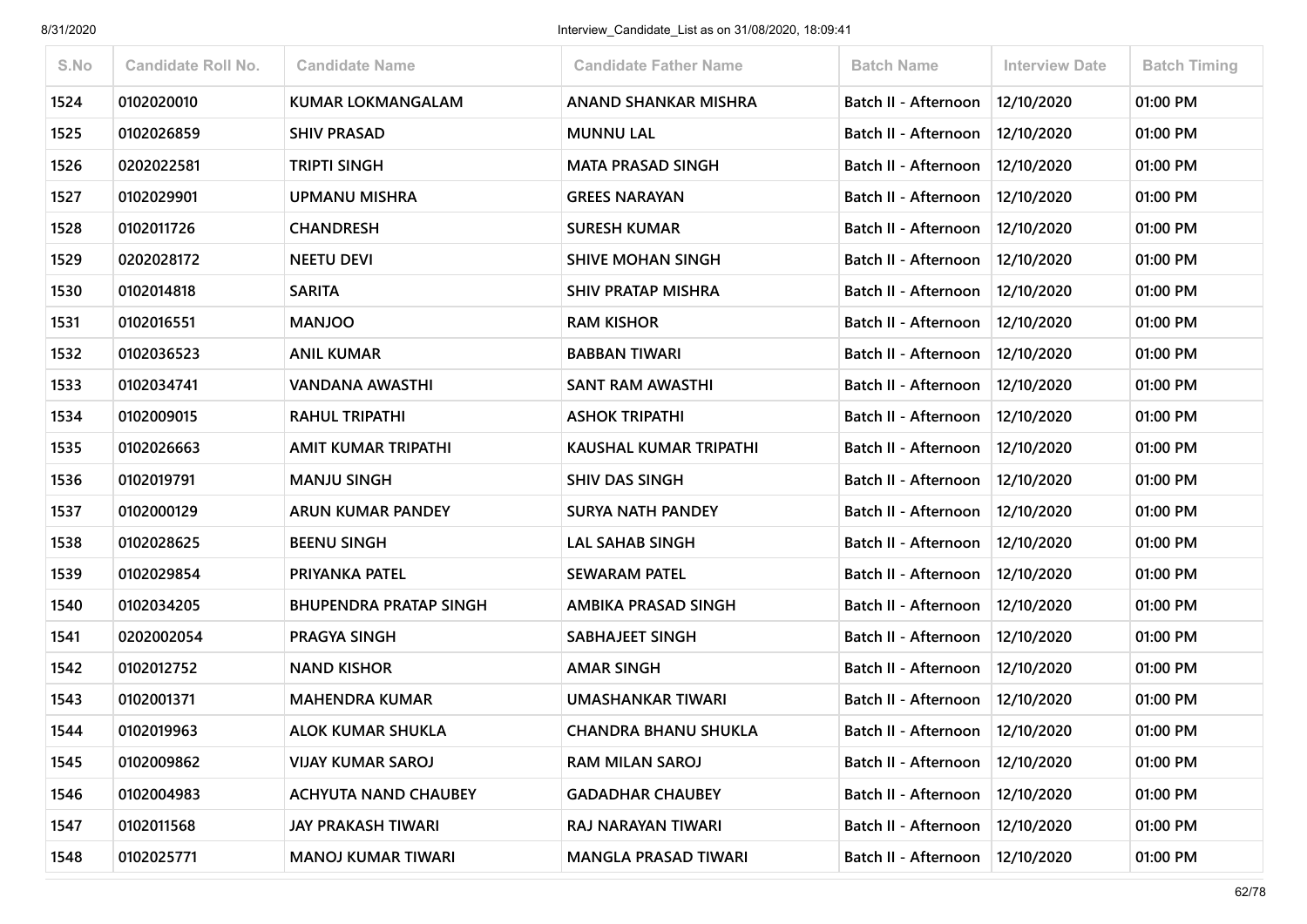| S.No | <b>Candidate Roll No.</b> | <b>Candidate Name</b>      | <b>Candidate Father Name</b> | <b>Batch Name</b>                 | <b>Interview Date</b> | <b>Batch Timing</b> |
|------|---------------------------|----------------------------|------------------------------|-----------------------------------|-----------------------|---------------------|
| 1549 | 0102033519                | <b>SHRAWAN KUMAR YADAV</b> | PARAS NATH YADAV             | Batch II - Afternoon              | 12/10/2020            | 01:00 PM            |
| 1550 | 0102005398                | SANT BIHARI DWIIVEDI       | <b>CHUNNI LAL DWIVEDI</b>    | Batch II - Afternoon              | 12/10/2020            | 01:00 PM            |
| 1551 | 0102004997                | <b>RICHA DEVI</b>          | <b>BRIJ KISHOR TRIVEDI</b>   | Batch II - Afternoon              | 12/10/2020            | 01:00 PM            |
| 1552 | 0102027759                | <b>SHIV SHANKAR PANDEY</b> | PARASHU RAM PANDEY           | Batch II - Afternoon              | 12/10/2020            | 01:00 PM            |
| 1553 | 0102019999                | <b>SHESH MANI PANDEY</b>   | DEVENDRA NATH PANDEY         | Batch II - Afternoon              | 12/10/2020            | 01:00 PM            |
| 1554 | 0102005695                | <b>RAGHUVEER SINGH</b>     | SANKATHA PRASAD SINGH        | Batch II - Afternoon              | 12/10/2020            | 01:00 PM            |
| 1555 | 0102025898                | <b>SATYA DEW</b>           | OM PRAKASH TRIPATHI          | Batch II - Afternoon              | 12/10/2020            | 01:00 PM            |
| 1556 | 0102019595                | <b>RAJESH KUMAR</b>        | <b>ADYA PRASAD</b>           | Batch II - Afternoon              | 12/10/2020            | 01:00 PM            |
| 1557 | 0102016127                | <b>GAUTAM</b>              | JITENDRA PAL                 | Batch II - Afternoon              | 12/10/2020            | 01:00 PM            |
| 1558 | 0102009740                | <b>SOM NATH</b>            | <b>JAGANNATH</b>             | Batch II - Afternoon              | 12/10/2020            | 01:00 PM            |
| 1559 | 0102021943                | <b>AMAR NATH</b>           | <b>LAHARI</b>                | Batch II - Afternoon              | 12/10/2020            | 01:00 PM            |
| 1560 | 0102033138                | SAVITRI DEVI               | <b>TAHSIL DAR SINGH</b>      | Batch II - Afternoon              | 12/10/2020            | 01:00 PM            |
| 1561 | 0102001442                | <b>VARSHA TRIPATHI</b>     | VIDHYA PRAKASH TRIPATHI      | Batch II - Afternoon              | 12/10/2020            | 01:00 PM            |
| 1562 | 0102014716                | <b>RANJANA</b>             | <b>RAM ASARE</b>             | Batch II - Afternoon              | 12/10/2020            | 01:00 PM            |
| 1563 | 0102031386                | DHARMENDRA KUMAR MAURYA    | <b>RAM PRASAD MAURYA</b>     | Batch II - Afternoon              | 12/10/2020            | 01:00 PM            |
| 1564 | 0102007649                | <b>KIRAN YADAV</b>         | <b>RAM CHANDRA YADAV</b>     | Batch II - Afternoon              | 12/10/2020            | 01:00 PM            |
| 1565 | 0102018926                | <b>DEEPAK HARIJAN</b>      | <b>DASAI</b>                 | Batch II - Afternoon              | 12/10/2020            | 01:00 PM            |
| 1566 | 0102012483                | AKANKSHA MAURYA            | DINESH KUMAR MAURYA          | Batch II - Afternoon              | 12/10/2020            | 01:00 PM            |
| 1567 | 0102027457                | SANDEEP KUMAR SHUKLA       | <b>VISHNU KUMAR SHUKLA</b>   | Batch II - Afternoon              | 12/10/2020            | 01:00 PM            |
| 1568 | 0102036982                | YOGESH MISHRA              | <b>RAM BIHARI MISHRA</b>     | Batch II - Afternoon              | 12/10/2020            | 01:00 PM            |
| 1569 | 0102035915                | <b>RAM JEE</b>             | <b>SHUKUROO</b>              | Batch II - Afternoon   12/10/2020 |                       | 01:00 PM            |
| 1570 | 0102015092                | <b>NARENDRA PANDEY</b>     | PURUSHOTTAM PANDEY           | Batch II - Afternoon              | 12/10/2020            | 01:00 PM            |
| 1571 | 0102032686                | <b>DHARMRAJ</b>            | <b>SHREE PRAKSH DUBEY</b>    | Batch II - Afternoon              | 12/10/2020            | 01:00 PM            |
| 1572 | 0102035746                | <b>DILEEP KUMAR</b>        | <b>SHIV POOJAN PRASAD</b>    | Batch II - Afternoon              | 12/10/2020            | 01:00 PM            |
| 1573 | 0102024839                | <b>SHIV KANT SHARMA</b>    | <b>JAGDISH PRASAD SHARMA</b> | Batch II - Afternoon              | 12/10/2020            | 01:00 PM            |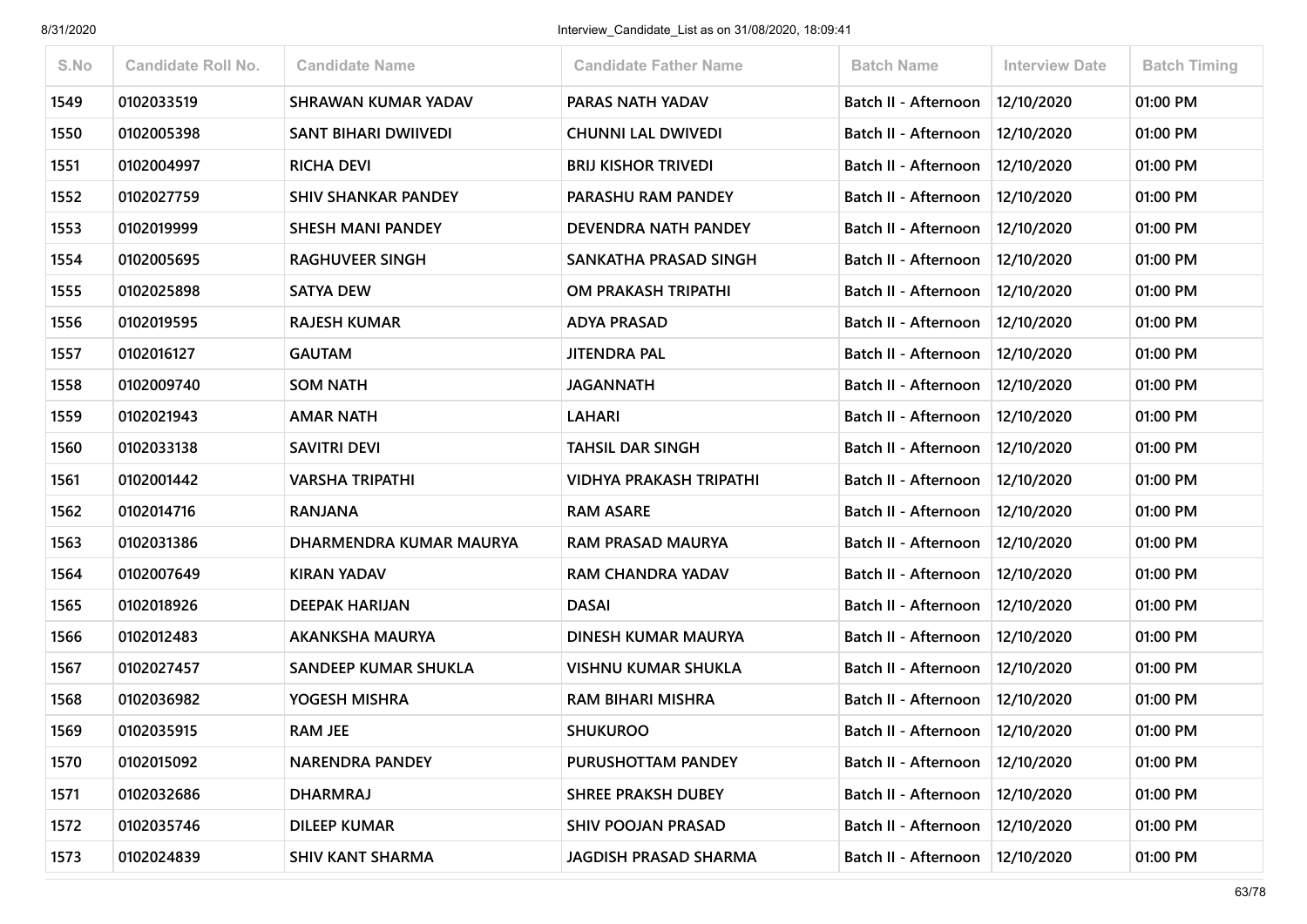| S.No | <b>Candidate Roll No.</b> | <b>Candidate Name</b>      | <b>Candidate Father Name</b>    | <b>Batch Name</b>           | <b>Interview Date</b> | <b>Batch Timing</b> |
|------|---------------------------|----------------------------|---------------------------------|-----------------------------|-----------------------|---------------------|
| 1574 | 0202026254                | PRIYAM TOOMAR              | <b>SARNAM SINGH</b>             | <b>Batch II - Afternoon</b> | 12/10/2020            | 01:00 PM            |
| 1575 | 0102019835                | RAJESH KUMAR DWIVEDI       | <b>DWIJENDRA PRASAD DWIVEDI</b> | <b>Batch II - Afternoon</b> | 12/10/2020            | 01:00 PM            |
| 1576 | 0102006982                | <b>VIDYA SAGAR</b>         | <b>SHYAM LAL</b>                | <b>Batch I - Morning</b>    | 13/10/2020            | 09:00 AM            |
| 1577 | 0102013118                | <b>SAPNA VERMA</b>         | RADHE SHYAM VERMA               | Batch I - Morning           | 13/10/2020            | 09:00 AM            |
| 1578 | 0102036925                | <b>BIPIN BIHARI MISHRA</b> | <b>SUDHAKAR MISHRA</b>          | Batch I - Morning           | 13/10/2020            | 09:00 AM            |
| 1579 | 0102036106                | <b>DILEEP KUMAR</b>        | DHOOP NARAYAN UPADHYAY          | Batch I - Morning           | 13/10/2020            | 09:00 AM            |
| 1580 | 0102034332                | <b>NIDHI TIWARI</b>        | <b>RAJ KISHOR TIWARI</b>        | Batch I - Morning           | 13/10/2020            | 09:00 AM            |
| 1581 | 0102020693                | PIYUSH PANI MISHRA         | <b>KAMALA PRASAD MISHRA</b>     | Batch I - Morning           | 13/10/2020            | 09:00 AM            |
| 1582 | 0102013960                | SONU                       | <b>LALLU</b>                    | <b>Batch I - Morning</b>    | 13/10/2020            | 09:00 AM            |
| 1583 | 0102028311                | <b>MANVENDRA SINGH</b>     | SATYA NARAYAN SINGH             | Batch I - Morning           | 13/10/2020            | 09:00 AM            |
| 1584 | 0102001558                | SANJAY KUMAR SINGH         | TRIBHUWAN NATH SINGH            | Batch I - Morning           | 13/10/2020            | 09:00 AM            |
| 1585 | 0102012719                | <b>SHASHI</b>              | <b>KRISHAN PAL SINGH</b>        | <b>Batch I - Morning</b>    | 13/10/2020            | 09:00 AM            |
| 1586 | 0102020983                | ALPANA SRIVASTAVA          | THAKUR VIJAY KR SRIVASTAVA      | Batch I - Morning           | 13/10/2020            | 09:00 AM            |
| 1587 | 0102009958                | SANTOSH KUMAR UPADHYAY     | <b>ANIL UPADHYAY</b>            | Batch I - Morning           | 13/10/2020            | 09:00 AM            |
| 1588 | 0102016131                | <b>MANISHA YADAV</b>       | <b>UDAY RAJ YADAV</b>           | <b>Batch I - Morning</b>    | 13/10/2020            | 09:00 AM            |
| 1589 | 0102003791                | <b>MAHESH KUMAR</b>        | <b>RAJ KUMAR</b>                | Batch I - Morning           | 13/10/2020            | 09:00 AM            |
| 1590 | 0102028819                | <b>SHIVA SHUKLA</b>        | <b>RAKESH KUMAR SHUKLA</b>      | Batch I - Morning           | 13/10/2020            | 09:00 AM            |
| 1591 | 0102013625                | <b>ASHVITA TRIPATHI</b>    | <b>RAM ANJOR TRIPATHI</b>       | Batch I - Morning           | 13/10/2020            | 09:00 AM            |
| 1592 | 0102002107                | <b>DINESH KUMAR</b>        | <b>MANNU PRASAD</b>             | <b>Batch I - Morning</b>    | 13/10/2020            | 09:00 AM            |
| 1593 | 0102031976                | <b>REETA DHILLON</b>       | <b>BRAHM SINGH</b>              | Batch I - Morning           | 13/10/2020            | 09:00 AM            |
| 1594 | 0102033363                | <b>ANEETA</b>              | <b>JASKARAN SINGH</b>           | Batch I - Morning           | 13/10/2020            | 09:00 AM            |
| 1595 | 0102001591                | <b>MAHENDRA KUMAR</b>      | <b>RAM ADHAR</b>                | Batch I - Morning           | 13/10/2020            | 09:00 AM            |
| 1596 | 0102008165                | ASHISH KUMAR SHUKLA        | <b>HEERA LAL SHUKLA</b>         | Batch I - Morning           | 13/10/2020            | 09:00 AM            |
| 1597 | 0202027784                | <b>ARCHANA DEVI</b>        | <b>KAMALESH MISHRA</b>          | <b>Batch I - Morning</b>    | 13/10/2020            | 09:00 AM            |
| 1598 | 0102009428                | <b>JANESHWAR MISHRA</b>    | KANHAIYA LAL MISHRA             | Batch I - Morning           | 13/10/2020            | 09:00 AM            |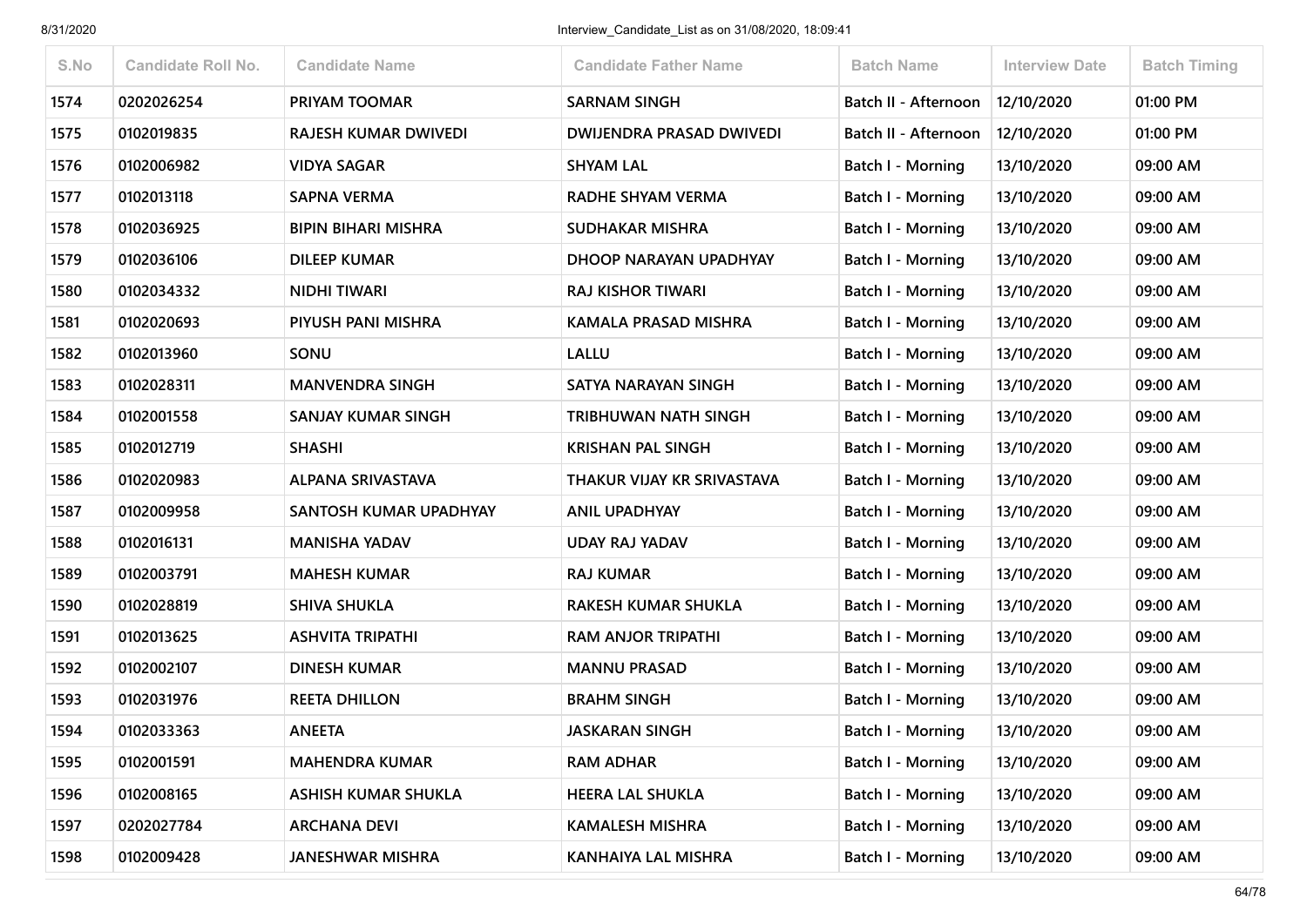| S.No | <b>Candidate Roll No.</b> | <b>Candidate Name</b>      | <b>Candidate Father Name</b> | <b>Batch Name</b>        | <b>Interview Date</b> | <b>Batch Timing</b> |
|------|---------------------------|----------------------------|------------------------------|--------------------------|-----------------------|---------------------|
| 1599 | 0202004255                | <b>RADHA TIWARI</b>        | <b>BABU RAM TIWARI</b>       | Batch I - Morning        | 13/10/2020            | 09:00 AM            |
| 1600 | 0102009623                | AJAY KUMAR TIWARI          | <b>DEO NARAYAN TIWARI</b>    | <b>Batch I - Morning</b> | 13/10/2020            | 09:00 AM            |
| 1601 | 0102024639                | SHIV DAYAL MISRHA          | SURYAMANI MISHRA             | Batch I - Morning        | 13/10/2020            | 09:00 AM            |
| 1602 | 0102002377                | <b>RENU PANDEY</b>         | <b>RAM SINGHAR PANDEY</b>    | Batch I - Morning        | 13/10/2020            | 09:00 AM            |
| 1603 | 0102025173                | POOJA VISHWAKARMA          | SHRI RAM VISHWAKARMA         | <b>Batch I - Morning</b> | 13/10/2020            | 09:00 AM            |
| 1604 | 0102009702                | <b>VIJAY KUMAR PATEL</b>   | <b>SURYA BALI PATEL</b>      | <b>Batch I - Morning</b> | 13/10/2020            | 09:00 AM            |
| 1605 | 0102013063                | <b>AKANSHA PANDEY</b>      | <b>RAM ASHISH PANDEY</b>     | <b>Batch I - Morning</b> | 13/10/2020            | 09:00 AM            |
| 1606 | 0102025209                | <b>KM MUKTA TRIPATHI</b>   | RAJJAN PRASAD TRIPATHI       | Batch I - Morning        | 13/10/2020            | 09:00 AM            |
| 1607 | 0102010211                | <b>MAMTA TIWAREE</b>       | <b>SRIPRAKSH TIWAREE</b>     | <b>Batch I - Morning</b> | 13/10/2020            | 09:00 AM            |
| 1608 | 0102024555                | RAJMANI UPADHYAY           | RAJKISHOR UPADHYAY           | Batch I - Morning        | 13/10/2020            | 09:00 AM            |
| 1609 | 0102010515                | <b>RAJ KUMAR</b>           | <b>LALLOO PRASAD</b>         | Batch I - Morning        | 13/10/2020            | 09:00 AM            |
| 1610 | 0102004835                | <b>RADHIKA</b>             | <b>NAND LAL</b>              | <b>Batch I - Morning</b> | 13/10/2020            | 09:00 AM            |
| 1611 | 0102023437                | <b>SAGAR POKHREL</b>       | <b>RUDRANATH POKHREL</b>     | Batch I - Morning        | 13/10/2020            | 09:00 AM            |
| 1612 | 0202006551                | <b>MAMATA DEVI</b>         | <b>LALJI PRASAD</b>          | Batch I - Morning        | 13/10/2020            | 09:00 AM            |
| 1613 | 0102015227                | <b>GAURAV KUMAR GAUTAM</b> | <b>HARENDRA KUMAR GAUTAM</b> | Batch I - Morning        | 13/10/2020            | 09:00 AM            |
| 1614 | 0102004440                | <b>SHYAMU KUMAR</b>        | <b>RAM SAHAY</b>             | Batch I - Morning        | 13/10/2020            | 09:00 AM            |
| 1615 | 0102008052                | <b>MUKESH KUMAR SINGH</b>  | <b>GAURI SHANKAR SINGH</b>   | Batch I - Morning        | 13/10/2020            | 09:00 AM            |
| 1616 | 0102004293                | <b>NITU SINGH</b>          | <b>ARVIND SINGH</b>          | <b>Batch I - Morning</b> | 13/10/2020            | 09:00 AM            |
| 1617 | 0102014610                | <b>KRISHNA ARYAL</b>       | <b>TANKANATH ARYAL</b>       | Batch I - Morning        | 13/10/2020            | 09:00 AM            |
| 1618 | 0102028001                | <b>UMESH KUMAR SHUKLA</b>  | RAM NARAYAN SHUKLA           | Batch I - Morning        | 13/10/2020            | 09:00 AM            |
| 1619 | 0102003901                | <b>SURENDRA CHANDRA</b>    | <b>KRISHNA PRASAD</b>        | <b>Batch I - Morning</b> | 13/10/2020            | 09:00 AM            |
| 1620 | 0102006020                | <b>SITA DEVI</b>           | <b>SHIV KUMAR BAJPAI</b>     | Batch I - Morning        | 13/10/2020            | 09:00 AM            |
| 1621 | 0102020746                | DEEPENDRA KUMAR VERMA      | RAM POOJAN VERMA             | <b>Batch I - Morning</b> | 13/10/2020            | 09:00 AM            |
| 1622 | 0102017015                | RAJENDRA PRATAP SINGH      | <b>RAM LAUT SINGH</b>        | <b>Batch I - Morning</b> | 13/10/2020            | 09:00 AM            |
| 1623 | 0102032226                | DHARMENDRA NATH MISHRA     | RUDRA PRASAD MISHRA          | <b>Batch I - Morning</b> | 13/10/2020            | 09:00 AM            |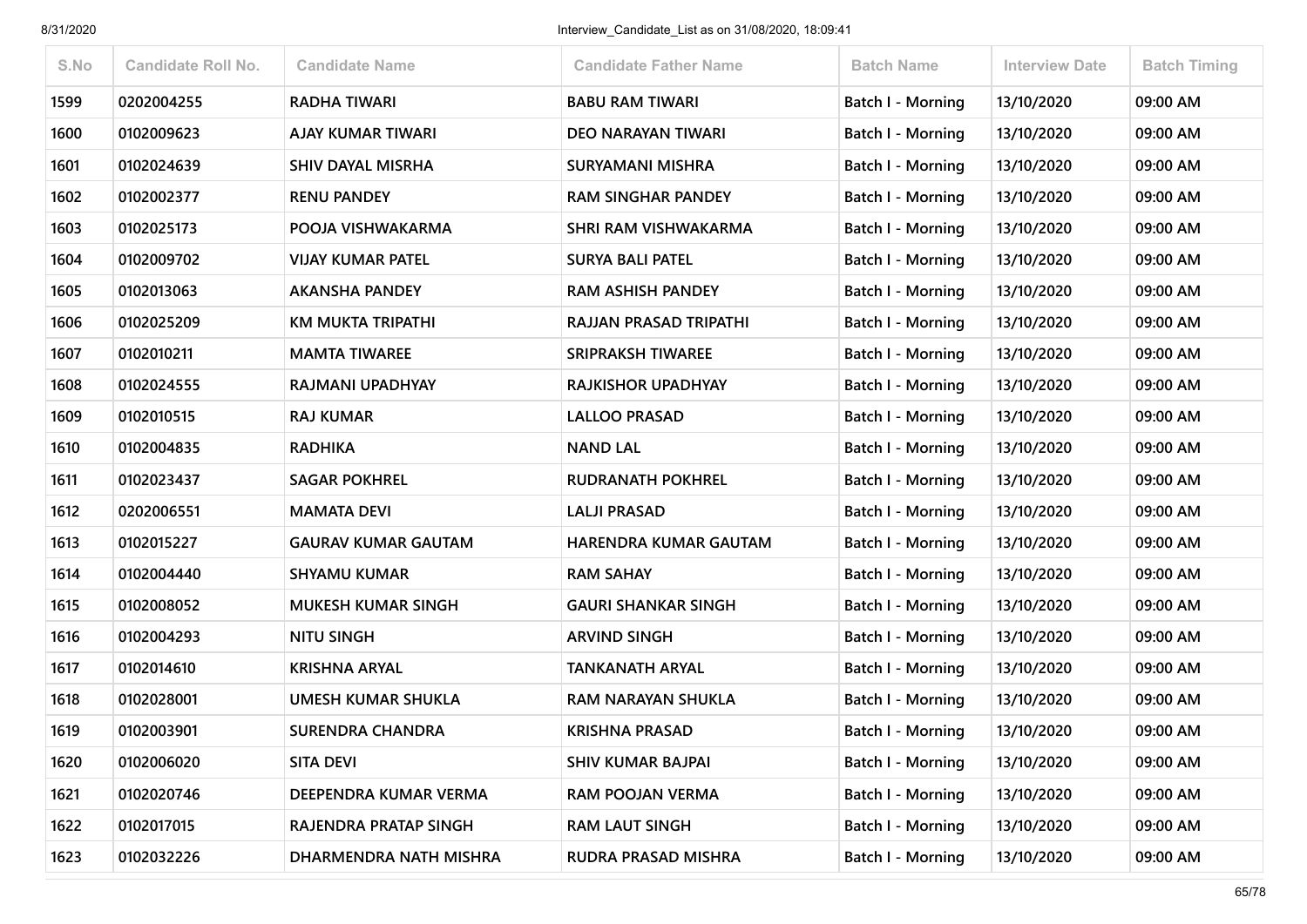| S.No | <b>Candidate Roll No.</b> | <b>Candidate Name</b>     | <b>Candidate Father Name</b> | <b>Batch Name</b>                 | <b>Interview Date</b> | <b>Batch Timing</b> |
|------|---------------------------|---------------------------|------------------------------|-----------------------------------|-----------------------|---------------------|
| 1624 | 0102025123                | <b>AMIT KUMAR DIXIT</b>   | <b>LALIT KUMAR DIXIT</b>     | Batch I - Morning                 | 13/10/2020            | 09:00 AM            |
| 1625 | 0102002592                | <b>MOHINI TRIPATHI</b>    | <b>VASUDEV TRIPATHI</b>      | Batch I - Morning                 | 13/10/2020            | 09:00 AM            |
| 1626 | 0102019951                | <b>MANJU TIWARI</b>       | <b>VISHWAS TIWARI</b>        | Batch I - Morning                 | 13/10/2020            | 09:00 AM            |
| 1627 | 0102005355                | <b>RAGHU NANDAN</b>       | <b>RAM SEWAK</b>             | <b>Batch I - Morning</b>          | 13/10/2020            | 09:00 AM            |
| 1628 | 0102006241                | <b>SURENDRA TIWARI</b>    | <b>HARIGOBIND TIWARI</b>     | Batch I - Morning                 | 13/10/2020            | 09:00 AM            |
| 1629 | 0102009156                | <b>RAMESH CHANDRA</b>     | <b>RAM LAL</b>               | Batch II - Afternoon              | 13/10/2020            | 01:00 PM            |
| 1630 | 0102006623                | <b>AJAI KUMAR</b>         | <b>RAM ASAREY</b>            | Batch II - Afternoon              | 13/10/2020            | 01:00 PM            |
| 1631 | 0102035848                | <b>KARISHMA</b>           | <b>RAJIT RAM</b>             | Batch II - Afternoon              | 13/10/2020            | 01:00 PM            |
| 1632 | 0102012540                | <b>SONI RAI</b>           | <b>MAHANTH RAI</b>           | Batch II - Afternoon   13/10/2020 |                       | 01:00 PM            |
| 1633 | 0202023657                | <b>SAHODARA</b>           | <b>SANTALAL</b>              | Batch II - Afternoon              | 13/10/2020            | 01:00 PM            |
| 1634 | 0102019317                | SACHCHIDANAND PANDEY      | DAYA SHANKAR PANDEY          | Batch II - Afternoon              | 13/10/2020            | 01:00 PM            |
| 1635 | 0102000081                | <b>SHWETA</b>             | UMESH KUMAR JAISWAL          | Batch II - Afternoon              | 13/10/2020            | 01:00 PM            |
| 1636 | 0102032672                | <b>NEMA DEVI SINGH</b>    | <b>CHANDRA PRAKASH SINGH</b> | Batch II - Afternoon              | 13/10/2020            | 01:00 PM            |
| 1637 | 0102020239                | SHESHMANI UPADHYAY        | TIRATHRAJ MANI               | Batch II - Afternoon              | 13/10/2020            | 01:00 PM            |
| 1638 | 0102003754                | PRAMITA SHUKLA            | <b>RAM SHANKER SHUKLA</b>    | Batch II - Afternoon              | 13/10/2020            | 01:00 PM            |
| 1639 | 0102026927                | <b>GURAN KUMAR SHARMA</b> | <b>SHYAM SINGH</b>           | Batch II - Afternoon              | 13/10/2020            | 01:00 PM            |
| 1640 | 0102035326                | DIGVIJAY NATH MISHRA      | <b>AMARNATH MISHRA</b>       | Batch II - Afternoon              | 13/10/2020            | 01:00 PM            |
| 1641 | 0102006735                | <b>RAGINI DWIVEDI</b>     | <b>HARISHANKAR DWIVEDI</b>   | Batch II - Afternoon              | 13/10/2020            | 01:00 PM            |
| 1642 | 0102000354                | <b>SHWETA DEVI</b>        | <b>CHANDRASHEKHAR MISHRA</b> | Batch II - Afternoon              | 13/10/2020            | 01:00 PM            |
| 1643 | 0102020702                | <b>VINEETA KHANDELWAL</b> | <b>MAHENDRA KUMAR GUPTA</b>  | Batch II - Afternoon   13/10/2020 |                       | 01:00 PM            |
| 1644 | 0102035445                | <b>BINDOO</b>             | <b>RAM KEVAL RAM</b>         | Batch II - Afternoon   13/10/2020 |                       | 01:00 PM            |
| 1645 | 0102030228                | KAMLESH KUMAR PANDEY      | <b>MADHU SUDAN PANDEY</b>    | Batch II - Afternoon              | 13/10/2020            | 01:00 PM            |
| 1646 | 0102035955                | <b>RAM JEE</b>            | <b>HARI SHANKER TIWARI</b>   | Batch II - Afternoon              | 13/10/2020            | 01:00 PM            |
| 1647 | 0102029963                | <b>ANAMIKA</b>            | <b>RAM MOHAN</b>             | Batch II - Afternoon              | 13/10/2020            | 01:00 PM            |
| 1648 | 0102029653                | POONAM RANI SHARMA        | DHARM DATTA SHARMA           | Batch II - Afternoon              | 13/10/2020            | 01:00 PM            |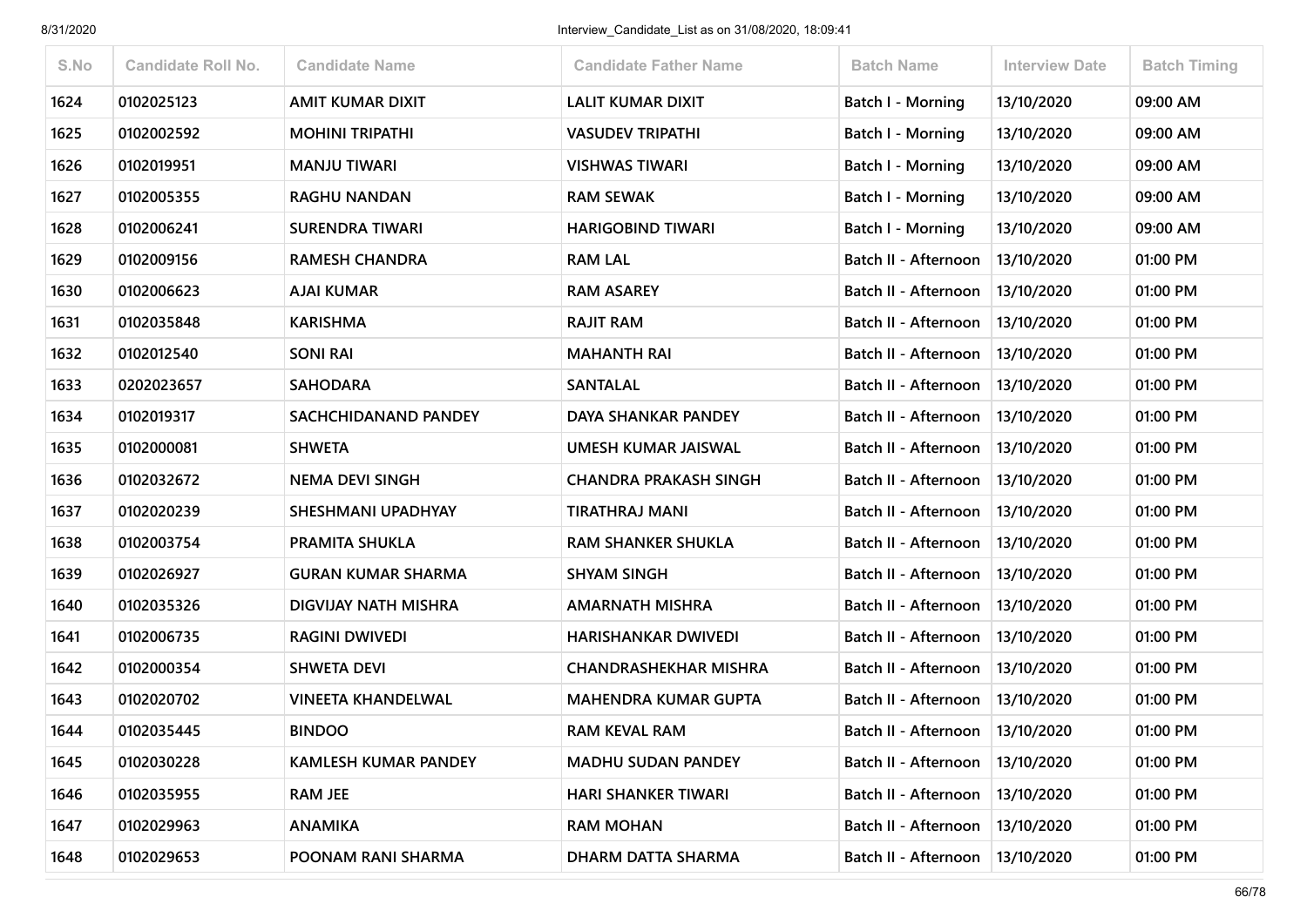| S.No | <b>Candidate Roll No.</b> | <b>Candidate Name</b>         | <b>Candidate Father Name</b> | <b>Batch Name</b>           | <b>Interview Date</b> | <b>Batch Timing</b> |
|------|---------------------------|-------------------------------|------------------------------|-----------------------------|-----------------------|---------------------|
| 1649 | 0102029064                | <b>ARCHANA MISHRA</b>         | <b>BRAJ NATH MISHRA</b>      | Batch II - Afternoon        | 13/10/2020            | 01:00 PM            |
| 1650 | 0102002307                | <b>DINESH KUMAR</b>           | <b>JAGESHWAR</b>             | Batch II - Afternoon        | 13/10/2020            | 01:00 PM            |
| 1651 | 0102021121                | <b>TILAK RAM VERMA</b>        | RAM NARAYAN VERMA            | <b>Batch II - Afternoon</b> | 13/10/2020            | 01:00 PM            |
| 1652 | 0102002823                | ABHINANDAN KUMAR PATHAK       | <b>SHYAM KISHOR PATHAK</b>   | Batch II - Afternoon        | 13/10/2020            | 01:00 PM            |
| 1653 | 0102028715                | <b>RAKESH KUMAR</b>           | <b>CHHEDI LAL</b>            | Batch II - Afternoon        | 13/10/2020            | 01:00 PM            |
| 1654 | 0102027633                | <b>POONAM DUBEY</b>           | <b>DINA NATH DUBEY</b>       | Batch II - Afternoon        | 13/10/2020            | 01:00 PM            |
| 1655 | 0102019530                | <b>KULDEEP SINGH</b>          | AWADH BIHARI SINGH           | Batch II - Afternoon        | 13/10/2020            | 01:00 PM            |
| 1656 | 0102001870                | <b>KM SANGEETA VERMA</b>      | <b>MITHAI LAL VERMA</b>      | Batch II - Afternoon        | 13/10/2020            | 01:00 PM            |
| 1657 | 0102005672                | <b>MRITUNJAY MISHRA</b>       | RAJARAM MISHRA               | Batch II - Afternoon        | 13/10/2020            | 01:00 PM            |
| 1658 | 0102026565                | <b>BANSRAJ PRASAD</b>         | <b>SHOBH NATH PRASAD</b>     | Batch II - Afternoon        | 13/10/2020            | 01:00 PM            |
| 1659 | 0102016367                | <b>GAUTAM TIWARI</b>          | <b>RAM KRIT TIWARI</b>       | Batch II - Afternoon        | 13/10/2020            | 01:00 PM            |
| 1660 | 0102015035                | RAJEEV KUMAR SHUKLA           | <b>DWARIKA PRASAD SHUKLA</b> | Batch II - Afternoon        | 13/10/2020            | 01:00 PM            |
| 1661 | 0102012544                | <b>ANKIT KUMAR CHAUBEY</b>    | <b>HARIHAR NATH CHAUBEY</b>  | Batch II - Afternoon        | 13/10/2020            | 01:00 PM            |
| 1662 | 0102009292                | <b>MUNESH KUMAR</b>           | <b>CHHOTE LAL</b>            | Batch II - Afternoon        | 13/10/2020            | 01:00 PM            |
| 1663 | 0102028222                | <b>VIRENDRA KUMAR</b>         | <b>AMAR SINGH</b>            | Batch II - Afternoon        | 13/10/2020            | 01:00 PM            |
| 1664 | 0102009396                | RAMESH CHANDRA MISHRA         | <b>RAM CHANDRA MISHRA</b>    | Batch II - Afternoon        | 13/10/2020            | 01:00 PM            |
| 1665 | 0102036873                | PRADEEP KUMAR SHUKLA          | ADYA PRASAD SHUKLA           | Batch II - Afternoon        | 13/10/2020            | 01:00 PM            |
| 1666 | 0102009364                | <b>ANJESH KUMAR DIXIT</b>     | RAJENDRA DIXIT               | Batch II - Afternoon        | 13/10/2020            | 01:00 PM            |
| 1667 | 0102006568                | <b>JAGDISH KUMAR RAV</b>      | <b>BALARAJ</b>               | Batch II - Afternoon        | 13/10/2020            | 01:00 PM            |
| 1668 | 0102027317                | SANDEEP KUMAR PATHAK          | RAVINDRA KUMAR PATHAK        | Batch II - Afternoon        | 13/10/2020            | 01:00 PM            |
| 1669 | 0102032724                | <b>ARJUN KUMAR</b>            | <b>BADRI PRASAD</b>          | Batch II - Afternoon        | 13/10/2020            | 01:00 PM            |
| 1670 | 0102011655                | RAJ KUMAR UPADHYAY            | SHIV SAHAY UPADHYAY          | Batch II - Afternoon        | 13/10/2020            | 01:00 PM            |
| 1671 | 0102006028                | <b>JAGAT NARAYAN DWIVEDI</b>  | VISHWAMBHAR DAYAL DWIVEDI    | Batch II - Afternoon        | 13/10/2020            | 01:00 PM            |
| 1672 | 0102032314                | PRIYANKA TRIPATHI             | <b>RAJESH BABU TRIPATHI</b>  | Batch II - Afternoon        | 13/10/2020            | 01:00 PM            |
| 1673 | 0102028167                | <b>GYANENDRA KUMAR PANDEY</b> | SHRIPRAKASH PANDEY           | Batch II - Afternoon        | 13/10/2020            | 01:00 PM            |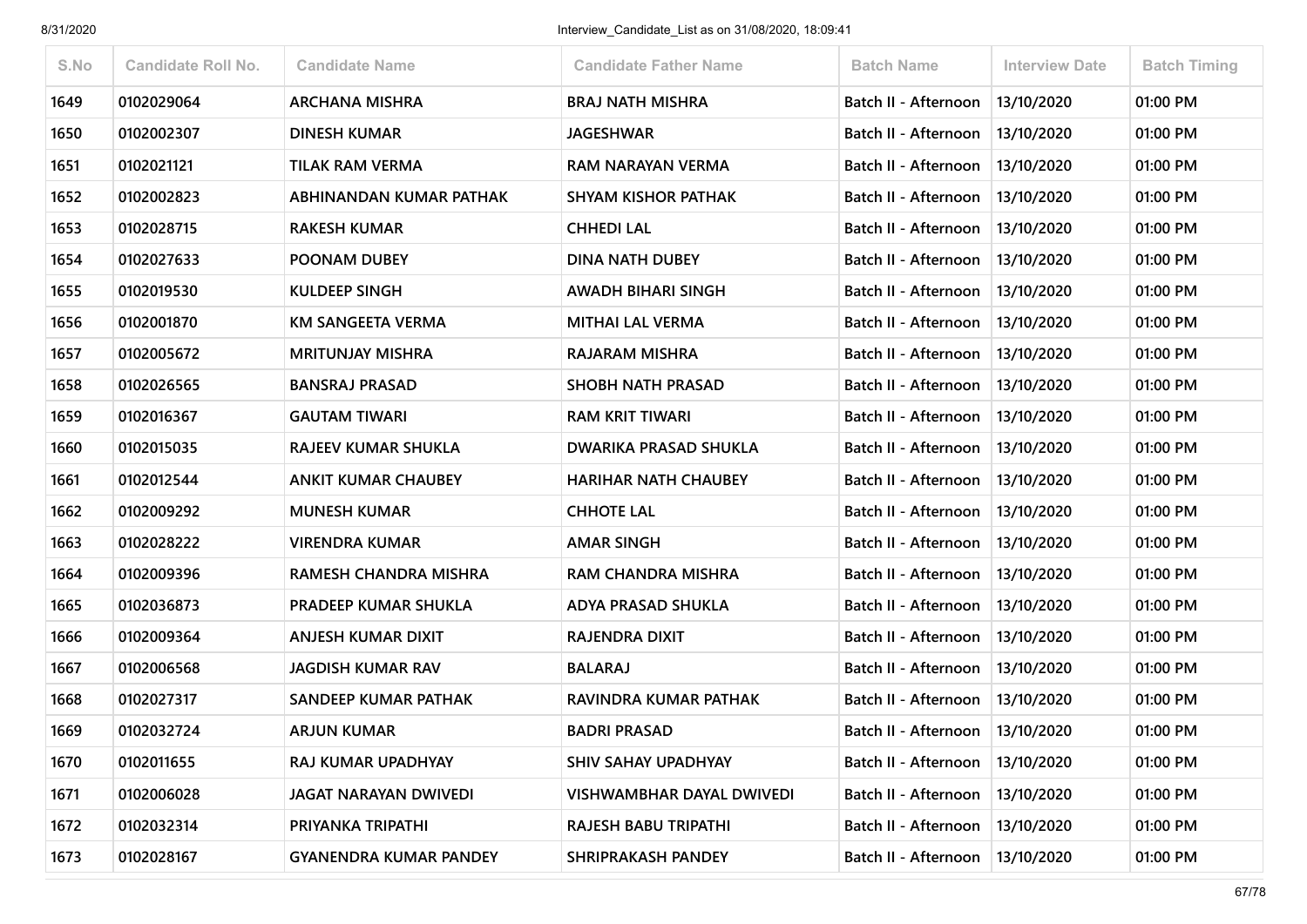| S.No | <b>Candidate Roll No.</b> | <b>Candidate Name</b>       | <b>Candidate Father Name</b>    | <b>Batch Name</b>        | <b>Interview Date</b> | <b>Batch Timing</b> |
|------|---------------------------|-----------------------------|---------------------------------|--------------------------|-----------------------|---------------------|
| 1674 | 0102036160                | <b>SUNIT KUMAR PATHAK</b>   | <b>SHESHMANI PATHAK</b>         | Batch II - Afternoon     | 13/10/2020            | 01:00 PM            |
| 1675 | 0102017257                | <b>RUDRA NATH TRIPATHI</b>  | <b>KRIPANATH TRIPATHI</b>       | Batch II - Afternoon     | 13/10/2020            | 01:00 PM            |
| 1676 | 0102037095                | <b>RAM KRISHNA VERMA</b>    | <b>RAM AJOR VERMA</b>           | Batch II - Afternoon     | 13/10/2020            | 01:00 PM            |
| 1677 | 0102024925                | <b>BALVANT SINGH PATEL</b>  | <b>RAM JEET PATEL</b>           | Batch II - Afternoon     | 13/10/2020            | 01:00 PM            |
| 1678 | 0202022754                | PRITI CHAURASIYA            | <b>JANG BAHADUR CHAURASIYA</b>  | Batch II - Afternoon     | 13/10/2020            | 01:00 PM            |
| 1679 | 0202011278                | <b>SANTOSHI</b>             | <b>SHIV MANI PANDEY</b>         | Batch II - Afternoon     | 13/10/2020            | 01:00 PM            |
| 1680 | 0102033185                | <b>BHOLA SHANKER SINGH</b>  | <b>CHHOTE BAHADUR SINGH</b>     | Batch II - Afternoon     | 13/10/2020            | 01:00 PM            |
| 1681 | 0102007394                | <b>PRASHANT KUMAR</b>       | <b>BACHHA PRASAD SINGH</b>      | <b>Batch I - Morning</b> | 14/10/2020            | 09:00 AM            |
| 1682 | 0102001816                | <b>RAM NARESH VIMAL</b>     | <b>RAM LOTAN</b>                | Batch I - Morning        | 14/10/2020            | 09:00 AM            |
| 1683 | 0102012976                | <b>RAMSURAT</b>             | <b>BUDDHOO</b>                  | Batch I - Morning        | 14/10/2020            | 09:00 AM            |
| 1684 | 0102007680                | <b>SMRITI CHATURVEDI</b>    | <b>SHIVA MOHAN CHAUBE</b>       | <b>Batch I - Morning</b> | 14/10/2020            | 09:00 AM            |
| 1685 | 0102008898                | SANTOSH KUMAR PANDEY        | YOGENDRA BAHADUR PANDEY         | <b>Batch I - Morning</b> | 14/10/2020            | 09:00 AM            |
| 1686 | 0102028759                | <b>SHIVA SHANKER SINGH</b>  | <b>LAL MANI SINGH</b>           | <b>Batch I - Morning</b> | 14/10/2020            | 09:00 AM            |
| 1687 | 0102011516                | <b>RAMESHWAR MISHRA</b>     | <b>DINA NATH MISHRA</b>         | <b>Batch I - Morning</b> | 14/10/2020            | 09:00 AM            |
| 1688 | 0102025726                | DEVENDRA KUMAR SHARMA       | <b>MAHARAM SHARMA</b>           | Batch I - Morning        | 14/10/2020            | 09:00 AM            |
| 1689 | 0102016588                | <b>JITENDRA KUMAR RAY</b>   | RAJENDRA PRASAD RAI             | <b>Batch I - Morning</b> | 14/10/2020            | 09:00 AM            |
| 1690 | 0102011515                | <b>RAJ KUMAR SINGH</b>      | <b>MUNNA LAL SINGH</b>          | Batch I - Morning        | 14/10/2020            | 09:00 AM            |
| 1691 | 0102016686                | <b>DDLLY KESHER WANI</b>    | <b>GHANSHYAM DAS KESHERWANI</b> | <b>Batch I - Morning</b> | 14/10/2020            | 09:00 AM            |
| 1692 | 0102005356                | <b>RAM VEER SINGH</b>       | <b>JODHA RAM</b>                | <b>Batch I - Morning</b> | 14/10/2020            | 09:00 AM            |
| 1693 | 0102026403                | <b>AMIT KUMAR SINGH</b>     | <b>GURU NARAYAN SINGH</b>       | Batch I - Morning        | 14/10/2020            | 09:00 AM            |
| 1694 | 0102023762                | <b>VINOD KUMAR AWASTHI</b>  | <b>SOHAN LAL AWASTHI</b>        | Batch I - Morning        | 14/10/2020            | 09:00 AM            |
| 1695 | 0102024813                | POOJA SRIVASTAVA            | LATE ARUN KUMAR SRIVASTAVA      | <b>Batch I - Morning</b> | 14/10/2020            | 09:00 AM            |
| 1696 | 0102010945                | <b>ASHOK KUMAR SINGH</b>    | SATYA PRAKASH SINGH             | <b>Batch I - Morning</b> | 14/10/2020            | 09:00 AM            |
| 1697 | 0102012485                | <b>ASHUTOSH KUMAR SINGH</b> | <b>ARUN KUMAR SINGH</b>         | <b>Batch I - Morning</b> | 14/10/2020            | 09:00 AM            |
| 1698 | 0102015094                | PRAVIN KUMAR PANDEY         | DHARM NATH PANDEY               | Batch I - Morning        | 14/10/2020            | 09:00 AM            |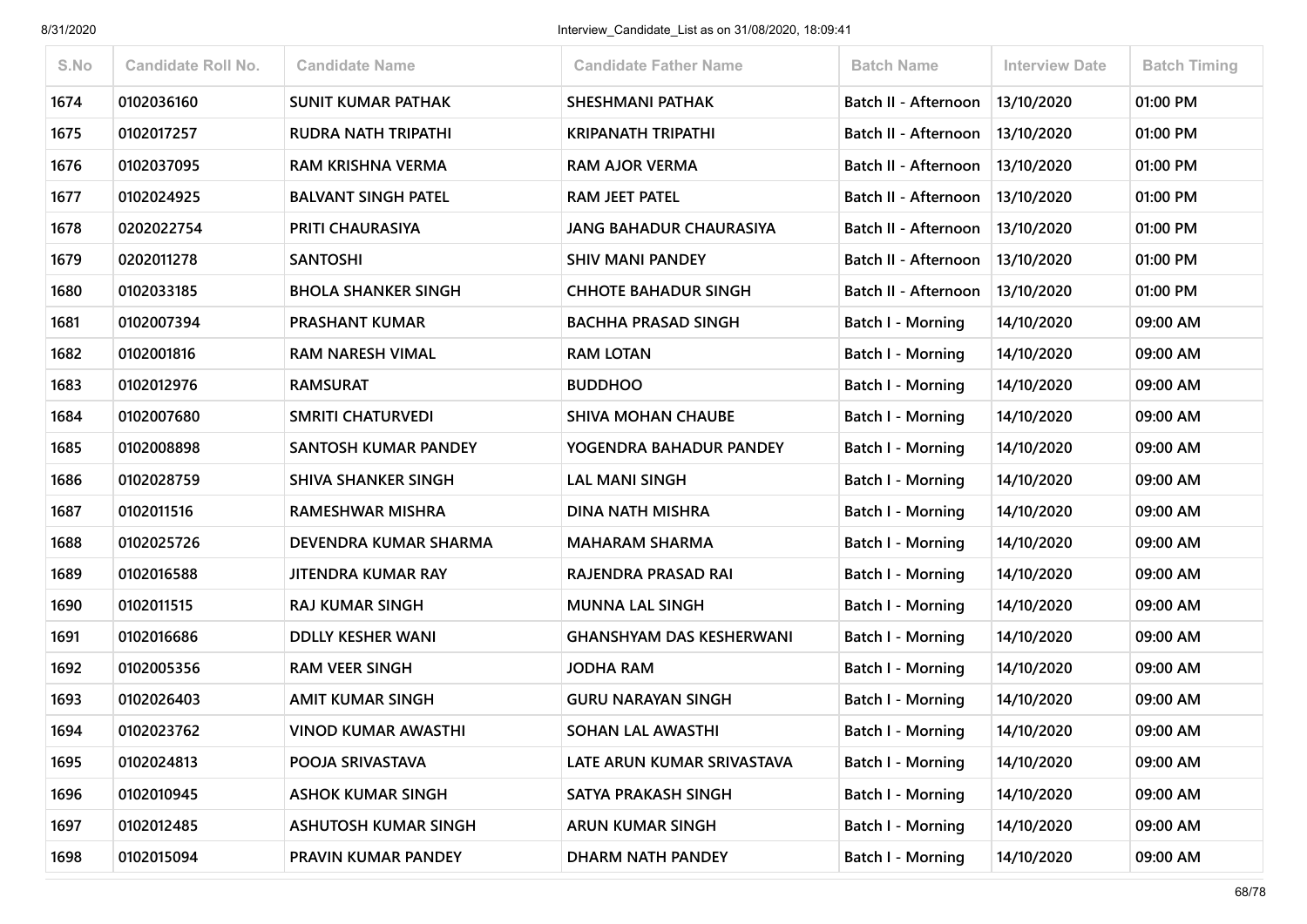| S.No | <b>Candidate Roll No.</b> | <b>Candidate Name</b>       | <b>Candidate Father Name</b> | <b>Batch Name</b>        | Interview Date | <b>Batch Timing</b> |
|------|---------------------------|-----------------------------|------------------------------|--------------------------|----------------|---------------------|
| 1699 | 0102008219                | <b>SHALINI MISHRA</b>       | HARI NARAYAN MISHRA          | Batch I - Morning        | 14/10/2020     | 09:00 AM            |
| 1700 | 0102002556                | <b>RAM PRAKASH</b>          | <b>LALTA PRASAD</b>          | <b>Batch I - Morning</b> | 14/10/2020     | 09:00 AM            |
| 1701 | 0102036820                | <b>SUNITA</b>               | <b>BABU LAL YADAV</b>        | Batch I - Morning        | 14/10/2020     | 09:00 AM            |
| 1702 | 0102015679                | SHASHI PRAKASH PAL          | SHOBHA NATH PAL              | <b>Batch I - Morning</b> | 14/10/2020     | 09:00 AM            |
| 1703 | 0102029158                | <b>SAUMYA</b>               | <b>ASHWANI KUMAR</b>         | Batch I - Morning        | 14/10/2020     | 09:00 AM            |
| 1704 | 0102001974                | PRAGYA SHRIVASTAVA          | SUDHIR KUMAR SHRIVASTAVA     | Batch I - Morning        | 14/10/2020     | 09:00 AM            |
| 1705 | 0102027730                | LALIT MOHAN MISHRA          | RAJPATI MISHRA               | Batch I - Morning        | 14/10/2020     | 09:00 AM            |
| 1706 | 0102016197                | <b>RUCHI GUPTA</b>          | <b>SHRI KRISHNA GUPTA</b>    | Batch I - Morning        | 14/10/2020     | 09:00 AM            |
| 1707 | 0102005276                | <b>RAM TIRATH SINGH</b>     | LAKSHMI NARAYAN SINGH        | Batch I - Morning        | 14/10/2020     | 09:00 AM            |
| 1708 | 0102019609                | <b>KM KANCHAN YADAV</b>     | SURENDRA PARTAP YADAV        | Batch I - Morning        | 14/10/2020     | 09:00 AM            |
| 1709 | 0102009327                | DURGESH KUMAR PANDEY        | <b>TIRTHRAJ PANDEY</b>       | Batch I - Morning        | 14/10/2020     | 09:00 AM            |
| 1710 | 0102000489                | <b>KAUSHLENDRA TRIPATHY</b> | <b>RAMAKANT TRIPATHY</b>     | <b>Batch I - Morning</b> | 14/10/2020     | 09:00 AM            |
| 1711 | 0102024776                | <b>RAVI PRAKSH SINGH</b>    | <b>RAM PRATAP SINGH</b>      | <b>Batch I - Morning</b> | 14/10/2020     | 09:00 AM            |
| 1712 | 0102012821                | <b>SUSHILA</b>              | <b>ATAR SINGH</b>            | Batch I - Morning        | 14/10/2020     | 09:00 AM            |
| 1713 | 0102019019                | <b>SHEETALA PRASAD</b>      | <b>NAND LAL</b>              | <b>Batch I - Morning</b> | 14/10/2020     | 09:00 AM            |
| 1714 | 0102017905                | AVNISH KUMAR SHUKLA         | <b>VIJAY LAL SHUKLA</b>      | <b>Batch I - Morning</b> | 14/10/2020     | 09:00 AM            |
| 1715 | 0102007837                | <b>RINKU YADAV</b>          | PARAS NATH YADAV             | Batch I - Morning        | 14/10/2020     | 09:00 AM            |
| 1716 | 0102007389                | <b>KIRAN VERMA</b>          | <b>MEWALAL VERMA</b>         | Batch I - Morning        | 14/10/2020     | 09:00 AM            |
| 1717 | 0102014828                | <b>JITENDRA</b>             | <b>MAHENDRA RAM</b>          | <b>Batch I - Morning</b> | 14/10/2020     | 09:00 AM            |
| 1718 | 0102023635                | RAJIV KUMAR CHATURVEDI      | RAMJANMA CHATURVEDI          | Batch I - Morning        | 14/10/2020     | 09:00 AM            |
| 1719 | 0102002772                | <b>MOHIT KUMAR SHAKYA</b>   | RAKESH SINGH SHAKYA          | Batch I - Morning        | 14/10/2020     | 09:00 AM            |
| 1720 | 0102027642                | VIRENDRA KUMAR              | <b>ROSHAN LAL</b>            | Batch I - Morning        | 14/10/2020     | 09:00 AM            |
| 1721 | 0102015702                | <b>VIMAL KUMAR PANDEY</b>   | <b>HARI NARAYAN</b>          | Batch I - Morning        | 14/10/2020     | 09:00 AM            |
| 1722 | 0102009774                | PRATIBHA SINGH              | <b>LAL SAHEB SINGH</b>       | <b>Batch I - Morning</b> | 14/10/2020     | 09:00 AM            |
| 1723 | 0102013175                | RAJANEESH KUMAR YADAW       | <b>RAMADHAR YADAW</b>        | <b>Batch I - Morning</b> | 14/10/2020     | 09:00 AM            |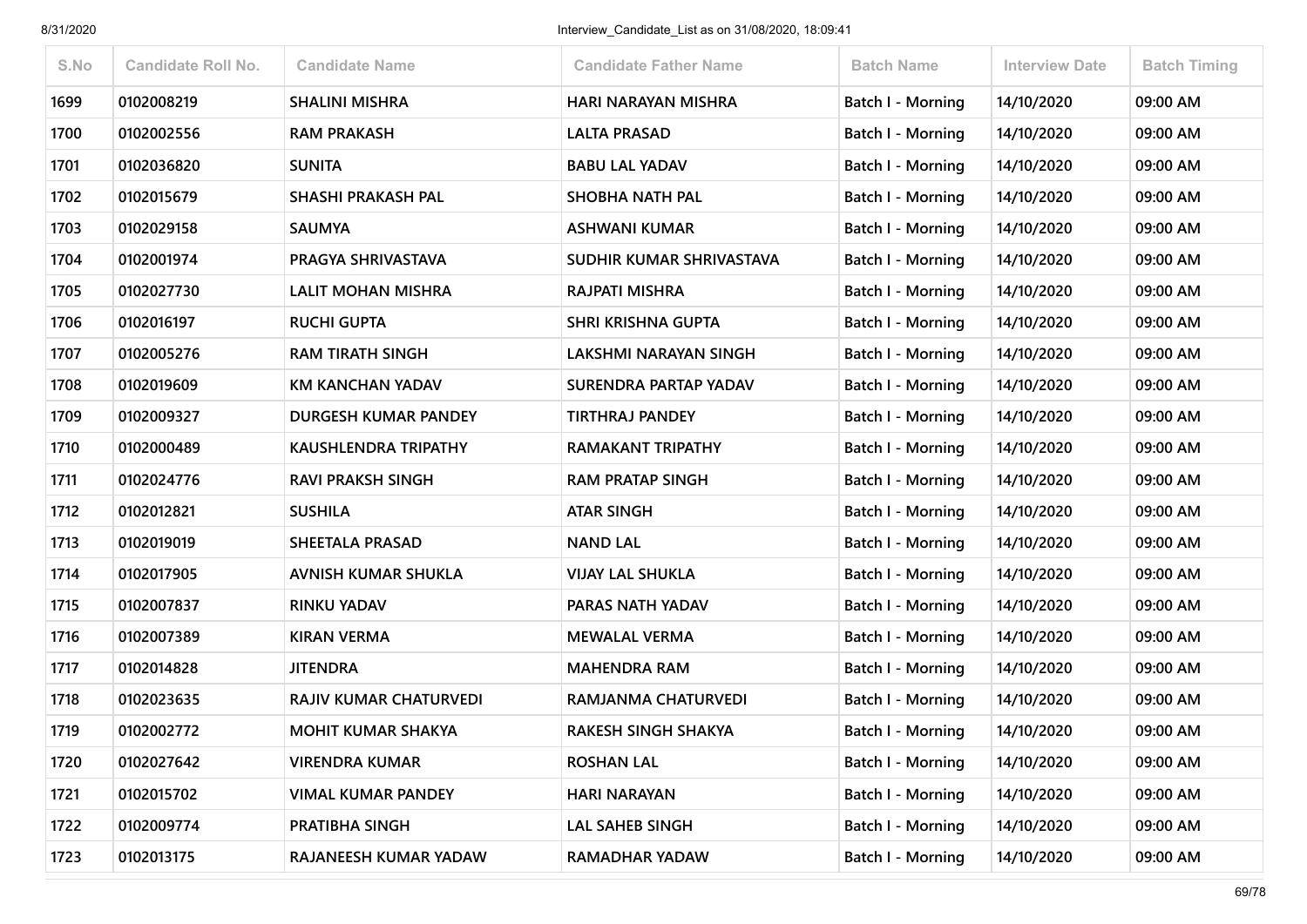| S.No | <b>Candidate Roll No.</b> | <b>Candidate Name</b>         | <b>Candidate Father Name</b> | <b>Batch Name</b>        | <b>Interview Date</b> | <b>Batch Timing</b> |
|------|---------------------------|-------------------------------|------------------------------|--------------------------|-----------------------|---------------------|
| 1724 | 0102001961                | <b>SUNITA YADAV</b>           | SHER BAHADUR YADAV           | <b>Batch I - Morning</b> | 14/10/2020            | 09:00 AM            |
| 1725 | 0102005299                | <b>SHAILESH VERMA</b>         | NUNNA LAL VERMA              | Batch I - Morning        | 14/10/2020            | 09:00 AM            |
| 1726 | 0102005768                | <b>JAGADAMA PRASAD</b>        | SHYAM NARAYAN SINGH          | <b>Batch I - Morning</b> | 14/10/2020            | 09:00 AM            |
| 1727 | 0102036212                | <b>NIRAJ KUMAR</b>            | <b>SANGAM LAL</b>            | Batch I - Morning        | 14/10/2020            | 09:00 AM            |
| 1728 | 0102007618                | <b>SANTOSH KUMAR</b>          | <b>BASHISHTHA PAL</b>        | <b>Batch I - Morning</b> | 14/10/2020            | 09:00 AM            |
| 1729 | 0102000636                | <b>RAM LAL</b>                | <b>DAYARAM</b>               | <b>Batch I - Morning</b> | 14/10/2020            | 09:00 AM            |
| 1730 | 0102027565                | <b>BASUNDHARA SINGH</b>       | <b>SHAMSHER SINGH</b>        | Batch I - Morning        | 14/10/2020            | 09:00 AM            |
| 1731 | 0202003832                | <b>MONIKA GUPTA</b>           | <b>RAJARAM GUPTA</b>         | Batch I - Morning        | 14/10/2020            | 09:00 AM            |
| 1732 | 0202015858                | <b>SARITA DEVI</b>            | <b>RAM BHAWAN</b>            | <b>Batch I - Morning</b> | 14/10/2020            | 09:00 AM            |
| 1733 | 0102015225                | ATUL KUMAR BHARDWAJ           | RAKESH KUMAR BHARDWAJ        | Batch I - Morning        | 14/10/2020            | 09:00 AM            |
| 1734 | 0102000939                | <b>SEEMA YADAV</b>            | <b>RAMDHIN YADAV</b>         | Batch II - Afternoon     | 14/10/2020            | 01:00 PM            |
| 1735 | 0102018710                | <b>KULDEEP GAUR</b>           | <b>CHANDRAPRAKASH GAUR</b>   | Batch II - Afternoon     | 14/10/2020            | 01:00 PM            |
| 1736 | 0102031363                | <b>ANAND KUMAR</b>            | DAYA RAM                     | Batch II - Afternoon     | 14/10/2020            | 01:00 PM            |
| 1737 | 0102036728                | <b>KARUNESH KUMAR MISHRA</b>  | <b>SHIV KUMAR MISHRA</b>     | Batch II - Afternoon     | 14/10/2020            | 01:00 PM            |
| 1738 | 0102015931                | <b>MANISHA SINGH</b>          | <b>BADRI VISHAL SINGH</b>    | Batch II - Afternoon     | 14/10/2020            | 01:00 PM            |
| 1739 | 0202021182                | <b>VINETA BHEEM</b>           | <b>BRIJ LAL BHEEN</b>        | Batch II - Afternoon     | 14/10/2020            | 01:00 PM            |
| 1740 | 0102028908                | <b>KAMINI YADAV</b>           | <b>RAMASHANKAR YADAV</b>     | Batch II - Afternoon     | 14/10/2020            | 01:00 PM            |
| 1741 | 0102031344                | <b>ARCHANA VERMA</b>          | RAJKUMAR VERMA               | Batch II - Afternoon     | 14/10/2020            | 01:00 PM            |
| 1742 | 0102024065                | <b>BALESHWAR KUMAR TIWARI</b> | <b>SHIWANAND TIWARI</b>      | Batch II - Afternoon     | 14/10/2020            | 01:00 PM            |
| 1743 | 0102013811                | <b>MANISH KUMAR MISHRA</b>    | <b>RAM PRIY MISHRA</b>       | Batch II - Afternoon     | 14/10/2020            | 01:00 PM            |
| 1744 | 0102014281                | <b>SUSHMA MISHRA</b>          | <b>UMA PATI MISHRA</b>       | Batch II - Afternoon     | 14/10/2020            | 01:00 PM            |
| 1745 | 0102009824                | <b>ANJOO PANDEY</b>           | RAJENDRA PRASAD PANDEY       | Batch II - Afternoon     | 14/10/2020            | 01:00 PM            |
| 1746 | 0102014792                | NARENDRA KUMAR RAO            | <b>JAGAUTI PRASAD RAO</b>    | Batch II - Afternoon     | 14/10/2020            | 01:00 PM            |
| 1747 | 0102021266                | <b>DEEPIKA GUPTA</b>          | <b>VINOD KUMAR GUPTA</b>     | Batch II - Afternoon     | 14/10/2020            | 01:00 PM            |
| 1748 | 0102035716                | <b>REKHA PANDEY</b>           | SHOBH NATH PANDEY            | Batch II - Afternoon     | 14/10/2020            | 01:00 PM            |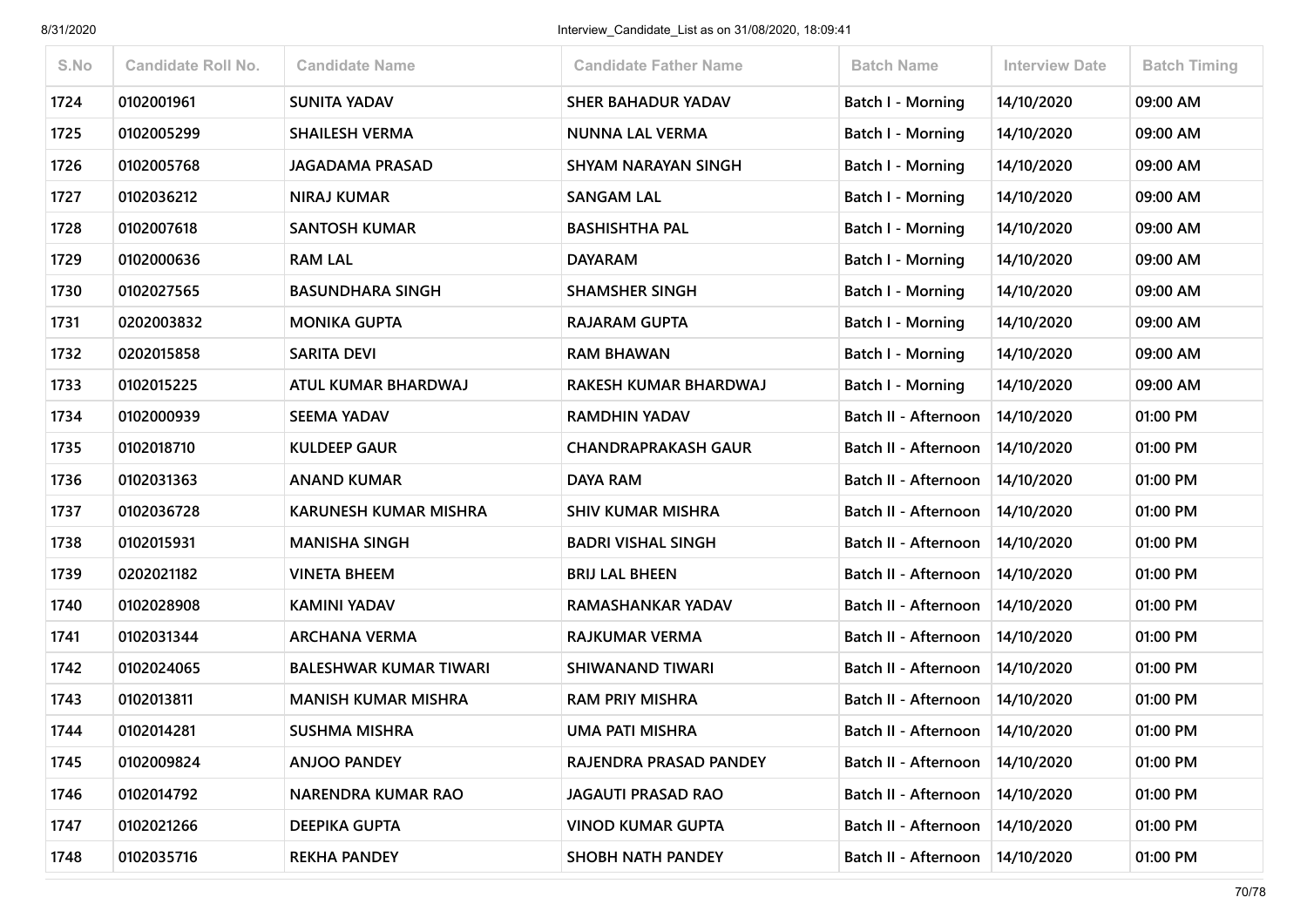| S.No | <b>Candidate Roll No.</b> | <b>Candidate Name</b>         | <b>Candidate Father Name</b>   | <b>Batch Name</b>    | <b>Interview Date</b> | <b>Batch Timing</b> |
|------|---------------------------|-------------------------------|--------------------------------|----------------------|-----------------------|---------------------|
| 1749 | 0102017601                | <b>SWEETA MISHRA</b>          | <b>SHARAT CHANDRA MISHRA</b>   | Batch II - Afternoon | 14/10/2020            | 01:00 PM            |
| 1750 | 0102002542                | <b>VED PRAKASH MISHRA</b>     | <b>RAMA KANT MISHRA</b>        | Batch II - Afternoon | 14/10/2020            | 01:00 PM            |
| 1751 | 0102013091                | <b>MANISH</b>                 | <b>SANKATHA PRASAD</b>         | Batch II - Afternoon | 14/10/2020            | 01:00 PM            |
| 1752 | 0102035205                | <b>BIMLESH KUMAR PATHAK</b>   | SHYAM NANDAN PATHAK            | Batch II - Afternoon | 14/10/2020            | 01:00 PM            |
| 1753 | 0102014392                | <b>NARENDRA KUMAR</b>         | <b>NETRAPAL</b>                | Batch II - Afternoon | 14/10/2020            | 01:00 PM            |
| 1754 | 0102019343                | <b>ALOK KUMAR</b>             | UMESH CHANDRA TRIPATHI         | Batch II - Afternoon | 14/10/2020            | 01:00 PM            |
| 1755 | 0102026721                | <b>UMESH BABOO</b>            | <b>RAM AUTAR</b>               | Batch II - Afternoon | 14/10/2020            | 01:00 PM            |
| 1756 | 0102018013                | PAWAN SHARMA                  | <b>BABU LAL SHARMA</b>         | Batch II - Afternoon | 14/10/2020            | 01:00 PM            |
| 1757 | 0102004072                | <b>MONIKA PRAJAPATI</b>       | RAM SAJEEVAN PRAJAPATI         | Batch II - Afternoon | 14/10/2020            | 01:00 PM            |
| 1758 | 0102020300                | <b>SUDHAKAR SINGH</b>         | <b>JANG BAHADUR SINGH</b>      | Batch II - Afternoon | 14/10/2020            | 01:00 PM            |
| 1759 | 0102018373                | PHOOL CHAND                   | <b>TRIBHUWAN</b>               | Batch II - Afternoon | 14/10/2020            | 01:00 PM            |
| 1760 | 0102004571                | <b>MAHESH PRASAD NAUTIYAL</b> | JAYANTI PRASAD NAUTIYAL        | Batch II - Afternoon | 14/10/2020            | 01:00 PM            |
| 1761 | 0102016921                | <b>SWATI MISHRA</b>           | RAVINDRA NATH MISHRA           | Batch II - Afternoon | 14/10/2020            | 01:00 PM            |
| 1762 | 0102021729                | <b>KM LEELA DEVI</b>          | <b>DAYARAM</b>                 | Batch II - Afternoon | 14/10/2020            | 01:00 PM            |
| 1763 | 0102010847                | EKTA YADAV                    | PARMESHVAR YADAV               | Batch II - Afternoon | 14/10/2020            | 01:00 PM            |
| 1764 | 0102027994                | <b>PRIYANKA DEVI</b>          | <b>RAM VINAY CHOUBEY</b>       | Batch II - Afternoon | 14/10/2020            | 01:00 PM            |
| 1765 | 0102015507                | <b>GAURAV SINGH PARMAR</b>    | <b>ASHOK KUMAR</b>             | Batch II - Afternoon | 14/10/2020            | 01:00 PM            |
| 1766 | 0102009048                | <b>JALAJ PANKAJ SINGH</b>     | <b>RAMAKANT</b>                | Batch II - Afternoon | 14/10/2020            | 01:00 PM            |
| 1767 | 0102003906                | <b>BRIJESH KUMAR DUBEY</b>    | <b>SHARADA PRASAD DUBEY</b>    | Batch II - Afternoon | 14/10/2020            | 01:00 PM            |
| 1768 | 0102021456                | <b>RASHMI TRIPATHI</b>        | ARUN KUMAR TRIPATHI            | Batch II - Afternoon | 14/10/2020            | 01:00 PM            |
| 1769 | 0102003683                | <b>ABHISHEK KUMAR MISHRA</b>  | <b>DEVI PRASAD MISHRA</b>      | Batch II - Afternoon | 14/10/2020            | 01:00 PM            |
| 1770 | 0102028919                | SHIVAJEE YADAV                | RAMBHAVAN YADAV                | Batch II - Afternoon | 14/10/2020            | 01:00 PM            |
| 1771 | 0102004583                | <b>ACHAL PAL SINGH</b>        | OM VIR SINGH                   | Batch II - Afternoon | 14/10/2020            | 01:00 PM            |
| 1772 | 0102020483                | ALOK RANJAN SHRIVASTAVA       | NAND LAL PRASAD SHRIVASTAVA    | Batch II - Afternoon | 14/10/2020            | 01:00 PM            |
| 1773 | 0102028582                | <b>VIRENDRA KUMAR TIWARI</b>  | <b>BRIJMOHAN PRASAD TIWARI</b> | Batch II - Afternoon | 14/10/2020            | 01:00 PM            |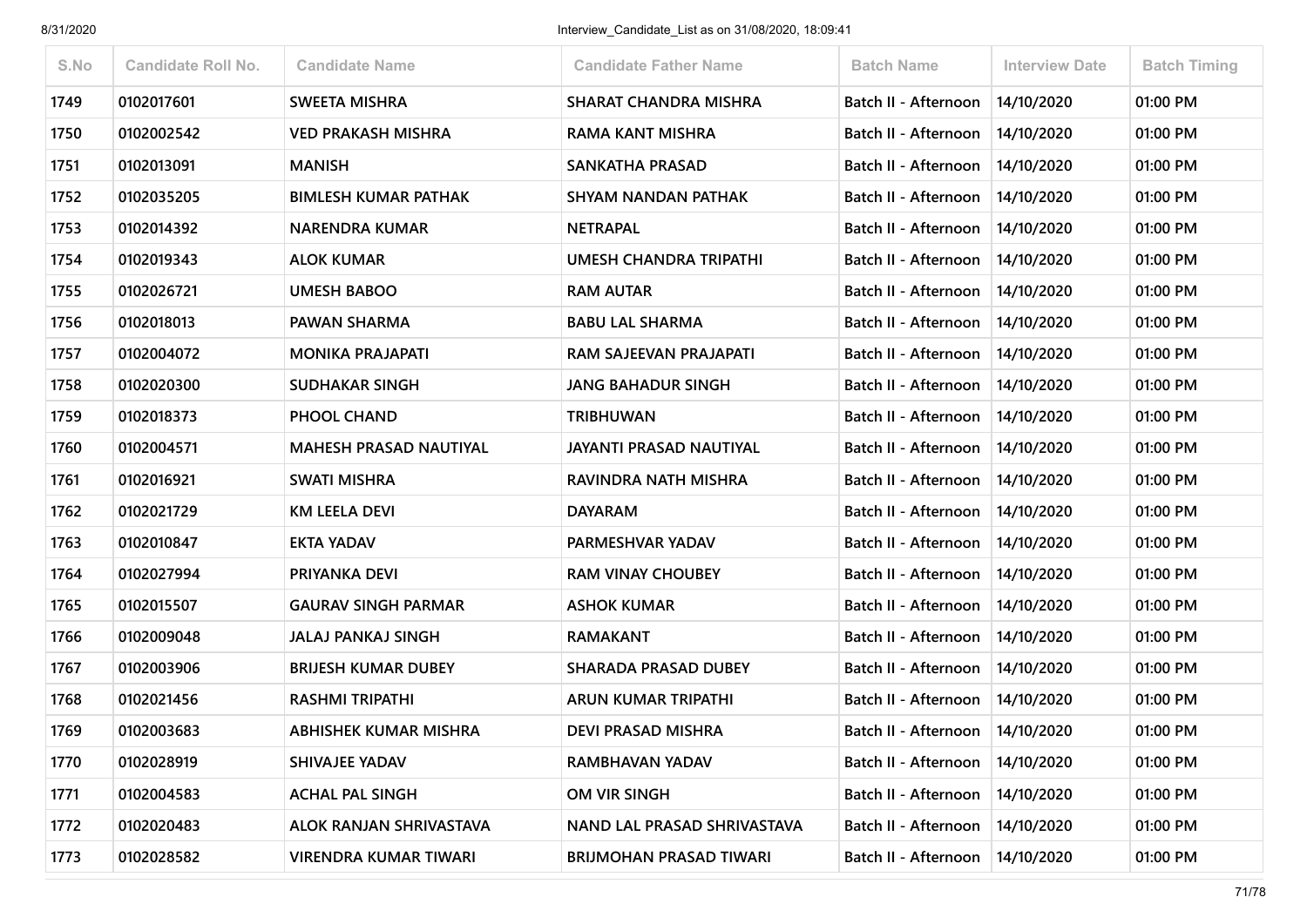| S.No | <b>Candidate Roll No.</b> | <b>Candidate Name</b>      | <b>Candidate Father Name</b>  | <b>Batch Name</b>           | <b>Interview Date</b> | <b>Batch Timing</b> |
|------|---------------------------|----------------------------|-------------------------------|-----------------------------|-----------------------|---------------------|
| 1774 | 0102018705                | AWADHESH KUMAR PANDEY      | <b>RADHEY MOHAN PANDEY</b>    | Batch II - Afternoon        | 14/10/2020            | 01:00 PM            |
| 1775 | 0102027079                | <b>SHIV PUJAN</b>          | <b>GAJADHAR</b>               | Batch II - Afternoon        | 14/10/2020            | 01:00 PM            |
| 1776 | 0102009487                | DURGESH KUMAR SRIVASTAVA   | ANAND KUMAR SRIVASTAVA        | Batch II - Afternoon        | 14/10/2020            | 01:00 PM            |
| 1777 | 0102012151                | <b>MANEESHA DEVI</b>       | <b>NANHAKAU</b>               | Batch II - Afternoon        | 14/10/2020            | 01:00 PM            |
| 1778 | 0102026705                | <b>BANWARI LAL PANDEY</b>  | <b>DEVI SHANKAR PANDEY</b>    | Batch II - Afternoon        | 14/10/2020            | 01:00 PM            |
| 1779 | 0102004646                | <b>BRIJESH KUMAR YADAV</b> | <b>SITA RAM YADAV</b>         | Batch II - Afternoon        | 14/10/2020            | 01:00 PM            |
| 1780 | 0102018426                | <b>DEEPA PANDEY</b>        | <b>BALRAM PANDEY</b>          | Batch II - Afternoon        | 14/10/2020            | 01:00 PM            |
| 1781 | 0102029772                | <b>NEETU SINGH</b>         | <b>NARENDRA BAHADUR SINGH</b> | Batch II - Afternoon        | 14/10/2020            | 01:00 PM            |
| 1782 | 0102027883                | <b>AMITA SINGH</b>         | <b>SUBEDAR SINGH</b>          | <b>Batch II - Afternoon</b> | 14/10/2020            | 01:00 PM            |
| 1783 | 0102024576                | <b>RAVI PRAKASH</b>        | <b>DEVENDRA SINGH</b>         | Batch II - Afternoon        | 14/10/2020            | 01:00 PM            |
| 1784 | 0102033140                | <b>SUNIL KUMAR</b>         | <b>MANGALA PRASAD</b>         | Batch II - Afternoon        | 14/10/2020            | 01:00 PM            |
| 1785 | 0102009948                | <b>JANMEJAY</b>            | <b>JAY PRAKASH</b>            | <b>Batch II - Afternoon</b> | 14/10/2020            | 01:00 PM            |
| 1786 | 0102008379                | <b>SHALINI PRAJAPATI</b>   | RAM SAJEEVAN PRAJAPATI        | Batch I - Morning           | 15/10/2020            | 09:00 AM            |
| 1787 | 0102035042                | YEESHNARAYAN DWIVEDI       | <b>UMESHCHANDRA DWIVDI</b>    | Batch I - Morning           | 15/10/2020            | 09:00 AM            |
| 1788 | 0102002781                | <b>SUPRIYA TRIPATHI</b>    | JAY PRAKASH TRIPATHI          | Batch I - Morning           | 15/10/2020            | 09:00 AM            |
| 1789 | 0102035600                | <b>SUNIL KUMAR YADAV</b>   | <b>RAM BAHADUR YADAV</b>      | Batch I - Morning           | 15/10/2020            | 09:00 AM            |
| 1790 | 0102029061                | <b>UPASANA PANDEY</b>      | <b>KRIPA SHANKAR PANDEY</b>   | Batch I - Morning           | 15/10/2020            | 09:00 AM            |
| 1791 | 0102028780                | <b>SUMANTANAND</b>         | <b>SHYAMAL HARI GIRI</b>      | Batch I - Morning           | 15/10/2020            | 09:00 AM            |
| 1792 | 0102024941                | <b>UMA DEVI VERMA</b>      | <b>RAM KUMAR VERMA</b>        | Batch I - Morning           | 15/10/2020            | 09:00 AM            |
| 1793 | 0202015709                | <b>KM CHHAYA</b>           | <b>BADRI VISHAL SHUKLA</b>    | Batch I - Morning           | 15/10/2020            | 09:00 AM            |
| 1794 | 0102017379                | SHATRUDHAN PRASAD MISHRA   | SIDH NARAYAN MISHRA           | Batch I - Morning           | 15/10/2020            | 09:00 AM            |
| 1795 | 0102005215                | RAGHAVENDRA PRASAD YADAV   | VIKRAMA JEET YADAV            | Batch I - Morning           | 15/10/2020            | 09:00 AM            |
| 1796 | 0102034401                | <b>VANDANA</b>             | HARISH CHANDRA MISHRA         | Batch I - Morning           | 15/10/2020            | 09:00 AM            |
| 1797 | 0102008309                | KIRTI NIDHI                | YOGENDRA MISHRA               | Batch I - Morning           | 15/10/2020            | 09:00 AM            |
| 1798 | 0102010632                | <b>NAGARANEE DEVEE</b>     | <b>RAM KEVAL SINGH</b>        | Batch I - Morning           | 15/10/2020            | 09:00 AM            |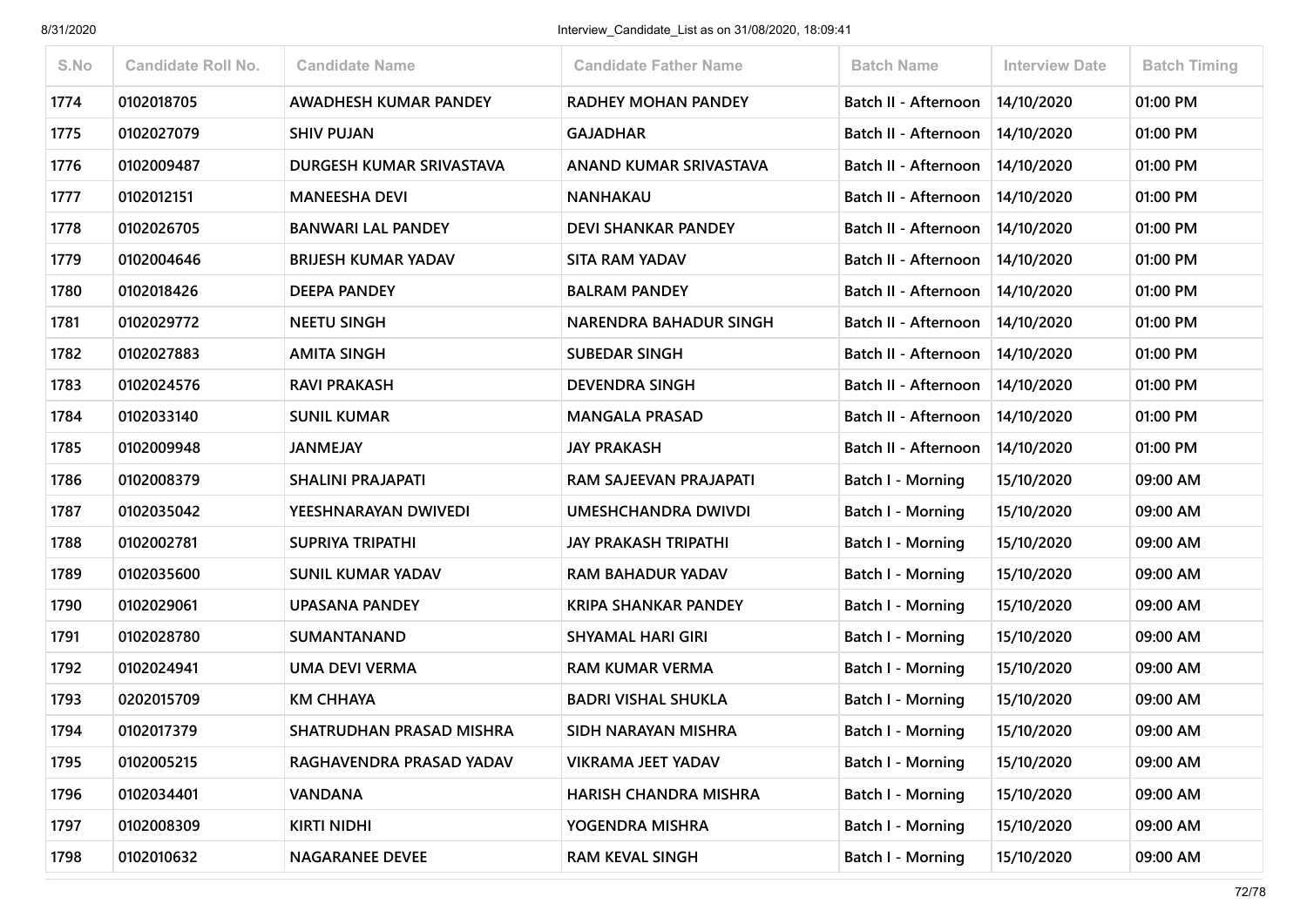| S.No | <b>Candidate Roll No.</b> | <b>Candidate Name</b>          | <b>Candidate Father Name</b> | <b>Batch Name</b>        | <b>Interview Date</b> | <b>Batch Timing</b> |
|------|---------------------------|--------------------------------|------------------------------|--------------------------|-----------------------|---------------------|
| 1799 | 0102001062                | <b>VAREESH SINGH</b>           | <b>SURYABALI SINGH</b>       | <b>Batch I - Morning</b> | 15/10/2020            | 09:00 AM            |
| 1800 | 0102036564                | <b>ARUN KUMAR</b>              | <b>NATTHI LAL SHARMA</b>     | Batch I - Morning        | 15/10/2020            | 09:00 AM            |
| 1801 | 0102008021                | <b>SURESH KUMAR YADAV</b>      | <b>SHIV PRASAD YADAV</b>     | Batch I - Morning        | 15/10/2020            | 09:00 AM            |
| 1802 | 0102008436                | <b>RAMCHANDRA</b>              | <b>SANTOSH KUMAR</b>         | Batch I - Morning        | 15/10/2020            | 09:00 AM            |
| 1803 | 0102021278                | <b>SARSWAT SHUKLA</b>          | ANJANEYA SHARAN SHUKLA       | <b>Batch I - Morning</b> | 15/10/2020            | 09:00 AM            |
| 1804 | 0102005686                | <b>CHAKRADHAR</b>              | RAMA NIWAS MISHRA            | Batch I - Morning        | 15/10/2020            | 09:00 AM            |
| 1805 | 0102006274                | PRAMOD KUMAR TRIPATHI          | RAM KRISHAN TRIPATHI         | Batch I - Morning        | 15/10/2020            | 09:00 AM            |
| 1806 | 0102000485                | <b>ARUN KUMAR SINGH</b>        | <b>SHYAM BARAN SINGH</b>     | Batch I - Morning        | 15/10/2020            | 09:00 AM            |
| 1807 | 0102028453                | POONAM MAURYA                  | <b>SHYAM NARAYAN</b>         | <b>Batch I - Morning</b> | 15/10/2020            | 09:00 AM            |
| 1808 | 0102021903                | <b>AMAR NATH</b>               | <b>VIJAY BAHADUR MAURYA</b>  | <b>Batch I - Morning</b> | 15/10/2020            | 09:00 AM            |
| 1809 | 0102025884                | <b>ARAVIND RAM</b>             | <b>LAKSHMAN RAM</b>          | <b>Batch I - Morning</b> | 15/10/2020            | 09:00 AM            |
| 1810 | 0102001873                | <b>NISHA PANDEY</b>            | <b>JOKHAN PARASD PANDEY</b>  | Batch I - Morning        | 15/10/2020            | 09:00 AM            |
| 1811 | 0102002186                | <b>BRIJ BIHARI SINGH YADAV</b> | RAM RAJ SINGH YADAV          | Batch I - Morning        | 15/10/2020            | 09:00 AM            |
| 1812 | 0102000671                | <b>MADHVI RAO</b>              | <b>RAM SUCHIT RAO</b>        | Batch I - Morning        | 15/10/2020            | 09:00 AM            |
| 1813 | 0102033753                | PRABHAT KUMAR SHAH             | <b>BIR BAHADUR</b>           | Batch I - Morning        | 15/10/2020            | 09:00 AM            |
| 1814 | 0102020936                | <b>RASHMI SINGH</b>            | <b>VED PRAKASH SINGH</b>     | Batch I - Morning        | 15/10/2020            | 09:00 AM            |
| 1815 | 0102024786                | <b>DEVASHREE NIGAM</b>         | <b>DWIJENDRA NIGAM</b>       | <b>Batch I - Morning</b> | 15/10/2020            | 09:00 AM            |
| 1816 | 0102003813                | NITISH UPADHYAY                | DINESH UPADHYAY              | Batch I - Morning        | 15/10/2020            | 09:00 AM            |
| 1817 | 0102012531                | <b>MANGALA PRASAD</b>          | RAMA SHANKAR                 | <b>Batch I - Morning</b> | 15/10/2020            | 09:00 AM            |
| 1818 | 0102023781                | <b>UDAY RAJ BIND</b>           | <b>VIJAY BAHADUR BIND</b>    | Batch I - Morning        | 15/10/2020            | 09:00 AM            |
| 1819 | 0102030295                | <b>RAKESH KUMAR TIWARI</b>     | <b>AMRIT LAL TIWARI</b>      | Batch I - Morning        | 15/10/2020            | 09:00 AM            |
| 1820 | 0202008720                | <b>SNEHA</b>                   | <b>LAKSHMAN KUMAR</b>        | Batch I - Morning        | 15/10/2020            | 09:00 AM            |
| 1821 | 0102024098                | SATISH CHAND PRASAD            | <b>SARAL RAM</b>             | Batch I - Morning        | 15/10/2020            | 09:00 AM            |
| 1822 | 0102025996                | RAVINDRA BABU                  | KASHI PRASAD                 | Batch I - Morning        | 15/10/2020            | 09:00 AM            |
| 1823 | 0102006775                | <b>RAGINI MAURYA</b>           | <b>RAJMAN MAURYA</b>         | <b>Batch I - Morning</b> | 15/10/2020            | 09:00 AM            |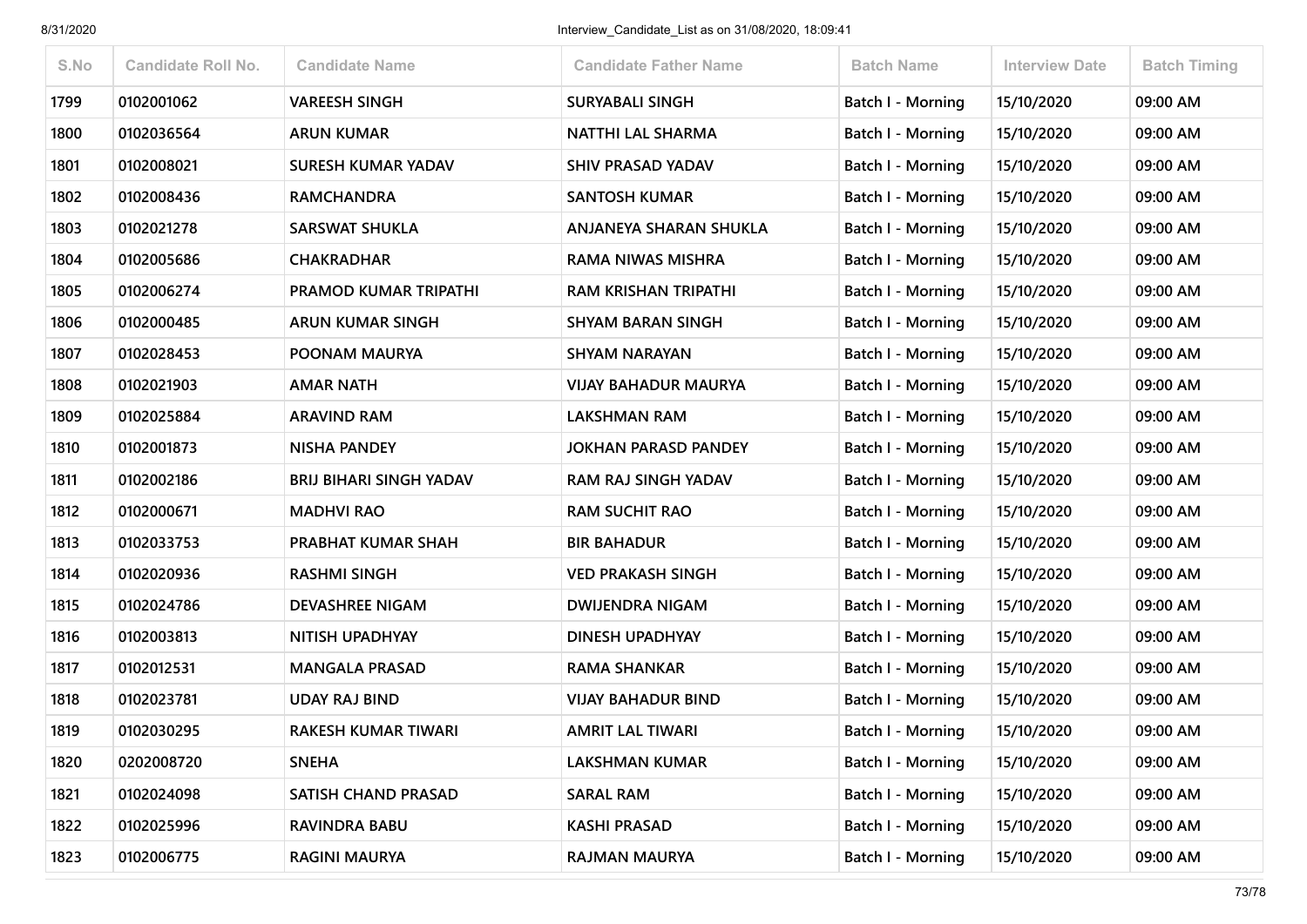| S.No | <b>Candidate Roll No.</b> | <b>Candidate Name</b>        | <b>Candidate Father Name</b>  | <b>Batch Name</b>        | <b>Interview Date</b> | <b>Batch Timing</b> |
|------|---------------------------|------------------------------|-------------------------------|--------------------------|-----------------------|---------------------|
| 1824 | 0102013554                | PRAVEEN KUMAR MAURYA         | <b>TRILOKI NATH MAURYA</b>    | Batch I - Morning        | 15/10/2020            | 09:00 AM            |
| 1825 | 0102004265                | ARVIND KUMAR YADAV           | <b>GANGA RAM YADAV</b>        | Batch I - Morning        | 15/10/2020            | 09:00 AM            |
| 1826 | 0102029015                | <b>RAKESH KUMAR GOAR</b>     | PHOOL CHAND PRASAD            | <b>Batch I - Morning</b> | 15/10/2020            | 09:00 AM            |
| 1827 | 0102032027                | <b>HARI SHANKAR YADAW</b>    | <b>RAM LOCHAN YADAW</b>       | Batch I - Morning        | 15/10/2020            | 09:00 AM            |
| 1828 | 0202024450                | <b>KUSUM SINGH</b>           | HARI KRISHNA SINGH            | Batch I - Morning        | 15/10/2020            | 09:00 AM            |
| 1829 | 0102028211                | <b>MANVEER SHARMA</b>        | <b>KEHRAM</b>                 | <b>Batch I - Morning</b> | 15/10/2020            | 09:00 AM            |
| 1830 | 0102025367                | <b>GUDIYA DEVI</b>           | <b>SANTOSH KUMAR</b>          | Batch I - Morning        | 15/10/2020            | 09:00 AM            |
| 1831 | 0102020754                | PREM SAGAR MISHRA            | OM PRAKASH MISHRA             | Batch I - Morning        | 15/10/2020            | 09:00 AM            |
| 1832 | 0102018722                | <b>VINAY KUMAR TIWARI</b>    | <b>SHIV PRASAD TIWARI</b>     | <b>Batch I - Morning</b> | 15/10/2020            | 09:00 AM            |
| 1833 | 0102019397                | SACHCHITA NAND MISHRA        | <b>KRISHNA DEO MISHRA</b>     | Batch I - Morning        | 15/10/2020            | 09:00 AM            |
| 1834 | 0102035359                | <b>SHRITI SINGH</b>          | <b>VINOD KUMAR SINGH</b>      | Batch I - Morning        | 15/10/2020            | 09:00 AM            |
| 1835 | 0102035440                | <b>SUNIL KUMAR VERMA</b>     | <b>MATA PRASAD VERMA</b>      | Batch I - Morning        | 15/10/2020            | 09:00 AM            |
| 1836 | 0202011750                | <b>KM VEENU SINGH</b>        | <b>JAGDISH BAHADUR SINGH</b>  | Batch I - Morning        | 15/10/2020            | 09:00 AM            |
| 1837 | 0102031465                | <b>BHAVANA</b>               | <b>LAXMAN GIRI</b>            | <b>Batch I - Morning</b> | 15/10/2020            | 09:00 AM            |
| 1838 | 0102016671                | <b>MANJOO DEVI</b>           | <b>JHAGGAR RAM</b>            | Batch I - Morning        | 15/10/2020            | 09:00 AM            |
| 1839 | 0102000966                | <b>BRAHMA DEO</b>            | <b>MURALI MANOHAR DWIVEDI</b> | Batch II - Afternoon     | 15/10/2020            | 01:00 PM            |
| 1840 | 0102030888                | <b>KAMLESH PRASAD TIWARI</b> | <b>SHIV SHANKAR TRIPATHI</b>  | Batch II - Afternoon     | 15/10/2020            | 01:00 PM            |
| 1841 | 0102007776                | <b>RAMAPATI TRIPATHI</b>     | RADHAKRISHNA TRIPATHI         | Batch II - Afternoon     | 15/10/2020            | 01:00 PM            |
| 1842 | 0102028124                | <b>ARCHANA DIXIT</b>         | PRAHALAD DIXIT                | Batch II - Afternoon     | 15/10/2020            | 01:00 PM            |
| 1843 | 0202022062                | <b>VINITA TIWARI</b>         | <b>GHAN SHYAM TIWARI</b>      | Batch II - Afternoon     | 15/10/2020            | 01:00 PM            |
| 1844 | 0102034762                | YASHWANT SINGH               | <b>HARIBANSH SINGH</b>        | Batch II - Afternoon     | 15/10/2020            | 01:00 PM            |
| 1845 | 0102005495                | <b>RAGHUBAR DAYAL</b>        | <b>JAGDISH PRASAD</b>         | Batch II - Afternoon     | 15/10/2020            | 01:00 PM            |
| 1846 | 0102013072                | <b>NAND RANI</b>             | <b>MUKTA PRASAD</b>           | Batch II - Afternoon     | 15/10/2020            | 01:00 PM            |
| 1847 | 0102013556                | <b>RANA SINGH</b>            | JAY RAM SINGH                 | Batch II - Afternoon     | 15/10/2020            | 01:00 PM            |
| 1848 | 0102025451                | <b>MANOJ KUMAR SINGH</b>     | <b>VIRENDRA KUMAR SINGH</b>   | Batch II - Afternoon     | 15/10/2020            | 01:00 PM            |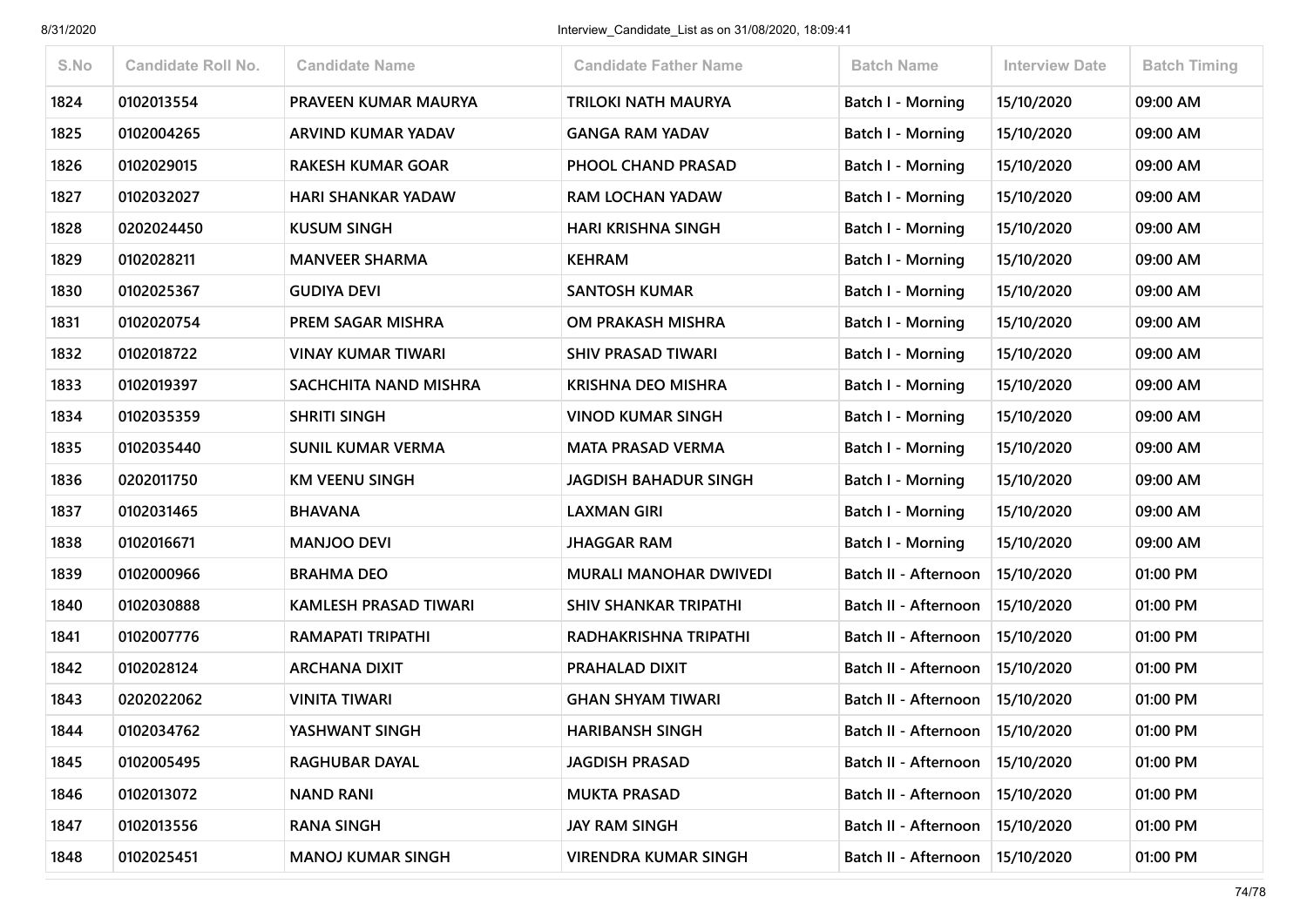| S.No | <b>Candidate Roll No.</b> | <b>Candidate Name</b>       | <b>Candidate Father Name</b> | <b>Batch Name</b>                 | <b>Interview Date</b> | <b>Batch Timing</b> |
|------|---------------------------|-----------------------------|------------------------------|-----------------------------------|-----------------------|---------------------|
| 1849 | 0102032642                | <b>VIVEK MISHRA</b>         | <b>RAM KUMAR MISHRA</b>      | Batch II - Afternoon              | 15/10/2020            | 01:00 PM            |
| 1850 | 0102034998                | <b>SEEMA DEVI</b>           | <b>SIDH NATH MISHRA</b>      | Batch II - Afternoon              | 15/10/2020            | 01:00 PM            |
| 1851 | 0102036871                | <b>MITHILESH</b>            | <b>LAL JI YADAV</b>          | Batch II - Afternoon   15/10/2020 |                       | 01:00 PM            |
| 1852 | 0102031262                | <b>VISHWES KUMAR MISHRA</b> | <b>GIRIJA SHANKAR MISHRA</b> | Batch II - Afternoon              | 15/10/2020            | 01:00 PM            |
| 1853 | 0102000275                | ANIL KUMAR PRAJAPATI        | <b>RAM DULAR</b>             | Batch II - Afternoon              | 15/10/2020            | 01:00 PM            |
| 1854 | 0102007296                | <b>RAMAKANT YADAV</b>       | <b>RAM DHARI YADAV</b>       | Batch II - Afternoon   15/10/2020 |                       | 01:00 PM            |
| 1855 | 0102026696                | RAVINDRA KUMAR MISHRA       | JOKHAN PRASAD MISHRA         | Batch II - Afternoon              | 15/10/2020            | 01:00 PM            |
| 1856 | 0102010517                | <b>RITU PORWAL</b>          | <b>SHIV KUMAR PORWAL</b>     | Batch II - Afternoon              | 15/10/2020            | 01:00 PM            |
| 1857 | 0102020116                | <b>RASHMI MALVIYA</b>       | <b>VIDYA SAGAR MALVIYA</b>   | Batch II - Afternoon              | 15/10/2020            | 01:00 PM            |
| 1858 | 0102028881                | UPASANA ARYA                | <b>JAGRAM SINGH ARYA</b>     | Batch II - Afternoon              | 15/10/2020            | 01:00 PM            |
| 1859 | 0102020438                | <b>SAROJ KUMARI</b>         | <b>BRIJ NANDAN PRASAD</b>    | Batch II - Afternoon              | 15/10/2020            | 01:00 PM            |
| 1860 | 0102026104                | <b>ARCHANA</b>              | <b>SURESH KUMAR</b>          | Batch II - Afternoon              | 15/10/2020            | 01:00 PM            |
| 1861 | 0102012444                | <b>ANKIT KUMAR</b>          | <b>SUDESHPAL</b>             | Batch II - Afternoon              | 15/10/2020            | 01:00 PM            |
| 1862 | 0102024512                | <b>NEERAJ KUMAR</b>         | <b>RAM KISHOR</b>            | Batch II - Afternoon              | 15/10/2020            | 01:00 PM            |
| 1863 | 0102027833                | POONAM JAIN                 | SATYAPAL JAIN                | Batch II - Afternoon              | 15/10/2020            | 01:00 PM            |
| 1864 | 0102022856                | <b>RATNESH SHUKLA</b>       | LALTA PRASAD SHUKLA          | Batch II - Afternoon              | 15/10/2020            | 01:00 PM            |
| 1865 | 0102018065                | <b>AWADH KISHOR</b>         | <b>MEWA RAM</b>              | Batch II - Afternoon              | 15/10/2020            | 01:00 PM            |
| 1866 | 0102033719                | <b>SHREE RAM MISHRA</b>     | SHRI RAM NARAYAN MISHRA      | Batch II - Afternoon              | 15/10/2020            | 01:00 PM            |
| 1867 | 0102035713                | <b>PRADEEP KUMAR</b>        | <b>DEV KARAN</b>             | Batch II - Afternoon   15/10/2020 |                       | 01:00 PM            |
| 1868 | 0102013126                | <b>CHHATRA PAL</b>          | <b>NEM CHAND</b>             | Batch II - Afternoon   15/10/2020 |                       | 01:00 PM            |
| 1869 | 0102016617                | <b>RUCHI SHARMA</b>         | <b>GRISH CHANDRA SHARMA</b>  | Batch II - Afternoon   15/10/2020 |                       | 01:00 PM            |
| 1870 | 0102024328                | <b>KALI PRASAD TIWARI</b>   | <b>SHOBH NATH TIWARI</b>     | Batch II - Afternoon   15/10/2020 |                       | 01:00 PM            |
| 1871 | 0102010633                | PANKAJ KUMAR BHARTI         | <b>AMAR NATH BHARTI</b>      | Batch II - Afternoon   15/10/2020 |                       | 01:00 PM            |
| 1872 | 0102034470                | <b>MADHU BALA</b>           | <b>VISHWNATH</b>             | Batch II - Afternoon   15/10/2020 |                       | 01:00 PM            |
| 1873 | 0102002738                | SANJAYA KUMAR               | <b>RAMPREET</b>              | Batch II - Afternoon   15/10/2020 |                       | 01:00 PM            |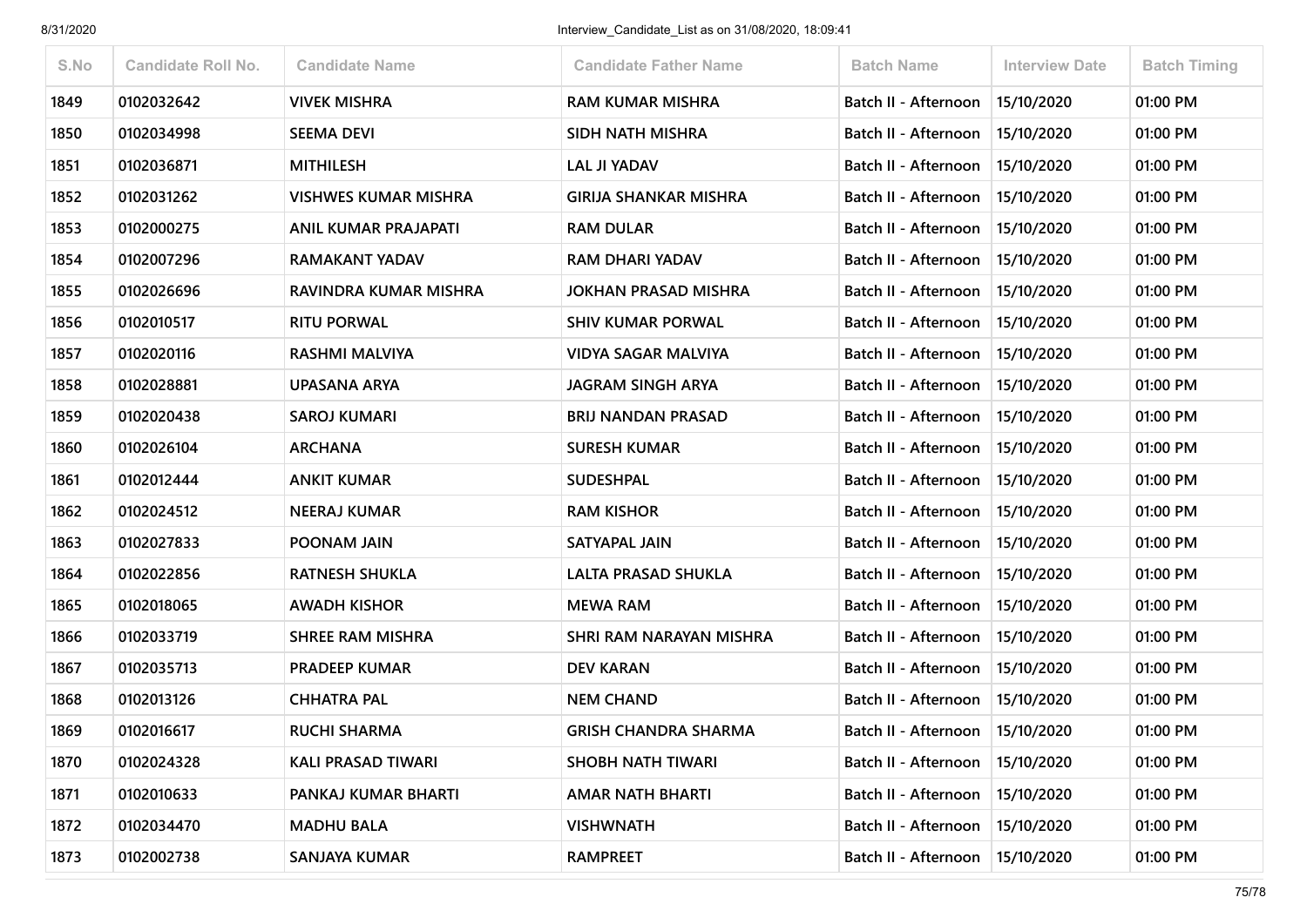| S.No | <b>Candidate Roll No.</b> | <b>Candidate Name</b>       | <b>Candidate Father Name</b>    | <b>Batch Name</b>                 | <b>Interview Date</b> | <b>Batch Timing</b> |
|------|---------------------------|-----------------------------|---------------------------------|-----------------------------------|-----------------------|---------------------|
| 1874 | 0102026899                | <b>SHIV PRASAD</b>          | <b>LALTA PRASAD</b>             | Batch II - Afternoon              | 15/10/2020            | 01:00 PM            |
| 1875 | 0102013255                | <b>RAJANI</b>               | <b>KHARIDAN LAL</b>             | Batch II - Afternoon              | 15/10/2020            | 01:00 PM            |
| 1876 | 0102021253                | <b>POOJA</b>                | <b>INDRAPAL SINGH</b>           | Batch II - Afternoon              | 15/10/2020            | 01:00 PM            |
| 1877 | 0102027901                | UMESH KUMAR MISHRA          | PATHIK SHYAM MISHRA             | Batch II - Afternoon              | 15/10/2020            | 01:00 PM            |
| 1878 | 0102037301                | VANDANA TRIPATHI            | <b>RAM KARAN TRIPATHI</b>       | Batch II - Afternoon              | 15/10/2020            | 01:00 PM            |
| 1879 | 0102022126                | DEEPIKA TRIPATHI            | SHYAM KRISHNA TRIPATHI          | Batch II - Afternoon              | 15/10/2020            | 01:00 PM            |
| 1880 | 0102006138                | <b>SANTOSH KUMAR</b>        | <b>TRILOKI NATH</b>             | Batch II - Afternoon              | 15/10/2020            | 01:00 PM            |
| 1881 | 0102031906                | DHARMENDRA KUMAR SINGH      | <b>RAMA SHANKAR SINGH</b>       | Batch II - Afternoon              | 15/10/2020            | 01:00 PM            |
| 1882 | 0102007074                | PRANITA SINGH               | <b>AJAY SINGH</b>               | Batch II - Afternoon   15/10/2020 |                       | 01:00 PM            |
| 1883 | 0102030390                | LAVLESH KUMAR SHUKLA        | RADHESHYAM SHUKLA               | Batch II - Afternoon              | 15/10/2020            | 01:00 PM            |
| 1884 | 0102025978                | SATYA KETU SINGH            | SHIVPAL SINGH                   | Batch II - Afternoon              | 15/10/2020            | 01:00 PM            |
| 1885 | 0102033782                | YAGDUTT TYAGI               | <b>VINOD KUMAR TYAGI</b>        | Batch II - Afternoon              | 15/10/2020            | 01:00 PM            |
| 1886 | 0102019362                | <b>VINDHYACHAL YADAV</b>    | <b>AYADHYA</b>                  | Batch II - Afternoon              | 15/10/2020            | 01:00 PM            |
| 1887 | 0102001860                | <b>SHYAM BABOO PATEL</b>    | <b>DUKHI LAL</b>                | Batch II - Afternoon              | 15/10/2020            | 01:00 PM            |
| 1888 | 0102003778                | SANJEEV KUMAR TRIPATHI      | <b>CHANDRA SHEKHAR TRIPATHI</b> | Batch II - Afternoon              | 15/10/2020            | 01:00 PM            |
| 1889 | 0102035756                | <b>REKHA PANDEY</b>         | <b>RAM PRAVESH PANDEY</b>       | Batch II - Afternoon              | 15/10/2020            | 01:00 PM            |
| 1890 | 0202004652                | <b>MONU DEVI</b>            | <b>VRINDAVAN SINGH</b>          | Batch II - Afternoon              | 15/10/2020            | 01:00 PM            |
| 1891 | 0102008279                | <b>SHALINI PANDEY</b>       | <b>TRIPURARI DUBEY</b>          | Batch I - Morning                 | 16/10/2020            | 09:00 AM            |
| 1892 | 0102010068                | <b>JASKARAN SINGH</b>       | <b>GAYA RAM</b>                 | Batch I - Morning                 | 16/10/2020            | 09:00 AM            |
| 1893 | 0102008947                | <b>DURGESH KUMAR</b>        | <b>SHIVJOR</b>                  | <b>Batch I - Morning</b>          | 16/10/2020            | 09:00 AM            |
| 1894 | 0102002860                | <b>SHYAM LALIT</b>          | <b>KHUSHI RAM</b>               | <b>Batch I - Morning</b>          | 16/10/2020            | 09:00 AM            |
| 1895 | 0102008795                | <b>RAHUL SINGH</b>          | <b>SHIV SHANKAR SINGH</b>       | Batch I - Morning                 | 16/10/2020            | 09:00 AM            |
| 1896 | 0102012827                | <b>GANESH PRASAD SEMWAL</b> | <b>JAIHARI SEMWAL</b>           | <b>Batch I - Morning</b>          | 16/10/2020            | 09:00 AM            |
| 1897 | 0102032955                | <b>RAM BABOO YADAV</b>      | DOODH NATH YADAV                | <b>Batch I - Morning</b>          | 16/10/2020            | 09:00 AM            |
| 1898 | 0102025968                | <b>KALPANA SINGH</b>        | <b>BHEEM SINGH</b>              | <b>Batch I - Morning</b>          | 16/10/2020            | 09:00 AM            |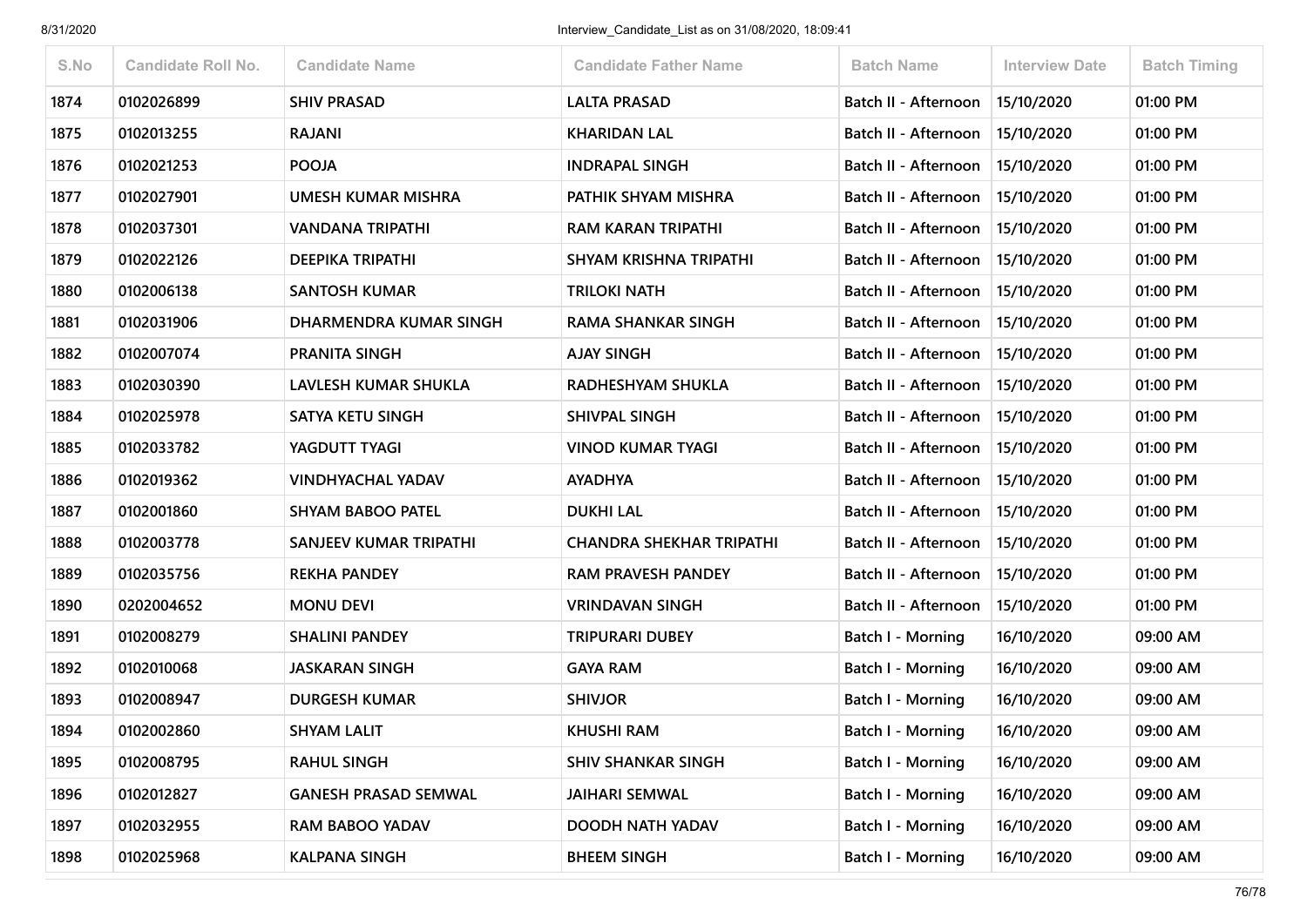| S.No | <b>Candidate Roll No.</b> | <b>Candidate Name</b>       | <b>Candidate Father Name</b>   | <b>Batch Name</b>           | <b>Interview Date</b> | <b>Batch Timing</b> |
|------|---------------------------|-----------------------------|--------------------------------|-----------------------------|-----------------------|---------------------|
| 1899 | 0102016582                | <b>VIMLA SAXENA</b>         | RAJ KISHOR SAXENA              | Batch I - Morning           | 16/10/2020            | 09:00 AM            |
| 1900 | 0202020846                | <b>DEEPIKA</b>              | <b>SHYAM LAL SUDAMA</b>        | Batch I - Morning           | 16/10/2020            | 09:00 AM            |
| 1901 | 0202025084                | <b>ARATEE VISHWAKARMA</b>   | AMAR NATH VISHWAKARMA          | Batch I - Morning           | 16/10/2020            | 09:00 AM            |
| 1902 | 0102009341                | <b>SURYA KANT</b>           | <b>BABU LAL</b>                | Batch I - Morning           | 16/10/2020            | 09:00 AM            |
| 1903 | 0202009120                | <b>SNEHLATA</b>             | <b>SHYAM NARAYAN</b>           | Batch I - Morning           | 16/10/2020            | 09:00 AM            |
| 1904 | 0102006514                | PRAMOD KUMAR YADAV          | RAM MANORATH YADAV             | Batch I - Morning           | 16/10/2020            | 09:00 AM            |
| 1905 | 0102001740                | SHWETAMBARI MISHRA          | RAJENDRA PRASAD MISHRA         | Batch I - Morning           | 16/10/2020            | 09:00 AM            |
| 1906 | 0102004695                | <b>RADHEY SHYAM</b>         | PANCHA RAM                     | Batch I - Morning           | 16/10/2020            | 09:00 AM            |
| 1907 | 0102015567                | <b>GAURAV TRIPATHI</b>      | <b>UMA SHANKAR TRIPATHI</b>    | Batch I - Morning           | 16/10/2020            | 09:00 AM            |
| 1908 | 0102028231                | <b>MANVENDRA KUMAR</b>      | <b>TULA RAM</b>                | Batch I - Morning           | 16/10/2020            | 09:00 AM            |
| 1909 | 0102024563                | <b>AMIT KUMAR</b>           | LATE RAM NIWASH SHARMA         | Batch I - Morning           | 16/10/2020            | 09:00 AM            |
| 1910 | 0102036604                | <b>ARUN KUMAR</b>           | <b>KUNJ BIHARI</b>             | Batch II - Afternoon        | 16/10/2020            | 01:00 PM            |
| 1911 | 0102013712                | <b>NARAYAN GUPTA</b>        | <b>KAILASH CHANDRA GUPTA</b>   | Batch II - Afternoon        | 16/10/2020            | 01:00 PM            |
| 1912 | 0102036419                | SHUBHENDRA SHARAN TRIPATHI  | <b>SURESH CHANDRA TRIPATHI</b> | Batch II - Afternoon        | 16/10/2020            | 01:00 PM            |
| 1913 | 0102035602                | YOGENDRA KUMAR SINGH        | <b>DINESH SINGH</b>            | <b>Batch II - Afternoon</b> | 16/10/2020            | 01:00 PM            |
| 1914 | 0102011355                | <b>RAJ KUMAR SAROJ</b>      | <b>RAM BALI SAROJ</b>          | <b>Batch II - Afternoon</b> | 16/10/2020            | 01:00 PM            |
| 1915 | 0102028321                | <b>UMESH RAI</b>            | <b>MAHENDRA NATH RAI</b>       | Batch II - Afternoon        | 16/10/2020            | 01:00 PM            |
| 1916 | 0102016130                | <b>KRISHNA KUMAR SHUKLA</b> | SATYA NARAYAN SHUKLA           | Batch II - Afternoon        | 16/10/2020            | 01:00 PM            |
| 1917 | 0102023761                | <b>UDAY RAJ</b>             | <b>JAWAHAR LAL</b>             | Batch II - Afternoon        | 16/10/2020            | 01:00 PM            |
| 1918 | 0102014677                | <b>RUBI DEVI</b>            | <b>RAM KALAP</b>               | Batch II - Afternoon        | 16/10/2020            | 01:00 PM            |
| 1919 | 0102005445                | <b>ASHA KUMARI</b>          | <b>UMA SHANKAR</b>             | Batch II - Afternoon        | 16/10/2020            | 01:00 PM            |
| 1920 | 0102020589                | <b>KM KIRAN GAUTAM</b>      | <b>SHARMA LAL</b>              | Batch II - Afternoon        | 16/10/2020            | 01:00 PM            |
| 1921 | 0102008963                | AJAY KUMAR PAL              | RAJENDRA PRASAD PAL            | Batch II - Afternoon        | 16/10/2020            | 01:00 PM            |
| 1922 | 0102014271                | MANISH KUMAR SRIVASTAVA     | RAJ PRAKASH SRIVASTAVA         | Batch II - Afternoon        | 16/10/2020            | 01:00 PM            |
| 1923 | 0102020208                | <b>JYOTI MISHRA</b>         | <b>ANIL MISHRA</b>             | Batch II - Afternoon        | 16/10/2020            | 01:00 PM            |